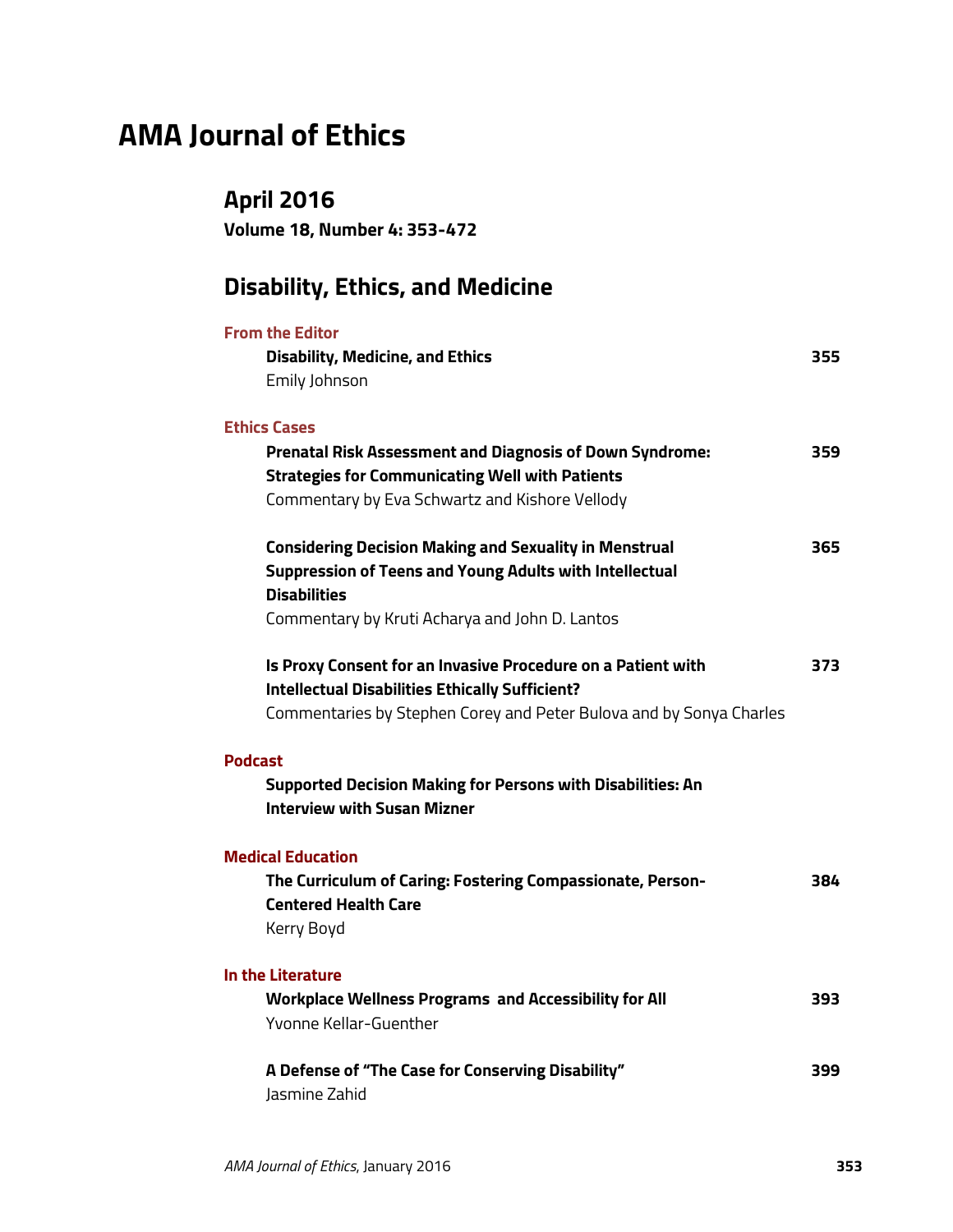| <b>State of the Art and Science</b><br>Keeping the Backdoor to Eugenics Ajar?: Disability and the<br><b>Future of Prenatal Screening</b><br>Gareth M. Thomas and Barbara Katz Rothman | 406 |
|---------------------------------------------------------------------------------------------------------------------------------------------------------------------------------------|-----|
| <b>Health Law</b>                                                                                                                                                                     |     |
| Safe Patient Handling Laws and Programs for Health Care                                                                                                                               |     |
| <b>Workers</b>                                                                                                                                                                        | 416 |
| Richard Weinmeyer                                                                                                                                                                     |     |
| <b>Policy Forum</b>                                                                                                                                                                   |     |
| Would People with Intellectual and Developmental Disabilities                                                                                                                         |     |
| <b>Benefit from Being Designated "Underserved"?</b>                                                                                                                                   | 422 |
| Lyubov Slashcheva, Rick Rader, and Stephen Sulkes                                                                                                                                     |     |
| <b>Medicine and Society</b>                                                                                                                                                           |     |
| <b>Reproductive Rights and Access to Reproductive Services for</b>                                                                                                                    |     |
| <b>Women with Disabilities</b>                                                                                                                                                        | 430 |
| Anita Silvers, Leslie Francis, and Brittany Badesch                                                                                                                                   |     |
| <b>Medical Narrative</b>                                                                                                                                                              |     |
| An Open Letter to Medical Students: Down Syndrome,                                                                                                                                    |     |
| <b>Paradox, and Medicine</b>                                                                                                                                                          | 438 |
| George Estreich                                                                                                                                                                       |     |
| <b>Second Thoughts</b>                                                                                                                                                                |     |
| <b>Avoiding Assumptions: Communication Decisions Made by</b>                                                                                                                          |     |
| <b>Hearing Parents of Deaf Children</b>                                                                                                                                               | 442 |
| Janet DesGeorges                                                                                                                                                                      |     |
|                                                                                                                                                                                       |     |
| <b>Resources</b>                                                                                                                                                                      | 447 |
| <b>Suggested Readings and Resources</b>                                                                                                                                               |     |
| <b>About the Contributors</b>                                                                                                                                                         | 469 |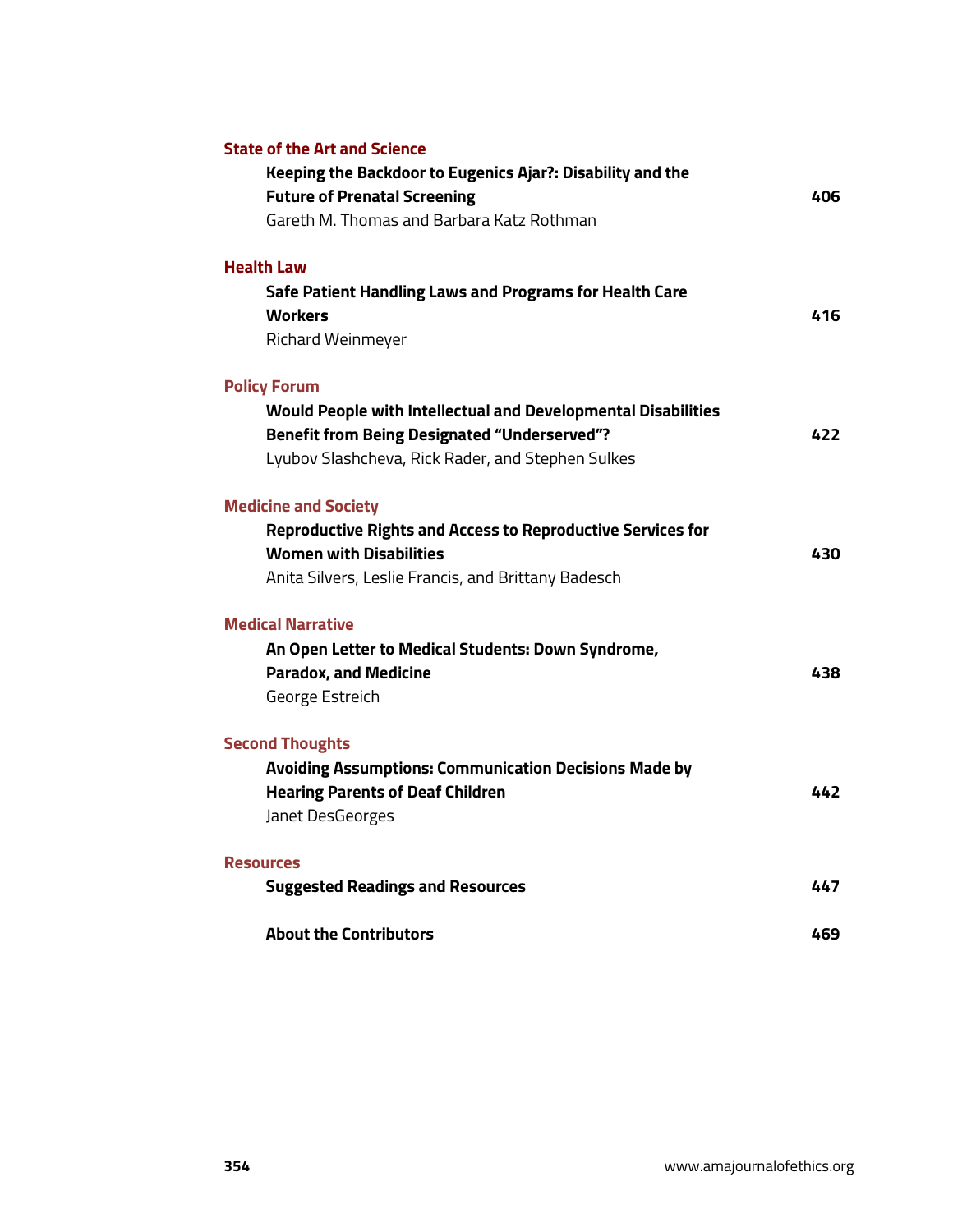# **American Medical Association Journal of Ethics**

**April 2016, Volume 18, Number 4: 355-358** 

## **LETTER FROM THE EDITOR**

## **Disability, Medicine, and Ethics**

If we are to understand the current relationship between the disability community and the medical community, we must turn to history. People with disabilities have long faced discrimination, some of it at the hands of medical professionals.

In the United States, as part of the eugenics movement, forced sterilization of those with disabilities was ruled constitutional by the US Supreme Court in 1927 in *Buck vs. Bell* and remained legal in some states until 2003 [1]. Eugenic efforts in the United States would eventually be used as models for the radical application of eugenic ideas in Nazi Germany [2], which sterilized and euthanized persons with disabilities.

Another well-known major act of discrimination against people with disabilities was their widespread institutionalization. From the mid-nineteenth century until the 1960s, it was normal practice to isolate and segregate individuals with disabilities in institutions [3], which became infamous for mistreating those in their care [4].

At the same time, medicine has also made essential advances in the treatment of individuals with disabilities. In some cases, medicine has even greatly extended the lifespan of people with disabilities. For example, the average lifespan of individuals with Down syndrome has risen from around 25 years in the 1980s to 60 today, due to multiple medical advances, including advances in open-heart surgery for congenital heart defects [5].

Despite medical advances in the care of individuals with disabilities, tensions between the disability community and the medical community remain. Ultimately, one could argue that it is the medical community—by distinguishing "normal" from "abnormal"—that sets the foundation for broader social and cultural expressions of discrimination against people with disabilities. For this reason, the medical community has been accused of assigning lesser value to the lives of those with disabilities [6, 7].

Tensions between the disability and medical communities can be better understood by examining differences between the medical and social models of disability. The medical model of disability, which is still largely accepted in the medical community, views disability as a pathology and thus as something to be treated or cured. Rather than viewing disability as a problem to be solved, the social model views disability as diversity to be valued. The social model of disability suggests that disability is largely socially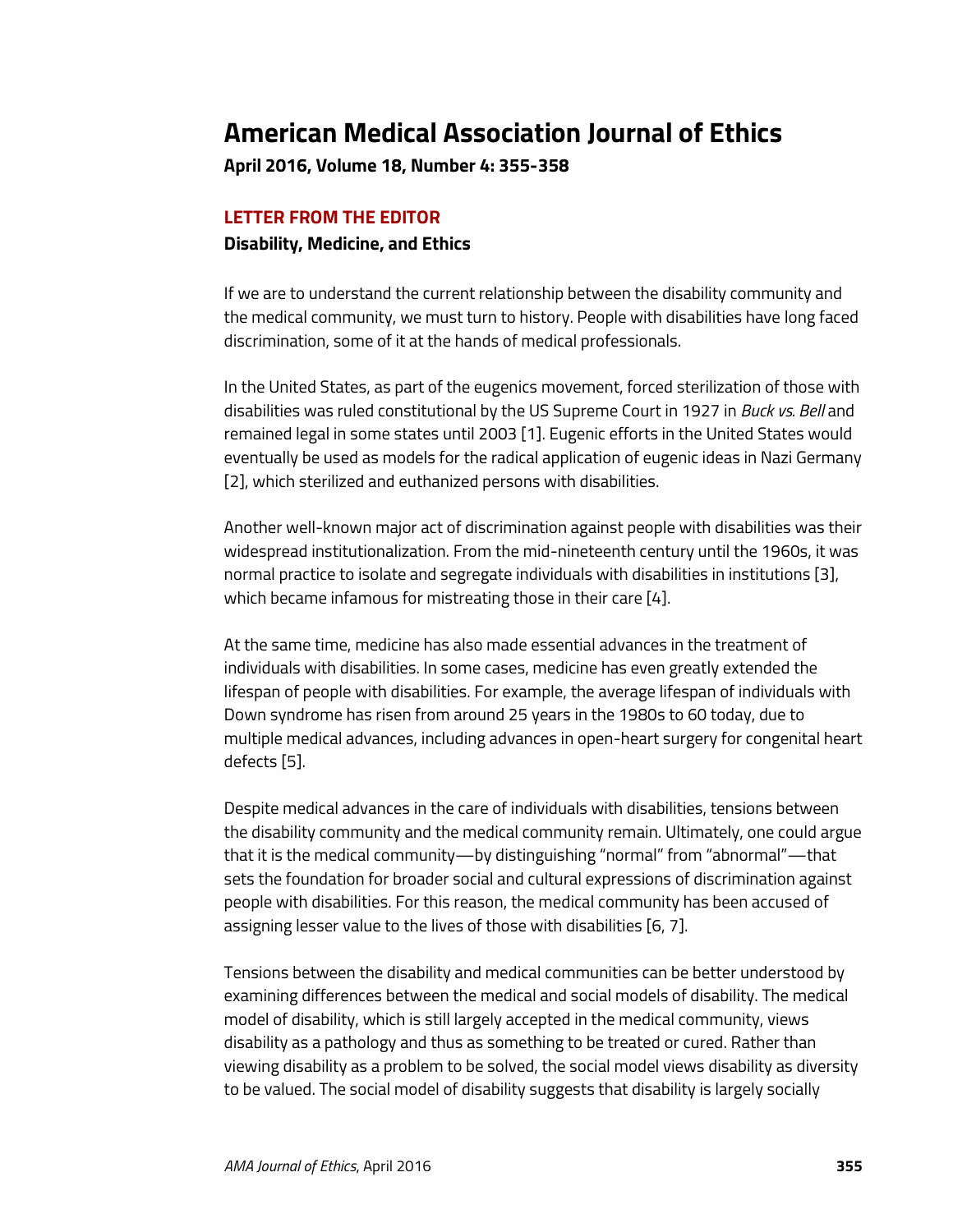situated or constructed, rather than caused by the individual's attributes [8]. This model separates impairment from disability; the term "impairment" is used to describe the body, such as the lack of a limb or the dysfunction of a particular organ or system, and the term "disability" to refer to the disadvantage caused by social structures rather than the impairment itself [9].

As both a medical student and family member of a person with Down syndrome, I have personal experience with the tensions between the two communities. As a medical student, I have spent hours studying and memorizing the "pathologies" affiliated with disability—attributes that are supposed to be problems in need of cure. As a sibling and self-described disability advocate, I value disability as diversity and can easily describe ways in which it is in fact society, not impairment, that is disabling to many people with disabilities. I am fascinated by medical advances such as cell-free fetal DNA testing but terrified by the ways in which they could be used to promote further discrimination against people with disabilities.

However, I would like to put forth the idea that the medical and disability communities actually have the potential to be exceptional allies. Medicine is poised to support people with disabilities to live the lives they desire based on their personal goals. In order for this to occur, patients with disabilities must feel as though they can discuss any physiologic challenges they face as a result of an impairment without fear of discrimination. Similarly, physicians must be able to appropriately discuss and support patients in addressing socially constructed challenges they face.

In this issue of the *AMA Journal of Ethics,* I have worked with many exceptional authors to address the roles of physicians in balancing the social and medical models of disability. We consider both the role medicine plays in *disabling* and even the smallest ways it could begin to combat this history. The history of institutionalization and eugenics are addressed in this issue. Turning to the modern era, Gareth M. Thomas and Barbara Katz Rothman [examine](http://journalofethics.ama-assn.org/2016/04/stas1-1604.html) the use of noninvasive prenatal testing and whether it promotes new eugenic practices.

Undoubtedly, unconscious bias plays a big role in discrimination against any group of people, including those with disabilities. The issue of bias when discussing reproductive health care for women with disabilities is the focus of three articles. In thei[r case](http://journalofethics.ama-assn.org/2016/04/ecas3-1604.html)  [commentaries,](http://journalofethics.ama-assn.org/2016/04/ecas3-1604.html) Stephen Corey and Peter Bulova weigh the risks and benefits of performing a pap smear when the patient does not fully understand the need for the procedure, while Sonya Charles specifically examines the need to obtain assent or consent in such a case. In anothe[r case commentary,](http://journalofethics.ama-assn.org/2016/04/ecas2-1604.html) Kruti Acharya and John Lantos discuss a mother's request for a hysterectomy for her daughter, who struggles to manage her menstrual cycles. Anita Silvers, Leslie Francis, and Brittany Badesch [examine](http://journalofethics.ama-assn.org/2016/04/msoc1-1604.html) whether women with disabilities should have equal access to reproductive health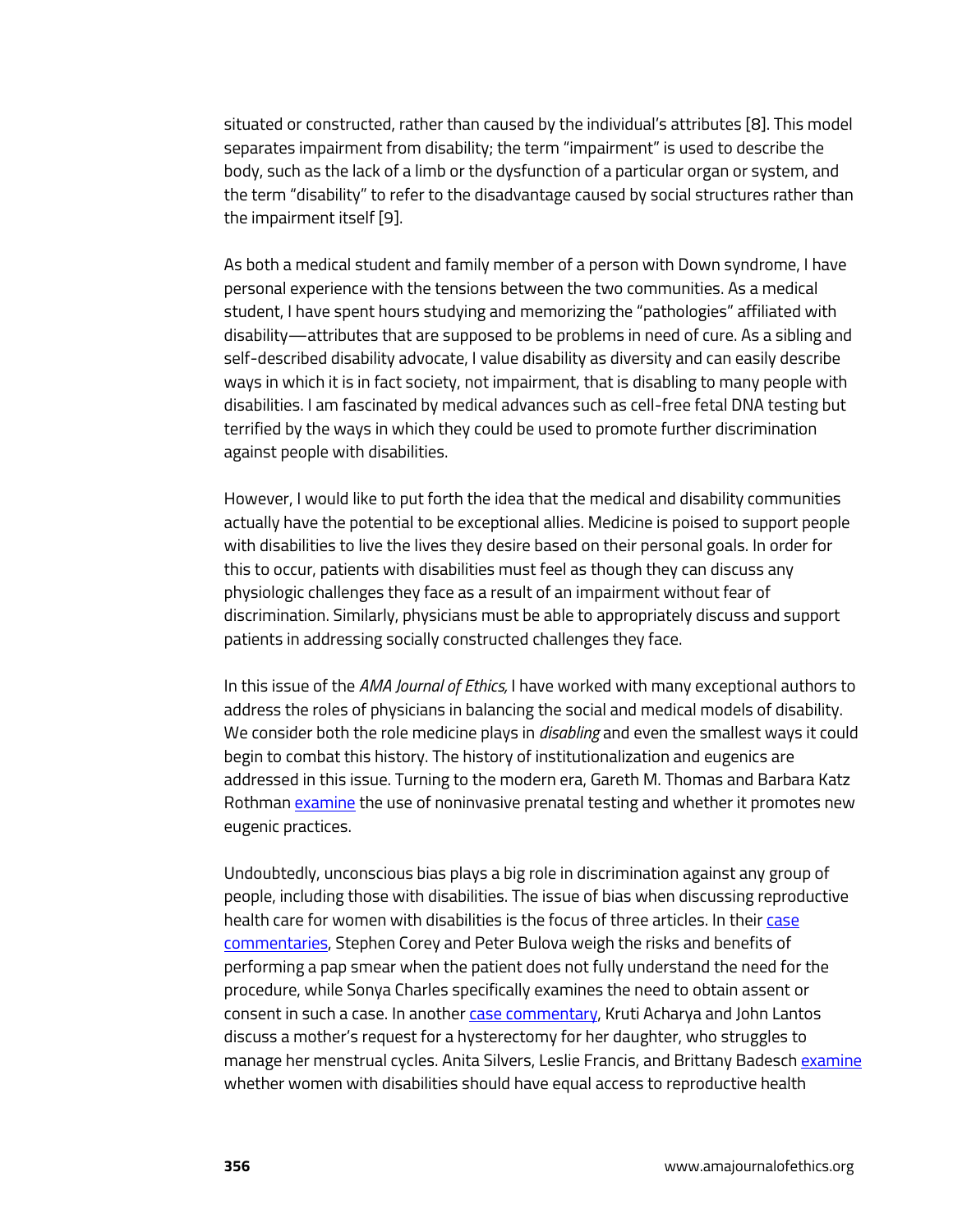services. The issue of bias in reproductive health care also arises when delivering prenatal diagnoses of disabilities. Eva Schwartz and Kishore Vellody address such issues in thei[r case commentary,](http://journalofethics.ama-assn.org/2016/04/ecas1-1604.html) which examines how to ethically deliver a diagnosis of Down syndrome following prenatal testing and appropriate counseling if the patient requests an abortion.

Medical education may provide an avenue to address unconscious biases toward people with disabilities more broadly. Kerry Boyd [describes](http://journalofethics.ama-assn.org/2016/04/medu1-1604.html) McMaster University's Curriculum of Caring, which educates medical students about providing compassionate, personcentered care by incorporating the views and experiences of persons with disabilities.

Not only do many people hold unconscious bias toward individuals with disabilities, but individuals with disabilities, particularly intellectual disabilities, face numerous health care disparities; they often have difficulty finding and accessing appropriate medical care despite their high medical needs [10]. Lyubov Slashcheva, Rick Rader, and Steve Sulke[s make a case](http://journalofethics.ama-assn.org/2016/04/pfor1-1604.html) for classifying people with disabilities as a medically underserved population.

People with disabilities also frequently face discrimination in the workplace. Yvonne Kellar-Guenthe[r responds](http://journalofethics.ama-assn.org/2016/04/nlit1-1604.html) to an article by Carrie Griffin Basas, which argues that workplace wellness programs institutionalize disability bias, by sketching the ideal workplace wellness program.

The legal world also has much to offer in guiding interactions and avoiding discrimination when working with people with disabilities, the most relevant legislation being the Americans with Disabilities Act (ADA) of 1990. Another ethical question that overlaps with the legal realm is about decision-making capacity and types of decision making. Both historically and presently, persons with disabilities tend to be seen as limited in their abilities to make informed health care decisions. However, they simultaneously have the right to be involved in their care. I[n the podcast,](http://journalofethics.ama-assn.org/podcast/ethics-talk-apr-2016.mp3) Susan Mizner discusses how we can preserve their autonomy in making health care decisions. Richard Weinmeye[r considers](http://journalofethics.ama-assn.org/2016/04/hlaw1-1604.html) the roles health care organizations must play in preventing injuries that can lead to disability for health care professionals.

Finally, the value of disability is discussed in multiple pieces. George Estreich [discusses](http://journalofethics.ama-assn.org/2016/04/mnar1-1604.html) the divides that exist between patients with disabilities and their physicians as strategies for bridging them. Janet DesGeroge[s provides](http://journalofethics.ama-assn.org/2016/04/sect1-1604.html) a parent's perspective on the conflicting pressures parents face when a child is discovered to have hearing loss. Jasmine Zahid [reviews](http://journalofethics.ama-assn.org/2016/04/nlit2-1604.html) Rosemarie Garland-Thomson's article that argues for disability as a narrative, epistemic, and ethical resource.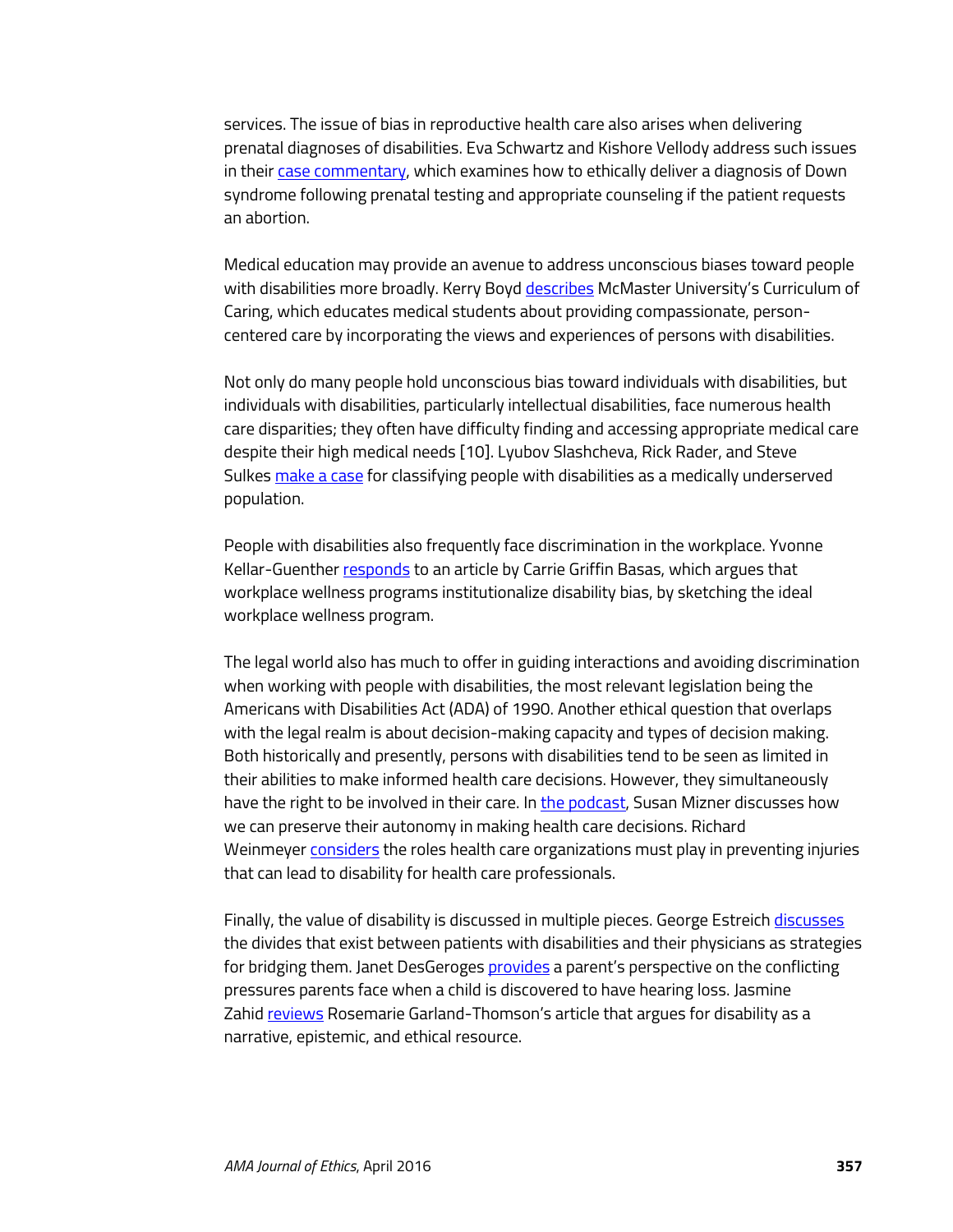This issue of the *AMA Journal of Ethics* only begins to introduce the tensions between the disability community and the medical community. In doing so, it seeks to bring to light some of the concerns of the disability rights movement about the care of individuals with disabilities. I encourage you to continue to explore and discuss how viewing disability as either pathology or as diversity may affect the ways in which we care for our patients with disabilities and how it can influence their health.

### **References**

- 1. Governor's Task Force to Determine the Method of Compensation for Victims of North Carolina's Eugenic Board. Final report to the governor of North Carolina: pursuant to Executive Order 83. January 2012. http://www.sterilizationvictims. nc.gov/documents/FinalReport-GovernorsEugenicsCompensationTaskForce.pdf. Accessed February 26, 2016.
- 2. Barondess JA. Medicine against society. Lessons from the Third Reich. *JAMA*. 1996;276(20):1657-1661.
- 3. Wolfensberger W. The origin and nature of our institutional models. In: Kugel RB, Shearer A, eds. *Changing Patterns in Residential Services for the Mentally Retarded*. 2nd ed. Washington, DC: President's Committee on Mental Retardation; 1976:63-171.
- 4. Thornberry C, Olson K. The abuse of individuals with developmental disabilities. *Dev Disabil Bull*. 2005;33(1&2):1-19.
- 5. Bittles AH, Glasson EJ. Clinical, social, and ethical implications of changing life expectancy in Down syndrome. *Dev Med Child Neurol*. 2004;46(4):282-286.
- 6. Asch A. Disability, bioethics, and human rights. In: Albrecht GA, Seelman KD, Bury M, eds. *Handbook of Disability Studies*. Thousand Oaks, CA: Sage; 2001:297-326.
- 7. Parens E, Asch A. Disability rights critique of prenatal genetic testing: reflections and recommendations. *Ment Retard Dev Disabil Res Rev*. 2003;9(1):40-47.
- 8. Smith WT, Roth JJ, Okoro O, Kimberlin C, Odedina FT. Disability in cultural competency pharmacy training. *Am J Pharm Educ*. 2011:75(2):26.
- 9. Goering S. Rethinking disability: the social model of disability and chronic disease. *Curr Rev Musculoskelet Med*. 2015;8(2):134-138.
- 10. Reichard A, Sacco TM, Turnbull HR 3rd. Access to health care for individuals with developmental disabilities from minority backgrounds. *Ment Retard*. 2004;42(6):459-470.

### **Emily Johnson**

MS-4

University of Colorado School of Medicine

The viewpoints expressed in this article are those of the author(s) and do not necessarily reflect the views and policies of the AMA.

**Copyright 2016 American Medical Association. All rights reserved. ISSN 2376-6980**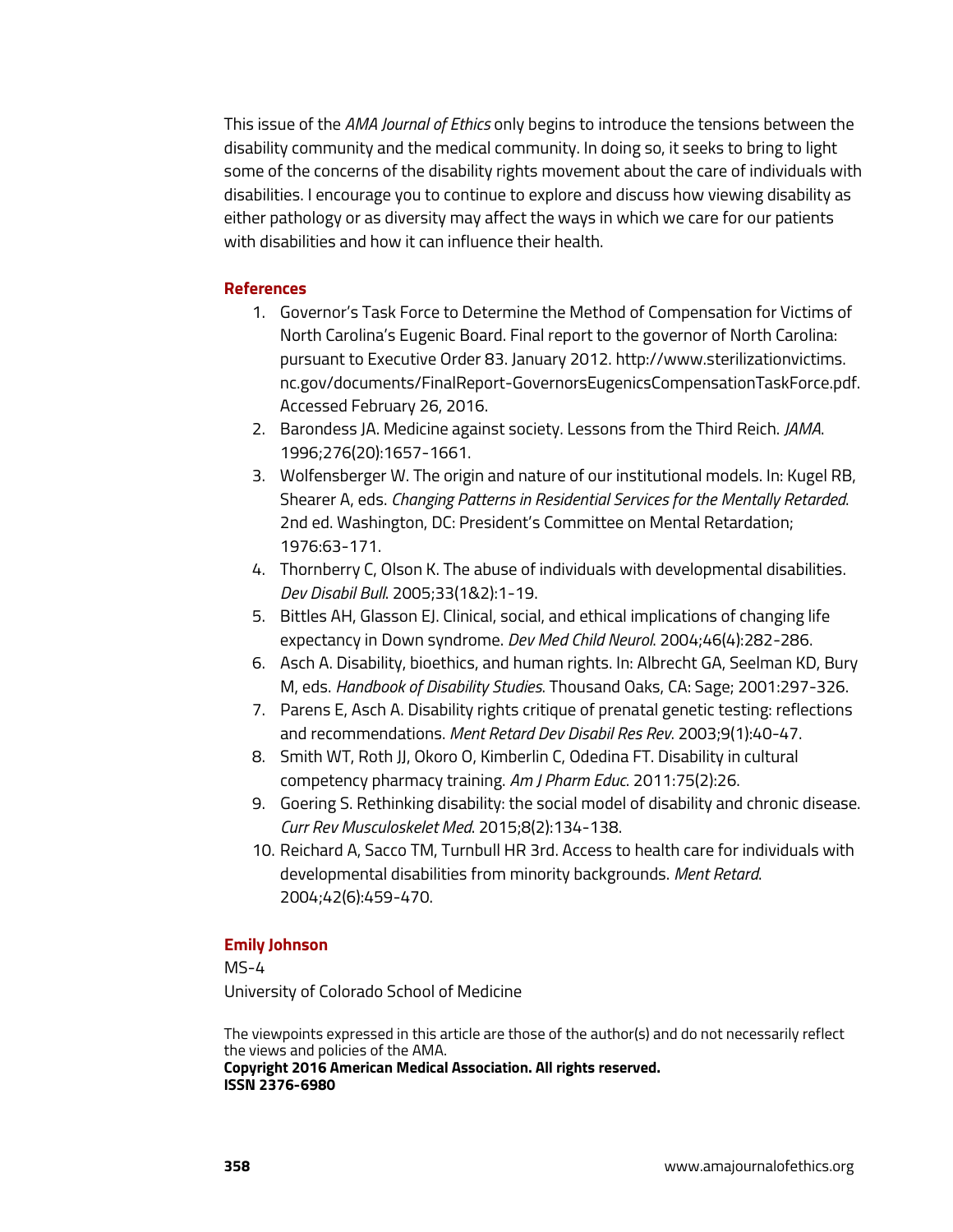# **American Medical Association Journal of Ethics**

**April 2016, Volume 18, Number 4: 359-364** 

## **ETHICS CASE**

# **Prenatal Risk Assessment and Diagnosis of Down Syndrome: Strategies for Communicating Well with Patients**

Commentary by Eva Schwartz, MD, and Kishore Vellody, MD

Amelia, a third-year medical student who is doing her obstetrics and gynecology rotation, is spending a day in a university abortion clinic. After she has seen several patients and observed a couple of procedures, the attending physician, Dr. K, hands Amelia a chart filled with background information and a handout listing the information she will need to gather and instructs her, "Amelia, please go learn this patient's story and see what kinds of question she has about the procedure."

The first thing Amelia notices when she opens the chart are the words "trisomy 21." She knows well what this means—in addition to her medical training, she has an adult brother with Down syndrome. As she continues to read, she learns that the woman, Victoria, is 33 years old and is 12 weeks pregnant. Victoria has had a long battle with infertility because she has mosaic Turner's syndrome. She has had seven miscarriages but has a one-year-old son at home.

At eight weeks gestation, Victoria had an abdominal ultrasound that showed thickening of the nuchal fold. She subsequently had cell-free fetal DNA testing which indicated she had a high chance of having a child with Down syndrome. Amelia wonders what kind of counseling Victoria received prior to arriving in the abortion clinic, particularly since she has not had a true diagnostic test for Down syndrome, such as a chorionic villus sample, and there were no notes in her health record from any genetic counseling sessions.

Amelia takes a deep breath and knocks on the patient's door. Inside the room, she finds a teary-eyed woman, sitting and holding hands with her husband. When Amelia asks Victoria about her story, she explains, "We were so happy to be pregnant again after having so many miscarriages. It was devastating to learn about the Down syndrome. We just...can't imagine putting that kind of burden on our family."

Amelia responds, "I'm sorry to hear that you've been through so much. I hope that we can provide the support you need." She goes on, "Do you feel as though you have received adequate information about Down syndrome?" Victoria nods, tears streaming down her cheeks; her husband stares at the floor.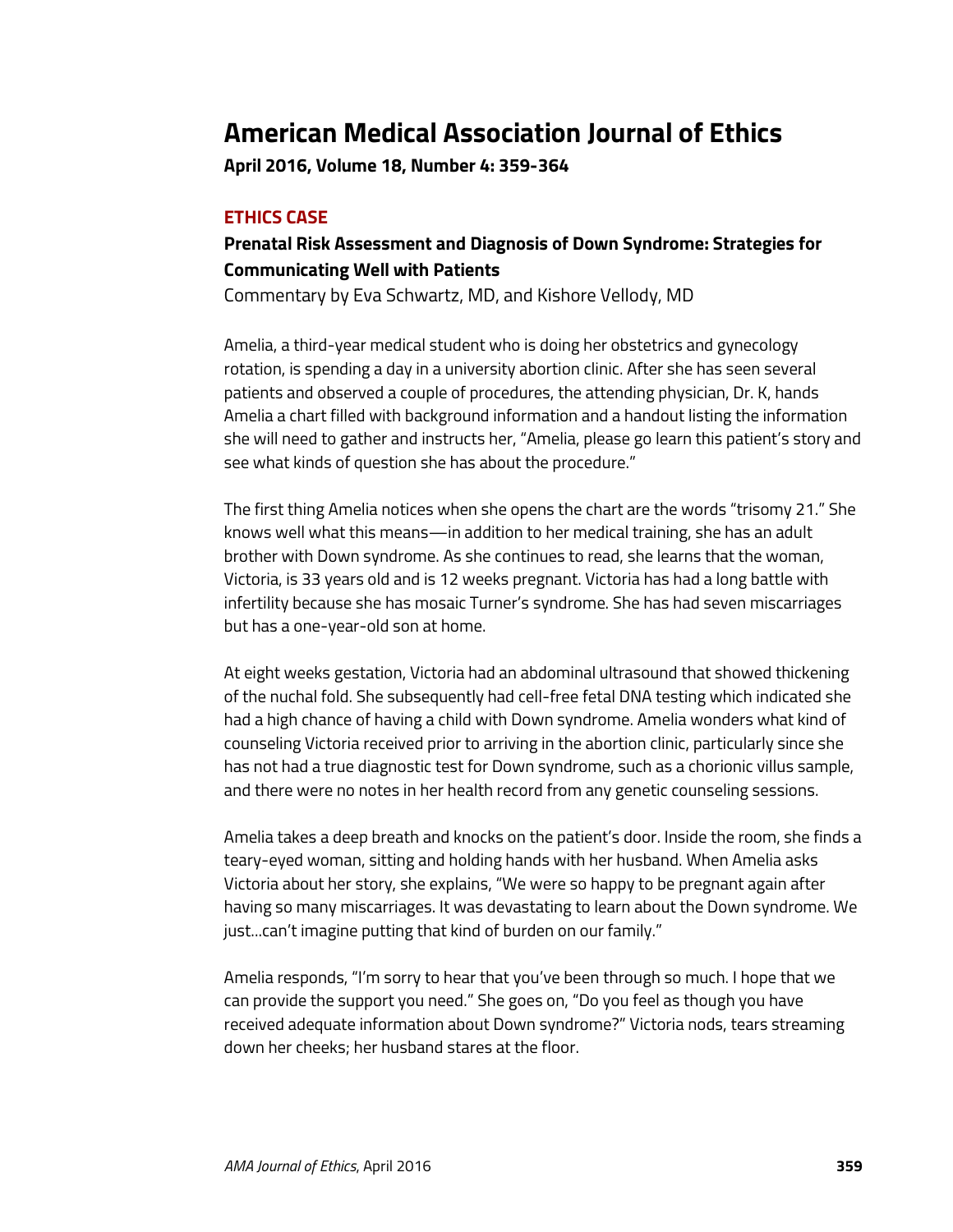Victoria seems to regard the cell-free DNA test as diagnostic of Down syndrome; this worries Amelia, particularly since it seems that she has not received any counseling. She's also concerned that Victoria's and her husband's decision to abort might not be an informed one. Amelia feels some obligation to speak up on behalf of the oftenunderestimated and undervalued population of people with Down syndrome. She wonders whether to speak to Dr. K and to Victoria and her husband about her concerns, and she wonders what to say.

### **Commentary**

In 2007, the American College of Obstetricians and Gynecologists (ACOG) recommended that all pregnant women, regardless of age, be offered prenatal screening and diagnostic testing for Down syndrome [1]. While Down syndrome can be suspected prenatally based on serologic screening, the diagnosis can only be definitively made using chorionic villus sampling (CVS) or amniocentesis. This distinction between screening and diagnosis applies to the newer cell-free fetal DNA screening, which, while more accurate, is still considered a screening test [2]. Screening tests can yield information about the probability of a potential condition but do not make clear whether the condition is present or determine the condition's severity. So, for pediatricians and family practitioners—and eventually, with the advent of newer screening tests, obstetricians to communicate effectively with prospective parents, it is essential to both communicate these points and clarify that the identification of trisomy 21 is not in any way a prognosis for the newborn with Down syndrome or for any family members' future quality of life.

As with any major medical decisions involving risk assessment and probabilities, choices about how to proceed with a pregnancy following an unexpected diagnosis require that a patient be offered accurate, objective information about the condition of the fetus and about potential challenges. Such information should be free of value judgments so that patients can make decisions based, as much as possible, on their own values and desires. Most importantly, clinicians must set aside their own personal opinions and respect a patient's autonomy.

## **The Problem of Bias**

In this vignette, we find Victoria and her husband in apparent distress over recent test results indicating a high chance of having a child with Down syndrome and their decision about whether to terminate the pregnancy. To ensure that Victoria can make an informed decision that expresses her values, her clinicians are obligated to provide her with accurate, up-to-date information on Down syndrome that is as unbiased as possible. This means presenting all the potential options, including continuing the pregnancy, beginning arrangements for their child's adoption, and terminating the pregnancy. While Victoria's autonomy allows her to choose among several outcomes for her pregnancy, she cannot make an informed decision, and her autonomy would be undermined, if she received biased information from her clinicians.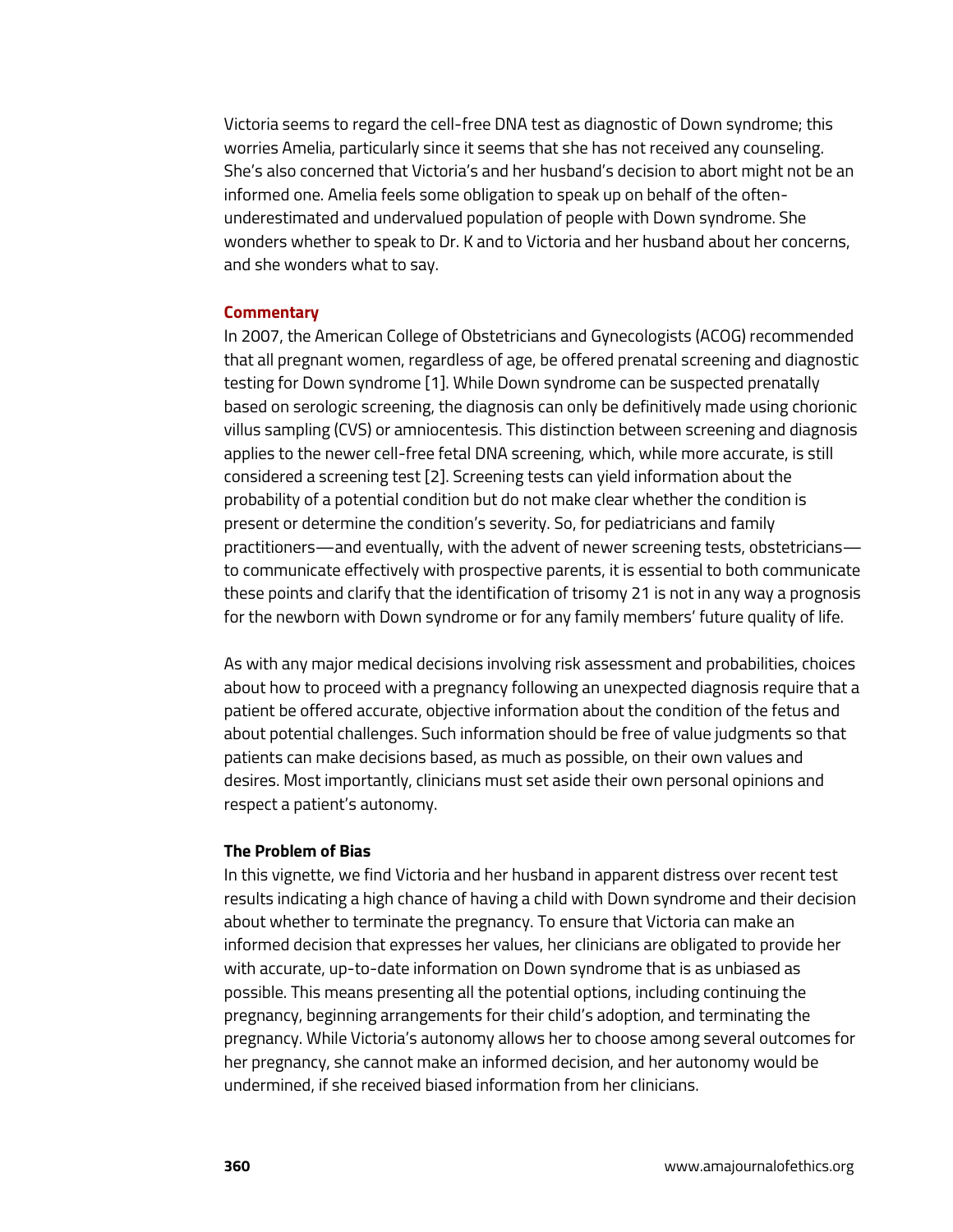How clinicians handle bias is an important consideration in this and similar cases. Clinicians' behavior can sometimes be at odds with the ethical standard for clinicians to express respect for a patient's autonomy. One anonymous survey of nearly 500 physicians who deliver a variety of prenatal diagnoses found that 23 percent of them urged termination and 14 percent urged continuation of the pregnancy [3]. These statistics suggest that many physicians draw prominently upon their own values when discussing patients' medical options in this kind of situation.

Indeed, if a clinician in this case were to use the word "burden," for example, to prognosticate about a parent's quality of life with a child with Down syndrome, this would be an example of a kind of "urging" communication that would be inappropriate, unethical, and undermining of the patient's autonomy. In the case, it appears that Victoria has not received information about what one might expect in the life of a person with Down syndrome. It also seems that she has not received information about adoption agencies that specialize in responding to newborns with special needs.

Additionally, we do not know what information, if any, Victoria received about the termination procedure itself, which is not without risk, or what to expect while recovering from an abortion. It is crucial for her physician to convey that abortion is not the only acceptable option for Victoria. Regardless of the physician's personal opinion, Victoria's decision should not be directed by the clinician in any way. Appropriate counseling, for example, should not include any expression of value judgments about Down syndrome as a diagnosis or suggest that one pregnancy outcome is ethically better than another.

## **Strategies for Communicating the Probability of Down Syndrome**

One meta-study examined methods of delivering unexpected news of a prenatal diagnosis of Down syndrome that were preferred by expectant mothers [4]. Ethical guidance to be culled from that study is listed here:

- 1. The preferred person to communicate the news is a health care professional who is knowledgeable about Down syndrome. This might not always be the obstetrician, so collaboration with other experts might be necessary.
- 2. Respondents indicated a preference that the diagnosis be given as soon as possible, in the company of the expectant father or partner. This allows the potential diagnosis to be discussed with the expectant parents and any other support that they may wish to have with them in a thoughtful, confidential way. If necessary, this communication can be done over the telephone at a prearranged time.
- 3. Respondents indicated they preferred up-to-date information about what Down syndrome is, its causes, and expectations for people with Down syndrome today. They also wanted to be offered opportunities to establish social connections with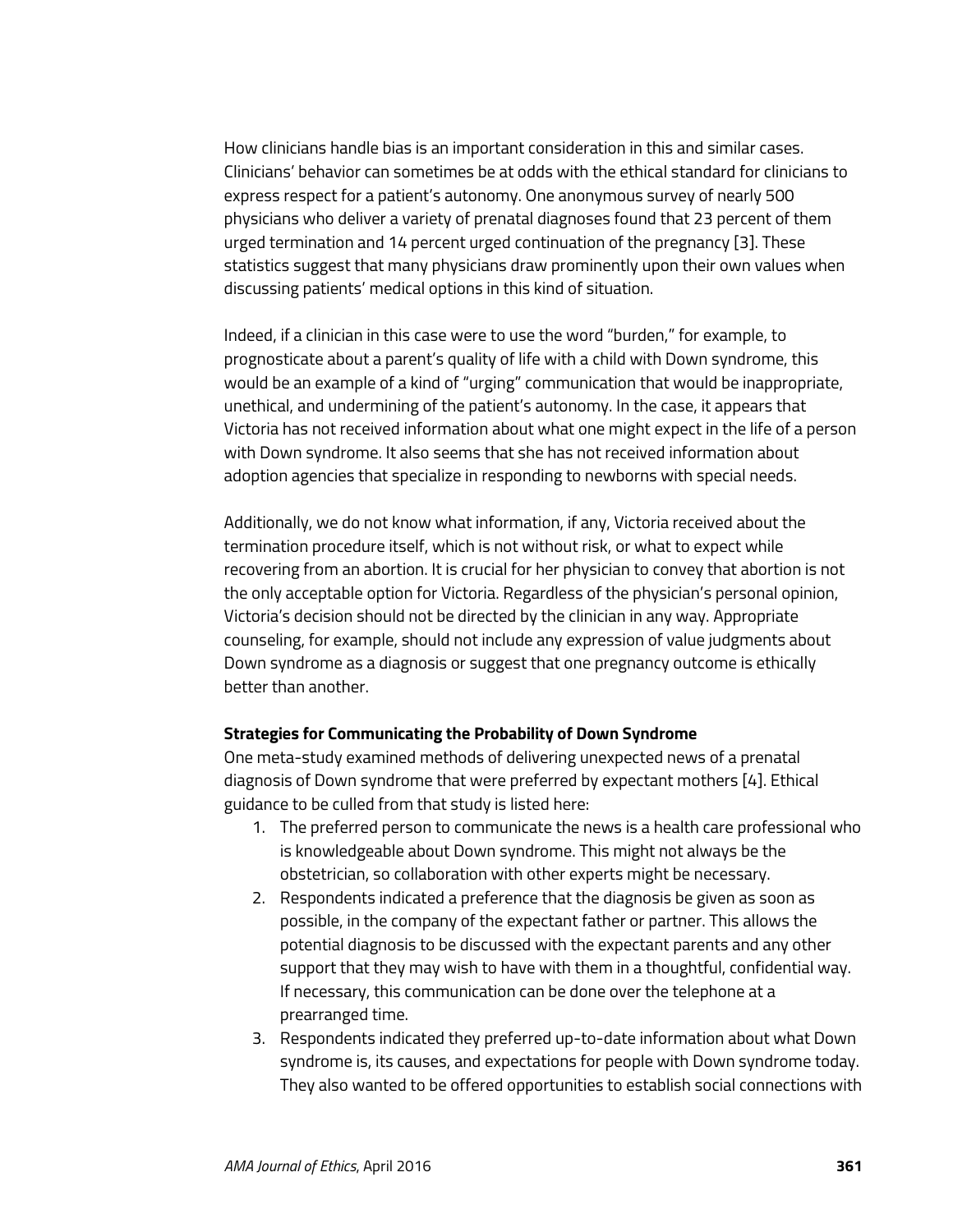parents who have children with Down syndrome. These connections would provide social, cultural, emotional, and practical support and education for expectant parents in a way that a clinician likely could not.

- 4. Respondents preferred that information be delivered in a nonjudgmental fashion, with respect for the parents' feelings and personal decisions. Particularly, they preferred that sensitive and respectful language be used, rather than valueladen language (e.g., "I have bad news to share") or offensive language (e.g., "mongolism," "retarded").
- 5. Respondents indicated that they wanted to receive an up-to-date bibliography of resources about Down syndrome.
- 6. Respondents indicated a preference that follow-up appointments be offered not only with an obstetrician but also with specialists who might help respond to their future questions (e.g., a genetic counselor, Down syndrome specialist, or cardiologist).

### **Roles of Good Counseling**

In the case, it is not clear what, if any, counseling Victoria had prior to the current clinical encounter. Victoria has seemingly arrived at an abortion clinic without understanding her available options or even receiving a clear diagnosis. Amelia's suspicion that Victoria did not receive adequate counseling might indeed be correct; far too many women who have had children with Down syndrome report dissatisfaction with the information and support provided after receiving the diagnosis [5].

Amelia's attempt to discover whether Victoria has received any information on Down syndrome yields little. She's right to ponder several questions. *Was the information accurate and up-to-date? Has Victoria been offered connection with a local Down syndrome support group or Down syndrome center for more information? If indeed she has received that information, which questions about Down syndrome does she have at this point? Has she been given an opportunity to meet in person with a professional knowledgeable about Down syndrome so that she may ask those questions?*

There are multiple points at which Victoria could have received prenatal counseling perhaps at the time of the first ultrasound or, certainly, at the time of the cell-free fetal DNA testing, even though this test is not diagnostic. Long before she was sitting in the abortion clinic, she should have met with a genetic counselor, a Down syndrome specialist, or possibly even the parent of a child with Down syndrome. However, she is now at a point when the time for good counseling might have passed. But it's still not too late for Amelia to introduce the importance of those opportunities.

### **What, If Anything, Should Amelia Say?**

Amelia, too, must not engage in attempts to convince the patient to make a decision she views as best. Amelia's wishes to be an advocate for those with Down syndrome is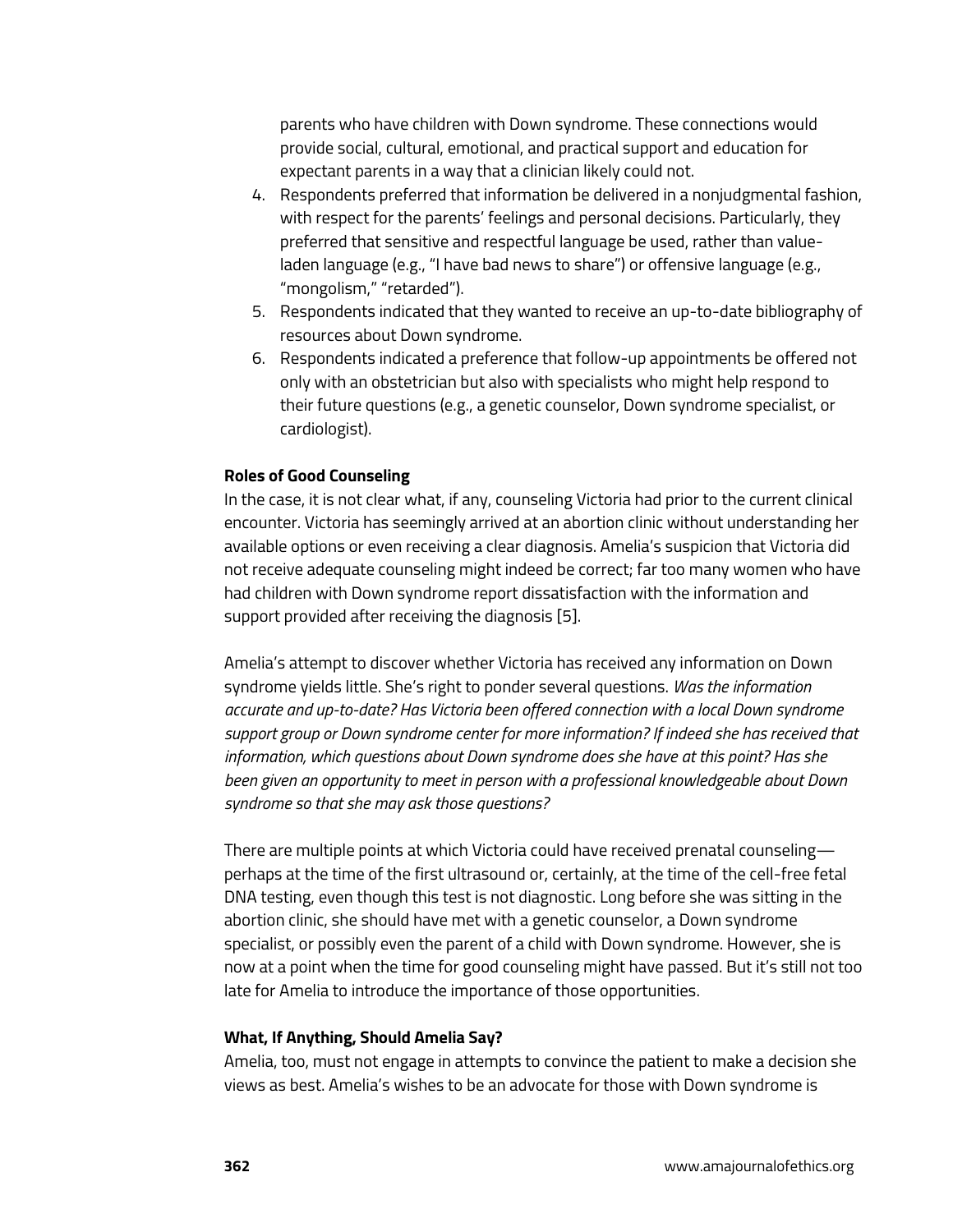commendable and important. Both authors of this commentary can empathize with Amelia's situation. We both have siblings with Down syndrome who have influenced many lives in remarkable ways. However, Amelia's inclination to "speak up on behalf" of this population must be tempered by recalling that counseling discussions should always focus on the patient's and family's goals and not the clinician's values. For Amelia to push Victoria toward one outcome would be unethical.

Amelia has an opportunity as a medical student to discuss her concerns with the attending physician. Although this might be difficult, it is important. It is reasonable for Amelia to share her concerns with the attending physician, not only because Dr. K is her faculty mentor, but also because Dr. K might not realize that Victoria has not received appropriate counseling. Dr. K could then demonstrate to Amelia how to counsel a patient, even at this late stage in Victoria's decision-making process.

It should be noted that even if Amelia or Dr. K offers it, Victoria does have the option to decline further counseling and discussion regarding risk assessment or diagnosis. However, if Victoria wishes to discuss these things further, she should be provided with information that allows her to make an informed decision. Although it might be appropriate for Amelia to ask if Victoria has further questions or wishes to speak to anyone else regarding the chances of a diagnosis of Down syndrome, Victoria has the right to choose which information she would like to hear. At no time during her pregnancy should Victoria be forced to discuss the potential diagnosis or her pregnancy options against her will.

Even if she has refused counseling, Victoria retains a right to choose outcomes of her pregnancy that best align with her own family's goals and values. Our role as clinicians is simply to provide patients and families with information to use in making their own decisions, without influencing them intentionally or unintentionally.

## **References**

- 1. ACOG Committee on Practice Bulletins. ACOG practice bulletin no. 77: screening for fetal chromosomal abnormalities*. Obstet Gynecol.* 2007;109(1):217-227.
- 2. American College of Obstetricians and Gynecologists (ACOG). Committee opinion no. 640: cell-free DNA screening for fetal aneuploidy. *Obstet Gynecol*. 2015;126(3):e31-e37.
- 3. Wertz DC. Drawing lines: notes for policymakers. In: Parens E, Asch A, eds. *Prenatal Testing and Disability Rights.* Washington, DC: Georgetown University Press; 2000:261-287.
- 4. Skotko BG, Kishnani PS, Capone GT; Down Syndrome Diagnosis Study Group. Prenatal diagnosis of Down syndrome: how best to deliver the news. *Am J Med Genet A.* 2009;149A(11): 2361-2367.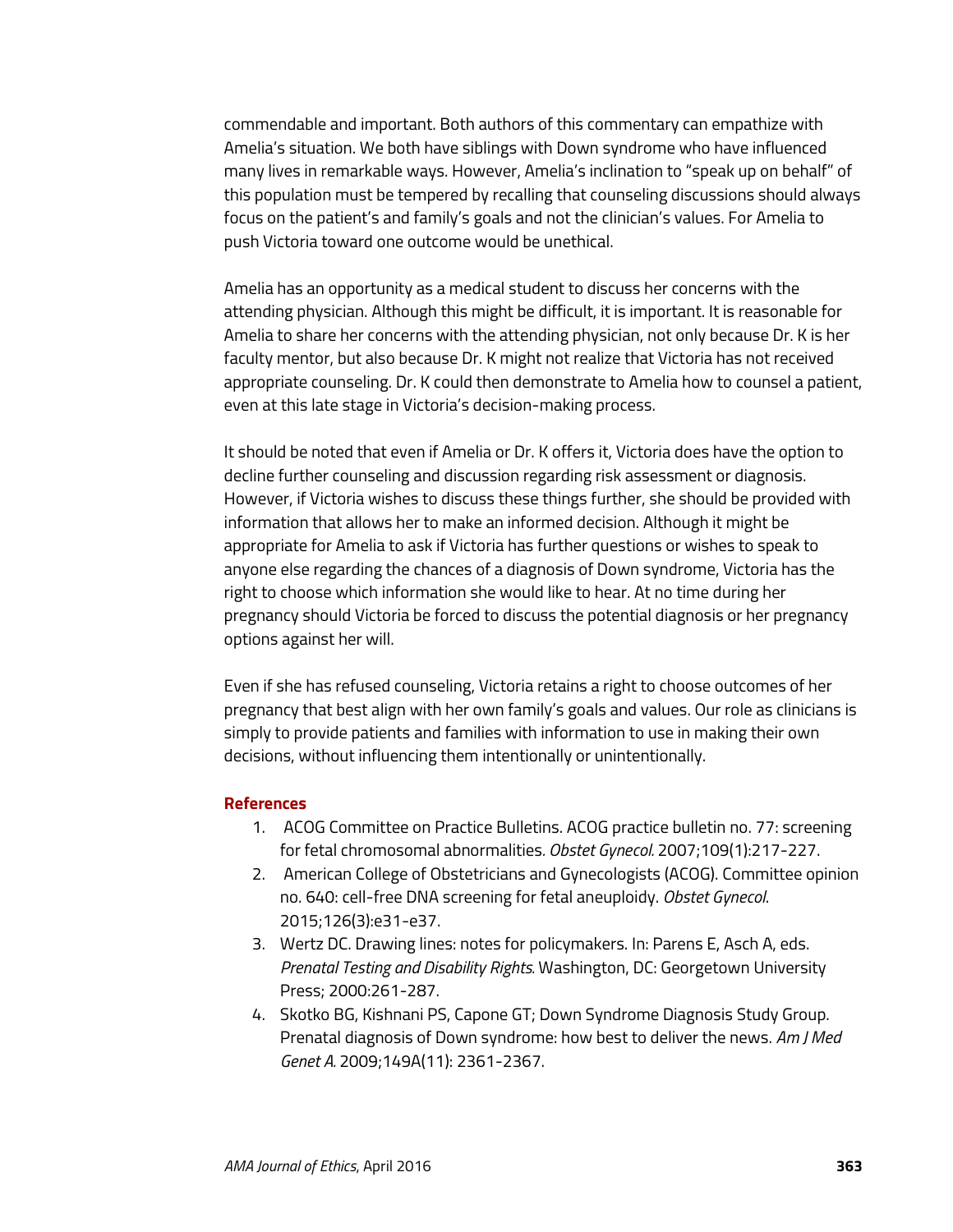5. Skotko B. Mothers of children with Down syndrome reflect on their postnatal support. *Pediatrics*. 2005:115(1):64-77.

### **Further Reading**

National Down Syndrome Congress website. http://www.ndsccenter.org. Accessed January 20, 2016.

National Down Syndrome Society website. http://www.ndss.org. Accessed January 20, 2016.

**Eva Schwartz, MD**, is a second-year categorical pediatrics resident at Children's Hospital of Pittsburgh of the University of Pittsburgh Medical Center in Pennsylvania. She hopes to continue to work with children with intellectual disabilities and special health care needs. She has a family member with Down syndrome.

**Kishore Vellody, MD**, is an associate professor of pediatrics at the University of Pittsburgh School of Medicine in Pennsylvania. He is also medical director of the Down Syndrome Center of Western Pennsylvania and on the executive committee for the Board of the National Down Syndrome Congress, whose Professional Advisory Committee he directs. In addition, he hosts the Down Syndrome Center of Western Pennsylvania Podcast and moderates the Dear Self About Down Syndrome blog. Finally, and most importantly, he has a family member with Down syndrome.

### **Related in the** *AMA Journal of Ethics*

[Talking with Families about Severely Disabled Children,](http://journalofethics.ama-assn.org/2006/10/msoc1-0610.html) October 2006 [Measuring the Immeasurable? Quality of Life and Medical Decision Making,](http://journalofethics.ama-assn.org/2005/02/fred1-0502.html) February 2005 [Keeping the Backdoor to Eugenics Ajar?: Disability and the Future of Prenatal Screening,](http://journalofethics.ama-assn.org/2016/04/stas1-1604.html) April 2016 [An Open Letter to Medical Students: Down Syndrome, Paradox, and Medicine,](http://journalofethics.ama-assn.org/2016/04/mnar1-1604.html) April 2016 [Is Prenatal Genetic Screening Unjustly Discriminatory?](http://journalofethics.ama-assn.org/2006/01/oped1-0601.html) January 2006 [The Uncertain Rationale for Prenatal Disability Screening,](http://journalofethics.ama-assn.org/2006/01/oped2-0601.html) January 2006 [Informed Consent and Prenatal Testing: The Kennedy-Brownback Act,](http://journalofethics.ama-assn.org/2009/09/oped1-0909.html) September 2009 [The Virtue of Drawing Lines in Genetic Testing,](http://journalofethics.ama-assn.org/2003/05/pfor1-0305.html) May 2003

The people and events in this case are fictional. Resemblance to real events or to names of people, living or dead, is entirely coincidental.

The viewpoints expressed in this article are those of the author(s) and do not necessarily reflect the views and policies of the AMA.

**Copyright 2016 American Medical Association. All rights reserved. ISSN 2376-6980**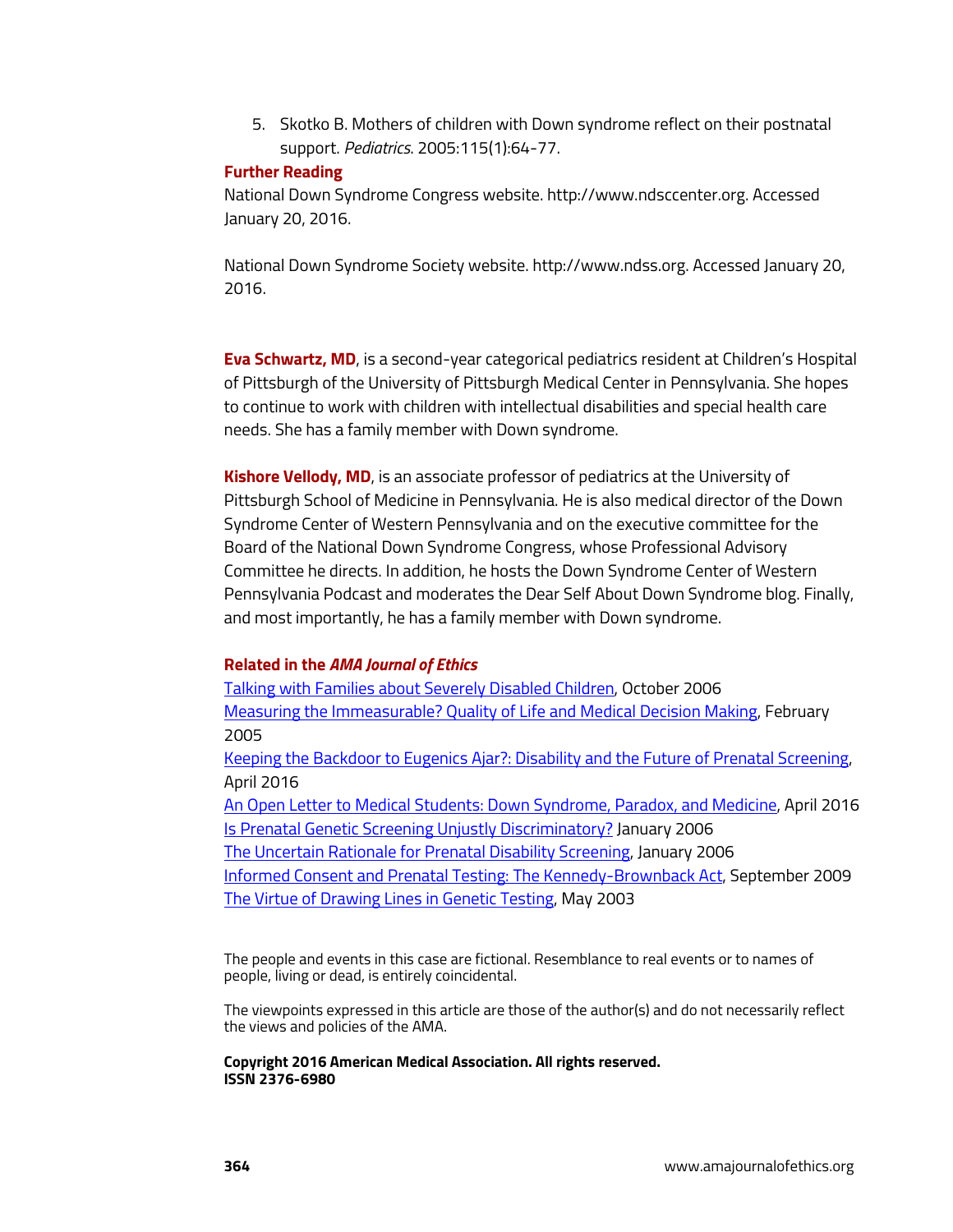# **American Medical Association Journal of Ethics**

**April 2016, Volume 18, Number 4: 365-372** 

## **ETHICS CASE**

# **Considering Decision Making and Sexuality in Menstrual Suppression of Teens and Young Adults with Intellectual Disabilities**

Commentary by Kruti Acharya, MD, and John D. Lantos, MD

Dr. Jones is a gynecologist who has been seeing Amy for the past few years to help with menstrual suppression. Amy was diagnosed with cerebral palsy at birth; she experienced some global developmental delay as a child and was in special education in school. Now 25, Amy works part-time at a local grocery store. Amy's mother currently holds her medical power of attorney, but she makes a concerted effort to include Amy in her medical care decisions, as she can express many of her wants and needs.

Dr. Jones remembers that Amy is a healthy young woman overall but has struggled with heavy and painful periods since her first menses at 13. Hygiene has also been difficult for Amy; she often forgets to change her pads, which results in staining of her clothes. Continuous-use oral contraceptive pills were successful at suppressing her periods for several years; then she switched to the medroxyprogesterone shot so she would not need to take any daily medications. Last year, however, bothersome breakthrough bleeding prompted Dr. Jones to order a pelvic ultrasound, which revealed that Amy had several small uterine fibroids. Subsequently, he recommended a hormonal IUD for menstrual suppression, which was placed under anesthesia. Amy and her mother arrive for a follow-up visit six months after its placement, and Dr. Jones is eager to hear how things have been going.

Dr. Jones quickly learns that Amy has been doing very well at work and has recently started dating. Her new boyfriend, David, also has cerebral palsy. Amy proudly explains that she and David have been dating for three months.

Dr. Jones asks, "What do you and David like to do together?"

Amy grins and says, "We like to go to the movies. Our parents go with us, but we make them sit a few rows back."

Dr. Jones goes on to ask, "Amy, I wanted to see how your periods have been. Has the IUD helped?" Amy replies, "I don't have cramps anymore but I still am bleeding a small amount almost every day. I try to wear a pad but I sometimes forget and bleed on my clothes."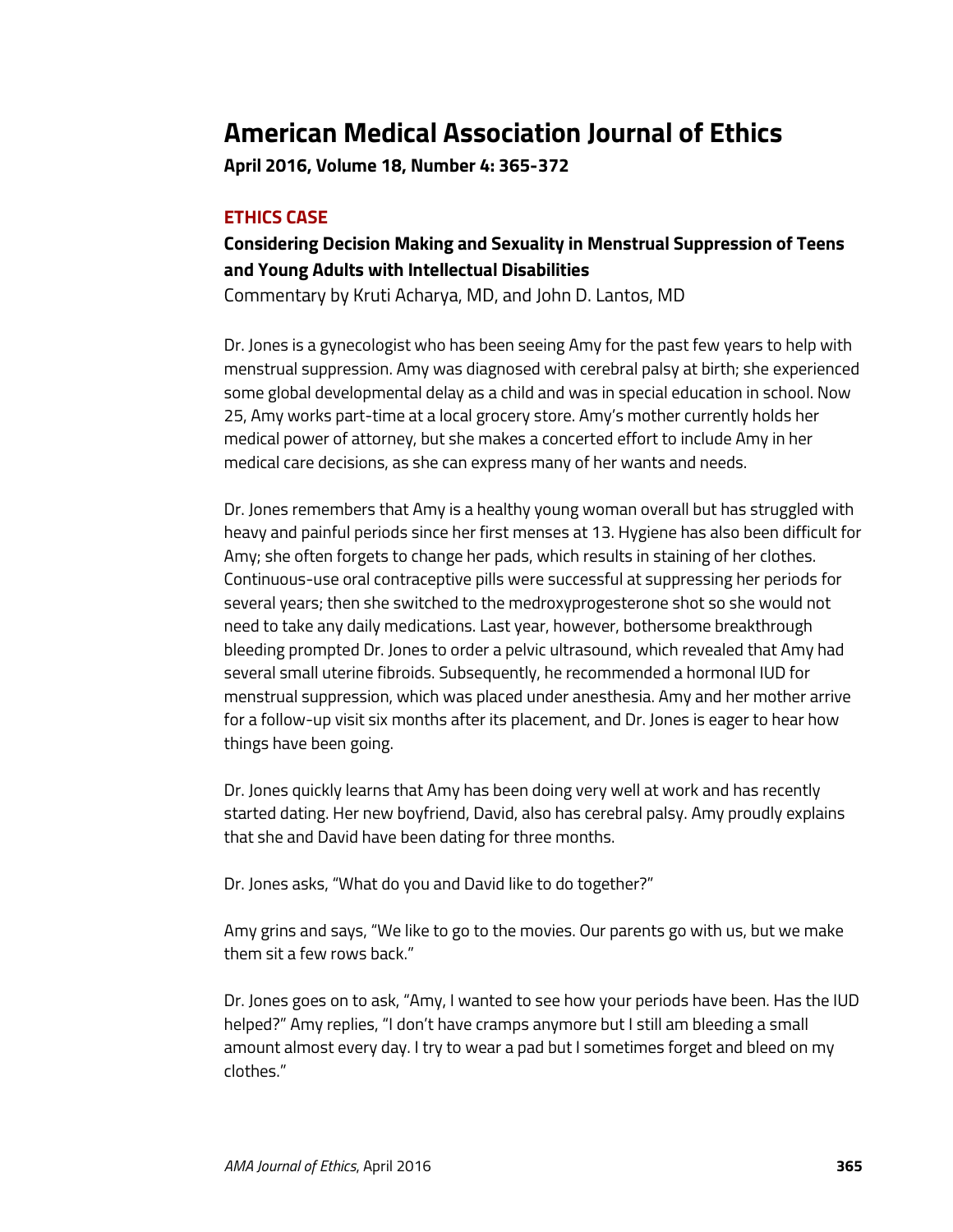Amy's mom confirms, "Unfortunately, she is still struggling with the bleeding and it's really hard for her to stay clean, especially at work."

Later, speaking privately with Dr. Jones, she asks, "I have wondered about the possibility of having Amy's uterus taken out. Her bleeding has still not stopped and we know that she has fibroids. I am happy that Amy has been able to find such a nice boyfriend, but I really don't anticipate that she will ever have children. She has gone through sex education classes, but I don't think she really understands 'the birds and the bees.'"

Dr. Jones nods and replies, "I know Amy is pretty capable of expressing her wants and needs. What do you think she would say?"

Amy's mom sighs and says, "I haven't brought up the idea with her yet. I'm concerned about how she might respond. She probably would not be happy to hear that she would never be able to have children. However, she doesn't understand what having a child is really like. At least as things are now, I do not anticipate her being able to care for a child independently. She still lives with us and requires a lot of support herself."

Dr. Jones then says, "I understand your concerns and certainly empathize with your difficult situation. I would like to take time to consider this more."

### **Commentary**

This case raises ethical issues about the treatment of young adult patients with intellectual disabilities: distinguishing caregiver convenience from patient benefit, respecting the desires of patients who might not have decision-making capacity, and appropriate counseling and teaching regarding sexuality for adults with intellectual disabilities.

According to the 2010 US Census, 1.7 million children and adolescents aged 6 to 15 years have developmental disabilities [1]. For most teenagers with disabilities, puberty occurs at the same age as in peers without disabilities, although some neurodevelopmental disabilities are associated with early puberty [2]. Teens with autism spectrum disorders might experience slight delays in the onset of menarche [3].

### **Hygiene**

Menstrual flow, whether normal or increased, can be difficult to manage for patients with disabilities, and some teens with disabilities might require assistance from a caregiver (e.g., to properly place a menstrual pad or remember to wear or to regularly replace it). Other teens with disabilities might remove pads or not dispose of them properly [4].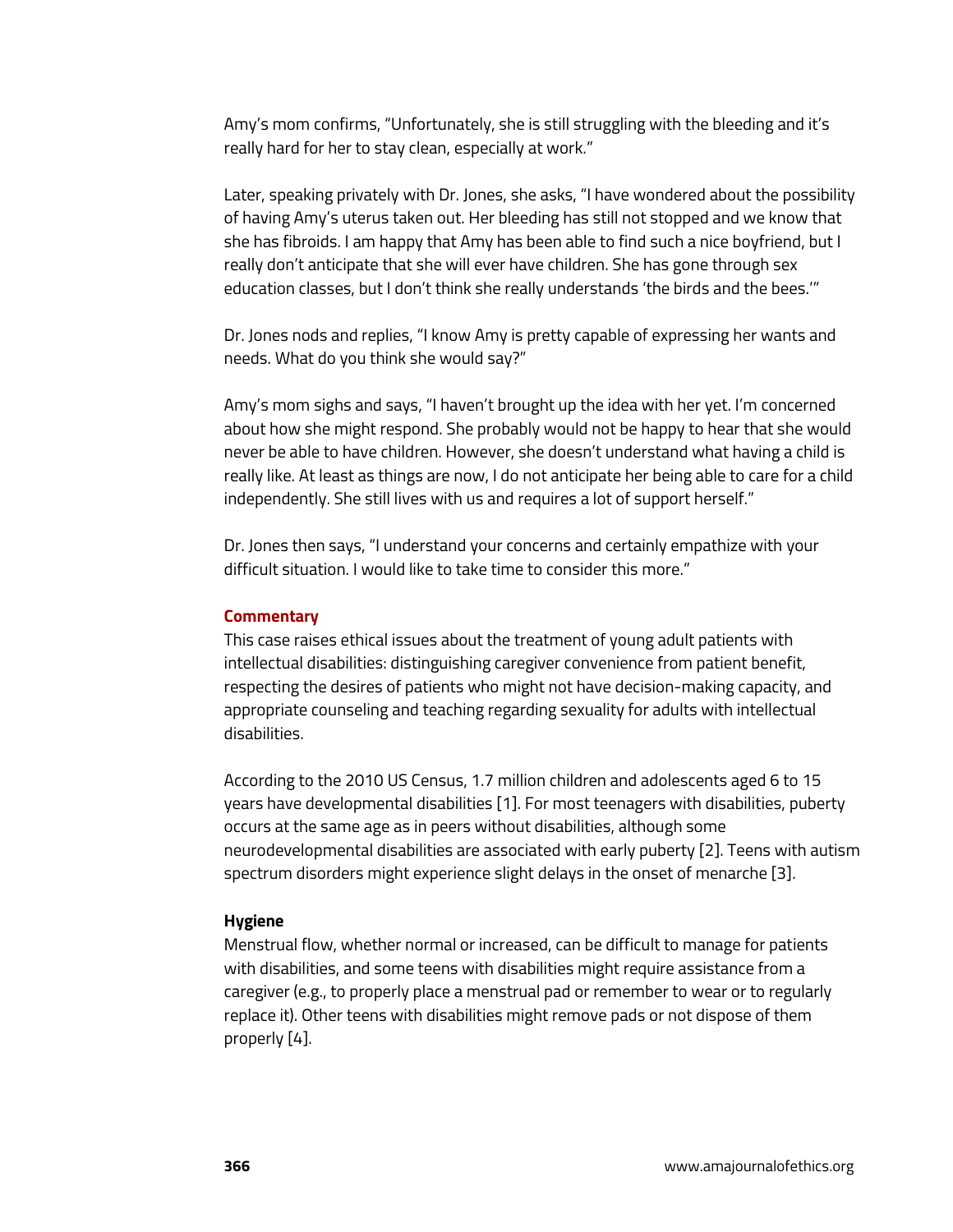The American College of Obstetrics and Gynecology recommends pharmacological menstrual suppression for teens (or adults) with disabilities who need significant help with menstrual hygiene [5]. There are a variety of treatments that can reduce menstrual flow, but complete amenorrhea is difficult to achieve with any hormonal treatment. In this case, despite trying increasingly invasive pharmacological and physical interventions to suppress her menses, Amy still has continued bleeding, and her problems with hygiene persist. An ethical and clinical question confronting her parents and Dr. Jones is how to respond to these facts.

*Ethical considerations.* All treatments have side effects, including some that are quite severe. Ethical issues in hormonal or surgical suppression of menstruation have to do with balancing potential risks and benefits. In order to assess the benefits of a given treatment course, two things are necessary: the first is an accurate characterization of the problem. Objective data about the number of days of bleeding and the number of days of adequate and inadequate menstrual hygiene would be helpful to quantify the magnitude of [the](http://journalofethics.ama-assn.org/2014/05/ecas1-1405.html) problem. The second is an understanding of the reasons offered by the [person who is requesting the treatment](http://journalofethics.ama-assn.org/2014/05/ecas1-1405.html) to suppress menstruation (i.e., the person with the disability and the caregiver might have different reasons). If the caregiver is making the request, it is important to tease out whether the primary motivation is to decrease caregiver burden (i.e., convenience) or whether it is to improve quality of life for the person with the disability. If the primary motivation is to decrease burdens to the caregiver, then it would be appropriate to consider solutions other than medication for the patient. If the focus is on the teen's quality of life, then medication might be a more ethically appropriate choice.

*Menstrual suppression.* Although the benefits of hormonal therapy are mainly psychosocial and hygienic, the risks are physical, including potentially life-threatening complications such as thromboembolism [6]. Medroxyprogesterone can also decrease bone density [7]; limited ability to bear weight is of particular concern for patients with cerebral palsy because they are already at increased risk of osteopenia and osteoporosis [8]. Hormonal treatments can also affect the metabolism of drugs, particularly antiepileptic drugs [9] and antiretroviral medications [10], so physicians will need to carefully monitor doses of other medications the patient might be taking. Generally, a satisfactory treatment regimen can be developed and maintained [11]. Behavioral interventions can be important therapeutic adjuncts to hormonal treatments for menstrual hygiene. Visual or audio alarms on mobile apps or programmable watches, for example, can help remind a patient to place or replace a pad. Procedures under general anesthesia, as was the case with the IUD insertion, also carry their own risk. The risks of general anesthesia have been well described in the anesthesia literature [12].

*Sterilization.* The request for a hysterectomy is an ethically complex option because it would mean permanent and irreversible sterilization. Of note, the fibroids in this case are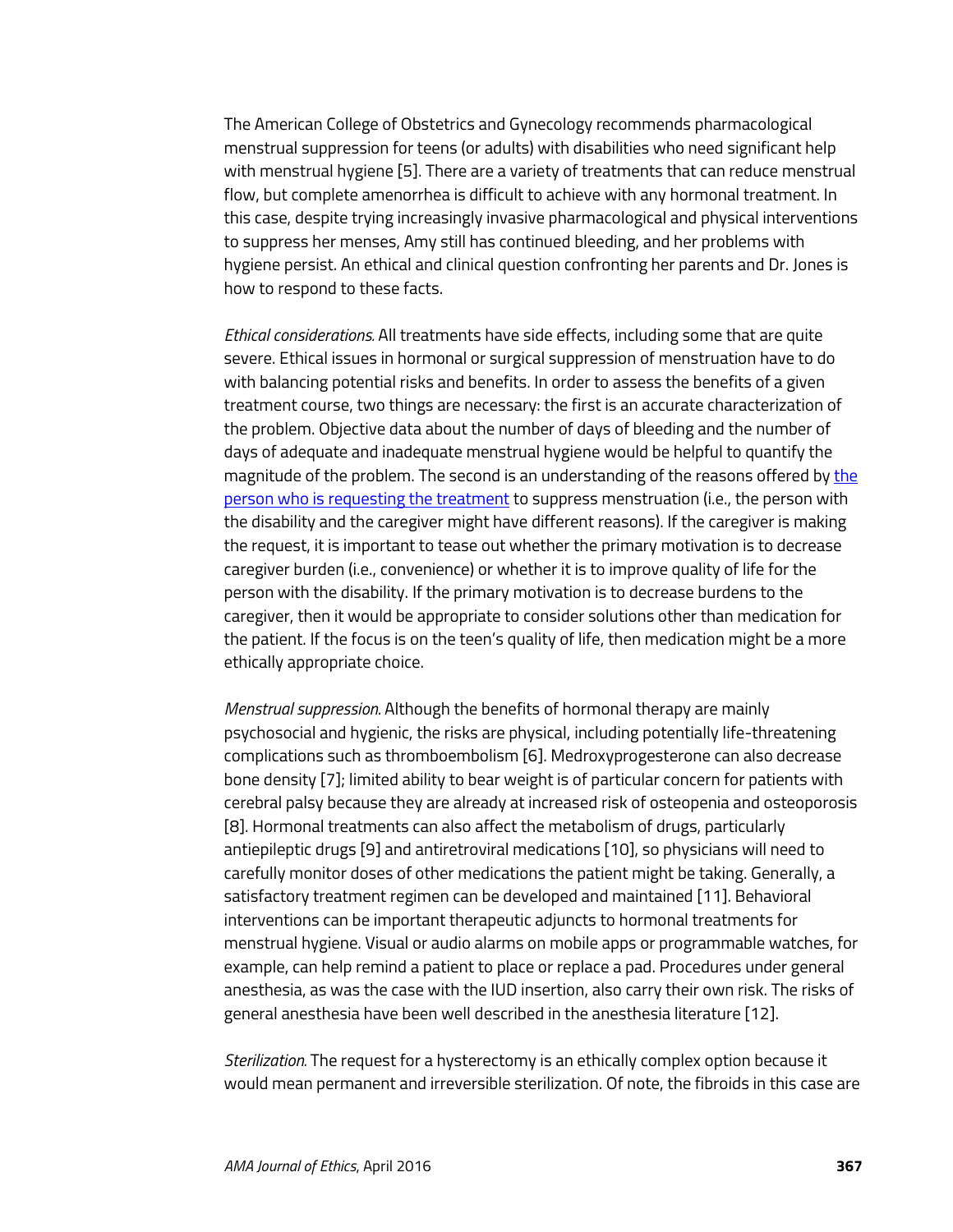a classic red herring. Fibroids, alone, are not an indication for hysterectomy [13]. Thus, there does not appear to be a bona fide medical indication for hysterectomy in this case at this time. If there were a bona fide medical indication for hysterectomy and all other medical and behavioral options had been exhausted, then the need to get Amy's consent for surgery would decrease; instead, considerations of her best interest would become more important than respecting her autonomy.

Even in that case, however, involuntary sterilization would not be ethically acceptable. Involuntary sterilization has a long and sordid history in both the United States and other countries. In the early twentieth century, involuntary surgical sterilization was part of a nationwide eugenics program designed to prevent persons with intellectual and other disabilities from having babies. In 1927, these eugenic practices were upheld by the Supreme Court decision in *Buck v. Bell*. That ruling upheld a Virginia law that allowed states to forcibly sterilize residents in order to prevent "feebleminded and socially inadequate people from having children" [14]. After the ruling, more than 60,000 involuntary sterilizations were performed in the United States [15]. After World War II, forced sterilization of individuals with disabilities gradually lost favor. In 1942, the Supreme Court declared procreation to be a fundamental human right [16], and the United Nations Convention of the Human Rights of People with Disabilities recognizes fertility as an inherent human right [17].

Today, it is illegal to use federal money to pay for involuntary sterilization [18]. Many states have statutes that ban involuntary sterilization or require judicial approval. However, as the American Academy of Pediatrics notes, "The complexities of federal rules, state laws, and judicial rulings have created a confusing and contradictory array of restrictions on surgical sterilization of persons with developmental disabilities" [19].

As the possessor of medical power of attorney, Amy's mother has been legally designated as Amy'[s proxy decision maker,](http://journalofethics.ama-assn.org/2016/04/ecas3-1604.html) but it is not ethically justifiable for her to make decisions based solely on her own values and judgment. As discussed above, it is benefit to the patient, not to the caregiver, that must balance or outweigh the risks to the patient. Furthermore, these decisions should be made following the practice of shared decision making, that is, by considering and prioritizing Amy's personal values and preferences and ensuring she has an active, strong voice in her future planning. Perhaps a next step would be for Dr. Jones to facilitate a discussion that includes Amy. Her mother's concerns about Amy's decisional capacity and future independence are appropriate, but even if Amy might not be able to fully assess the consequences of her options to make an informed choice, her desires can help guide her mother's decisionmaking process.

There is no way to assess Amy's understanding of a hysterectomy and its implications without having a discussion with her. In evaluating her ability to make such a decision, it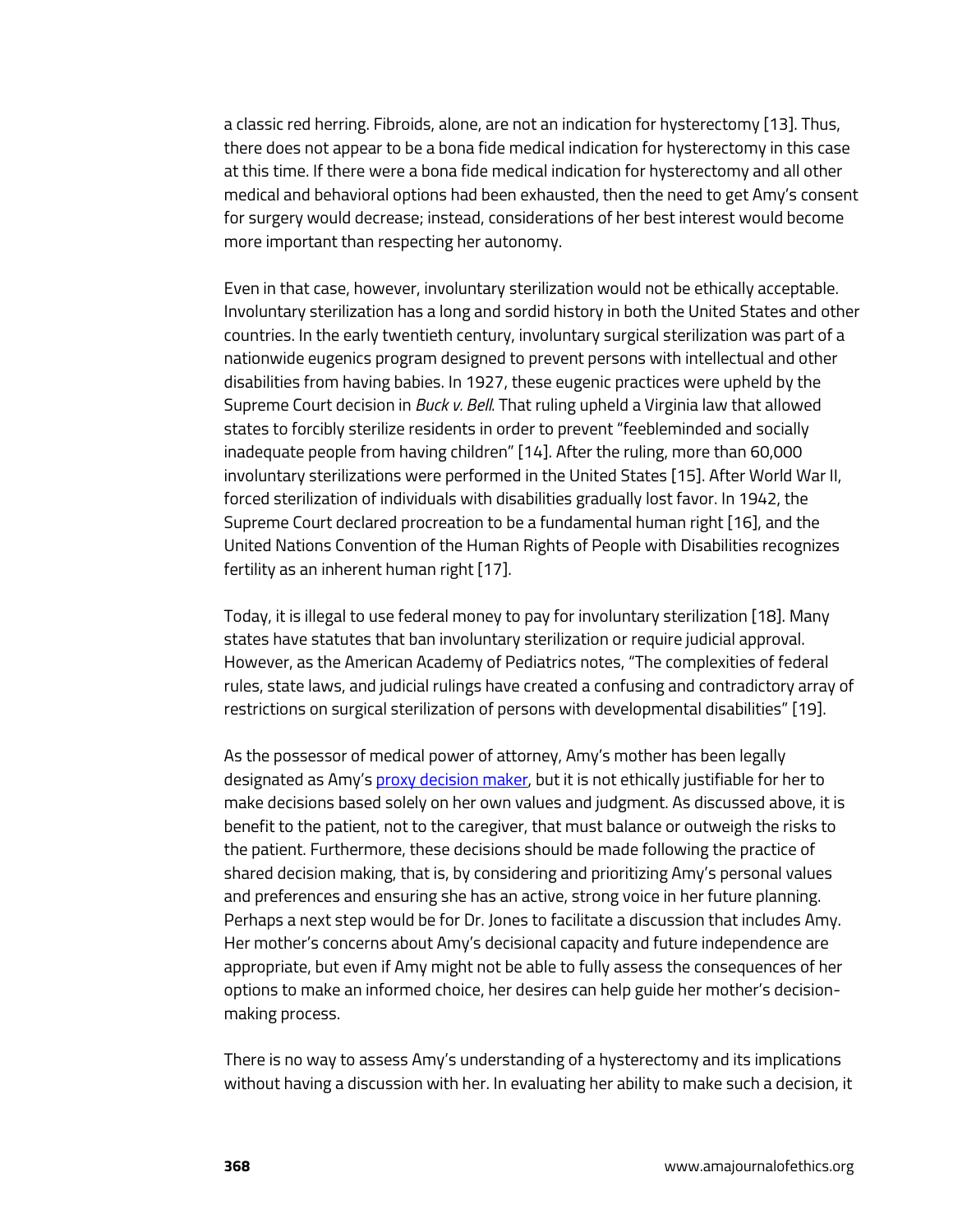is important to distinguish two key concepts: decisional capacity and competence. Decisional capacity is determined by a physician after a clinical assessment of a patient's ability to make an informed decision [20], whereas the presence or absence of competence is determined by judges after reviewing medical information and testimony. Decisional capacity varies with the specific task or decision under discussion, whereas competence is a global assessment. To have decision-making capacity, one must be able, among other things, to understand the implications of a particular decision.

Many women with intellectual disabilities can give informed consent [21]. People with intellectual disabilities should be assumed to have capacity to make decisions unless there is good evidence to question their capacity. In this case, a decision about sterilization requires some understanding of contraception, pregnancy, childbirth, fertility and infertility, and parenting [22]. Amy might, as her mother fears, not be happy with a plan that curtails the possibility of having children. On the other hand, she might accept that she would never be capable of caring for children herself. In either case, hysterectomy should not proceed unless she agrees to it with some understanding of the implications of her decision and of the risks of the surgery.

### **Amy's Sexuality**

In this case, both Dr. Jones and Amy's parents seemed to welcome and accept her relationship with her boyfriend, but there is no indication that they have talked to her about sexuality. For example, it is unclear whether Amy is aware that the medications she has been taking for menstrual suppression are also contraceptive agents. In the case as presented, it is unclear whether Amy understands the implications and possible consequences of sexual activity. According to her mother, she did receive some sex education, but we do not know the content of that education or whether it was adequate. Parents might avoid bringing up sexuality with their children with disabilities—as Amy's mother seems to have done—because they are uncomfortable with the topic (and perhaps fearful that the child has experienced sexual abuse), have little knowledge themselves about sexuality and disability, or are concerned that such a conversation might encourage sexual intercourse [23].

Amy's parents and caregivers should know that people with intellectual disabilities can have intimate social relationships, including friendships and romantic and sexual relationships. For example, Chamberlain et al. found that 51 percent of a sample of 41 11-to 23-year-old women with mild intellectual disabilities had engaged in intercourse, and 32 percent continued to be sexually active [24].

Typically, developing teens learn about social boundaries and limits of touch through repeated everyday peer interactions. Their peers with disabilities can experience more social isolation, which might limit their exposure to natural learning environments in which physical interactions occur.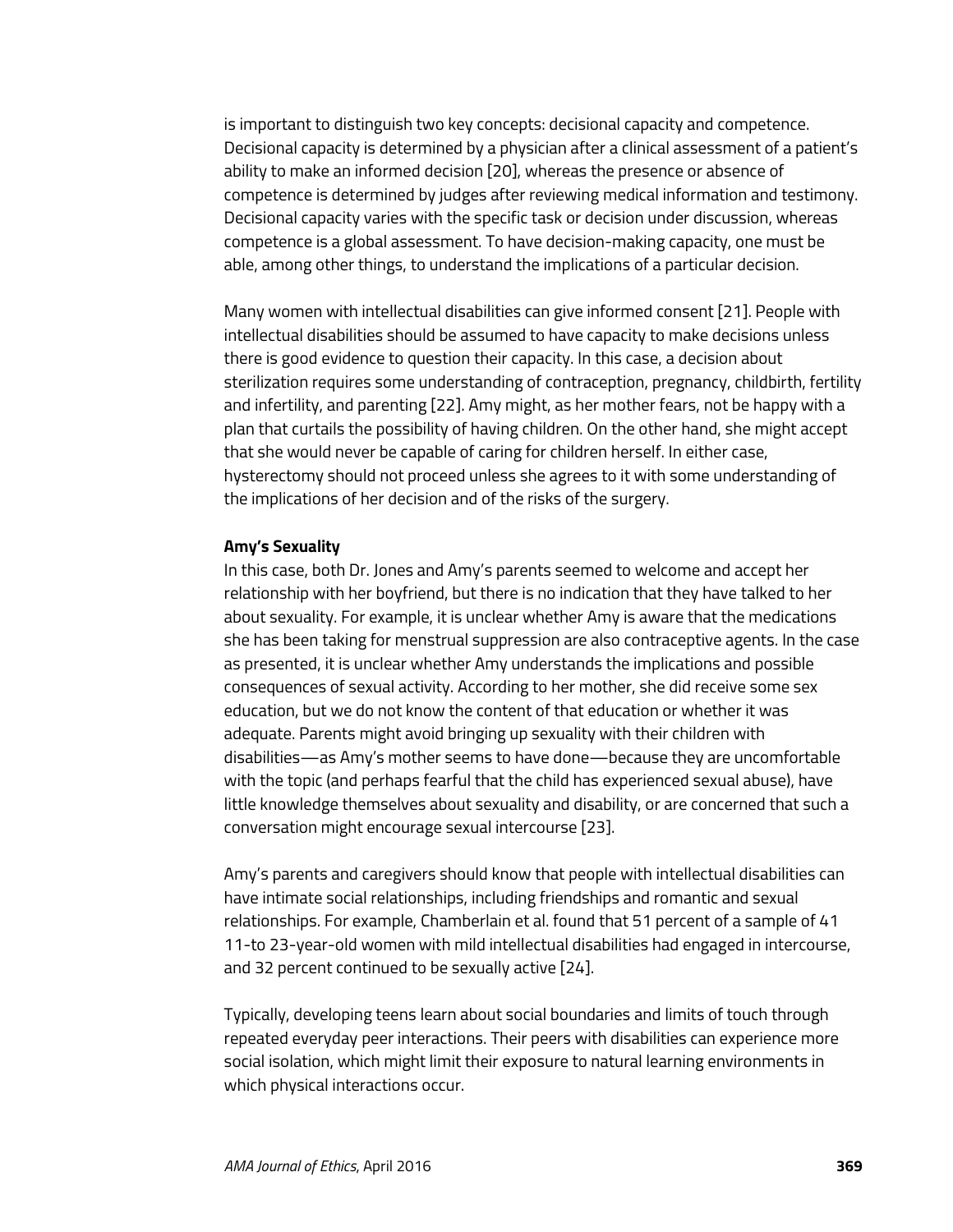Therefore, formal education about sexuality and sexual health is critical for people with disabilities. Many people can be taught what is or is not appropriate and healthy sexual behavior and how to engage in sexual behavior within socially appropriate limits. However, people with disabilities tend to be viewed as either incapable of understanding these issues or as asexual [25]. As a result, they might not receive appropriate sex education. To ensure understanding, curricula need to be explicit and adapted to an individual's level of health literacy. Plain but accurate terms should be used to describe body parts, for example. Visual material and models can be helpful, particularly for participants with limited verbal skills.

Sexual education should not be confined to school settings, however; it must be reinforced at home by parents and professional caregivers. By discussing sexuality and sexual health with their teens and young adults with disabilities, parents can equip their children with necessary tools to navigate emerging intimate relationships.

## **References**

- 1. Brault MW. Current population reports: Americans with disabilities: 2010. *Curr Popul Rep*. July 2012;1-23. http://www.census.gov/prod/2012pubs/p70- 131.pdf. Accessed December 15, 2015.
- 2. Quint EH. Menstrual and reproductive issues in adolescents with physical and developmental disabilities. *Obstet Gynecol*. 2014;124(2)(pt 1):367-375.
- 3. Zacharin M. Endocrine problems in children and adolescents who have disabilities. *Horm Res Paediatr*. 2013;80(4):221-228.
- 4. Gomez MT, Carlson GM, Van Dooren K. Practical approaches to supporting young women with intellectual disabilities and high support needs with their menstruation. *Health Care Women Int*. 2012;33(8):678-694.
- 5. American College of Obstetricians and Gynecologists Committee on Adolescent Health Care. ACOG committee opinion no. 448: menstrual manipulation for adolescents with disabilities. *Obstet Gynecol*. 2009;114(6):1428-1431.
- 6. Kirkham YA, Allen L, Kives S, Caccia N, Spitzer RF, Ornstein MP. Trends in menstrual concerns and suppression in adolescents with developmental disabilities. *J Adolesc Health*. 2013;53(3):407-412.
- 7. Modesto W, Bahamondes MV, Bahamondes L. [Prevalence of low bone](http://www.ncbi.nlm.nih.gov/pubmed/26098552) mass and [osteoporosis in long-term users of the injectable](http://www.ncbi.nlm.nih.gov/pubmed/26098552) contraceptive depot [medroxyprogesterone](http://www.ncbi.nlm.nih.gov/pubmed/26098552) acetate. *J Womens Health (Larchmt)*. 2015;24(8):636-640.
- 8. Houlihan CM. Bone [health in cerebral palsy: who's at risk and what to do about](http://www.ncbi.nlm.nih.gov/pubmed/25096866)  [it?](http://www.ncbi.nlm.nih.gov/pubmed/25096866) *J Pediatr Rehabil Med*. 2014;7(2):143-153.
- 9. Burakgazi E, Harden C, Kelly JJ. Contraception [for women with epilepsy.](http://www.ncbi.nlm.nih.gov/pubmed/19587632) *Rev Neurol Dis*. 2009;6(2):E62-E67.
- 10. Sharma M, Walmsley SL[. Contraceptive options for HIV-positive women: making](http://www.ncbi.nlm.nih.gov/pubmed/25689044)  [evidence-based, patient-centred decisions.](http://www.ncbi.nlm.nih.gov/pubmed/25689044) *HIV Med*. 2015;16(6):329-336.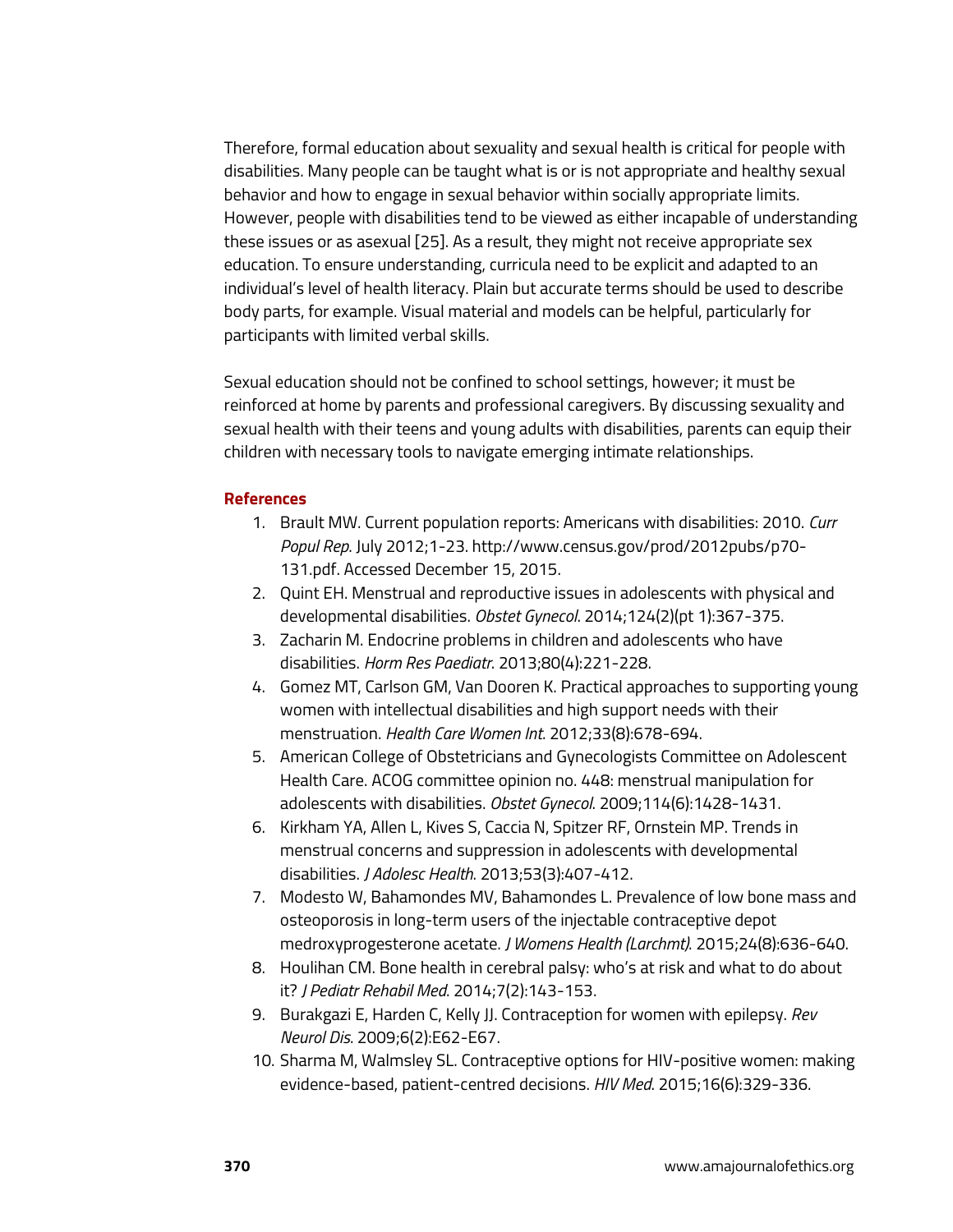- 11. Burke LM, Kalpakjian CZ, Smith YR, Quint EH. Gynecologic issues of adolescents with Down syndrome, autism, and cerebral palsy. *J Pediatr Adolesc Gynecol*. 2010;23(1):11-15.
- 12. Woerlee GM. Is general anesthesia safe? *AnesthesiaWeb*. http://www.anesthesiaweb.org/risk.php. Accessed Feb 23, 2016.
- 13. Solnik MJ, Munro MG. Indications and alternatives to hysterectomy. *Clin Obstet Gynecol*. 2014;57(1):14-42.
- 14. *Buck v Bell, Superintendent*, 274 US 200 (1927).
- 15. Lombardo PA. *Three Generations, No Imbeciles: Eugenics, the Supreme Court, and*  Buck v. Bell*.* Baltimore, MD: Johns Hopkins University Press; 2010.
- 16. *Skinner v Oklahoma ex rel. Williamson*, 316 US 535 (1942).
- 17. United Nations Division for Social Policy and Development Disability. Convention on the Rights of Persons with Disabilities. http://www.un.org/disabilities/convention/conventionfull.shtml. Accessed October 12, 2015.
- 18. Elkins TE, Hoyle D, Darnton T, McNeeley SG, Heaton CS. The use of a societally based ethics/advisory committee to aid in decisions to sterilize mentally handicapped patients. *J Pediatr Adolesc Gynecol*. 1988;1(3):190-194.
- 19. American Academy of Pediatrics Committee on Bioethics. Sterilization of minors with developmental disabilities. *Pediatrics*. 1999;104(2)(pt 1):337.
- 20. Schneider PL, Bramstedt KA. When psychiatry and bioethics disagree about patient decision making capacity (DMC). *J Med Ethics*. 2006;32(2):90-93.
- 21. Wilkinson JE, Cerreto MC. Primary care for women with intellectual disabilities*. J Am Board Fam Med*. 2008;21(3):215-222.
- 22. Caralis D, Kodner IJ, Brown DE. Permanent sterilization of mentally disabled individuals: a case study. *Surgery*. 2009;146(5):959-963.
- 23. Shandra CL, Chowdhury AR. The first sexual experience among adolescent girls with and without disabilities. *J Youth Adolesc.* 2012;41(4):515-532.
- 24. Chamberlain A, Rauh J, Passer A, McGrath M, Burket R. Issues in fertility control for mentally retarded female adolescents: I. Sexual activity, sexual abuse, and contraception. *Pediatrics*. 1984;73(4):445-450.
- 25. Realmuto GM, Ruble LA. Sexual behaviors in autism: problems of definition and management. *J Autism Dev Disord.* 1999;29(2):121-127.

**Kruti Acharya, MD**, is a board certified developmental and behavioral pediatrician and an assistant professor in the Department of Disability and Human Development at the University of Illinois at Chicago. She is also the director of the Illinois Leadership Education in Neurodevelopmental and other related Disabilities (LEND) Program. Dr. Acharya is particularly interested in supporting adolescents and young adults with developmental disabilities as they transition to adult systems of care. Her research focuses on the intersection of disability, ethics, and genetic testing and how best to support families who are managing these issues.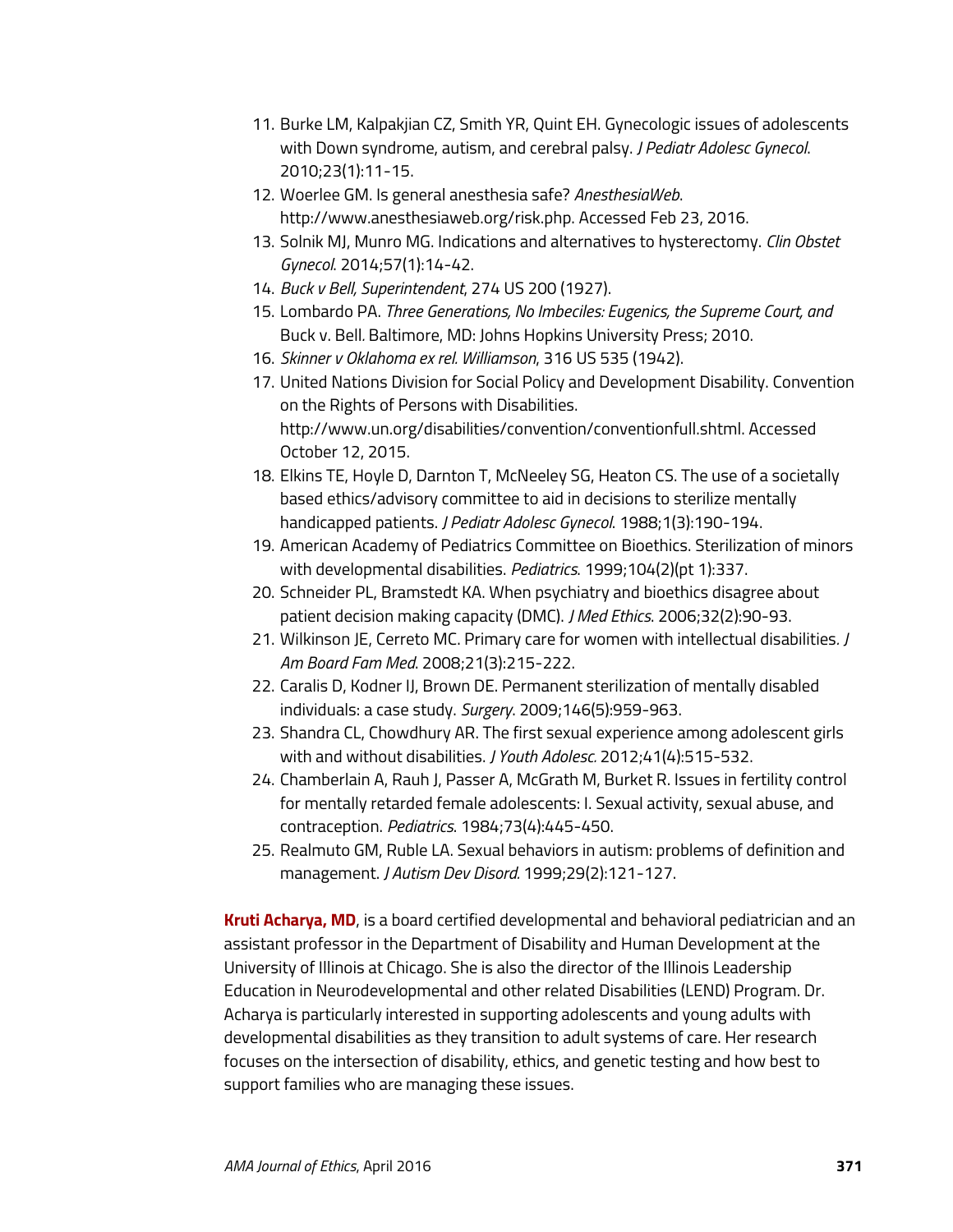**John D. Lantos, MD**, is director of the Children's Mercy Hospital Bioethics Center in Kansas City, Missouri. A general pediatrician and bioethicist, his research focuses on ethical issues associated with end-of-life decisions and innovative treatments in pediatrics.

### **Related in the** *AMA Journal of Ethics*

[Reproductive Rights and Access to Reproductive Services for Women with Disabilities,](http://journalofethics.ama-assn.org/2016/04/msoc1-1604.html) April 2016

[Is Proxy Consent for an Invasive Procedure on a Patient with Intellectual Disabilities](http://journalofethics.ama-assn.org/2016/04/ecas3-1604.html)  [Ethically Sufficient?,](http://journalofethics.ama-assn.org/2016/04/ecas3-1604.html) April 2016

[Physician Paternalism and Severe Disability: Strengthening Autonomy through](http://journalofethics.ama-assn.org/2015/06/ecas1-1506.html)  [Therapeutic Engagement,](http://journalofethics.ama-assn.org/2015/06/ecas1-1506.html) June 2015

[What Is the Physician's Responsibility to a Patient's Family Caregiver?](http://journalofethics.ama-assn.org/2014/05/ecas1-1405.html) May 2014

The people and events in this case are fictional. Resemblance to real events or to names of people, living or dead, is entirely coincidental.

The viewpoints expressed in this article are those of the author(s) and do not necessarily reflect the views and policies of the AMA.

**Copyright 2016 American Medical Association. All rights reserved. ISSN 2376-6980**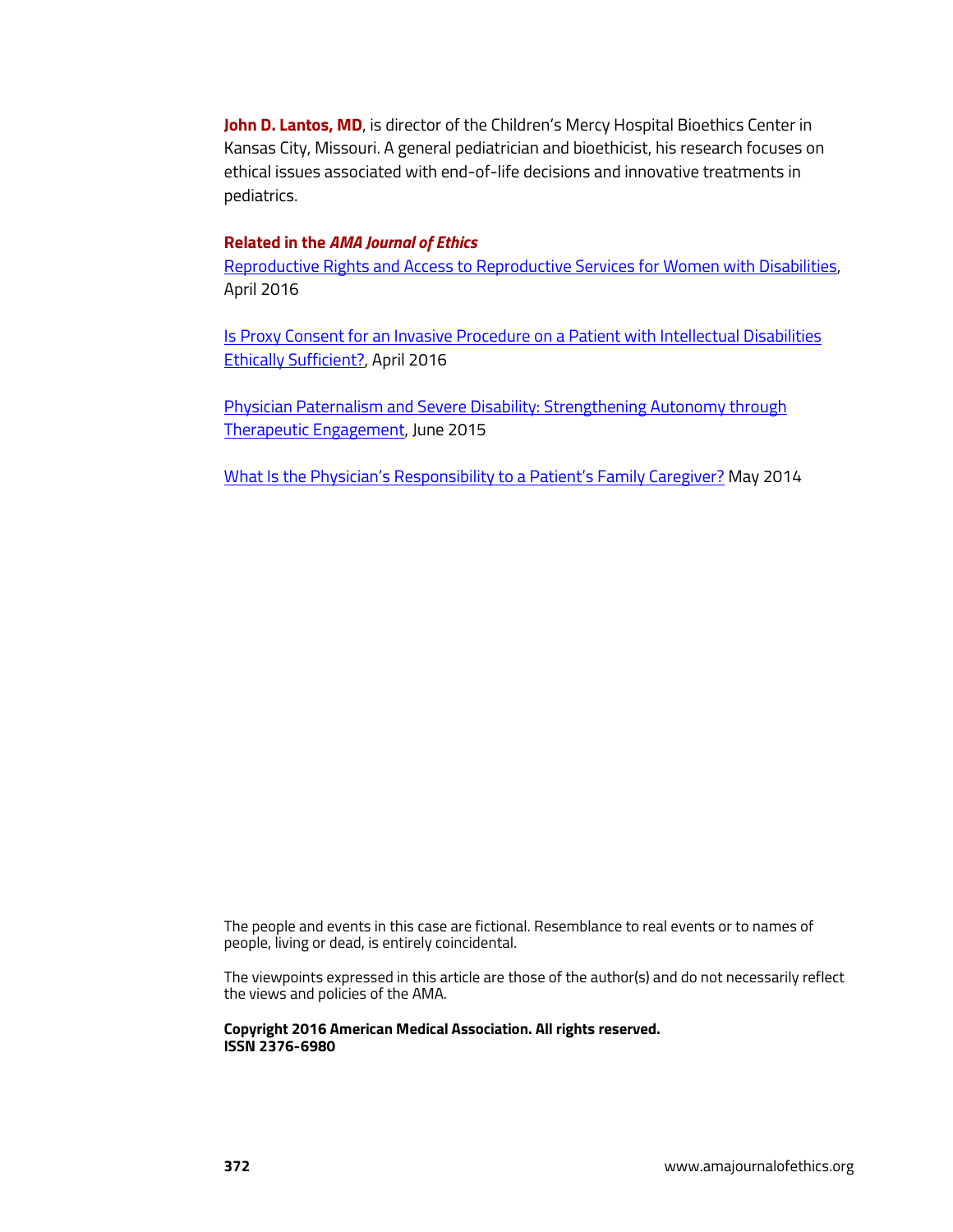# **American Medical Association Journal of Ethics**

**April 2016, Volume 18, Number 4: 373-383**

## **ETHICS CASE**

## **Is Proxy Consent for an Invasive Procedure on a Patient with Intellectual Disabilities Ethically Sufficient?**

Commentaries by Stephen Corey, MD, Peter Bulova, MD, and Sonya Charles, PhD

Dr. Smith, a family medicine physician, is preparing for a full day of patient appointments. She is looking over the chart of Stephanie, a new patient, who is here for an annual physical. Stephanie is 30 years old and has autism. Dr. Smith notices that Stephanie has had regular uneventful periods but has never had a pap smear. Dr. Smith knows that pap smears are recommended for all women starting at the age of 21, so she makes a mental note to ask specifically about any previous pap smears and enters the room to meet Stephanie, who is sitting quietly in the corner, looking intently at one of the pictures hanging on the wall. Dr. Smith first introduces herself by saying, "Hi Stephanie, my name is Dr. Smith, but you can call me Julie. Nice to meet you." Stephanie looks up and nods but does not say anything. Dr. Smith introduces herself to Stephanie's caseworker, Hannah, then turns back to Stephanie and asks, "Tell me how you have been doing over the past year, Stephanie."

Stephanie waves her hand, expressing "so-so," and Hannah explains, "She's nonverbal, but you can ask me any questions you need to know. I have her whole file and know her well." As the conversation progresses, Dr. Smith learns that Stephanie has lived in a group home for about 15 years. She struggles with some behavioral problems at the home and has difficulty communicating her needs to the staff.

Dr. Smith remarks, "I notice that Stephanie has never had a pap smear before, at least according to our records. I wanted to check and make sure that information is accurate, since we would typically recommend this important screening for a patient of her age."

Hannah responds, "Yes, that is correct. It has been discussed in the past, but we have always been concerned that a pap smear would be too distressing for her. Stephanie is very sensitive to sensory stimuli, especially anything painful. She's required to get a flu shot every year to live in the group home, and it's always so awful for her. I am not sure that a pap would be worth her distress, especially because she is not sexually active."

Dr. Smith wonders if this is true. She asks, "Have there ever been any concerns about sexual abuse with Stephanie?"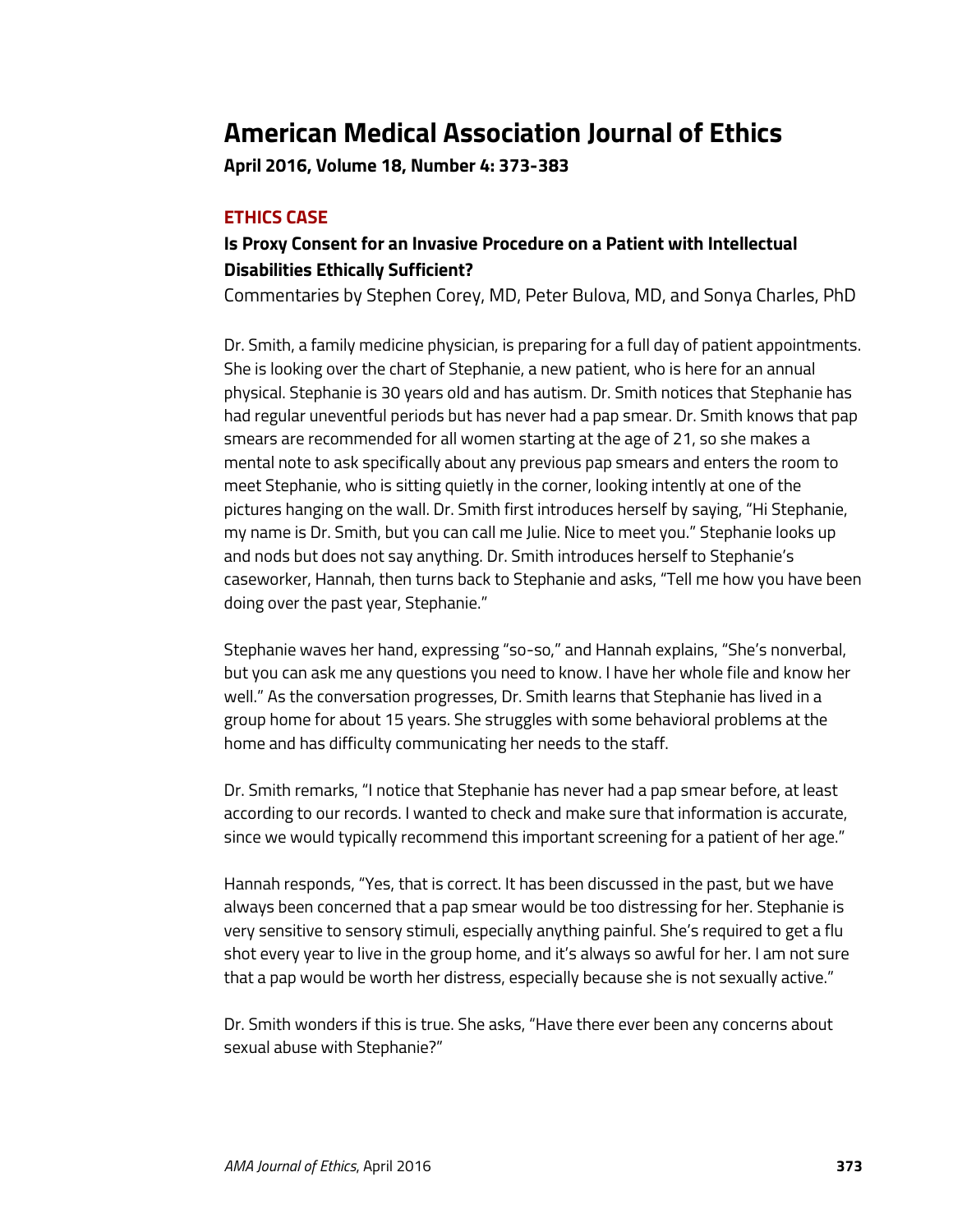Hannah answers, "Certainly not since she has been in the group home. She is very well supervised, and we have never had any problems with abuse among our staff. But we have very little information about her life prior to coming to the group home. She does not have any family involved in her care at this time."

Dr. Smith replies, "Screening recommendations are indeed recommendations and not requirements, so I am open to discussion about the pap smear for Stephanie. However, given her unclear history I am inclined to err on the side of doing one. There is a high rate of sexual abuse in patients with intellectual disabilities. Since we do not know much about her previous history, I would rather be safe than sorry."

Hannah sighs and says, "Well, Stephanie has dental work done under sedation every year, so perhaps she could just have her pap smear done at the same time. She wouldn't even have to know it was done. We have done it before with some of the other residents, and it was a great solution."

Dr. Smith considers Hannah's suggestion, but she feels uncomfortable performing such an invasive procedure if it can only be done by deceiving the patient and by using a sedative as a chemical restraint. Dr. Smith feels that doing a vaginal exam and cervical test without Stephanie's knowledge or consent to be more ethically problematic than doing a routine dental exam. She worries that performing the pap without permission of a sedated patient borders morally on rape. Even though Hannah is Stephanie's official decision maker, Dr. Smith wonders whether it is ethical to leave Stephanie out of the decision entirely.

## **Commentary 1 by Stephen Corey, MD, and Peter Bulova, MD**

Informed consent is a cornerstone of medicine and ethics and is generally regarded as a foundational expression of a clinician's respect for a patient's autonomy. No procedure can legally or ethically be performed without consent. However, consent decisions for patients with intellectual disabilities are typically legally assigned to a surrogate, usually a relative or caregiver. In Stephanie's situation, the case suggests that her autism is so disabling that she does not have decision-making capacity and so cannot give informed consent. It is assumed, therefore, that she also does not have the capacity to give an informed refusal. From a legal perspective, she can neither consent nor refuse. But what about from an ethics perspective?

The case suggests that Stephanie gets dental care under sedation, and that consent for this is given by Hannah. Should it be any different for a pelvic exam and pap test? What are ethically relevant considerations when deliberating about how we ought to regard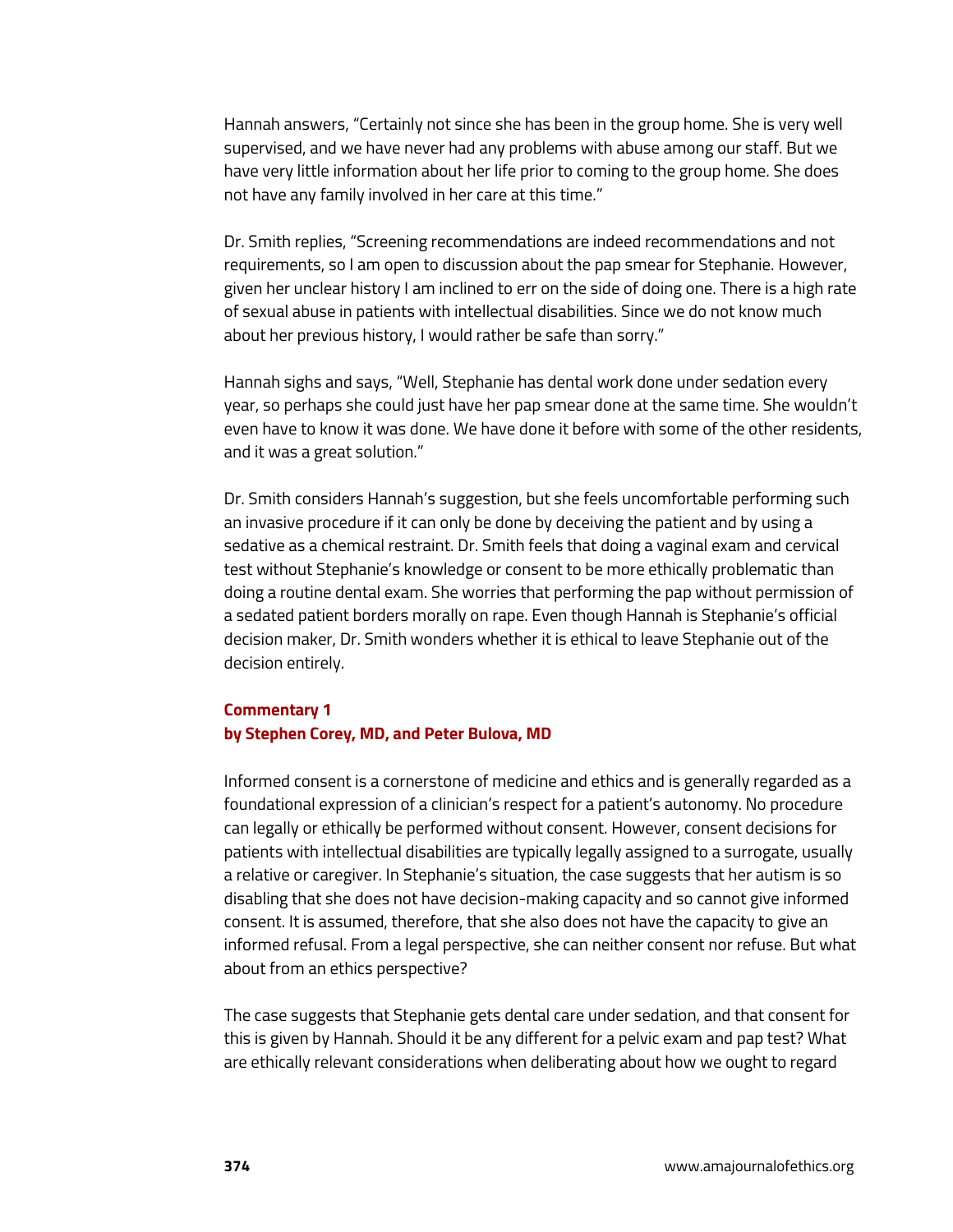consent, assent, or refusals for patients with intellectual disabilities? The rest of this article considers these questions.

#### **Justifiability of Restraint**

Even though patients with severe developmental disabilities can require restraining for activities of daily living such as meals, medications, shots, and bedtime, and even when consent has been legally obtained from a surrogate decision maker who endorses these reasons for physical restraint of a patient, we suggest that there are good reasons to question whether physical restraint is appropriate to facilitate a pelvic exam for Stephanie. We argue in what follows that the use of physical restraint is inappropriate in this case. Additionally, we argue that there should be no exceptions to respecting the refusal of a person with intellectual disabilities to undergo an invasive exam if physical restraint is required to carry out the exam, even if the patient's surrogate authorizes the use of physical restraint.

The use of anesthesia, is, however, ethically acceptable in our view. It is acceptable to do a pelvic exam at the same time as Stephanie's dental work. Stephanie might resist having an intravenous needle for anesthesia and consequently may need to be physically restrained by the arm for this procedure, but, in our experience, most caregivers would feel that the surrogate's legal consent to physically restraint a patient for insertion of an intravenous needle for the purpose of anesthesia administration is appropriate, if it is absolutely necessary to facilitate an important procedure or treatment.

### **Distinguishing a Pelvic Exam from Dental Work**

Restraining Stephanie for a pelvic exam is different from restraining her to facilitate the dental work. Dr. Smith has concerns that performing a pap without Stephanie's permission might constitute rape. But, if a clinician has legal consent and either anesthetizes or gains the cooperation of the patient, it certainly would not be rape. The pap test not only detects cancer of the cervix, but can also detect precancerous conditions that are 100 percent curable if treated early. When appropriately performed, a pelvic exam and pap test do not incur physical trauma. With an anesthetized patient there's no reason to expect that a patient would be physically or mentally traumatized. Additionally, there are significant benefits, including screening for sexual abuse that would not be discovered any other way. However, if, as a clinician, you still feel the procedure performed under anesthesia would in any way cause a degree of trauma similar to that caused by rape, then you ought absolutely not to do the procedure.

Dr. Smith considers not even doing a pap test. This brings up the question of what kind of reproductive health care should be given to a woman with an intellectual disability. Some suggest that the answer is *th[e same care](http://journalofethics.ama-assn.org/2016/04/msoc1-1604.html) that would be given to a person without a disability*. So, if women with a disability should have the same reproductive health care as women without a disability, this means that, like care for other patients, a decision to do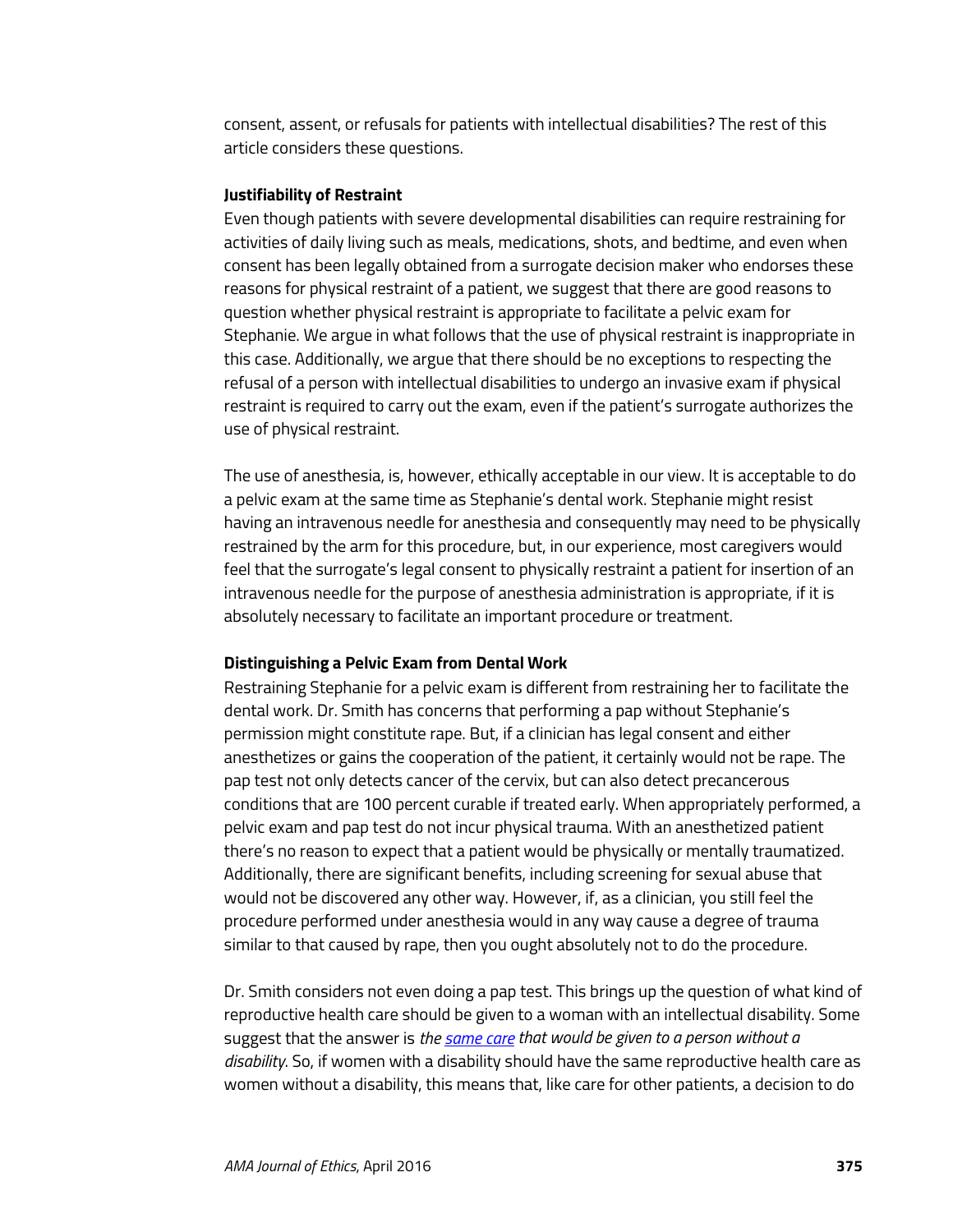something should be based on whether the patient needs it and after deliberating collectively on the balance of risks and benefits involved.

There are cases in which one should consider the patient's refusal of an indicated procedure, even though the patient does not have capacity to refuse appropriate care. This again requires evaluating the risks and benefits of the procedure in context [1].

#### **Assumptions about the Sexual Lives of People with Intellectual Disabilities**

So does Stephanie need a pap test? Clinicians might assume that patients with disabilities have low rates of sexual activity, and therefore that a pap smear is not indicated [2]. This is a myth; there is a significant rate of sexual activity, as well as sexually transmitted infections, among women with disabilities. Although it does not specify whether sexual contact is consensual, the National Study of Women with Physical Disabilities found that 94 percent of respondents were sexually active, with sexually transmitted infection rates the same as in women with no disabilities [3]. Although women who have never been sexually active are at low risk of cervical cancer and abnormalities on a pap test, to assume a particular woman with a disability is in that category does not take into account the high rate of sexual abuse, which is more commonly experienced by women with disabilities than women in the general population. One literature review found that people with developmental disabilities were 4 to 10 times more likely to be victims of violence and/or sexual assault [4].

Sexual abuse can also be difficult to detect. Women with intellectual disabilities might lack the verbal skills to report abuse [5] and are more likely than women without disabilities to experience abuse at the hands of someone we assume can be trusted, such as attendants, caregivers, and even health care professionals (M.A. Nosek, PhD, unpublished data, 2003). While Stephanie's caregiver does not suspect that Stephanie has ever suffered sexual abuse, it is still a possibility, and therefore it is the responsibility of the physician to consider and screen for it.

And how ought we to determine whether the benefits of the pap smear balance or outweigh the risks? Guidelines recommend pap tests on all women ages 21 to 65 who have a cervix [6]. At age 21, Stephanie would not be due for another pap for three years. Should Stephanie be given anesthesia for an annual pelvic exam when she is not due for a pap? The American College of Obstetricians and Gynecologists (ACOG) recommends annual gynecologic exams whether or not a pap test is due [7]. ACOG does not specifically address this issue in women with disabilities or those without decisionmaking capacity. The organization does not clarify whether and when these recommendations would change for a patient who is assessed as needing anesthesia to undergo the exam. However, given the additional risks of anesthesia, we would not recommend doing yearly pelvic exams for an asymptomatic woman who needs anesthesia for her exams. Instead, we would recommend only doing a pelvic exam when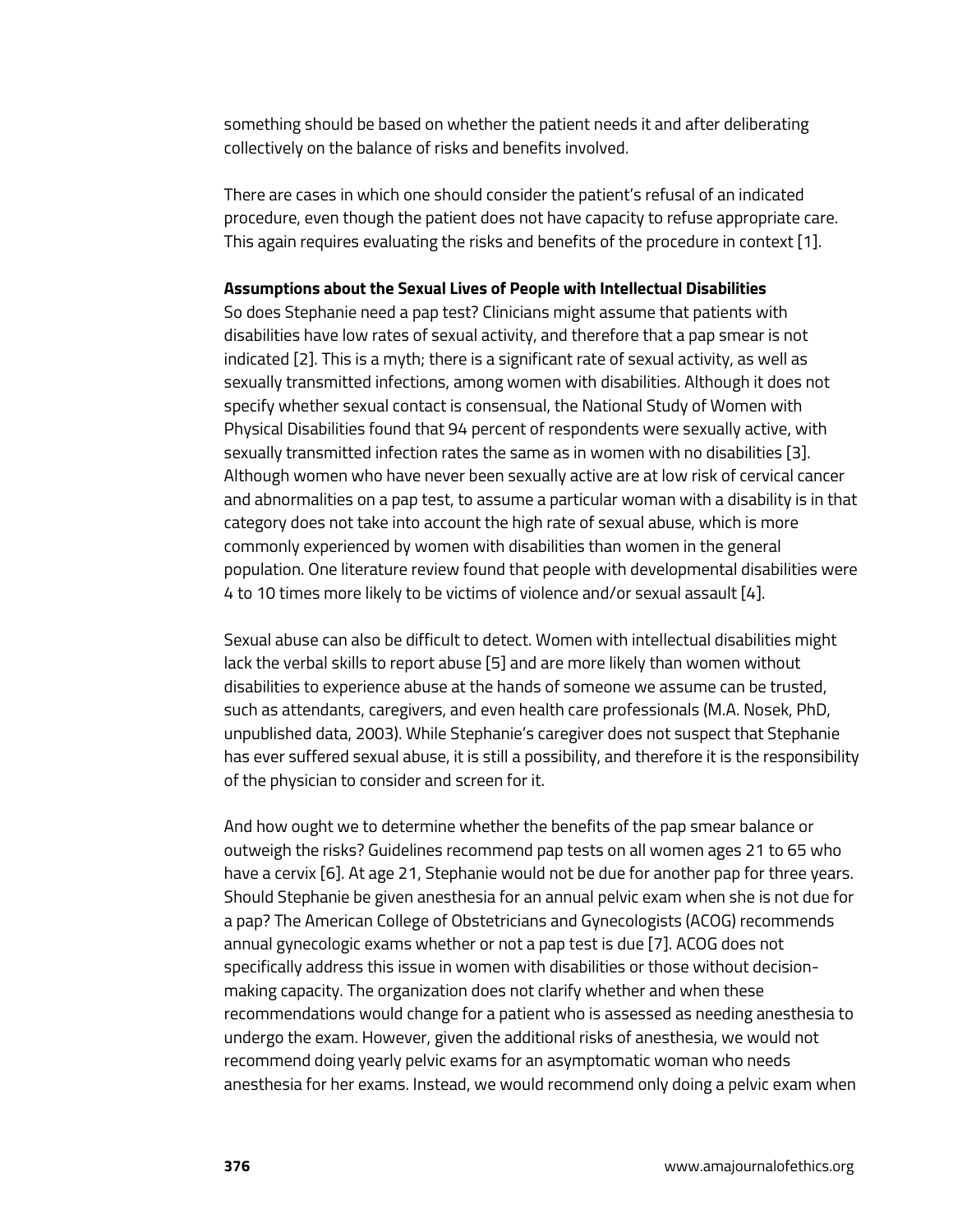the patient is due for a pap test, since the potential benefits might not outweigh the risks in these cases. We recommend reviewing the benefit/risk ratio on a case-by-case basis.

However, it is important to make sure that this recommendation does not lead to underscreening of cervical cancer for women with intellectual disabilities. In the past, physicians have underscreened: overall, women with intellectual disabilities receive poorer-quality general health care and have significantly lower rates of screening for cervical cancer than women without intellectual disabilities [2]. Yet, screening has become more important than ever, and there is a national movement to improve screening practices in this population [8]. People with intellectual and physical disabilities are now living longer lives than they once did [9], and intellectual disability might have only a minor impact on a person's longevity [9, 10].

Instead of forgoing screening, clinicians need to find ways to make care more accessible and acceptable for those with disabilities. For example, in this case, one possible alternative, particularly for patients whose disability does not substantially compromise their manual dexterity, is a "self-collected" cervical sample performed by the patient or a trusted caregiver [11]. Given her sensitivity to physical stimuli, it's not clear whether self-collection would be an option for Stephanie, but we offer it as an option that might be suitable for some patients.

We would like to clarify here that anesthesia can describe relieving pain, discomfort, and anxiety, and does not necessitate unconsciousness that might be inferred from the term *sedation*. Regardless of whether Dr. Smith decides to give Stephanie a pap smear under anesthesia or obtain a sample some other way, maintaining a respectful environment for the patient—through strategies such as explaining the procedure beforehand with words or pictures in a manner appropriate to the patient's health literacy level, having the patient tell the clinician when she is ready for him to begin, and honoring her requests to stop or pause—is paramount [12], as is preventing Stephanie's experience from being negative or frightening. Additional strategies for doing so include having a trusted caregiver present and reducing the anxiety-provoking effect of stimuli by introducing equipment and people during a preprocedure visit. Implementing these strategies would require the physician explicitly to clarify that his conduct is therapeutic and neither intentionally sexual nor abusive. Clinical language used by the physician should explain the examination processes thoroughly. Counseling done by people experienced in working with patients with intellectual disabilities might also help Stephanie through an examination.

### **References**

1. Rentmeester CA. Regarding refusals of physically ill people with mental illnesses at the end-of-life. *Int J Ment Health*. 2014;43(1):73-80.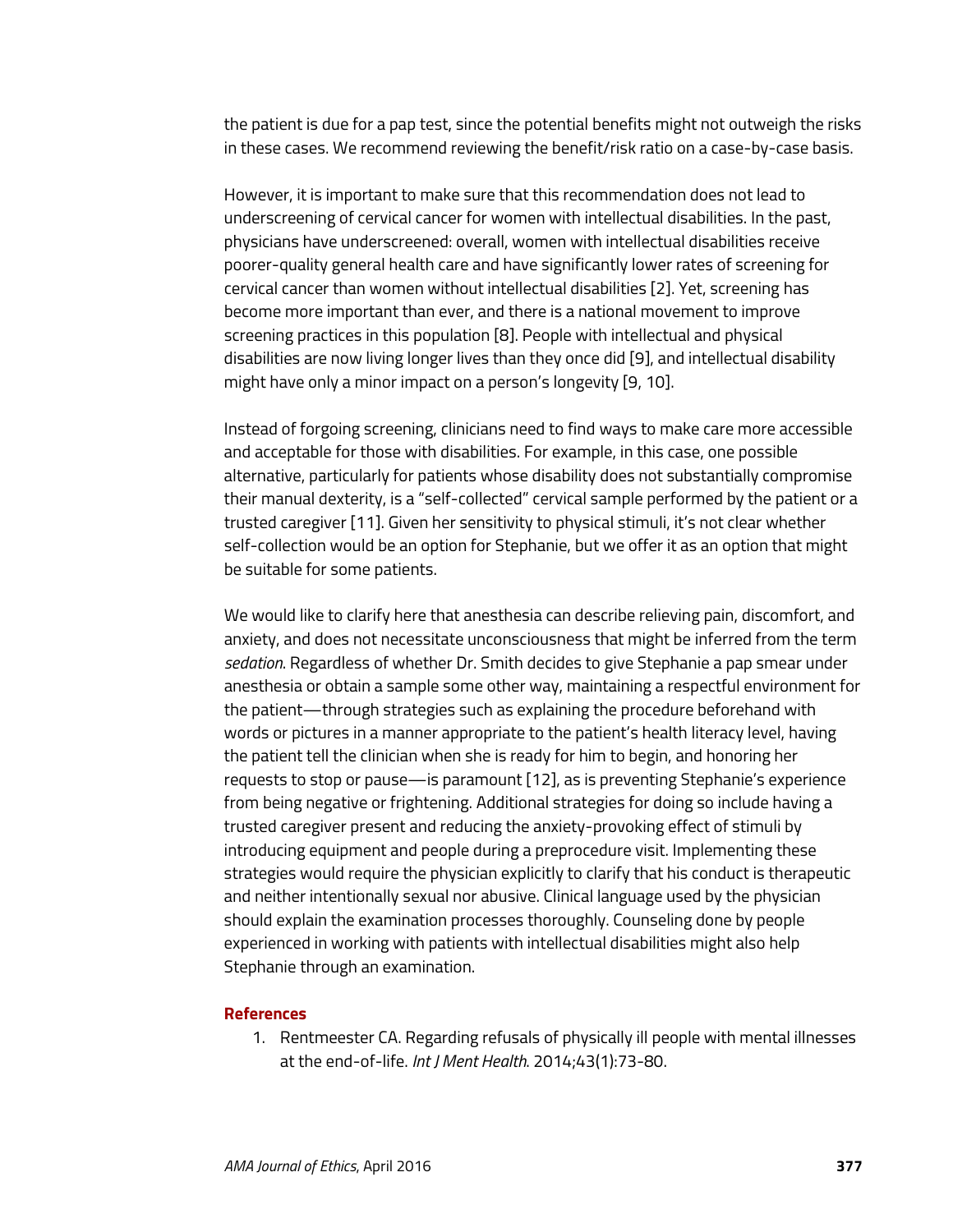- 2. Parish SL, Swaine JG, Son E, Luken K. Determinants of cervical cancer screening among women with intellectual disabilities: evidence from medical records. *Public Health Rep.* 2013;128(6):519-526.
- 3. Bates CK, Carroll N, Potter J. The challenging pelvic examination. *J Gen Intern Med.* 2011;26(6):651–657.
- 4. Sobsey D, Wells D, Lucardie R, Mansell S. *Violence and Disability: An Annotated Bibliography*. Baltimore, MD: Brookes Publishing; 1995.
- 5. Eastgate G, van Driel M, Lennox N, Scheermeyer E. Women with intellectual disabilities—a study of sexuality, sexual abuse and protection skills. *Aust Fam Physician*. 2011;40(4):226-230.
- 6. US Preventative Service Task Force Guidelines. Final recommendation statement: cervical cancer: screening, March 2012. http://www.uspreventiveser vicestaskforce.org/Page/Document/RecommendationStatementFinal/cervicalcancer-screening. Accessed February 29, 2016.
- 7. American College of Obstetricians and Gynecologists Committee on Gynecologic Practice. Committee opinion number 534: well-woman visit. August 2012. https://www.acog.org/-/media/Committee-Opinions/Committee-on-Gynecologic-Practice/co534.pdf. Accessed February 29, 2016.
- 8. Peacock G, Iezzoni LI, Harkin TR. Health care for Americans with disabilities—25 years after the ADA. *N Engl J Med.* 2015;373(10):892-893.
- 9. Thomas R, Barnes M. Life expectancy for people with disabilities. *NeuroRehabilitation.* 2010;27(2):201-209.
- 10. Patja K, Livanainen M, Vesala H, Oksanen H, Ruoppila I. Life expectancy of people with intellectual disability: a 35-year follow up study. *J Intellect Disabil Res*. 2000;44 (pt 5):591-599.
- 11. Porras C, Hildesheim A, González P, et al; CVT Vaccine Group. Performance of self-collected cervical samples in screening for future precancer using human papillomavirus DNA testing*. J Natl Cancer Inst.* 2014;107(1):400.
- 12. Brown D, Rosen D, Elkins TE. Sedating women with mental retardation for routine gynecologic examination: an ethical analysis. *J Clin Ethics.*1992;3(1):68- 75; discussion 76-77.

**Stephen Corey, MD**, is an associate clinical professor in the Department of Obstetrics, Gynecology, and Reproductive Medicine at Magee-Womens Hospital of the University of Pittsburgh Medical Center in Pennsylvania, where he is also the co-director of the Center for Women with Disabilities.

**Peter Bulova, MD**, is an associate professor of internal medicine at the University of Pittsburgh in Pennsylvania, where he is director of the Center for Adults with Down syndrome. He is also the co-director of the Center for Women with Disabilities at Magee-Womens Hospital of the University of Pittsburgh Medical Center.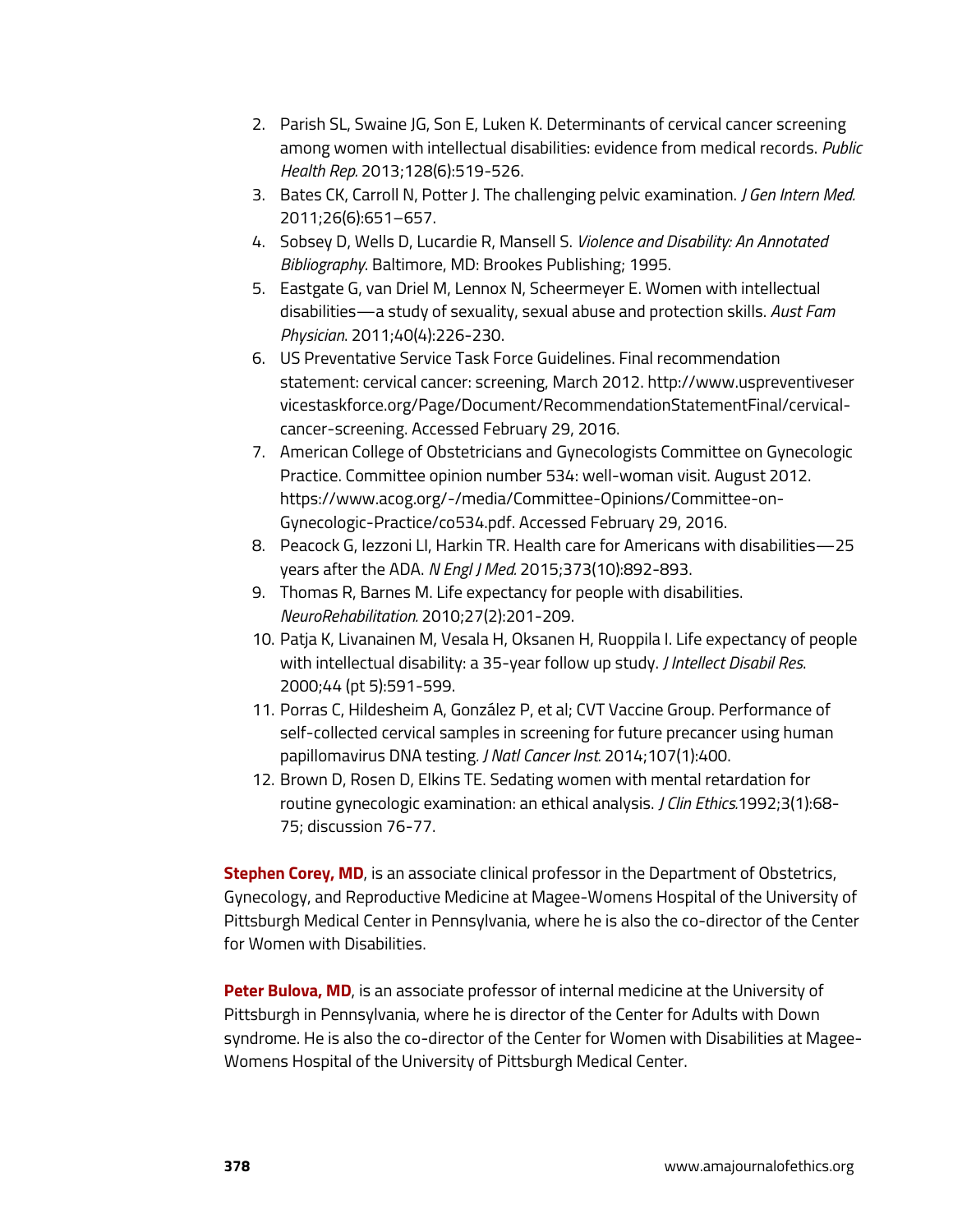## **Commentary 2 by Sonya Charles, PhD**

At the end of the case scenario, Dr. Smith "worries that performing the pap without permission of a sedated patient borders morally on rape." Some might find this attitude perplexing, but this commentary will show this is a valid concern. While it might be *legal* to perform a pelvic exam and pap test action with proxy consent, we can still ask whether and when it is *ethical*. Chemical constraint—sedation, in this case—can count as a form of coercion. If chemical restraint is required to subdue a patient or quell her verbal or nonverbal expressions of resistance or opposition to a pelvic exam, then it does begin to look a lot like rape. According to the Department of Justice, the definition of rape is this: "The penetration, no matter how slight, of the vagina or anus with any body part or object, or oral penetration by a sex organ of another person, *without the consent of the victim*" (emphasis added) [1]. As we can see, consent is the crucial element in determining whether and when penetration is defined as rape. Thus, the main issues in this case are information disclosure and the patient's capacity to respond to that information. I will argue that Dr. Smith and Hannah owe Stephanie a developmentally appropriate conversation at her level of health literacy about their concerns and suggested course of treatment. If possible, they should obtain Stephanie's assent to continue. To illustrate why this is ethically required, I consider two relevant practices: nondisclosed pelvic exams in teaching hospitals and assent for children unable to legally consent to treatment.

### **Controversy Regarding Nondisclosed Pelvic Exams: The Example of Teaching Hospitals**

To begin, let us consider the similar issue of nondisclosure of [pelvic exams on sedated](http://journalofethics.ama-assn.org/2003/05/oped1-0305.html)  [women](http://journalofethics.ama-assn.org/2003/05/oped1-0305.html) at teaching hospitals. If a woman has routine gynecological surgery at a teaching hospital, she (like everyone else) will likely sign a consent form that includes a blanket consent to allow students to examine and do procedures on her. Historically, teaching hospitals have used this as an opportunity for medical students to practice vaginal exams and have not required any explicit consent for them [2]. After some controversy in 2003, many hospitals revised their practices to require explicit consent for pelvic exams [2, 3] and some states instituted legal requirements [4]. However, blanket consent is still perfectly legal in most places, and some hospitals continue to perform pelvic exams on unconscious women without explicit consent [5]. Those who argue against the practice claim that women would be "upset" [3] and some anecdotal evidence suggests that many women would feel "violated" [6] to find out that this could be happening without their explicit consent.

I believe the uneasiness that many medical students and women feel about this practice is because of the parallels to rape [7]—especially since research shows that many women are willing to give consent for a pelvic exam in a teaching context when they are explicitly asked [2]. When fully autonomous women—despite having voluntarily signed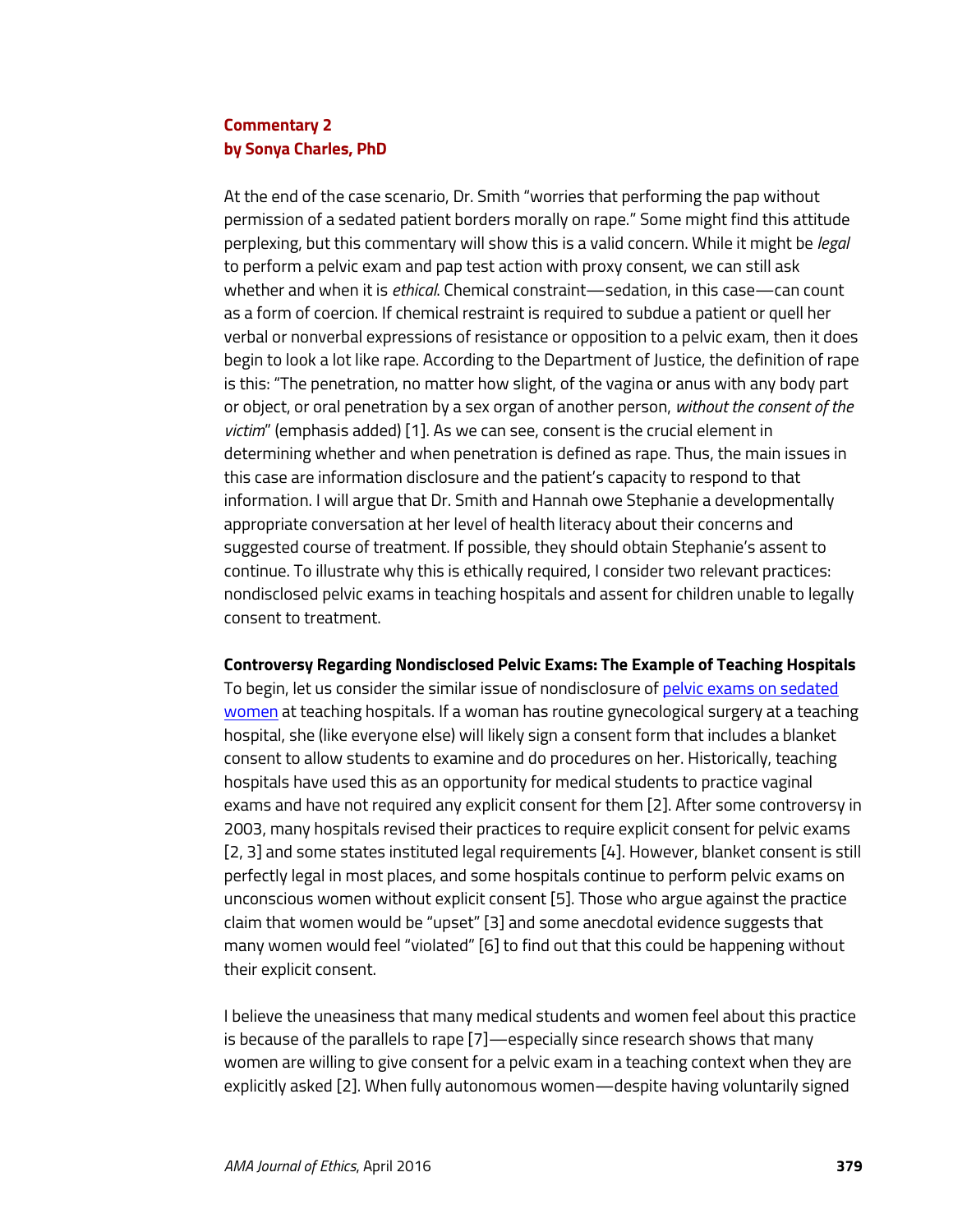blanket consent forms—are being penetrated (sometimes by multiple people) without their knowledge or explicit consent [5, 6] and are not comforted by the legality of blanket consent [4], it suggests that consent for a particular examination at a particular point in time for a particular purpose (presumably, a clinical or teaching purpose) is important.

Since ethical questions have been raised about vaginal exams on unconscious women who are (presumably) fully competent [2, 4, 5], it is certainly worth taking a closer look at the ethics of a pelvic exam for Stephanie in this case, particularly if her unconsciousness is required to carry it through. Given patients' alarm at penetration without specific disclosure, I argue that, if any physician plans to perform an invasive procedure or examination on an unconscious woman, he or she is ethically required to disclose this information to the patient—in a way appropriate to that patient's health literacy level.

### **Disclosure to Patients Not Legally Able to Give Consent: The Example of Children**

Next we more fully consider health literacy and the role of the patient's decision-making capacity—specifically at what level she is able to participate in this decision. In Stephanie's case, some readers may feel that disclosure of an intended pelvic exam might be irrelevant or counterproductive because they assume that Stephanie will not understand it. I argue that it is health professionals' responsibility to disclose in a way the patient can understand.

When it comes to informed consent, autism creates a special challenge. While some individuals on the autism spectrum are highly intelligent and have a good understanding of what people are saying to them, some may have problems with expressive communication. For this reason it seems impractical to make a general response to the question of whether proxy consent is appropriate for all patients with autism or other kinds of intellectual disabilities—even those with court-appointed guardians. I will, therefore, consider this question only for Stephanie as an individual in this particular case. We are told Stephanie is nonverbal, lives in a group home, and has a legal guardian [8]. However, it is also clear from her brief exchange with Dr. Smith that she has some ability to communicate; Stephanie appears to understand Dr. Smith's general question and to appropriately respond. With this in mind, would it be possible for her to participate in some kind of patient education or consent process? We have a clear example of such processes in pediatric ethics.

Most children are not legally allowed to give consent for health care treatment. Yet, the Committee on Bioethics for the American Academy of Pediatrics (AAP) strongly encourages developmentally appropriate disclosure and an attempt to obtain assent [9]. So, there seems to be a relevant consensus in the pediatric community that

Patients should participate in decision-making commensurate with their development; they should provide assent to care whenever reasonable.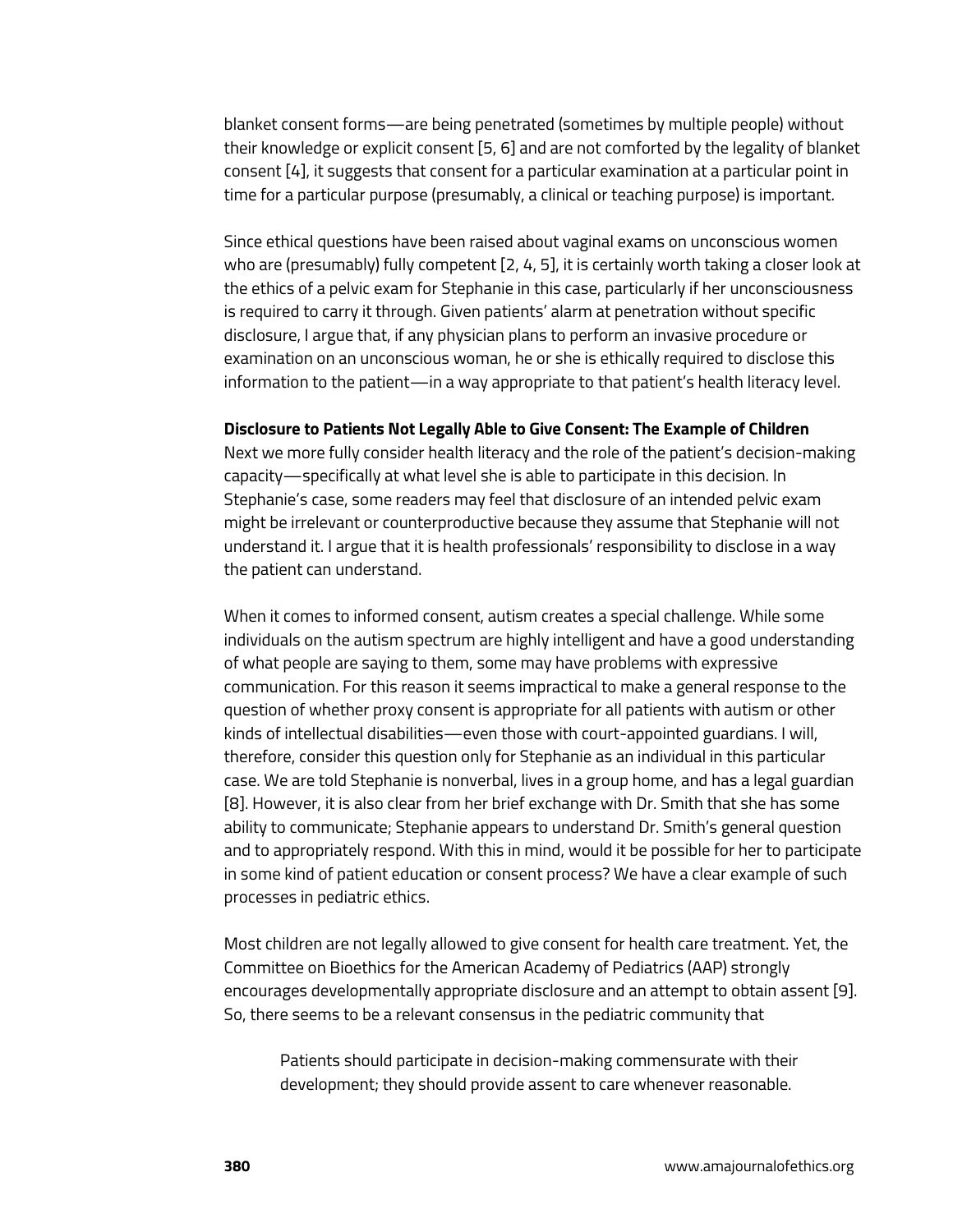Parents and physicians should not exclude children and adolescents from decision-making without persuasive reasons [10].

Let me clarify that, in referring to the AAP statement, I am not trying to infantilize those with disabilities. Rather, I am using this statement to establish precedent for involving patients in the decision-making process even when they are not legally able to give informed consent. Children have legally recognized proxy decision makers—their parents—but the AAP recognizes the inadequacy of proxy consent (especially as children get older) and promotes a policy of transparency and empowerment [9]. To better assess our current case, it is worth reviewing this summary of specific AAP recommendations for obtaining assent, which should include at least the following elements:

- 1. Helping the patient achieve a developmentally appropriate awareness of the nature of his or her condition.
- 2. Telling the patient what he or she can expect with tests and treatment(s).
- 3. Making a clinical assessment of the patient's understanding of the situation and the factors influencing how he or she is responding (including whether there is inappropriate pressure to accept testing or therapy).
- 4. Soliciting an expression of the patient's willingness to accept the proposed care. Regarding this final point, we note that no one should solicit a patient's views without intending to weigh them seriously. *In situations in which the patient will have to receive medical care despite his or her objection, the patient should be told that fact and should not be deceived* [11] (emphasis added).

If children (even young children) deserve this level of disclosure and consideration, it is very difficult to argue that Stephanie does not.

## **Recommendation**

Dr. Smith and Hannah should explain their concerns and what they plan to do in a way that meets Stephanie's level of understanding. Explaining that they would like to sedate her so that she can avoid the unpleasant sensory experiences that cause her distress can and should be part of this discussion. Stephanie clearly knows that she is sensitive to stimuli and might welcome the sedation. Indeed, sedation as a chemical constraint is not coercive or an unjustifiable use of force *if one has consent or assent* from the patient.

Furthermore, as we see from the AAP recommendations, even if Stephanie does not assent and Dr. Smith and Hannah decide there are good reasons to proceed with this procedure anyway, they still have an ethical responsibility to *disclose* as fully as possible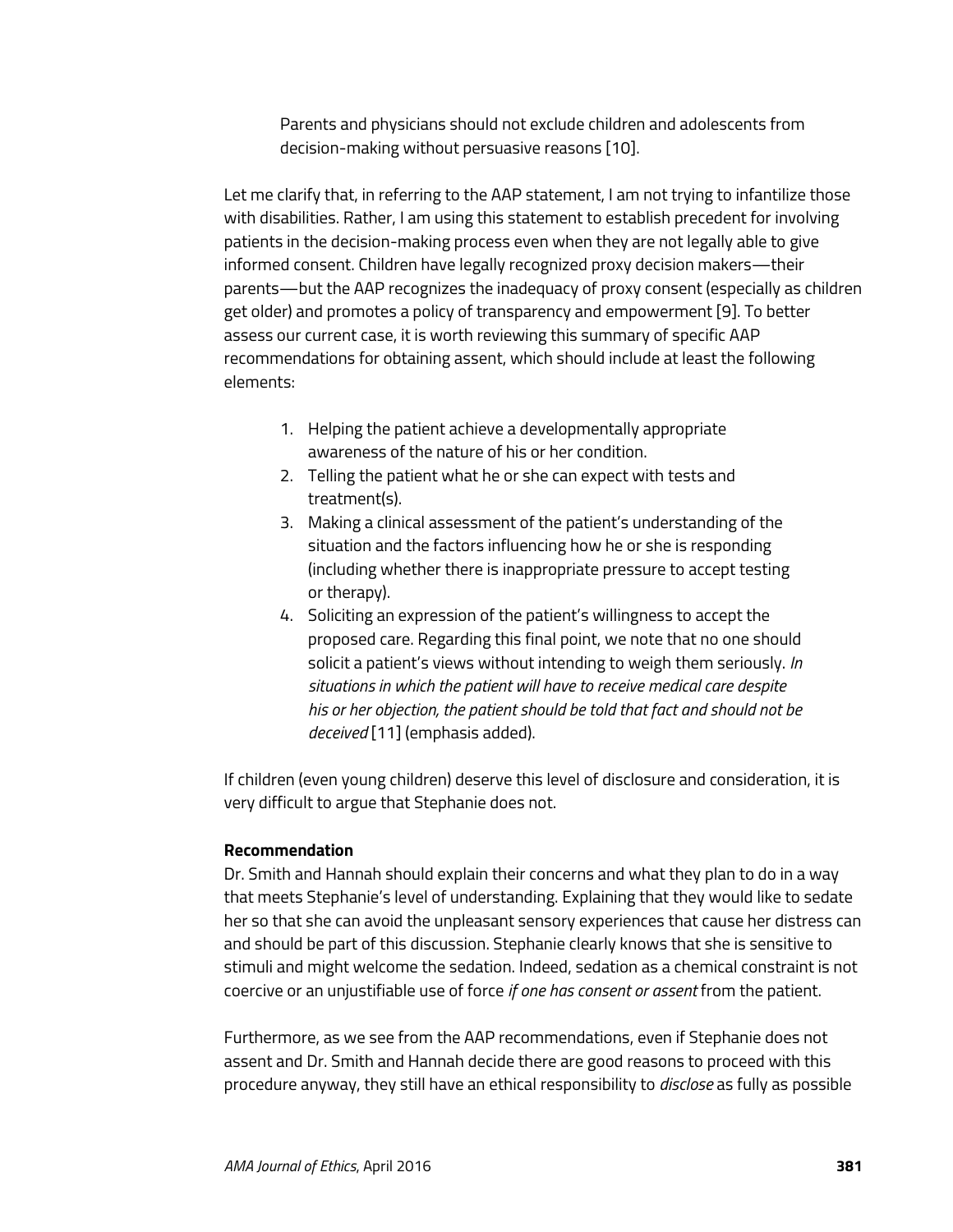to Stephanie what they are planning to do. To sedate her and penetrate her without disclosure does indeed put their (technically legal) actions dangerously close to the definition of rape.

Finally, we must consider that current practices set precedents for future practices which makes disclosure and assent even more necessary for establishing an ethical track record of patient care over time. So, what might this mean for Stephanie? If the pap is performed and there are precancerous or cancerous cells, what then? Presumably, Stephanie would need a series of medical procedures in order to determine the severity of her health issue and to treat it. Would this mean that Dr. Smith is now faced with the need to repeatedly sedate Stephanie and perform invasive treatments? Even if no problems are found during the initial exam, it is likely Dr. Smith and Hannah would consider other preventative exams in the future. Therefore, how Dr. Smith approaches this exam will set a precedent for his future treatment of Stephanie and with other patients.

In sum, I argue that disclosure and assent are crucial in this case. Controversy noted above over practicing pelvic exams on unconscious women without their explicit knowledge and consent suggests that legal consent does not always coincide with ethical practice. Fortunately, the AAP guidelines for obtaining assent from pediatric patients provide an example of how we might meet ethical standards in our current case. Even though Stephanie has a legal guardian, it is clear that she also has some ability to understand and communicate. For this reason, Dr. Smith and Hannah owe Stephanie an explicit discussion about their proposed plan of treatment.

## **References**

- 1. Attorney General Eric Holder announces revisions to the Uniform Crime Report's definition of rape [news release]. Washington, DC: US Department of Justice Office of Public Affairs; January 6, 2012. http://www.justice.gov/opa/pr/attorn ey-general-eric-holder-announces-revisions-uniform-crime-report-sdefinition-rape. Accessed February 29, 2016.
- 2. Wolfberg AJ. The patient as ally--learning the pelvic examination. *N Engl J Med*. 2007;356(9):889-890.
- 3. Caruso DB. Many med schools halt no-consent pelvic exams. *Seattle Times*. March 12, 2003. http://community.seattletimes.nwsource.com/ archive/?date=20030312&slug=pelvic12. Accessed February 29, 2016.
- 4. Walden R. Conversations we shouldn't still be having: pelvic exams under anesthesia. *Our Bodies, Our Blog*. September 26, 2012. http://www.ourbodiesourselves.org/2012/09/conversations-we-shouldnt-stillbe-having-pelvic-exams-under-anesthesia/. Accessed February 29, 2016.
- 5. Barnes SS. Practicing pelvic examinations by medical students on women under anesthesia: why not ask first? *Obstet Gynecol*. 2012;120(4):941-943.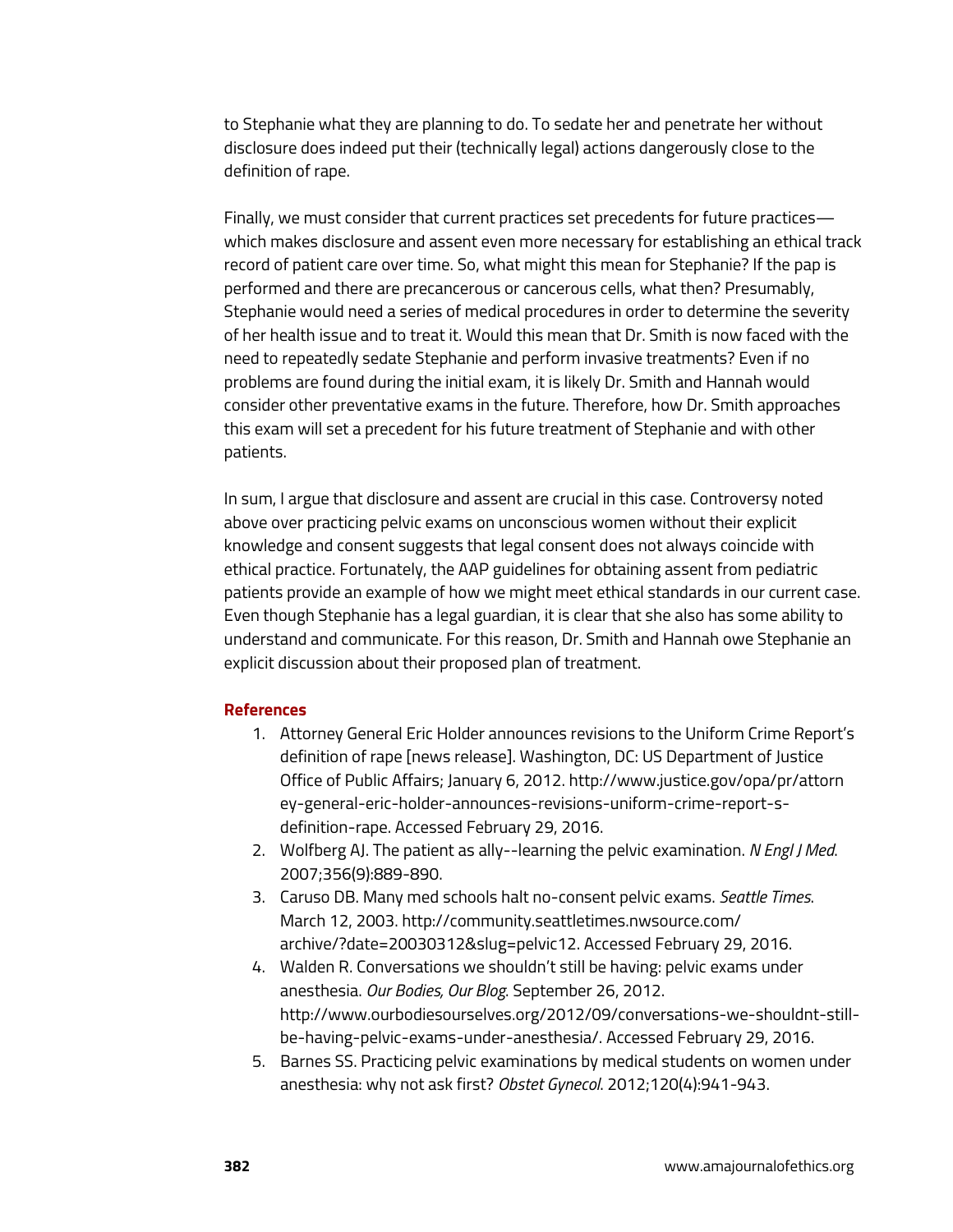- 6. Ubel P. The ethics of conducting a pelvic exam on an anesthetized woman. *KevinMD*. September 12, 2012. http://www.kevinmd.com/blog/2012/09/ethics-conductingpelvic-exam-anesthetized-woman.html. Accessed February 29, 2016.
- 7. Walden R. Pelvic exams and informed consent. *Women's Health News*. March 3, 2007. https://womenshealthnews.wordpress.com/2007/03/03/pelvic-examsand-informed-consent/. Accessed February 29, 2016.
- 8. The case states that Hannah is Stephanie's "official decision maker," so I am assuming that Hannah is Stephanie's legal guardian or equivalent in relation to health care decisions.
- 9. Informed consent, parental permission, and assent in pediatric practice. Committee on Bioethics, American Academy of Pediatrics. *Pediatrics*. 1995;95(2):314-317.
- 10. Informed consent, 314.
- 11. Informed consent, 315-316.

**Sonya Charles, PhD**, is an associate professor in the Department of Philosophy and Comparative Religion at Cleveland State University in Ohio. Dr. Charles's main areas of interest are bioethics and feminist philosophy, with a specialization in reproductive ethics issues. She has focused on theories of personal autonomy and, more recently, on virtue ethics in social and political philosophy.

## **Acknowledgment**

I would like to thank my colleague, Allyson Robichaud, for suggesting I consider the use of assent in pediatrics.

## **Related in the** *AMA Journal of Ethics*

[Reproductive Rights and Access to Reproductive Services for Women with Disabilities,](http://journalofethics.ama-assn.org/2016/04/msoc1-1604.html) April 2016 [Considering Decision-Making and Sexuality in Menstrual Suppression of Teens and](http://journalofethics.ama-assn.org/2016/04/ecas2-1604.html)  [Young Adults with Intellectual Disabilities,](http://journalofethics.ama-assn.org/2016/04/ecas2-1604.html) April 2016 [Physician Paternalism and Severe Disability: Strengthening Autonomy through](http://journalofethics.ama-assn.org/2015/06/ecas1-1506.html)  [Therapeutic Engagement,](http://journalofethics.ama-assn.org/2015/06/ecas1-1506.html) June 2015 [Tethered to the Diving Bell: Beyond Vulnerability to Autonomy,](http://journalofethics.ama-assn.org/2009/08/medu1-0908.html) August 2009 [Selective Paternalism,](http://journalofethics.ama-assn.org/2012/07/oped2-1207.html) July 2012 [Pelvic Exams Performed on Anesthetized Women,](http://journalofethics.ama-assn.org/2003/05/oped1-0305.html) May 2003

The people and events in this case are fictional. Resemblance to real events or to names of people, living or dead, is entirely coincidental.

The viewpoints expressed in this article are those of the author(s) and do not necessarily reflect the views and policies of the AMA.

#### **Copyright 2016 American Medical Association. All rights reserved. ISSN 2376-6980**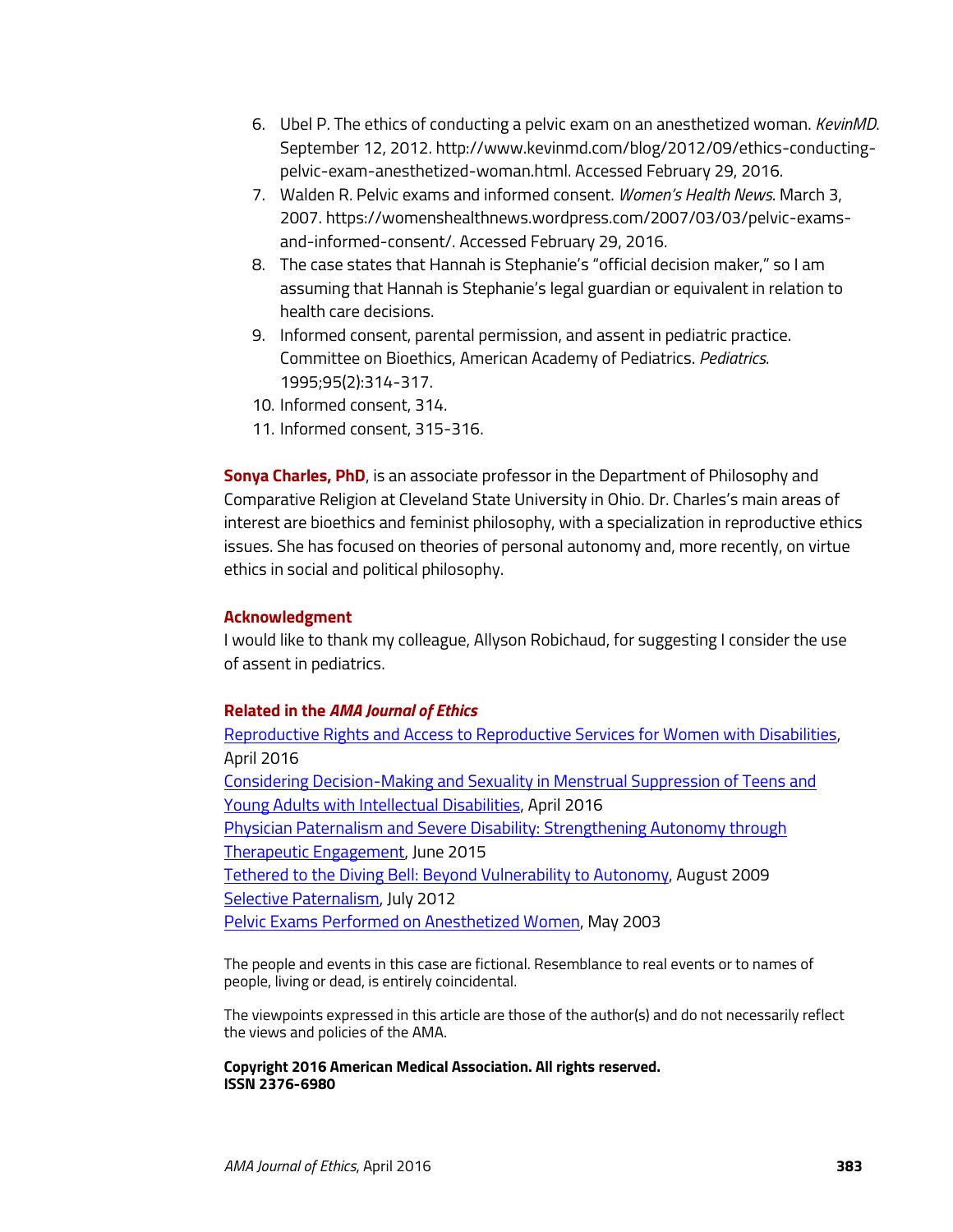# **American Medical Association Journal of Ethics**

**April 2016, Volume 18, Number 4: 384-392**

## **MEDICAL EDUCATION**

**The Curriculum of Caring: Fostering Compassionate, Person-Centered Health Care** Kerry Boyd, MD



This drawing was provided by a patient for whom the legendary phoenix bird has great significance.

## **A Call for Compassionate, Person-Centered Health Care**

Clinicians' compassion and empathy have been found to be associated with improved clinical outcomes [1, 2]. The Associated Medical Services (AMS) Phoenix Project issued a Call to Caring in 2012 to reemphasize the importance of [compassionate, person](http://journalofethics.ama-assn.org/2016/01/medu1-1601.html)[centered care](http://journalofethics.ama-assn.org/2016/01/medu1-1601.html) in medical practice. AMS Phoenix Project defines person-centered care as "high quality health care that respects an individual's preferences, needs and values and is provided in an empathic and compassionate way" [3]. This emphasis stands to benefit health care recipients as well as clinicians at each point of care and to contribute to broader health care reform. The Royal College of Physicians and Surgeons of Canada's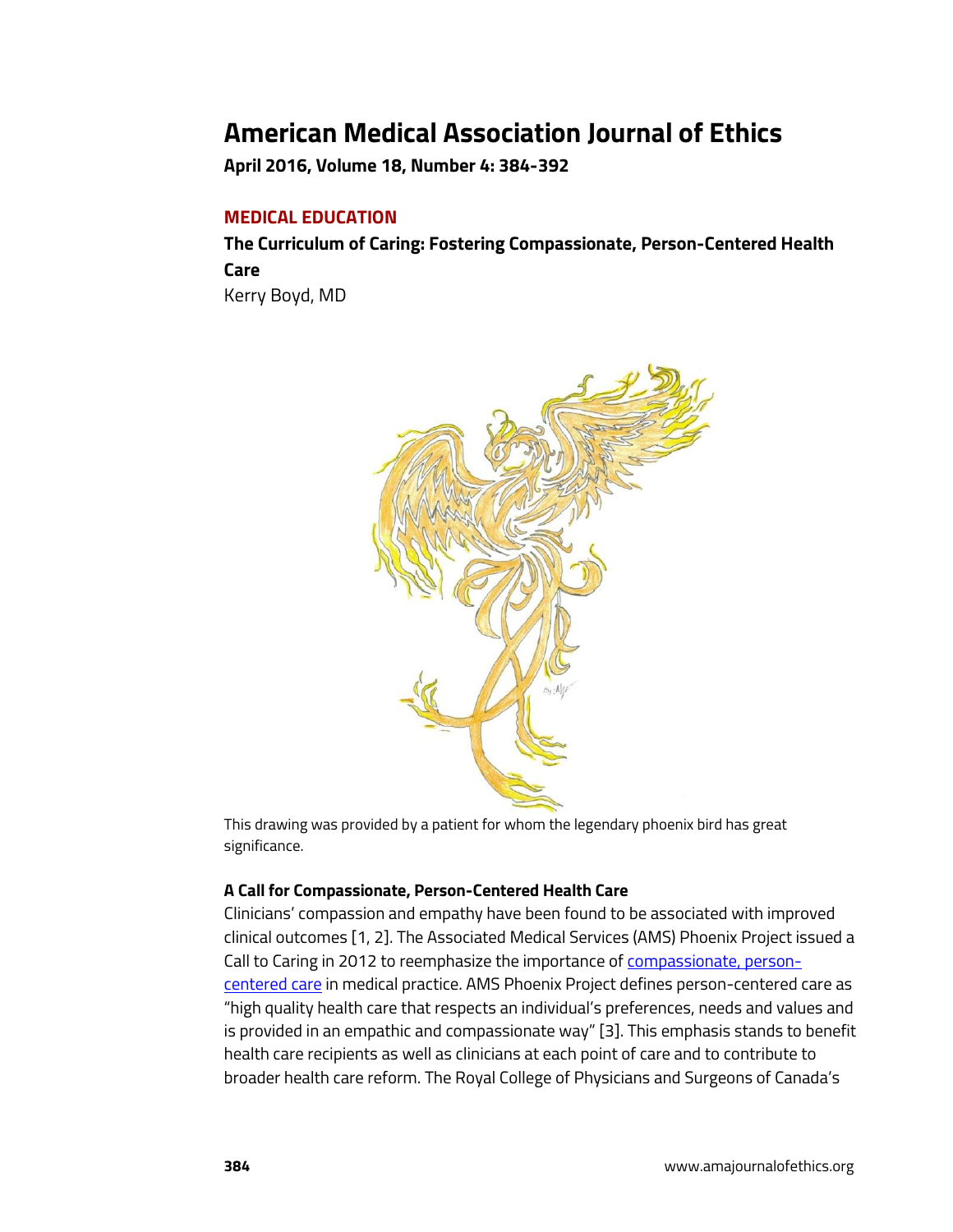CanMEDS Physician Competency Framework identifies person-centered care as an important emphasis of the competencies [4]. Despite agreement that compassion and person-centeredness are important, it appears that these characteristics wane as health professional[s move through their training](http://journalofethics.ama-assn.org/2015/02/msoc1-1502.html) [1, 5, 6].

Educational interventions including personal encounters with patients, modeling by mentors, and reflective activities (especially early in training) can foster caring qualities such as compassion and *empathy* [6-9]. Additionally, longitudinal experiences for health care learners with marginalized patient groups have promoted positive attitudes toward those underserved populations [9-11]. Experiential learning in clinic- or communitybased settings also fosters communication and interpersonal skills that are essential to engage patients from diverse populations in shared decision making [12-15].

Effective two-way communication is foundational to person-centered care [12, 13], particularly when patients have complex needs that may make communication more difficult. There has been a paucity of curricula and standardized guidelines [16] to help trainees make communication adaptations in situations where significant communication barriers exist. Such barriers commonly affect patients with developmental disabilities (DD), who can present with cognitive and communication challenges in addition to complex medical and mental health needs. Health professionals report [inadequate training](http://journalofethics.ama-assn.org/2016/04/pfor1-1604.html) in the care of patients with DD [17, 18].

### **Person-Centered Care for Patients with Developmental Disabilities**

The literature consistently describes the population of people with DD as having more than average medical and mental health comorbidities coupled with more barriers to the kind of individualized care that meets their needs [17, 19]. Although physical barriers to access for persons with disabilities are being addressed in many countries, systemrelated barriers remain significant with DD being considered beyond the scope of practice for many generic services [19, 20]. More challenging are clinicians' attitudinal barriers and unconscious biases toward people with disabilities, which are beginning to be addressed in health care training [21, 22]. Common ethical challenges in the care of persons with DD tend to center upon concepts such as human rights, recognition of personhood, dignity, intrinsic worth, and respect for agency in decision making [23]. Furthermore, health care clinicians express feeling inadequately equipped to assess and treat people who present with significant cognitive or communication deficits, identifying a need for more experience and training [17, 18]. Therefore, it is important for health care curricula not only to equip students with relevant knowledge and skills, but also to influence attitudes [21], address unconscious biases [22], and instill respectful, caring competencies. Fortunately, training that incorporates patients with disabilities has been found to improve knowledge, attitudes, comfort, and willingness to provide care [24-27].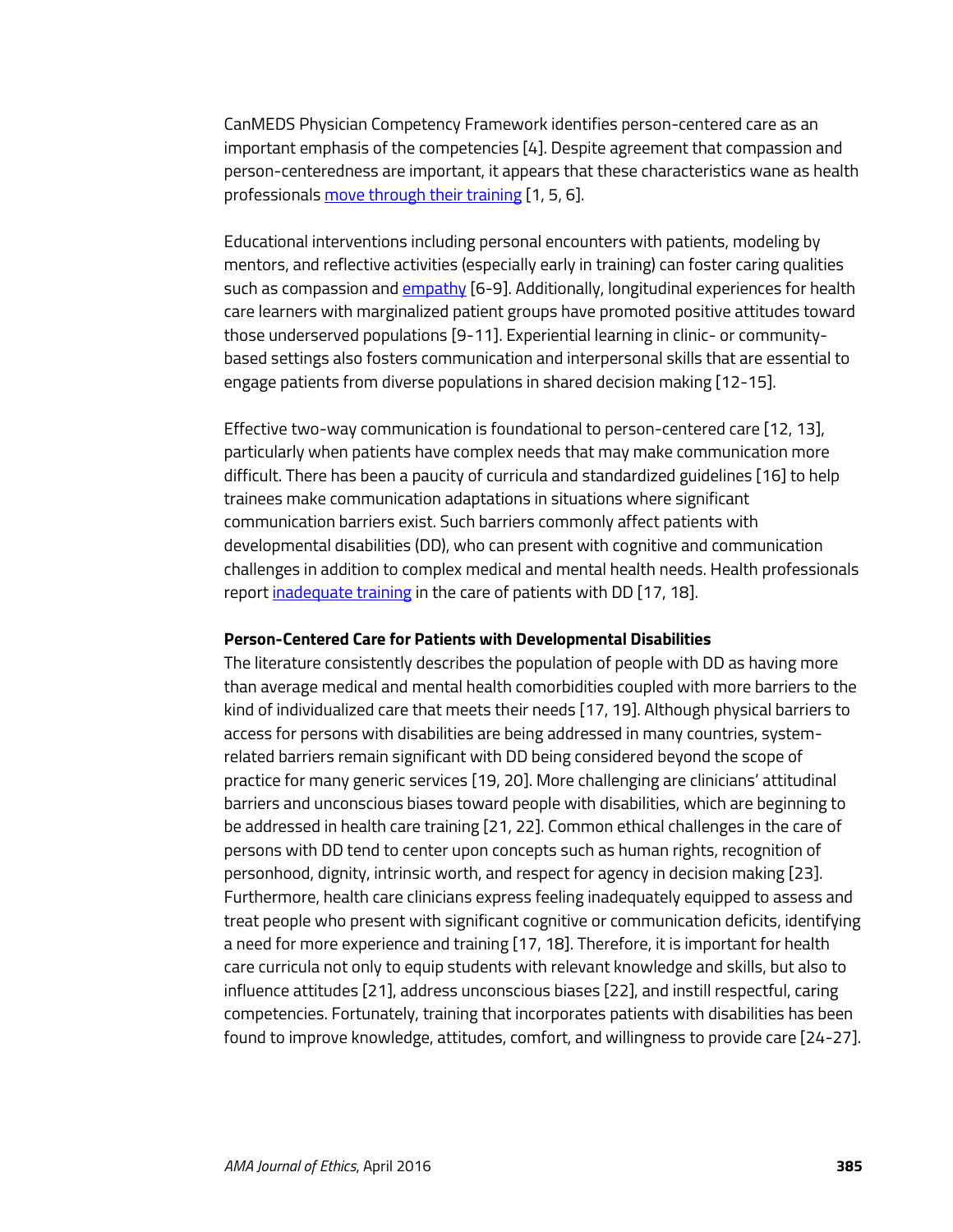### **Curriculum of Caring: Addressing Barriers to Care**

Beginning in 2008, the Niagara Regional Campus of McMaster University's Michael G. DeGroote School of Medicine provided trainees with experiences to increase their capacity to provide competent and compassionate care to people with DD. A threephase program, the Curriculum of Caring, has been developed in which people with DD and their caregivers contribute to the education of medical students throughout their three years of medical training. In 2011, the program was extended to include students at Brock University's Center for Applied Disability Studies and Nursing with the further benefit of interprofessional learning [28]. Video and web-based resources [29] have been also been created in order to expand the reach and application of the Curriculum of Caring [30].

### **Program Premise: Experience is the Best Teacher**

Active inclusion of people with disabilities in medical decision making is recognized as a human right and ethical standard [31]. No longer is medical paternalism accepted in the care for people with DD. Self-advocates are urging health care professionals to gain an appreciation of each person as an individual rather than fixating on disability [32]. Focus groups of adults with DD emphasize the importance of attitudes (genuine respect), skills (especially appropriately adapted communication), and competencies (treating relevant problems) [33]. And health care recipients living with DD are increasingly appreciated as best suited to teach about the care they need and how to deliver it [31-33].

McMaster University's program development has been shaped by the educational literature, student evaluations, and multiyear contributions of people who have lived experience with DD. The result has been a three-phase progression of experiential learning that incorporates early exposure to people with DD, clinical skills training, and opportunities to practice in interdisciplinary team settings.

*Phase one: early exposure*. Students participate in an interprofessional half-day at Bethesda, a regional provider of community-based services for children and adults with DD. They interact with "Bethesda Day" hosts from an adult day program and hear from a parent of a child with special needs. These direct interactions are augmented by an overview, led by the author, of DD, resources for further reading [34, 35], and local services, with an interprofessional emphasis. Learners consistently note that hearing personal narratives had the most impact in sensitizing them to the needs of those who live with disabilities and motivating them to acquire more skills and experience.

*Phase two: clinical skills training*. This phase teaches pre-clerkship students to "Communicate CARE" by communicating "clearly, attentively, responsively, engaging the person first and others as appropriate" in interviews with patients with DD. Communicate CARE emphasizes environmental and interpersonal adaptations that contribute to the comfort and success of interviews. Students are given opportunities to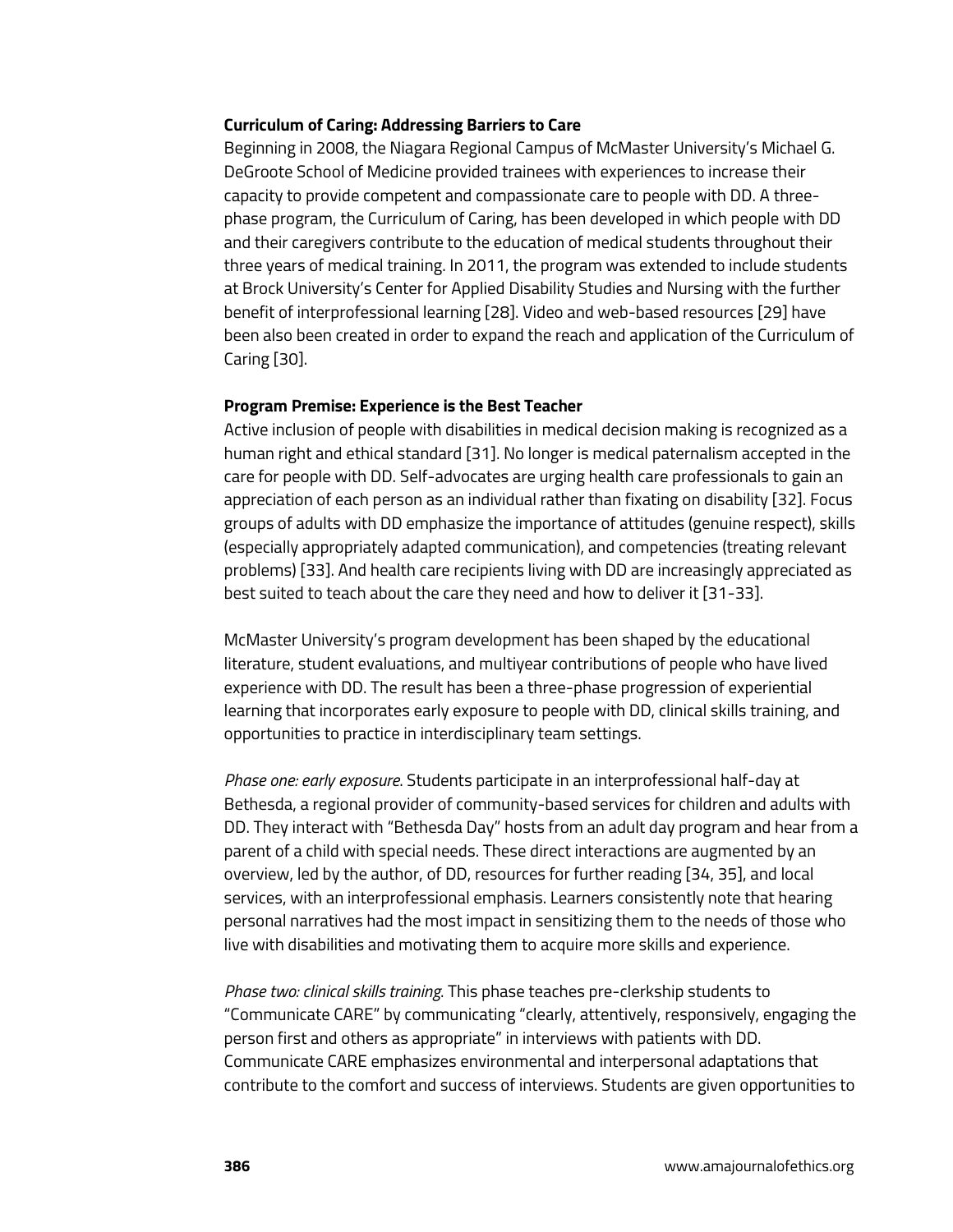interview volunteer patients with varying cognitive or communication profiles and mental health needs. These interactions are followed by group discussion about the interviewers' experiences, what they learned from the people they encountered, and how they can apply it to their practice.

*Phase three: application*. Application of Communicate CARE and clinical competencies takes place in interprofessional team settings for two to eight days of the trainees' psychiatric clerkship rotations. Learners participate in clinic interviews, team discussions, and collaborative treatment planning in order to increase their capacity to deliver relevant person- and family-centered care to people with DD. In other clinical settings, students encounter children and adults with DD who have health and mental health needs, anecdotally reporting benefits from the Curriculum of Caring experiences.

### **Feedback and Impact: Mutual Benefits**

The Curriculum of Caring has been informed by personal experience with DD and health care. The involvement of patient educators, research participants, and family advisors has been central in devising and refining a curriculum aimed at shaping health care professionals' attitudes and practices. Students report increased comfort, confidence, and competence working with patients with DD incrementally after each phase. They also provided comments about their Curriculum of Caring experiences.

"The more experience the better! Every encounter makes me feel more confident and determined to learn more in order to best serve this population as a future family doc."

"This experience definitely improved my confidence in working with this population."

"I would love the future experience of working with this population."

"Great learning experience and I would now love to look into nursing jobs that work with people with disabilities."

Students' questionnaires indicated that meeting adults with DD and hearing parent narratives had the greatest impact on their appreciation of person-centered care. The postintervention comments strongly suggest that encountering people with DD provokes thought, promotes compassion, and fosters caring among future clinicians. A nursing student involved in Curriculum of Caring focus group research and video development communicated the influence of the experiences on her future practice.

These individuals have truly inspired me to continually integrate the concept of caring into everything I do as a future health care professional,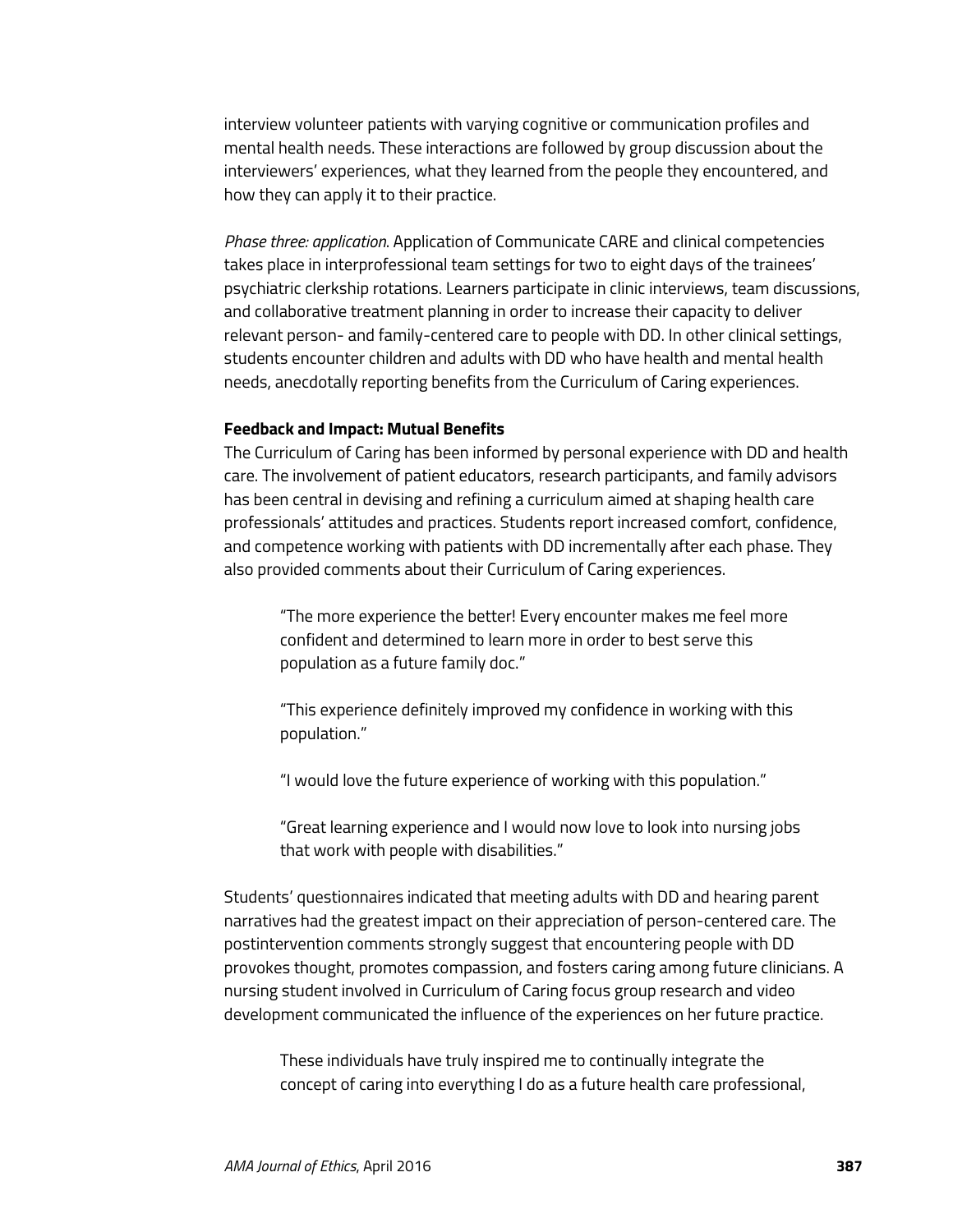and to ensure that the voices of our patients are heard to meet their unique needs.

Curriculum of Caring has also garnered positive feedback as students have used their skills in various clinical settings. A medical student who experienced the three phases of Curriculum of Caring for people with DD wrote:

I wanted to share with you an example of our time at Bethesda having significant/ripple impact: yesterday [two classmates] and I were rounding on surgical patients with our resident; one of our patients was a non-verbal middle-aged woman with cerebral palsy. The three of us were way more comfortable communicating with her and examining her than the resident—I like to think we modeled a bit to him!

In addition to the benefits for trainees, patient educators have described personal benefits. Mother and daughter participants reported:

"The role-playing to make the videos has given her [my daughter] a lot of self-confidence, especially when she has to visit a doctor in real life (even her doctor noticed this). She used to be very quiet, hang her head and avoided eye contact, but now she is more confident and talkative and even asks questions."

"It helped me figure out that I can talk for myself instead of people talking for me."

The Curriculum of Caring has created a ripple effect, expanding the network of people who share the vision of improved care for people with DD. Health care recipients, learners, and clinicians all stand to benefit from this necessary and transformative movement of compassionate, person-centered care.

### **Expanding the Curriculum of Caring's Application and Influence**

Curriculum of Caring has expanded into a web-based forum for health care learners to hear from people affected by DD. More specifically, the Curriculum of Caring website [30] gives people with DD experience opportunities to be health care educators via video.

*Phase one.* "Voices of Experience" features a cross-section of willing and capable spokespeople providing unscripted personal narratives and advice. Personality, vitality, and valuable insight are expressed in videos featuring people whose lives are touched by disability.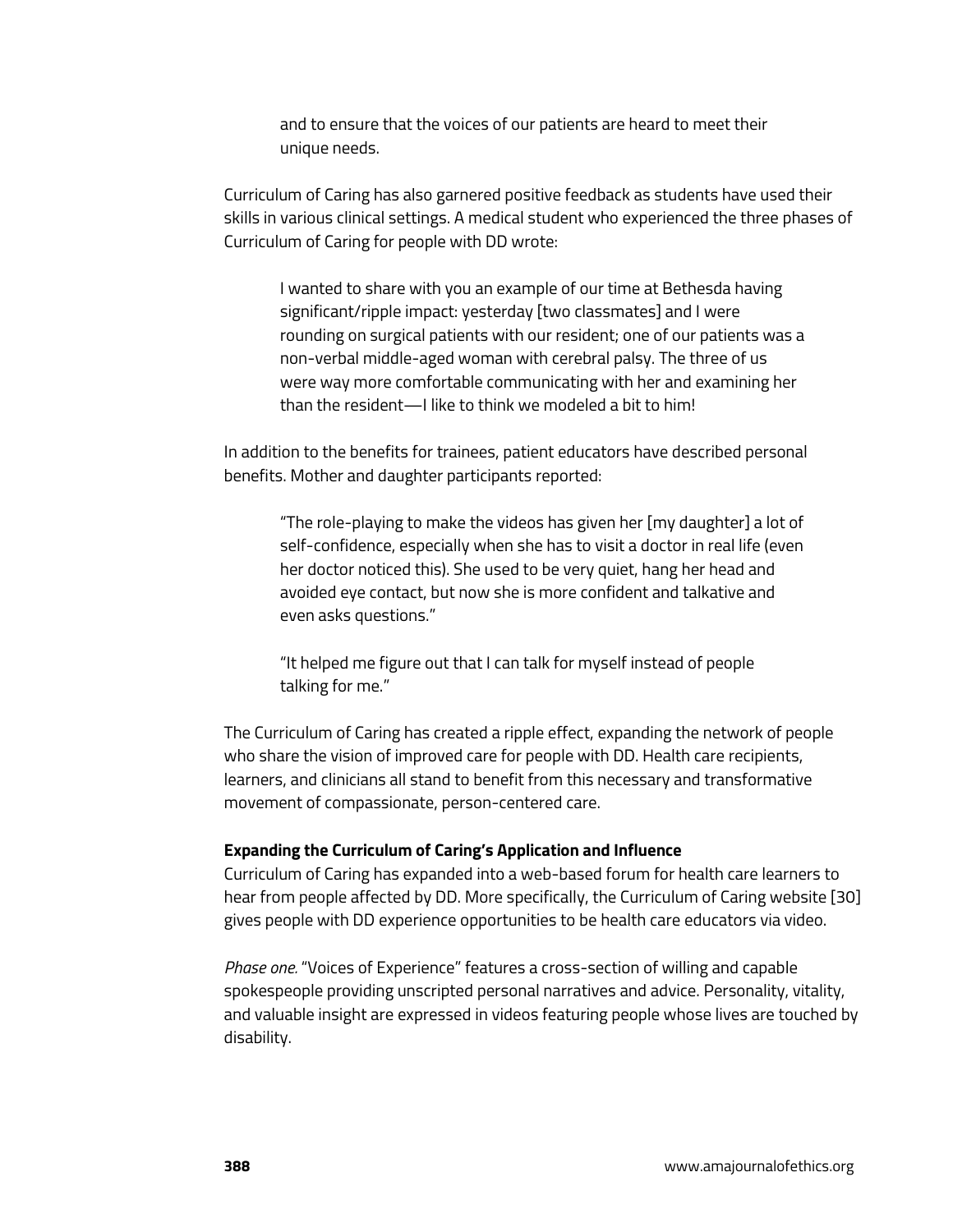*Phase two.* The clinical communication skills module includes an "Interview with CARE" primer complemented by video interviews that model "Communicate CARE" in practice. The videos depicting medical and nursing encounters were co-created with the McMaster/Brock Simulated Patient Program, students, and actors from the Niagara community (featuring Bethesda's SpotLight Drama troupe).

*Phase three.* This online community of practice features clinical, research, educational, and self-advocate experts from around the province of Ontario, sharing their wisdom and advice while broadening the network of shared resources.

These experiential learning opportunities and video-based resources have been designed to instill caring competencies, including attitudes, communication skills, and personcentered practices for treating people with DD. Web-based materials expand the educational impact. The Curriculum of Caring model has potential to broaden the application further to benefit more clinicians and other disadvantaged populations.

### **Conclusion**

The AMS Phoenix Project calls for transformation of professional training, practices, and systems that will bring about renewal of compassionate, person-centered health care. The Phoenix Project: Call to Caring comes at a time when there is a need for transformation in the way services are delivered, with an emphasis on person- and family-centered care. With the legendary phoenix bird in mind, the people with DD involved in the Curriculum of Caring have risen from their difficult experiences to the challenge of fostering a renewal of compassionate, person-centered care. Their inclusion in the experiential learning of health care students is a vital force in addressing the exclusionary barriers they experience as health care recipients. They challenge and inspire us, as professionals and educators, to rise up and partner with them in the ethical cause of compassion.

#### **References**

- 1. Neumann M, Edelhauser F, Tauschel D, et al. Empathy decline in its reasons: a systematic review of studies with medical students and residents. *Acad Med.* 2011;86(8):996-1009.
- 2. Lown BA, Rosen J, Marttila J. An agenda for improving compassionate care: survey shows about half of patients say such care is missing. *Health Aff (Millwood).* 2011;30(9):1772-1778.
- 3. AMS Phoenix Project. Approach and initial work. http://www.theamsphoenix.ca/approach.html#2. Accessed March 3, 2016.
- 4. Frank JR, ed. The CanMEDS 2005 Competency Framework. Better Care. Ottawa, ON: Royal College of Physicians and Surgeons of Canada; 2005. http://www.ub.edu/medicina\_unitateducaciomedica/documentos/CanMeds.pdf. Accessed March 4, 2016.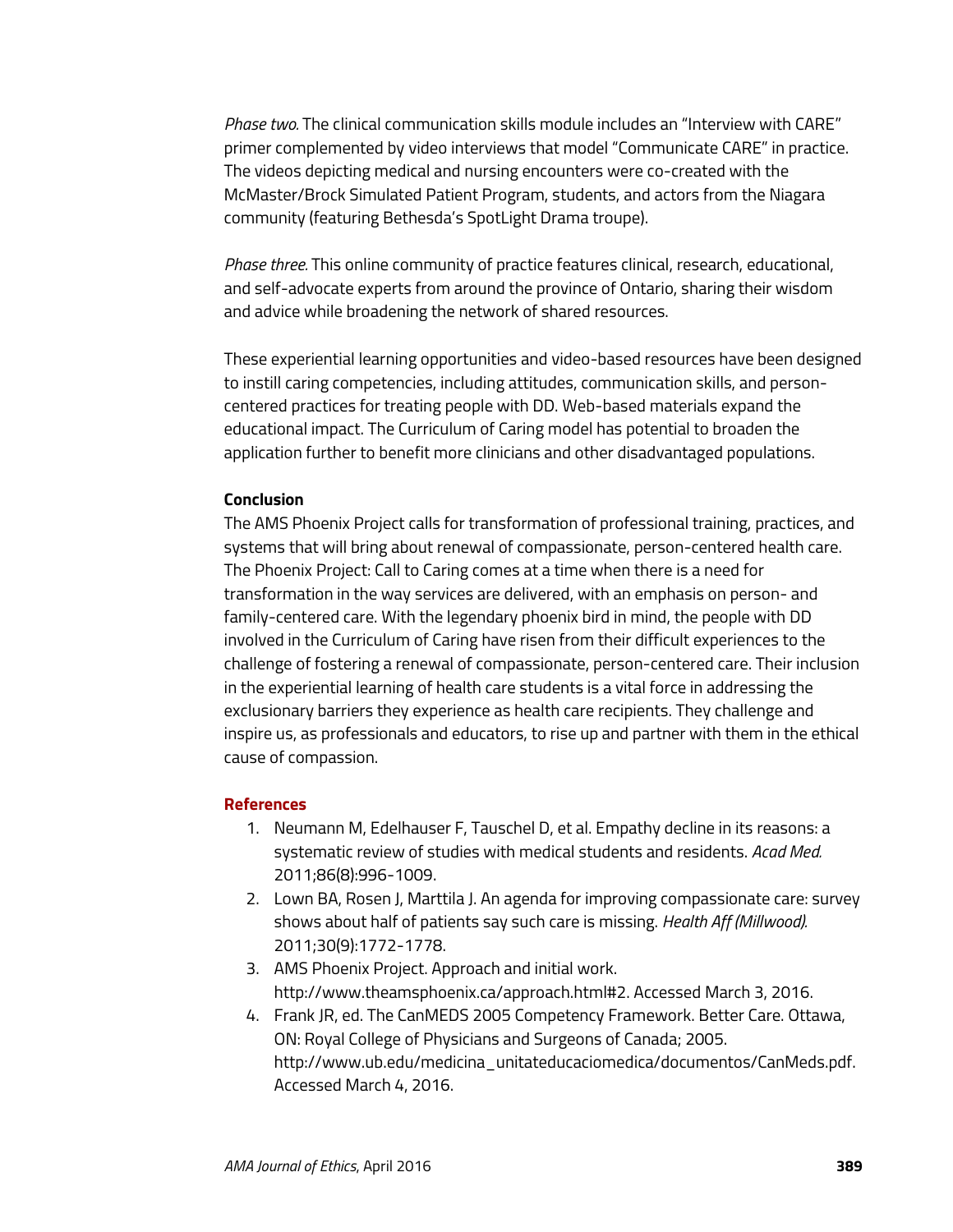- 5. Burks DJ, Kobus AM. The legacy of altruism in healthcare: the promotion of empathy, pro-sociability and humanism. *Med Educ.* 2012;46(3):317-325.
- 6. Lim BT, Moriarty H, Huthwaite M, Gray L, Pullen S, Gallagher P. How well do medical students rate and communicate clinical empathy? *Med Teach.* 2013;35(2):e946-e951.
- 7. Rosenthal S, Howard B, Schlussel YR, et al. Humanism at heart: preserving empathy in third-year medical students. *Acad Med.* 2011;86(3):350-358.
- 8. Wear D, Zarconi J. Can compassion be taught? Let's ask our students. *J Gen Intern Med.* 2008;23(7):948-953.
- 9. Dornan T, Littlewood S, Margolis SA, Scherpbier A, Spencer J, Ypinazar V. How can experience in clinical and community settings contribute to early medical education? A BEME systematic review. *Med Teach.* 2006;28(1):3-18.
- 10. Huang WY, Malinow A. Curriculum and evaluation results of a third-year medical student longitudinal pathway on underserved care. *Teach Learn Med.* 2010;22(2):123-130.
- 11. Karl R, McGuien D, Withiam-Leitch MS, Akl EA, Symons AB. Reflective impressions of a precepted clinical experience caring for people with disabilities. *Intellect Dev Disabil*. 2013;51(4):237-245.
- 12. Makoul G. Essential elements of communication in medical encounters: the Kalamazoo consensus statement. *Acad Med.* 2001;76(4):390-393.
- 13. Duffy FD, Gordon GH, Whelan G, et al. Assessing competence in communication and interpersonal skills: the Kalamazoo II report. *Acad Med.* 2004;79(6):495-507.
- 14. Meza JP, Passerman DS. *Integrating Narrative Medicine and Evidence-Based Medicine: The Everyday Social Practice of Healing*. New York, NY: CRC Press; 2011.
- 15. Beach MC, Inui T. Relationship-centred care a constructive reframing. *J Gen Intern Med.* 2006;21 Suppl 1:S3-S8.
- 16. Martin L, Saperson K, Maddigan B. Residency training: challenges and opportunities in preparing trainees for the 21st century. *Can J Psychiatry.* 2003;48(4):225-231.
- 17. Marrus N, Veenstra-Vanderweele J, Hellings JA, et al. Training of child and adolescent psychiatry fellows in autism and intellectual disability. *Autism*. 2014;18(4):471-475.
- 18. Wilkinson J, Dreyfus D, Cerreto M, Bokhour B. "Sometimes I feel overwhelmed" educational needs of family physicians caring for people with intellectual disability. *J Intellect Dev Disabil.* 2012;50(3):243-250.
- 19. Lunsky Y, Klein-Geltink JE, Yates EA, eds. *Atlas on the Primary Care of Adults with Developmental Disabilities in Ontario.* Toronto, ON: Institute for Clinical Evaluation Sciences and Centre for Addiction and Mental Health; 2013. http://www.ices.on.ca/flip-publication/Atlas-on-the-Primary-Care-of-Adultswith-Developmental-Disabilities/index.html. Accessed March 3, 2016.
- 20. Lunsky Y, Balogh RS, Cobigo V, Isaacs B, Lin E, Ouellette-Kuntz HM. Primary care of adults with developmental disabilities in Ontario. *Healthc Q.* 2014;17(3):11-13.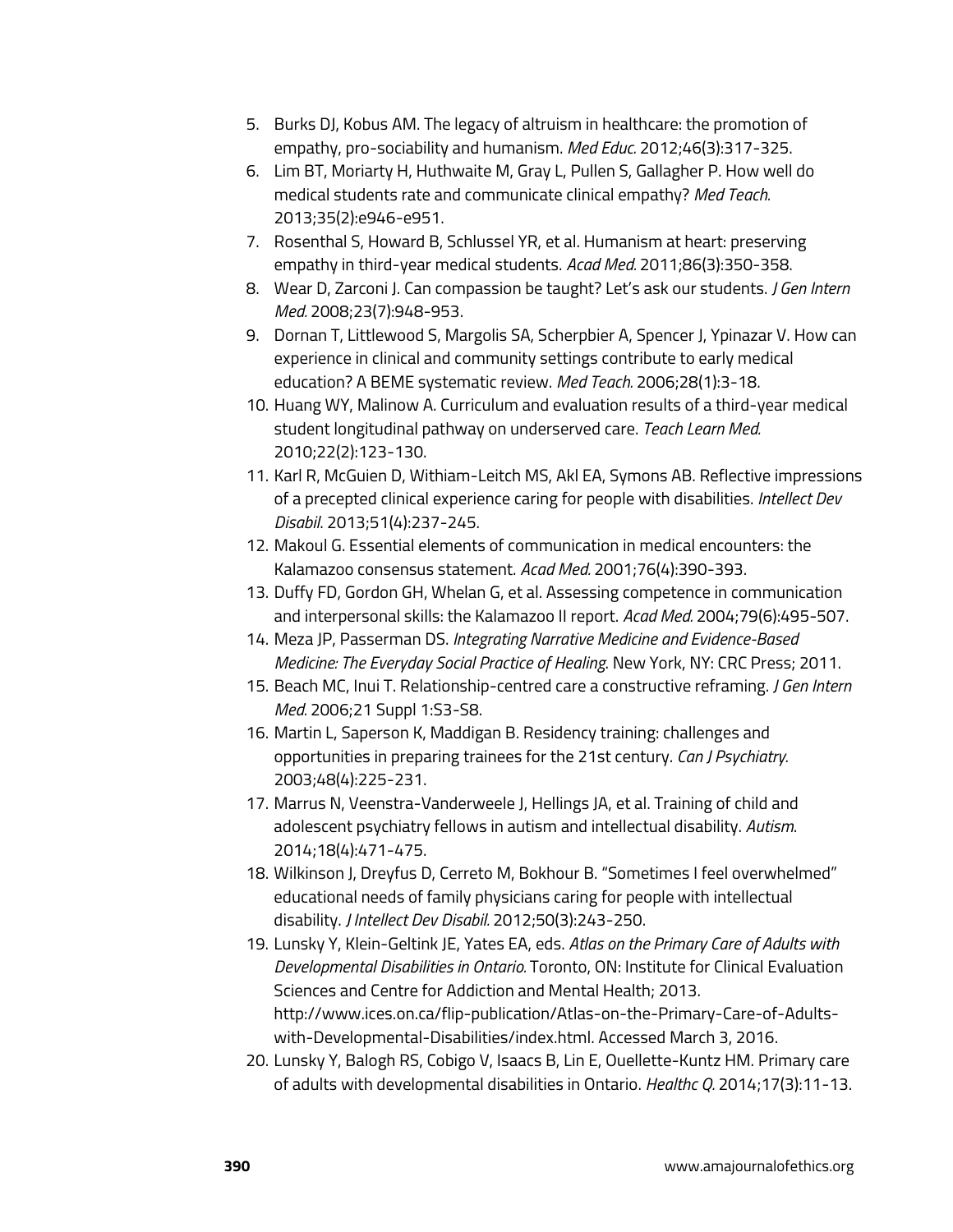- 21. Ouellette-Kuntz H, Burge P, Cleaver S, et al. Attitudes of medical clerks toward persons with intellectual disabilities. *Can Fam Physician*. 2012;58(5):e282-e288.
- 22. Teal CR, Gill AC, Green AR, Crandall S. Helping medical learners recognise and manage unconscious bias toward certain patient groups. *Med Educ.* 2012;46(1):80-88.
- 23. Sullivan W, Heng J. Ethical practices and policies in the health care of people with intellectual and developmental disabilities and their families: framing the issues*. J Religion Soc*. 2015;(Suppl 12):84-93.
- 24. Woodard LJ, Havercamp SM, Zwygart KK, Perkins EA. An innovative clerkship module focused on patients with disabilities. *Acad Med.* 2012;87(4):537-542.
- 25. Eddey GE, Robey KL. Considering the culture of disability in cultural competence education. *Acad Med.* 2005;80(7):706-712.
- 26. Iezzoni LI, Long-Bellil LM. Training physicians about caring for persons with disabilities: "Nothing about us without us!" *Disabil Health J.* 2012;5(3):136-139.
- 27. Symons AB, McGuigan D, Akl EA. A curriculum to teach medical students to care for people with disabilities: development and initial implementation. *BMC Med Educ.* 2009;9:78.
- 28. Hammick M, Freeth D, Koppel I, Reeves S, Barr H. A best evidence systematic review of interprofessional education: BEME Guide no. 9. *Med Teach.* 2007;29(8):735-751.
- 29. Losh DP, Mauksch LB, Arnold RW, et al. Teaching inpatient communication skills to medical students: an innovative strategy. *Acad Med.* 2005;80(2):118-124.
- 30. Curriculum of Caring: CommunicateCare: a curriculum of caring for people with developmenta disabilities. https://machealth.ca/programs/curriculum\_of\_caring/. Accessed March 3, 2016.
- 31. Bradley E, Caldwell P, Korossy M. "Nothing about us without us": understanding mental health and mental distress in individuals with intellectual and developmental disabilities and autism through their inclusion, participation, and unique ways of communicating. *J Religion Soc.* 2015;(Suppl 12):94-109.
- 32. Elbard K. Inside out not outside in—a change of attitude for all: a self advocate's vision for those with intellectual and developmental disabilities. *J Religion Soc*. 2015;(Suppl 12):8-12.
- 33. Moores G, Lidster N, Boyd K, Archer T, Kates N, Stobbe K. Presence with a purpose: attitudes of people with developmental disability towards health care students. *Med Educ*. 2015;49(7):731-739.
- 34. Sullivan WF, Berg JM, Bradley E, et al. Primary care of adults with developmental disabilities: Canadian consensus guidelines. *Can Fam Physician.* 2011;57(5):541- 553.
- 35. Sullivan W, Berg J, Bradley E, et al. Primary care: developmental disabilities primary care initiative. Surrey Place Centre. http://www.surreyplace.on.ca/primary-care. Accessed March 3, 2016.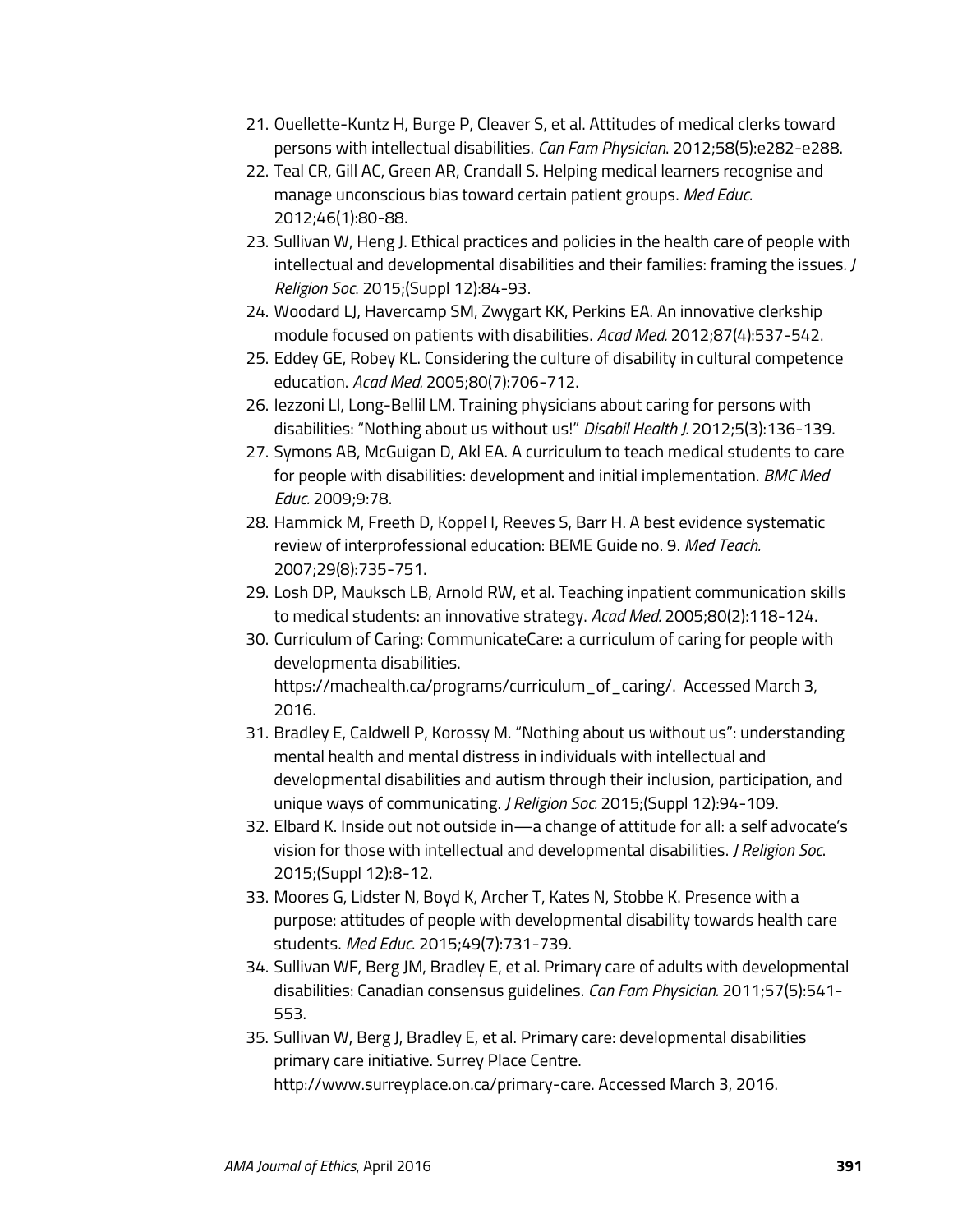**Kerry Boyd, MD**, is an associate clinical professor in the Department of Psychiatry and Behavioural Neurosciences at McMaster University and works at McMaster Children's Hospital and as the chief clinical officer of Bethesda Services in the province of Ontario, Canada. A psychiatrist with over 20 years of experience working with teams that serve people with intellectual and developmental disabilities across the lifespan, she is committed to improving the care of persons with developmental disabilities through education.

#### **Acknowledgment**

With sincere appreciation to those who inspired and contributed to the Curriculum of Caring and to the AMS Phoenix Project: Call to Caring for their generous support of this work.

#### **Related in the** *AMA Journal of Ethics*

[An Open Letter to Medical Students: Down Syndrome, Paradox, and Medicine,](http://journalofethics.ama-assn.org/2016/04/mnar1-1604.html) April 2016

[Would People with Intellectual and Developmental Disabilities Benefit from Being Called](http://journalofethics.ama-assn.org/2016/04/pfor1-1604.html)  ["Underserved"?](http://journalofethics.ama-assn.org/2016/04/pfor1-1604.html) April 2016

Teaching Patient- [and Family-Centered Care: Integrating Shared Humanity into Medical](http://journalofethics.ama-assn.org/2016/01/medu1-1601.html)  [Education Curricula,](http://journalofethics.ama-assn.org/2016/01/medu1-1601.html) January 2016

The viewpoints expressed in this article are those of the author(s) and do not necessarily reflect the views and policies of the AMA.

**Copyright 2016 American Medical Association. All rights reserved. ISSN 2376-6980**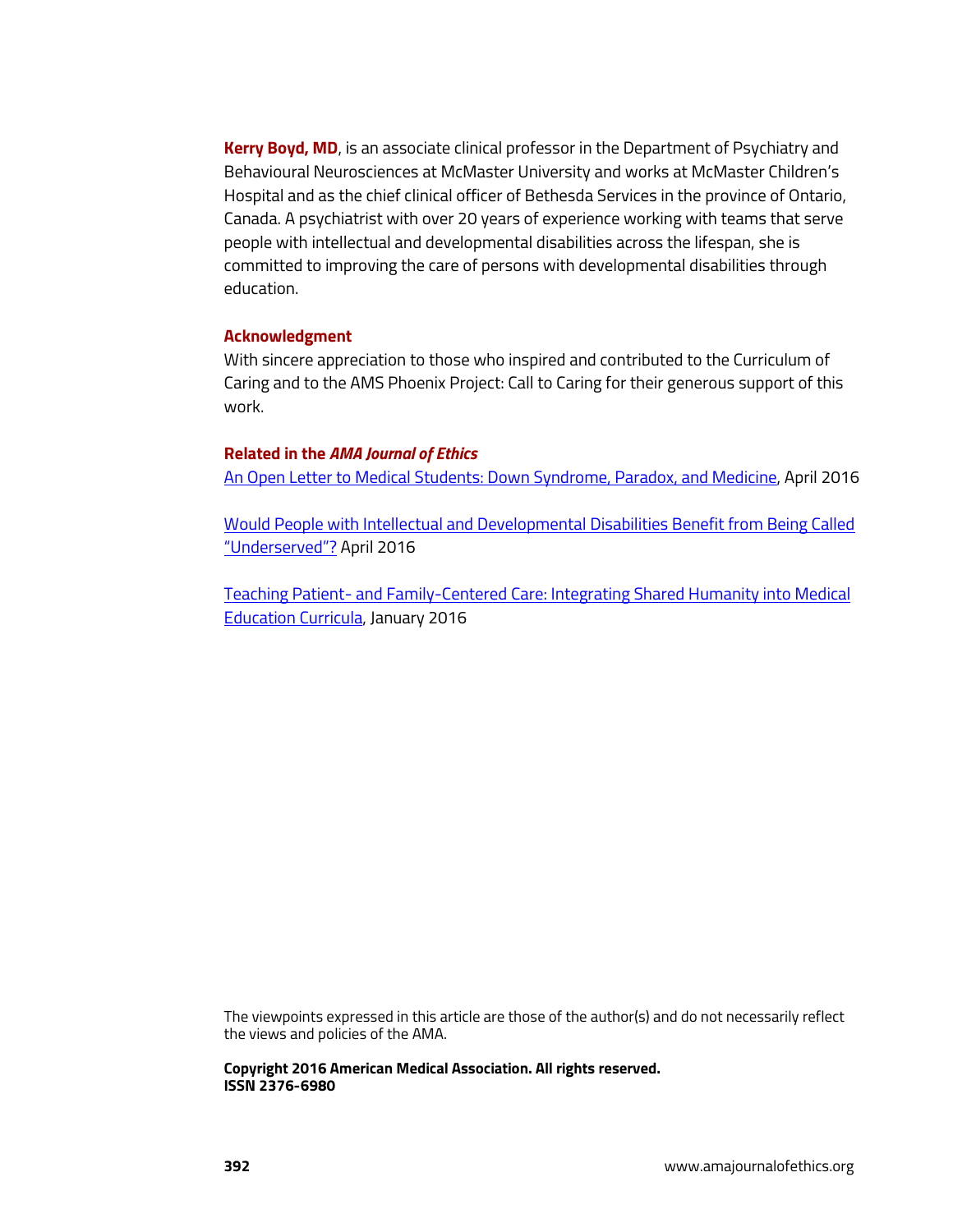# **American Medical Association Journal of Ethics**

**April 2016, Volume 18, Number 4: 393-398** 

# **IN THE LITERATURE**

**Workplace Wellness Programs and Accessibility for All** Yvonne Kellar-Guenther, PhD

# **Griffin Basas C. What is bad about wellness? What the disability rights perspective offers about the limitations of wellness.** *J Health Polit Policy Law***. 2014;39(5):1035- 1066.**

In recent decades, employee wellness programs have become widespread among large companies. A study by Rand showed that, in 2009, 92 percent of US employers with 200 or more employees offered [wellness programs](http://journalofethics.ama-assn.org/2008/01/pfor1-0801.html) [1]. While on the surface, the goal of improving employee health seems benign at best, some worksite wellness programs are focused less on population health improvement and more on reducing corporate costs. This emphasis on corporate costs, combined with the fact that employers wield a lot of power over employees, can lead to a potentially coercive approach to wellness that feels obligatory and tied to job performance. In "What Is Bad about Wellness? What the Disability Rights Perspective Offers about the Limitations of Wellness" [2], Carrie Griffin Basas walks the reader through the wellness program philosophy of health as attainable through self-responsibility and modern workplace wellness programs, using court cases and the history of wellness and disability rights movements to suggest that these programs may be discriminatory and set up unrealistic expectations about health for all persons. Griffin Basas argues that the way these programs affect persons with disabilities provides "a mirror for a critique of wellness as neoliberalism by exposing the flaws in its arguments about behavioral control, personal responsibility, and bodily optimization" [3]. A brief working definition of neoliberalism can be helpful here. Briefly, neoliberalism characterizes a range of views that privilege self-reliance-based (rather than interdependence-based) and autonomy-oriented (rather than communitarian) ways of being in the world. Neoliberalism has been widely critiqued for rewarding traditionally privileged traits, such as male, white, able-bodied, and heterosexual [4].

Throughout her article, Griffin Basas argues that employee wellness programs and the wellness philosophy create a power divide that continues to grow between healthy workers and those with disabilities (as well as other minority groups with limited access to resources for health and safety); those who are healthy (and have access to resources) are rewarded for getting healthier, while other groups are unable to benefit and therefore drop further behind. She begins by discussing the 2012 court case *Seff vs. Broward County*, which highlights the opposing forces surrounding workplace wellness programs. In this case, employees who did not complete a health questionnaire and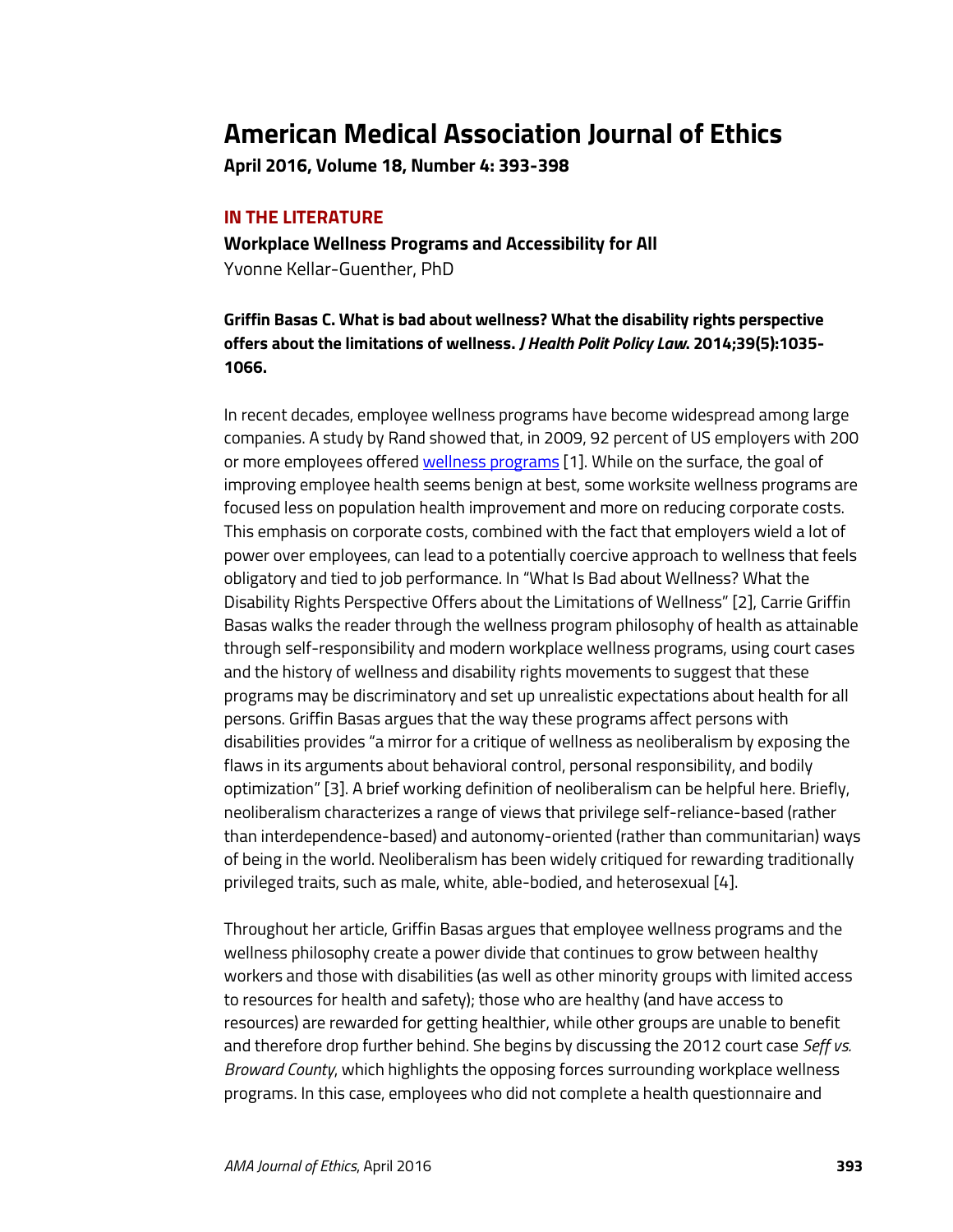biometric screening were [charged](http://journalofethics.ama-assn.org/2008/11/conl1-0811.html) \$20 every two weeks. Griffin Basas argues that this case simultaneously illustrates wellness programs' positive emphasis on supporting health and their negative aspects—depersonalizing employees and punishing employees who do not or cannot take part in "healthy behaviors" like exercise or achieve health-related goals like weight loss.

The structure of a wellness program, she explains, may make it difficult for persons with disabilities to take part. The author reviews Mello and Rosenthal's work on two types of wellness programs—one in which rewards are based on participation regardless of outcomes, and one in which rewards are based on attainment of goals such as a certain BMI or smoking cessation. For example, while some workplace wellness programs are focused on activities like joining a gym or filling out an annual survey on health behavior, others may focus on cholesterol targets or a specific body mass index (BMI) [5]. Both approaches can present barriers: it may be difficult for a person who needs to rely on public transportation to get to a gym that can accommodate a particular physical disability, and it may be unrealistic for a wheelchair user with fragile bones to take part in a weight loss program. Programs that fail to acknowledge these barriers are unethical if there are rewards tied to program participation or meeting targets, such as the reduction in insurance premiums L.L. Bean offered to its employees who took part in its Health Lifestyles Program [2].

The discussion then shifts to the origins of the workplace wellness movement. For employers, improving employee wellness contains costs—"encouraging employees to get involved in their own healthcare leads to a more healthy population that costs less to insure" [6]—and promotes occupational safety as well as an emphasis on work-life balance, job satisfaction, and emotional well-being. When these programs were introduced, persons with disabilities saw this emphasis on elimination of injury as positive, but, Griffin Basas argues, adoption of the wellness movement philosophy by corporations has led to some unintended consequences such as reinforcing a negative bias towards hiring persons with disabilities. With the passage of the Americans with Disabilities Act (ADA) came a backlash, the view that people with disabilities were putting a burden on businesses and employers to spend money by making accommodations that spurred reluctance to hire persons with disabilities. Griffin Basas argues that workplace wellness programs cast persons with disabilities as a liability on an organization's balance sheet.

It was not only people with disabilities who were viewed as burdensome to employers. Griffin Basas argues that the wellness movement has taken on a neoliberal bent, representing wellness as controllable through personal responsibility and choice. Health—an absence of illness or impairment—became defined as the result of choices, leading to an emphasis on prevention. This emphasis in turn has led to societal discrimination against those who supposedly "don't take responsibility for their health,"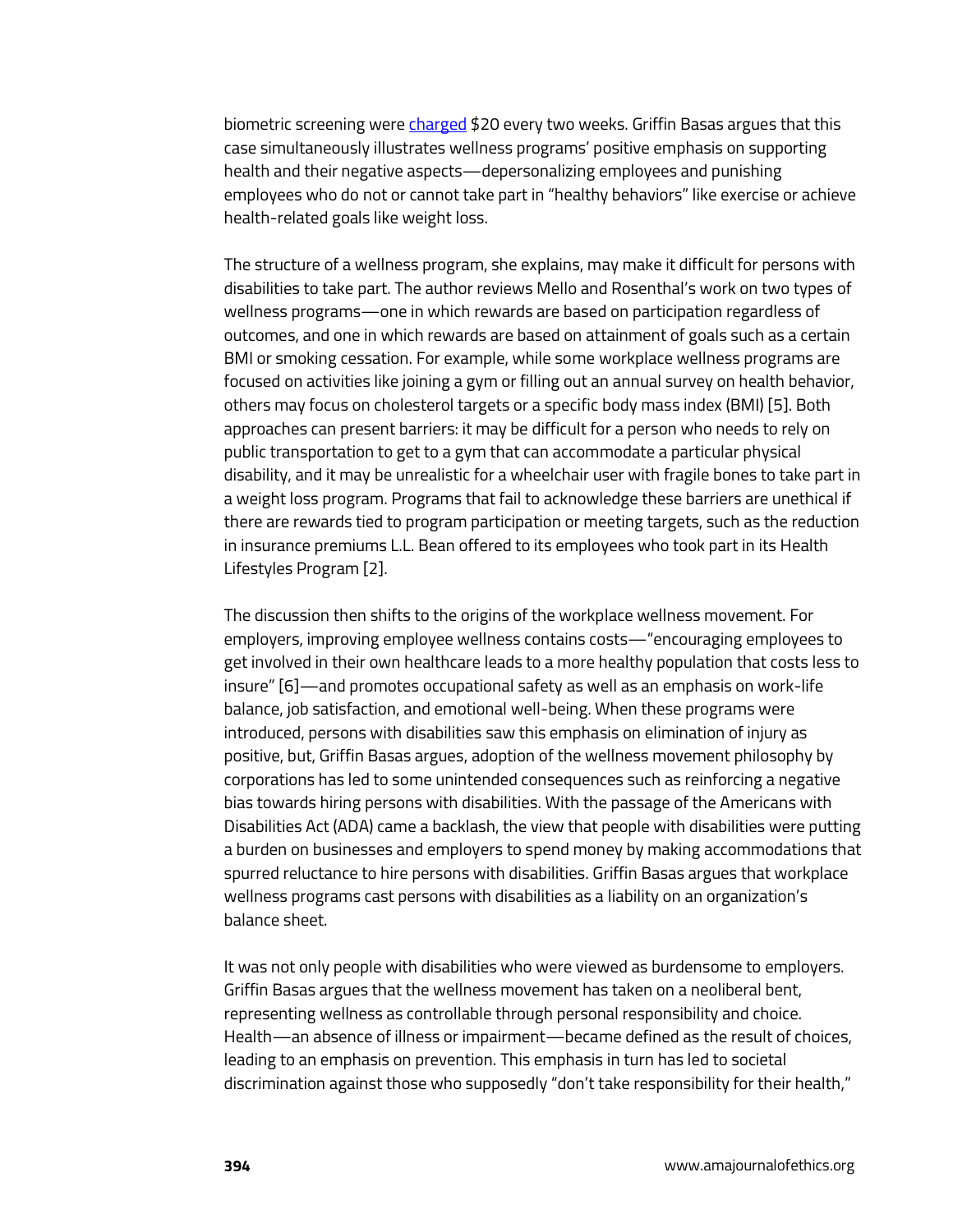including elders, or portrayal of them as villains. It is here that Griffin Basas points out that, one day even people without classical "disabilities" will also be part of a marginalized group viewed as a burden to employers.

Towards the end of the article, Griffin Basas provides a call to action to health and disability advocates:

Resources are limited, and rather than appropriate them to further benefit the already healthy, they should be shifted toward the inclusion of outliers, such as people with disabilities. Instead of mainstreaming people with disabilities toward a homogenized definition of health, advocates should dismantle current definitions and replace them with ones that are nuanced and inclusive, less hierarchical, and free from paternalistic assumptions [7].

Griffin Basas asks us to consider "why barriers to health equity exist" [7] before inadvertently creating any programs that divide healthy and sick people. The social model of disability argues that disability exists because of the way society is organized [8], challenging people to think through ways to remove barriers that restrict life choices for persons with disabilities. Worksite wellness programs that reward participants based on a decrease in weight or gym memberships are creating societal barriers and thus undermining equity.

Consistent with her larger argument that wellness programs provide a critique of the neoliberal emphasis on self-responsibility for health, Griffin Basas ends the article by showing that workplace wellness programs may not be the answer to improving population health, the impetus behind the wellness movement. In particular, she relies on Mattkey, Schnyer, and Van Busum's 2012 literature review [1], which found that the returns on investment for these programs is unclear, most likely because so few eligible employees participate.

#### **Response**

If workplace health programs can perpetuate injustice, should we dispense with them altogether? As a public health practitioner, I say no. I fully support the wellness movement to reduce or eliminate diseases that are lifestyle-driven through education efforts and programs or techniques designed to increase readiness to adopt healthy behaviors. Workplace wellness programs can play a key role in the wellness movement because they employ two key strategies in public health: enlisting nontraditional health partners and influencing the social determinants of health.

*Enlisting nontraditional partners in promoting public health*. Healthy People 2020, a federal health promotion initiative, recognizes the importance of working with nontraditional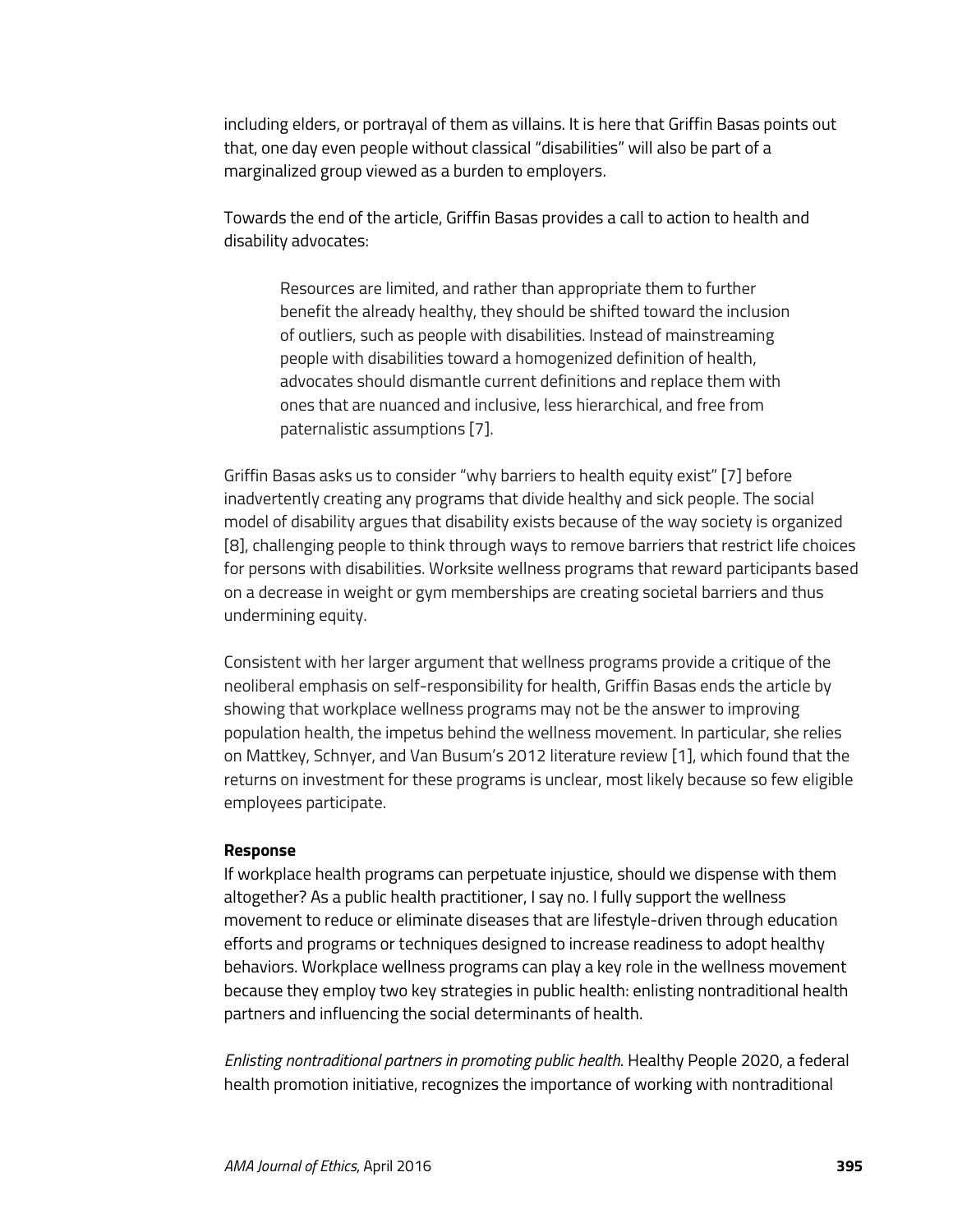health partners to meet health goals [9]. Employers are a nontraditional health partner, and their involvement could increase the reach of health messages.

*Increasing protective social determinants of health.* The term "social determinants of health" is often used to refer to [nonmedical factors](http://journalofethics.ama-assn.org/2013/04/mhst2-1304.html) influencing health [10], and the Centers for Disease Control and Prevention recognize that the work environment can be such a determinant, a risk factor that can lead to poor health or a protective factor that can lead to maintaining good health [11]. One could argue that employers who offer workplace wellness programs are creating a protective factor by providing external motivation for engaging in healthy behaviors as well as, depending on the program, resources such to teach healthy eating, track movement, and provide nicotine patches to help reduce smoking. However, it is important that these programs be delivered with an emphasis on improving an individual employee's health rather than on just decreasing employer health care costs.

#### **Accommodations: Reconciling Wellness with Respect for the Person**

To reap the positive benefits of wellness programs without the discriminatory aspects Griffin Basas draws attention to, it is important that workplace wellness programs be accessible in a way that is useful to everyone. One way workplace wellness programs are encouraged to overcome this bias against those who cannot easily take part is to allow alternate paths to success—personalized health goals rather than standardized or required outcomes [5]. (This approach, too, though, can be ethically problematic if there are barriers to requesting permission for a more personalized approach. For example, some programs just require employees to let the employer know they need to set a different goal. Allowing requests is not the same, however, as ensuring that employees do not feel singled out for having to make them. Other programs require a physician recommendation for an accommodation, an additional hurdle for the employee.)

In my opinion, one way to achieve personalization is through accommodations, a requirement in Title I of the ADA [12]. The ADA states that employers must provide a reasonable accommodation to persons with disabilities who are employees unless to do so causes undue hardship. There are many examples of an accommodation for a person or a group of people benefitting many, even those without disabilities. Griffin Basas points to examples outside of the workplace, including accommodations made by cities and businesses to increase mobility such as power-operated doors and curb cuts; these accommodations are also helpful for large deliveries and parents pushing strollers [2]. Schur et al. found that making accommodations for all employees led to higher employee satisfaction. Finally, accessibility need not entail accommodations [13]; Griffin Basas notes examples of workplace wellness programs that offer programs that are individualized to fit the need of the employee.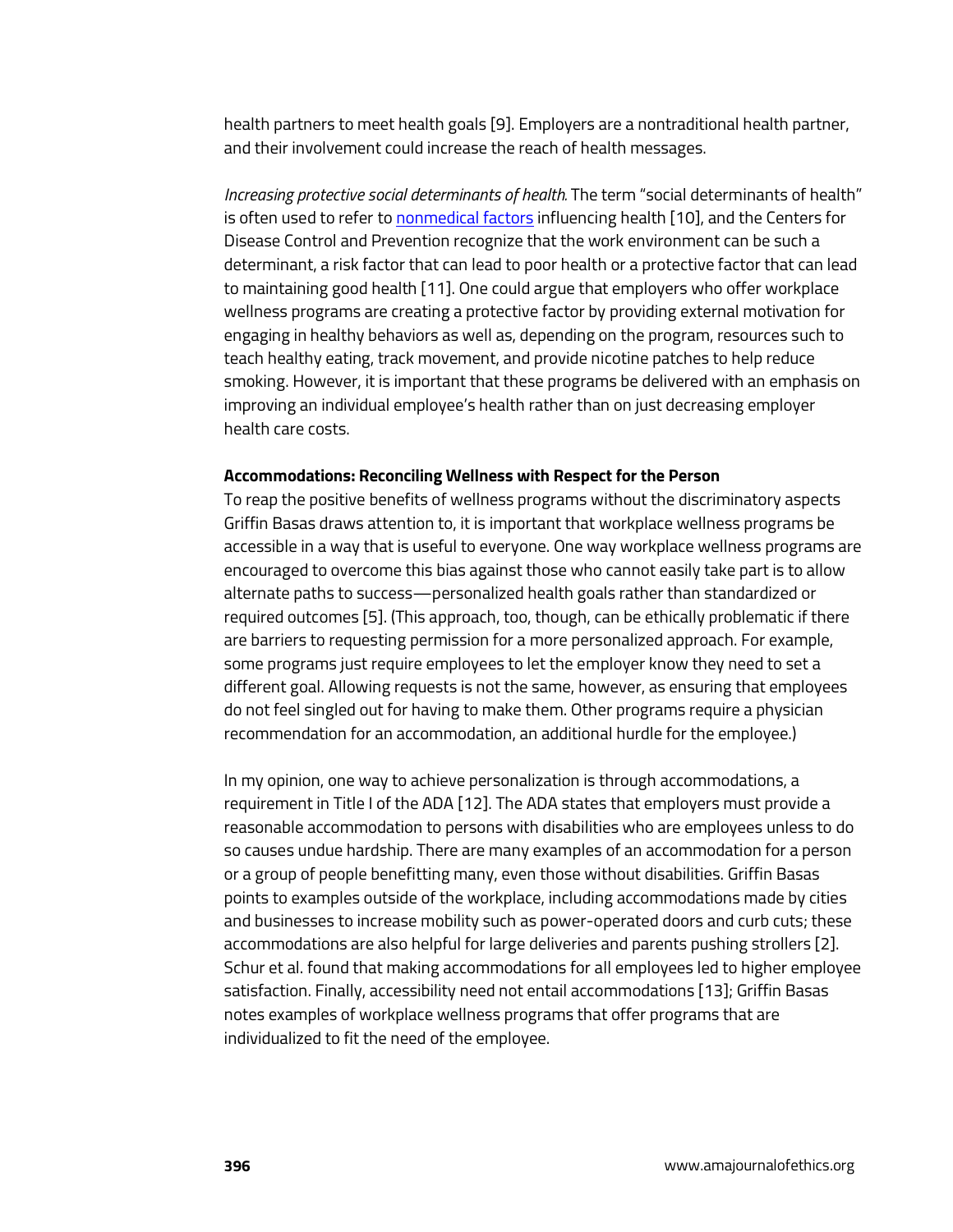I believe the key to decreasing the discrimination of workplace wellness programs is to allow alternate paths to success—personalized health goals rather than set health outcomes [5].

Ultimately, wellness, like disability, can take many forms. As Griffin Basas notes, "to accept disability as difference means to give up the idea that people can and should always control their bodies and, therefore, to dispense with the notion that they are responsible for their lack of compliance" with able-bodied norms of health [14]. Workplace wellness programs can look to other individualized health care approaches such as motivational interviewing and patient navigation for examples of systematic approaches to working with people in an individualized way that is responsive to their situation and their needs. Recognition of the person who is taking part in the program can help increase access (justice) and minimize maleficence (do no harm).

I feel it is important to create ways for everyone—regardless of race, socioeconomic status, and ability—to adopt healthy behaviors that minimize their risk of, or decrease the burden of, lifestyle-influenced diseases. One approach is to include nontraditional partners—including places of worship, community agencies like libraries or social service programs, and community health workers who go out into the community they serve to help reach people and deliver health information or health programming [9]. Workplace wellness programs can play a vital role in wellness promotion and act as a protective factor as long as they can remain accessible and responsive to individual needs and goals. To achieve these aims, those who design workplace wellness programs need to work with all stakeholder groups, including persons with disabilities, to understand their needs as well as question reductionist thinking that assumes that disability is the product of poor choices and attitudes and health is a demonstration of positive ones. As Griffin Basas reminds us, ultimately, we will all be sick and disabled at some point. That does not degrade our worth as humans and does not take away from our desire to be as healthy as possible. We should not forget that the key to wellness is meeting persons where they are and allowing them to be part of the conversation about what wellness looks like for them.

#### **References**

1. Mattke S, Schnyer C, Van Busum K. *A Review of the US Workplace Wellness Market*. Rand Health; 2012.

http://www.dol.gov/ebsa/pdf/workplacewellnessmarketreview2012.pdf. Accessed February 26, 2016.

- 2. Griffin Basas C. What is bad about wellness? What the disability rights perspective offers about the limitations of wellness. *J Health Polit Policy Law*. 2014;39(5):1035-1066.
- 3. Griffin Basas, 1037.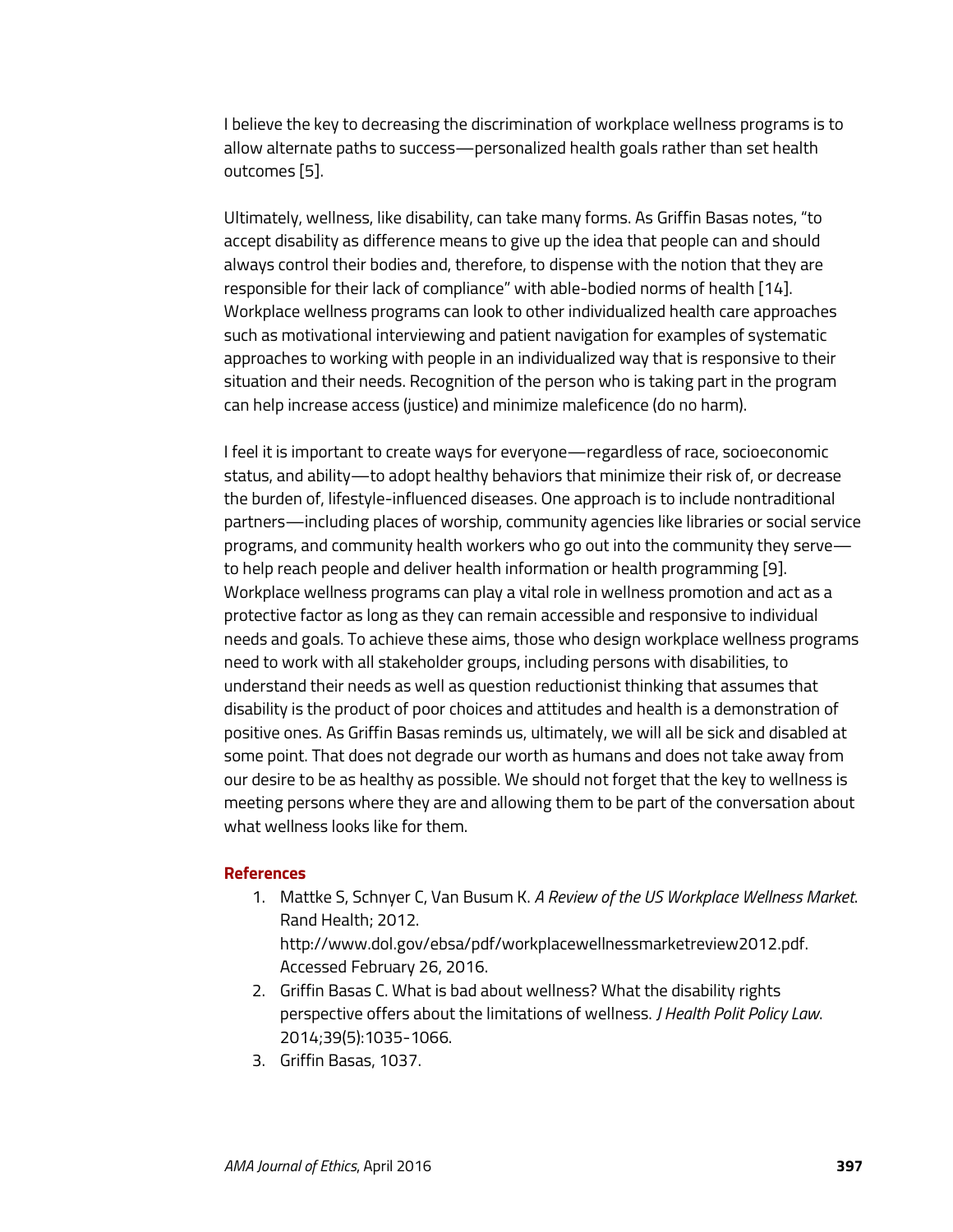- 4. Cook M, Evans JV, eds. *Queer Cities, Queer Cultures: Europe since 1945*. London, UK: Bloomsbury Academic; 2014.
- 5. Mello MM, Rosenthal MB. Wellness programs and lifestyle discrimination—the legal limits. *N Engl J Med*. 2008;359(2):192-199.
- 6. Order Granting Defendant's Motion for Summary Judgment, *Seff v Broward County*, 778 F Supp 2d 1370, 6 (SD Fla 2011). Quoted by: Griffin Basas, 1038.
- 7. Griffin Basas, 1056.
- 8. Shakespeare T. The social model of disability. In: Davis LJ, ed. *The Disability Studies Reader*. 4th ed. New York, NY: Routledge; 2013:214-221.
- 9. US Office of Disease Prevention and Health Promotion. About Healthy People. Updated December 29, 2015. http://www.healthypeople.gov/2020/About-Healthy-People. Accessed December 29, 2015.
- 10. Braveman P, Egerter S, Williams DR. The social determinants of health: coming of age. *Annu Rev Public Health*. 2011;32(1):381-398.
- 11. Centers for Disease Control and Prevention. Social determinants of health: know what affects health. Updated October 19, 2015. http://www.cdc.gov/socialdeterminants/. Accessed January 3, 2016.
- 12. US Equal Employment Opportunity Commission. Enforcement guidance: reasonable accommodation and undue hardship under the Americans with Disabilities Act. 2002. http://www.eeoc.gov/policy/docs/accommodation.html. Accessed December 29, 2015.
- 13. Schur L, Kruse D, Blasi J, Blanck P. Is disability disabling in all workplaces? Workplace disparities and corporate culture. *Ind Relat*. 2009;48(3):381-410.
- 14. Griffin Basas, 1049-1050.

Yvonne Kellar-Guenther, PhD, is a clinical associate professor at the Colorado School of Public Health in Aurora. She specializes in program evaluation and has been conducting research on and evaluation of programs designed for children and adults with special health care needs for the past 16 years.

#### **Related in the** *AMA Journal of Ethics*

[Wellness Programs: Legality, Fairness, and Relevance,](http://journalofethics.ama-assn.org/2008/01/pfor1-0801.html) January 2008 [A Defense of "The Case for Conserving Disability,"](http://journalofethics.ama-assn.org/2016/04/nlit2-1604.html) April 2016 [Practicing Preventive Medicine through Preventive Employment Practices,](http://journalofethics.ama-assn.org/2008/11/hlaw1-0811.html) November 2008 [Motivating Prevention: from Carrots and Sticks to "Carrots" and "Sticks,"](http://journalofethics.ama-assn.org/2008/11/oped1-0811.html) November 2008 [The Ethics of Requiring Employees To Quit Smoking,](http://journalofethics.ama-assn.org/2007/01/msoc1-0701.html) January 2007 [First, Do Not Punish: Individual Incentives in Health Policy,](http://journalofethics.ama-assn.org/2008/11/conl1-0811.html) November 2008

The viewpoints expressed in this article are those of the author(s) and do not necessarily reflect the views and policies of the AMA.

**Copyright 2016 American Medical Association. All rights reserved. ISSN 2376-6980**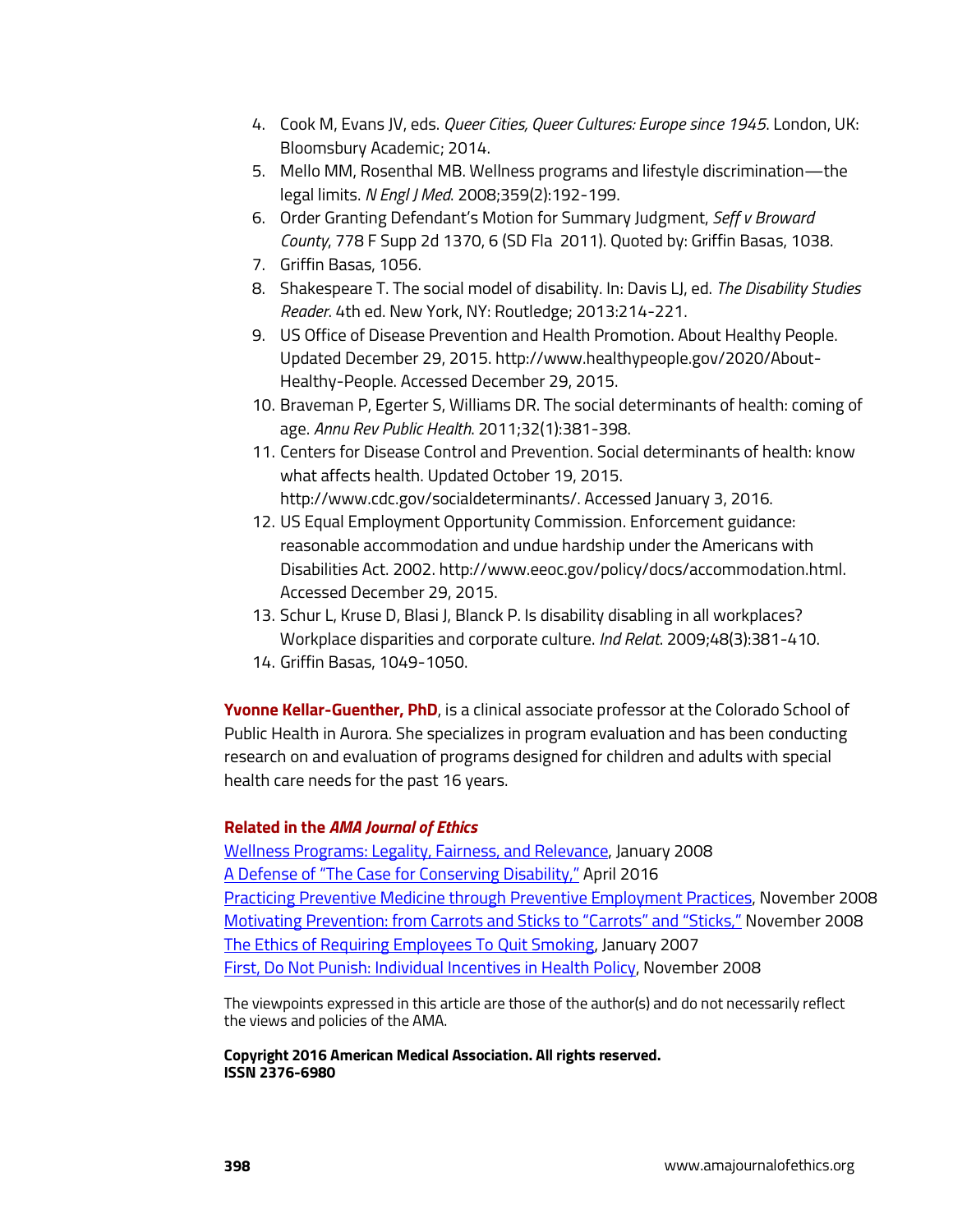# **American Medical Association Journal of Ethics**

**April 2016, Volume 18, Number 4: 399-405**

# **IN THE LITERATURE**

**A Defense of "The Case for Conserving Disability"** Jasmine Zahid

# **Garland-Thomson R. The case for conserving disability.** *J Bioeth Inquiry***. 2012;9(3):339- 355.**

#### **Garland-Thomson's Case for Conserving Disability**

Rosemarie Garland-Thomson makes a moving case for conserving the existence of disability [1], which she describes as "preserving intact, keeping alive, and even encouraging to flourish" disability in society and humanity [2]. She begins her paper by making the point that disability affects everyone who lives long enough, making her readers feel the conversation is relevant to them. She then poses the question of how it can be possible for disability—something that all humans will have eventually, if we are lucky to live long enough—to "disqualify us from full membership in the human community" [3]. To answer this question, she next turns to David Mitchell and Sharon Snyder, who explain that we associate disability with, in Garland-Thomson's words, "pain, disease, suffering, functional limitation, abnormality, dependence, social stigma, and economic disadvantage" [4]. With this understanding of disability and what Garland-Thomson refers to as ["eugenic logic,"](http://journalofethics.ama-assn.org/2016/04/stas1-1604.html) we are left to conclude that "the world would be a better place if disability could be eliminated" [4].

In her paper, Garland-Thomson defines eugenic logic as "a utopian effort to improve the social order, a practical health program, or a social justice initiative that is simply common sense to most people" [4]. Eugenic logic is a controversial phrase, which Garland-Thomson acknowledges in a footnote. John Banj[a deems](http://journalofethics.ama-assn.org/2015/06/msoc1-1506.html) the fear of eugenic logic to be "unreasonable" based on his assessment that disability rights advocates misunderstand the medical model and are perhaps using "motivated reasoning" choosing a conclusion before gathering all the facts [5]. Michelle Bayefsky [6] asserts that the term eugenic is "vastly overused" [7]. By using a term that critics deem to be unreasonably fear inspiring or unnecessary, Garland-Thomson makes a point: if eugenic logic as she defines it is "common sense to most people" [4], our commonsense understanding of disability is part of the problem, indicating the need for Garland-Thomson's case for conserving disability.

The bioethical question being considered is why we should conserve disability—as opposed to trying to eliminate it. Garland-Thomson explains that her choice to use the term "conserve" is intentional, as it does the semantic work of suggesting that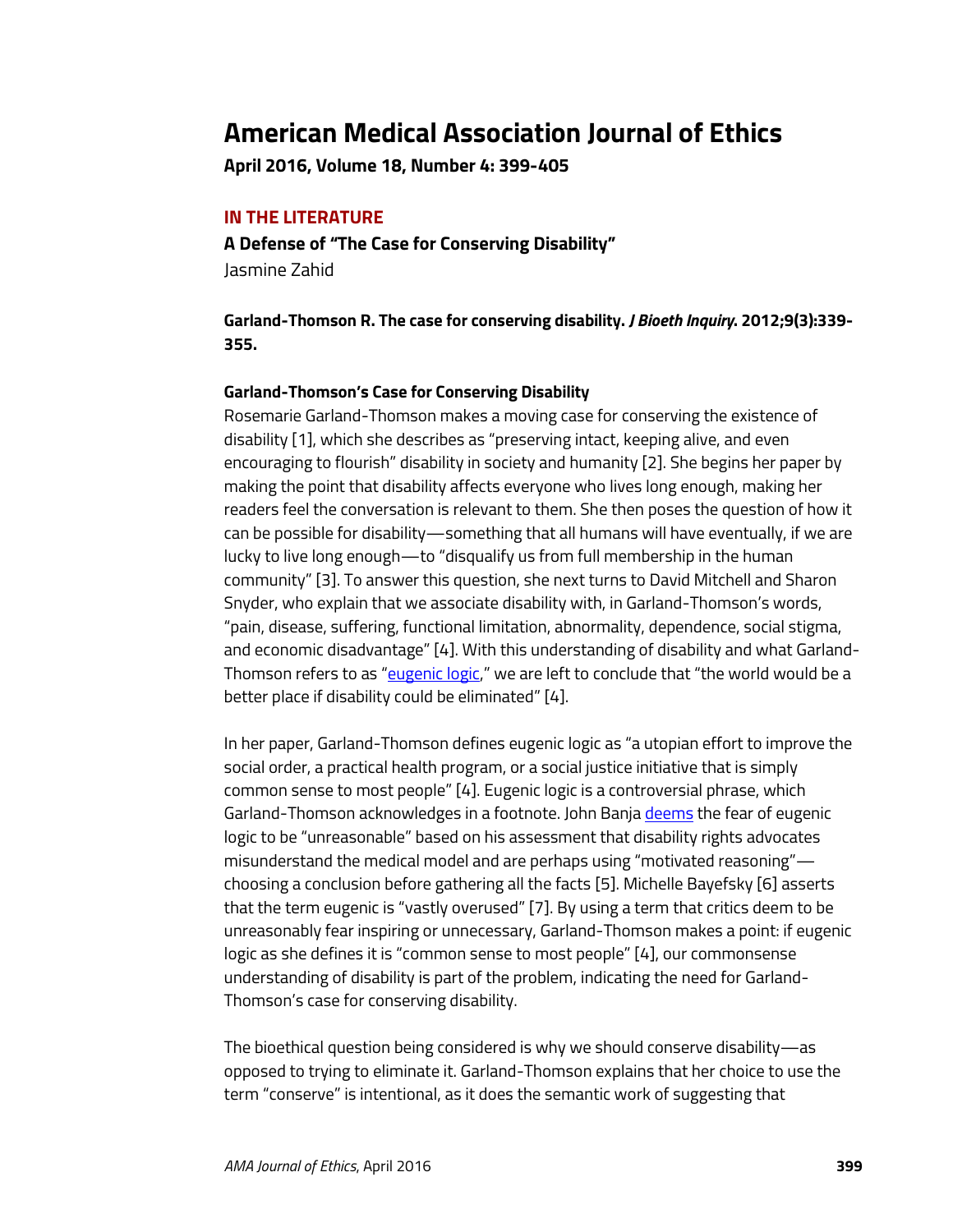disabilities can be understood as resources or benefits to be kept [2]. Furthermore, although she is answering a bioethical question, she does not reference the bioethical debates about genetic enhancement and philosophical questions about personhood. This implies that her argument is geared not toward a particular debate but to our cultural or commonsense understanding of disability in general. Although Robert Sparrow and others refer to Garland-Thomson's argument for disability conservation as a critique of preimplantation genetic diagnosis and prenatal testing [6, 8], I maintain that the most moving aspect of her piece is its push for a broader reshaping of cultural perceptions of disability.

It is important first to understand how Garland-Thomson defines disability. Garland-Thomson provides both a political and cultural definition of the term. She refers to the Americans with Disabilities Act of 1990 and the United Nations Convention of Rights of People with Disabilities of 2009 to make the point that, though these frame disability in social and political terms, they remain dependent on the medical understanding of disability as "impairment, restriction, dysfunctionality, abnormality" [2]. For a cultural definition of disability, Garland-Thomson turns to constructivism and phenomenology, which share the idea of "disability as a way of being in an environment" produced by the "discrepancy between body and world, between that which is expected and that which is" [9]. Combining this idea with her earlier point that everyone who survives long enough will age into disability, she concludes that "disability is thus inherent in our being: What we call disability is perhaps the essential characteristic of being human" [9].

Garland-Thomson's case for conserving disability depends on the idea that disability is a preservation-worthy resource in three unique but interconnected ways: narratively, epistemically, and ethically. For understanding of disability as a narrative resource, she turns to the work of Leslie Fiedler and Arthur Frank. Fiedler argues that disability is a narrative resource for people without disabilities; Frank posits that disability is a narrative resource for people with disabilities themselves. Fiedler advocates "disabilityas-freakdom"; freaks, in Garland-Thomson's words, "inspire…wonder through their extravagant differences from ordinary folks and their simultaneous eerie, distant sameness to their unexceptional brethren" [10]. Frank focuses instead on how illness contributes to understanding the self and one's identity.

Epistemically, Garland-Thomson argues, disability offers new ways of experiencing the world around us. Garland-Thomson cites Hellen Keller's experiences as an example of how some senses are heightened in the absence of others. She introduces the idea of embodied cognition from psychology to explain "that people draw on their bodily experiences not only to think and know but also to construct our social reality" [11].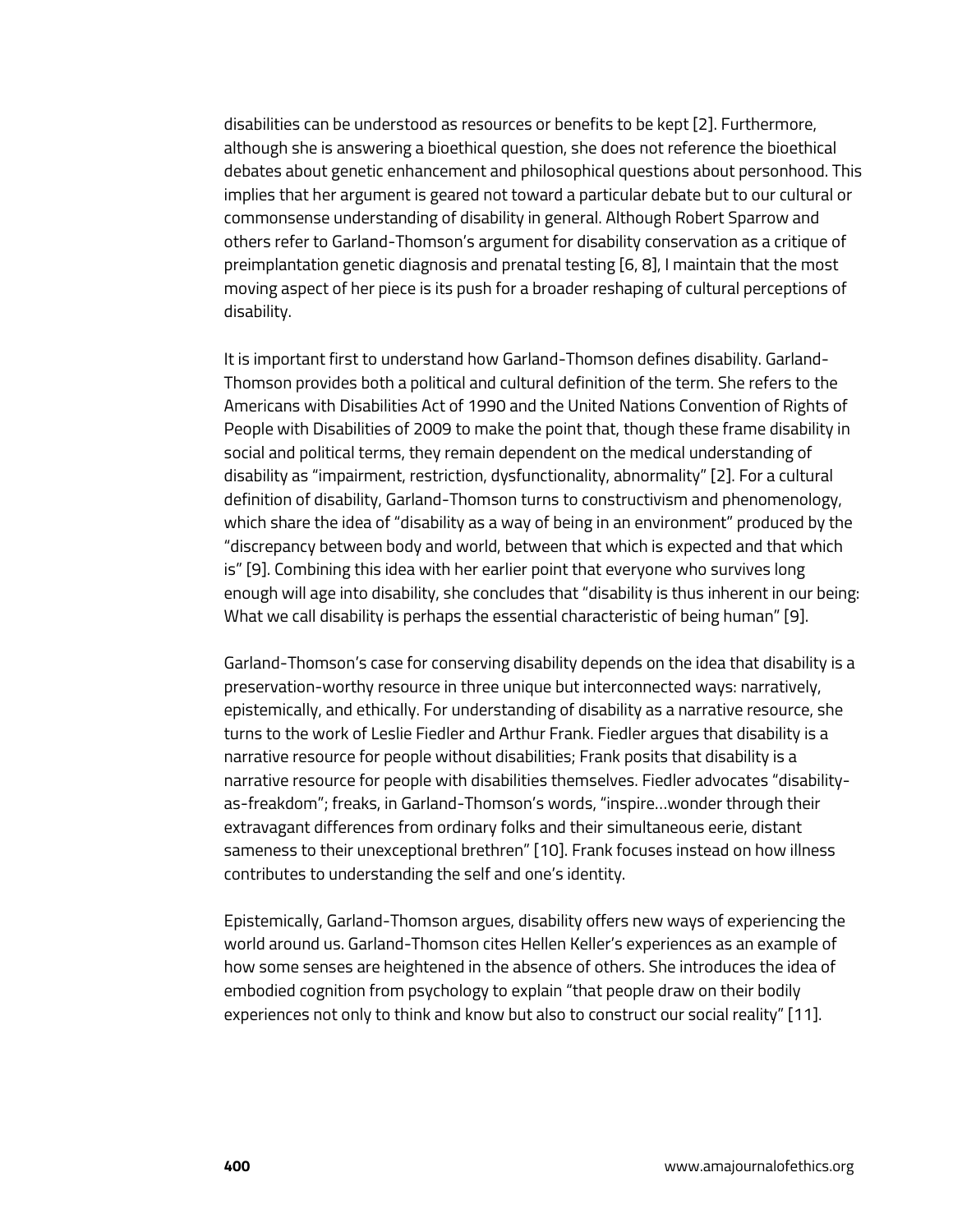Finally, she frames disability as an ethical resource that contributes to our sense of community; in philosopher Eva Kitty's words, conserving disability "will build solidarity with others, cultivate human sympathies, and create an open human community" [12].

#### **Raising Three Concerns**

Although Garland-Thomson makes a compelling argument for disability as a sociocultural resource, there are a few concerns that I would like to discuss. The first concerns willingness to embrace conservation of disability on an individual and institutional level, and the second concerns whether disability is the sole source of the benefits that Garland-Thomson presents in her argument; and the third concerns the choice of the word "inherent" to describe disability.

*Willingness to conserve disability.* Although it seems that disability enables the human community to benefit from interdependence, the practical worry is that perhaps not all people want—or maybe are even capable of—enduring the downsides of disability in order to participate in that interdependence. In his article, "Imposing Genetic Diversity," Sparrow asserts that "different experiences produced by being disabled are ones that one might reasonably desire to seek out or avoid" [13], as becomes clearer when considering whether one would want one's child to have a disability.

On an institutional level, the concern is similar—whether institutions want to conserve disability. Some have argued that, currently, institutions such as workplaces operate according to the "eugenic logic" Garland-Thomson describes. The idea is that, if institutions are currently constructing a workplace environment that is not accommodating to disabilities, we might infer that they are either unable or unwilling to conserve disability in the workplace for the future. In a recent *New York Times* article, Tara Siegel Bernard points out that the critics of wellness programs worry that these programs are a form of discrimination against "less healthy workers" [14]. Indeed, Carrie Griffin Basa[s argues](http://journalofethics.ama-assn.org/2016/04/nlit1-1604.html) that companies are using wellness programs as a way to discriminate against those with disabilities and that our society's philosophy of neoliberalism, which prioritizes independence or autonomy in the workplace, manifests in these programs [15]. Griffin Basas explains that "state intervention is kept to a bare minimum unless it supports these goals" and that "ethical problems become economic ones" [16]; wellness programs promote discrimination by inadvertently punishing those with disabilities who cannot participate. Griffin Basas makes a compelling argument that wellness programs institutionalize disability bias not only in the workplace, but also in today's society.

Consider the American Medical Association's wellness program, for example. For those who cannot participate in the suggested exercise activities (which exclude exercises that individuals with disabilities can participate in), there is an option to attend "lunch and lecture" sessions. A closer look at these lunch lectures, posted as videos on the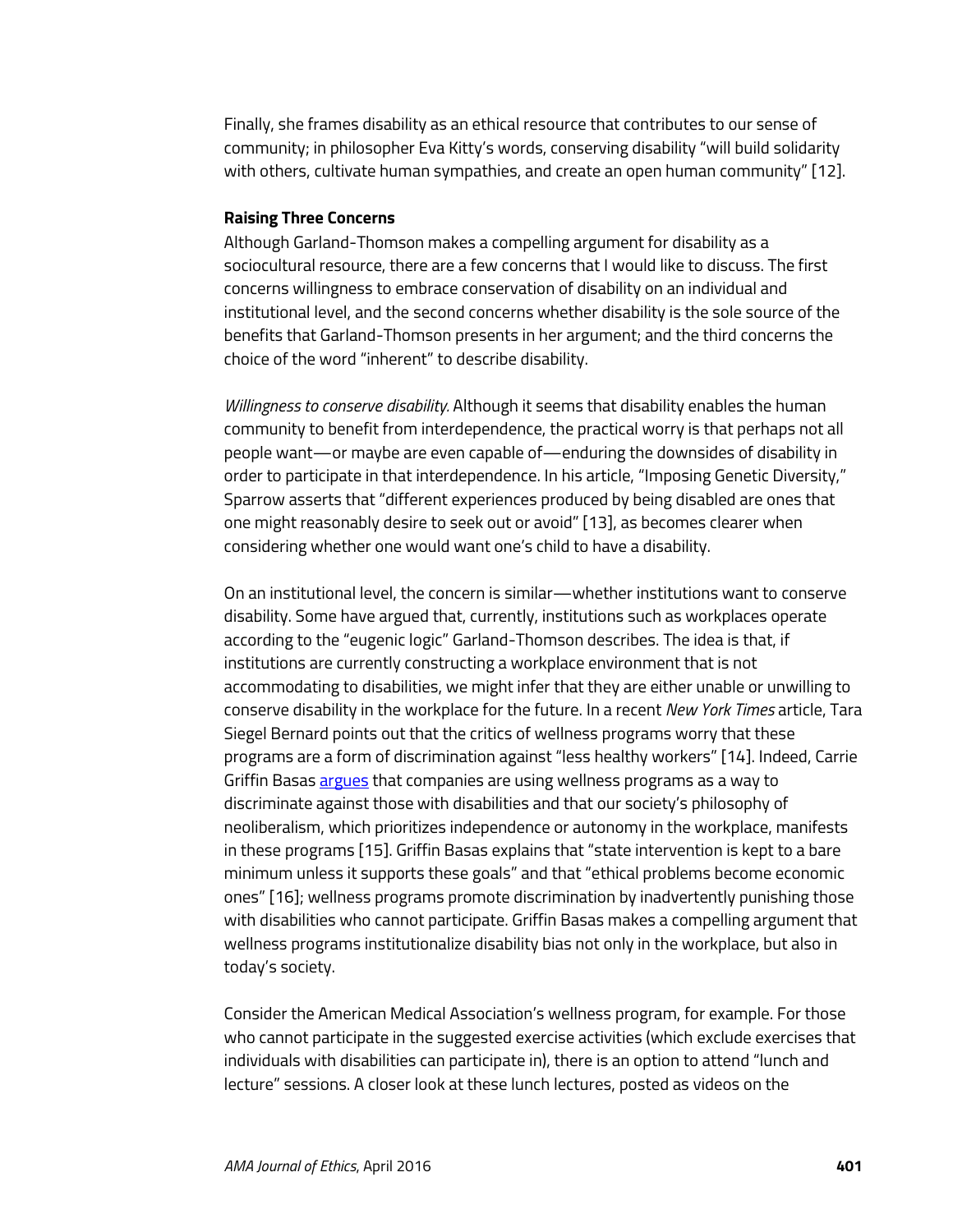organization's internal website, reveals that 27 percent (7 of 26) focus on exercise (American Medical Association internal communications)—undermining the lecture program's potential to include those with disabilities who cannot exercise in the suggested ways. A problem here is that the definition of *exercise* that wellness programs tend to promote presumes able-bodiedness and is, therefore, exclusionary. As I discuss in the following section, Garland-Thomson addresses these concerns about wellness programs in her work.

*The uniqueness of disability as a source of benefit.* The second question I have is whether we need disability to attain these benefits. Garland-Thomson cites Arthur Frank when making her case for disability as a narrative resource, but Frank writes about those with illness more generally, not disability, the permanent state Garland-Thomson defines as a "discrepancy between body and world" [9]. This characterization does not seem to clarify whether the phenomenological benefits attributed to permanent disability could not also be garnered from temporary illness. The worry, then, is that illnesses, which can be temporary, can also be a narrative resource for understanding oneself or others making it unclear whether disability is unique in providing such a resource.

It is also not clear that disability is unique as an ethical resource. Garland-Thomson states that disability as an ethical resource "will build solidarity with others, cultivate human sympathies, and create an open human community" [12]. It seems reasonable to believe that there are other phenomena and circumstances that promote solidarity, sympathy, and community. She does make a case that disability contributes to the development of these things, but it is not clear whether that would be enough for some to be persuaded of her overarching case to conserve disability.

*The claim that disability is inherently human.* The last concern is an issue of semantics. Garland-Thomson asserts that disability is "inherent in the human condition" [17]. The Oxford Dictionary defines inherent as "existing in something as a permanent, essential, or characteristic attribute" [18]. In a later article, Garland-Thomson uses the term "inevitable" to describe disability [19]. If the claim of permanence or inevitability were based solely on her idea that all who live long enough experience disability, then it would be questionable, since many such people have lived a life prior to developing disability and some people die without ever having personally had disabilities. Consider Bob, who has lived a life without disability, and has passed away from a cardiac event prior to developing a disability in old age. To say that Bob is not human, because he has at no point experienced disability, would not make sense. But Garland-Thomson's use of the term "inherent" is intended, however, to describe humanity, as I conclude in the next section.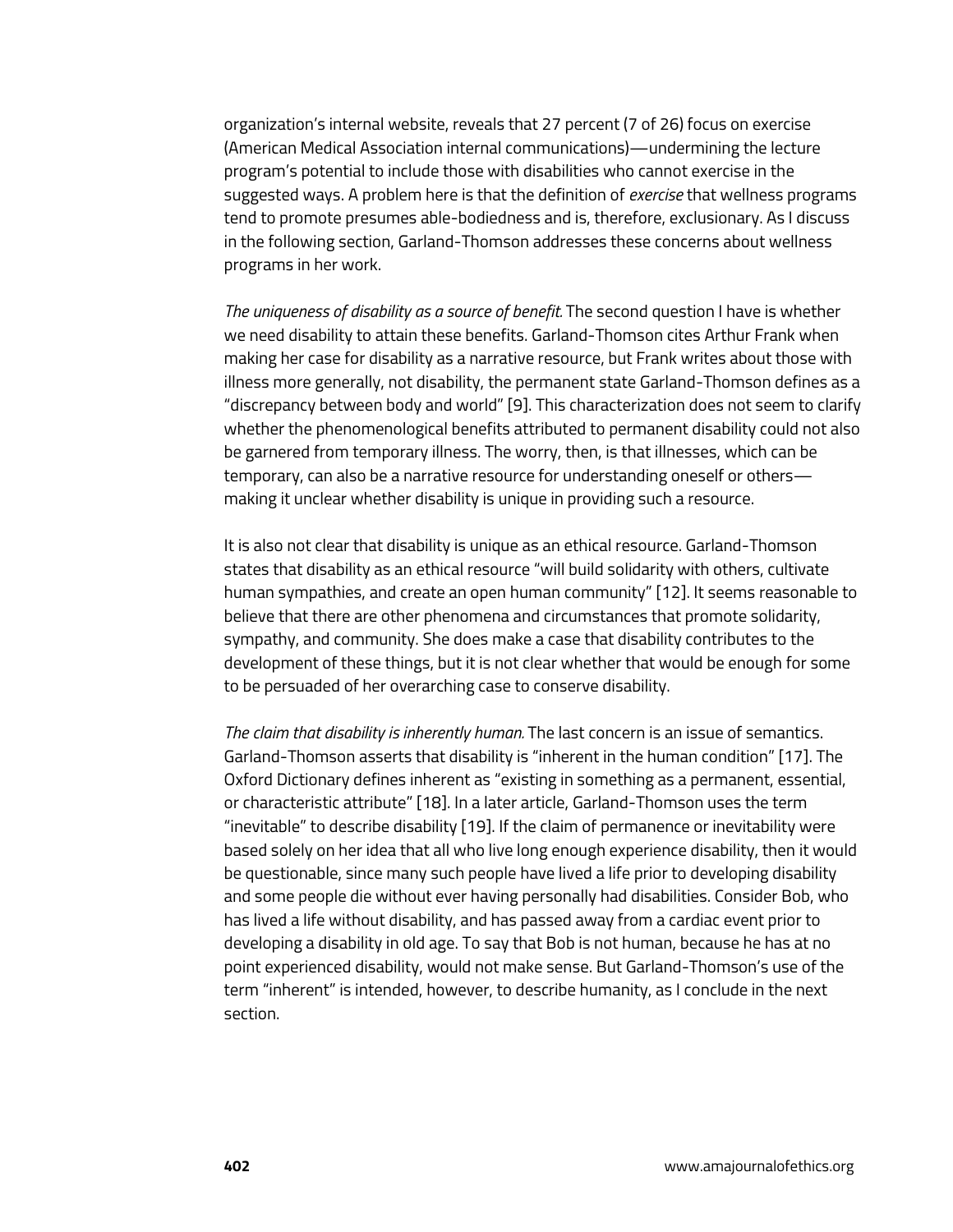#### **Defense: Answering these Concerns**

*Individual willingness to conserve disability.* With regard to the problem of whether "experiences produced by being disabled are ones that one might reasonably desire to seek out or avoid" that Sparrow poses [13], Garland-Thomson's story of the mother who has a child with Tay-Sachs, a fatal disease, can provide some insight into approaching that problem. The mother admits that had she known her son would have Tay-Sachs, she would have had an abortion. What is moving about this specific story is that a mother who stands by the claim that she would have aborted her child if she had known about his disability also describes the love she has for her son as "blissful" [20]. Garland-Thomson uses this story to make a few different compelling points about suffering. One is that "suffering expands our imagination about what we can endure" [20]. A second is that the dependency that people with disability have on their loved ones provides the "opportunity to profoundly love another human being" [21]. A third point is about the effect that disability has on our control of the future—the problem being that the existence of disability "present[s] the difficult challenge for modern subjects not only to live in the moment but also to engage in a relationship not based on the promise of the future" [22].

It's worthwhile to take a moment to emphasize the implications of Garland-Thomson's third observation about suffering. Consider how often and how carefully you have made a plan for the future, whether it is simply for what you will do with your time tomorrow or years from now. Imagine not being able to do that—not being able to have an idea of what your tomorrow or future might look like (or what Garland-Thomson calls not having "predictable narratives"). If the thought makes you uneasy—feel vulnerable even—then Garland-Thomson has accurately described your relationship with the future and how disability challenges it. She eloquently concludes that "disability's contribution, its work, is to sever the present from the future" [23]. This is not to say that disabilities make it impossible to plan for tomorrows. Rather, Garland-Thomson explains, the existence of disability is not only "an antidote to modernity's overreaching" focus on curing and fixing, but also the source of "a narrative of a genuinely open future…not controlled by the objectives, expectations, and understandings of the present" [23].

In her commentary on Sparrow's article critiquing Garland-Thomson, Bayefsky concludes of Garland-Thomson's definition of disability, "we are left not far from where we began—with vaguely positive intuitions regarding the value of human genetic diversity" [24]. Bayefsky's conclusion seems unwarranted. Garland-Thomson's conclusion is not vague but specific: she has identified three ways in which disability, some of it attributable to human genetic variation, contributes to our world—as a narrative, epistemically, and ethically. Additionally, she has given us a new perspective on disability, describing it in phenomenological terms. Ultimately, Garland-Thomson is redefining disability. The act of redefinition changes our understanding or perceptions of what is being redefined. Rather than leaving us "not far from where we began," Garland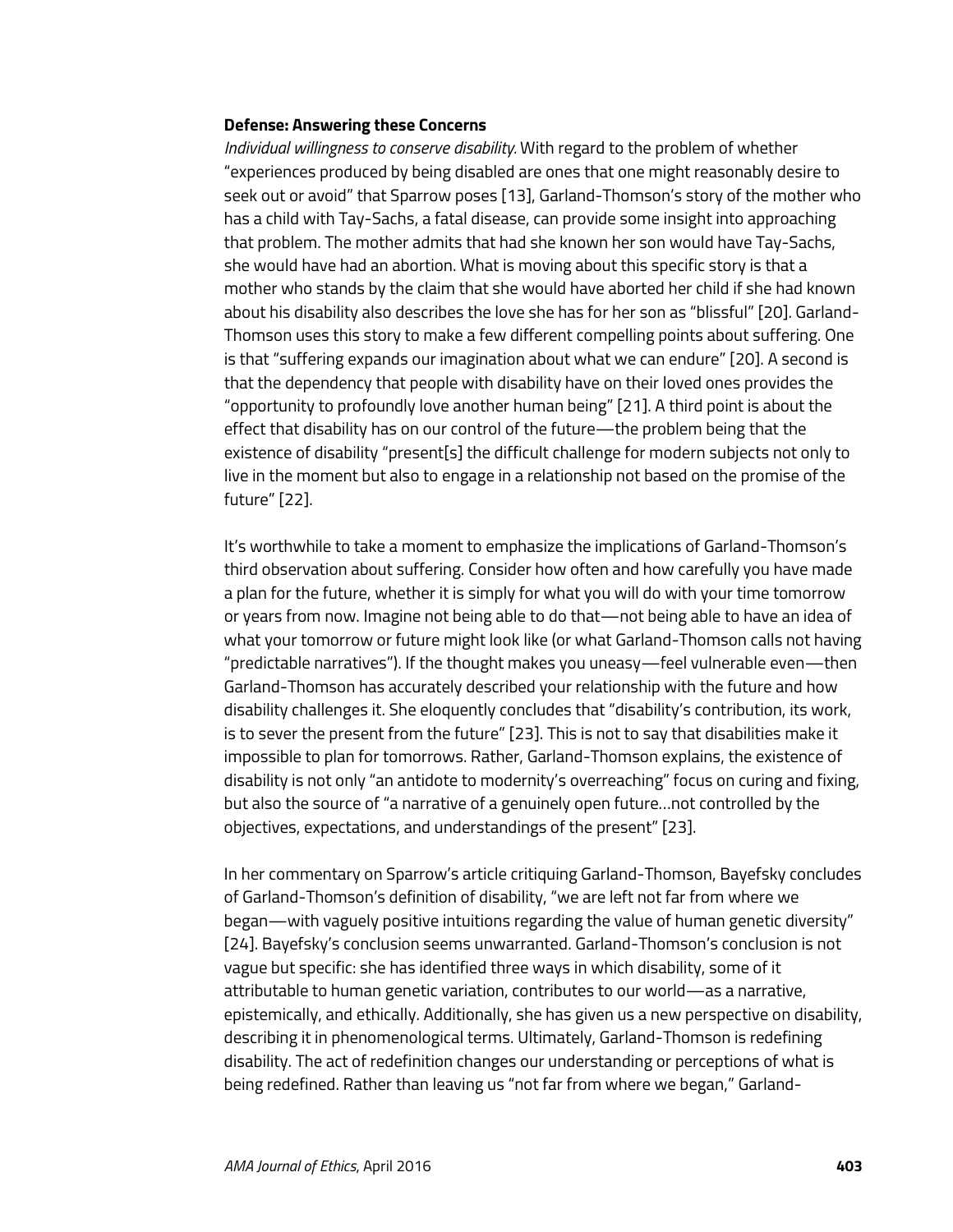Thomson's argument increases our understanding of disability and gives us an opportunity to shift our perspectives on what it means to have a disability. Garland-Thomson digs deeply into human fears about the future and provides novel insight into why people might have an aversion to conserving disability.

*Institutional willingness to conserve disability.* Garland-Thomson's work addresses issues in today's working world, confronting disability issues on an institutional level. In a later paper, Garland-Thomson specifically discusses the idea of "world-building" [25]. She makes the point that, while it is not the kind of world we are currently building, it is possible to build a world of inclusion. She specifically mentions the workplace as a space that can be made more inclusive [9]. One might imagine that an inclusive workplace means making wellness programs accessible to those with disabilities and deemphasizing the value of autonomy in the workplace for the sake of building an inclusive world. Although her vision does not solve practical problems, it does raise awareness about the world that we are building.

*The uniqueness of disability as a source of benefit.* What remains unclear is whether disability is necessary in attaining the three benefits that Garland-Thomson argues to be reasons for conserving disability. The worry is that, for example, temporary illness might provide similar narrative resources; other diverse experiences might provide similar epistemological resources; and community-based cultural practices could provide similar ethical resources. In other words, it is not clear why disability ought to be conserved in order to attain resources that might be available elsewhere. If the argument is that X ought to be conserved because it provides Y resources, then it must be the case that Y is only attainable from X.

*The claim that disability is inherently human.* The use of the term "inherent" ultimately does not pose a threat to Garland-Thomson's overall argument of how disabilities are benefits because her claim is not that disability is inevitable or permanent for all individual people, but that it is inevitable for some and inherent in the human community overall.

#### **Conclusion**

Garland-Thomson's paper inspires readers to reconsider their commonsense or cultural understanding of disability and goes much further, answering the question of how disabilities are benefits. In doing so, Garland-Thomson ultimately gives her readers a novel insight into what it means to experience disability in today's world.

#### **References**

- 1. Garland-Thomson R. The case for conserving disability. *J Bioeth Inq*. 2012;9(3):339-355.
- 2. Garland-Thomson, 341.
- 3. Garland-Thomson, 339.
- 4. Garland-Thomson, 340.
- 5. Banja J. The disability movement's critique of rehabilitation's medical model: a rebuttal. *AMA Journal of Ethics*. 2015;17(6):565.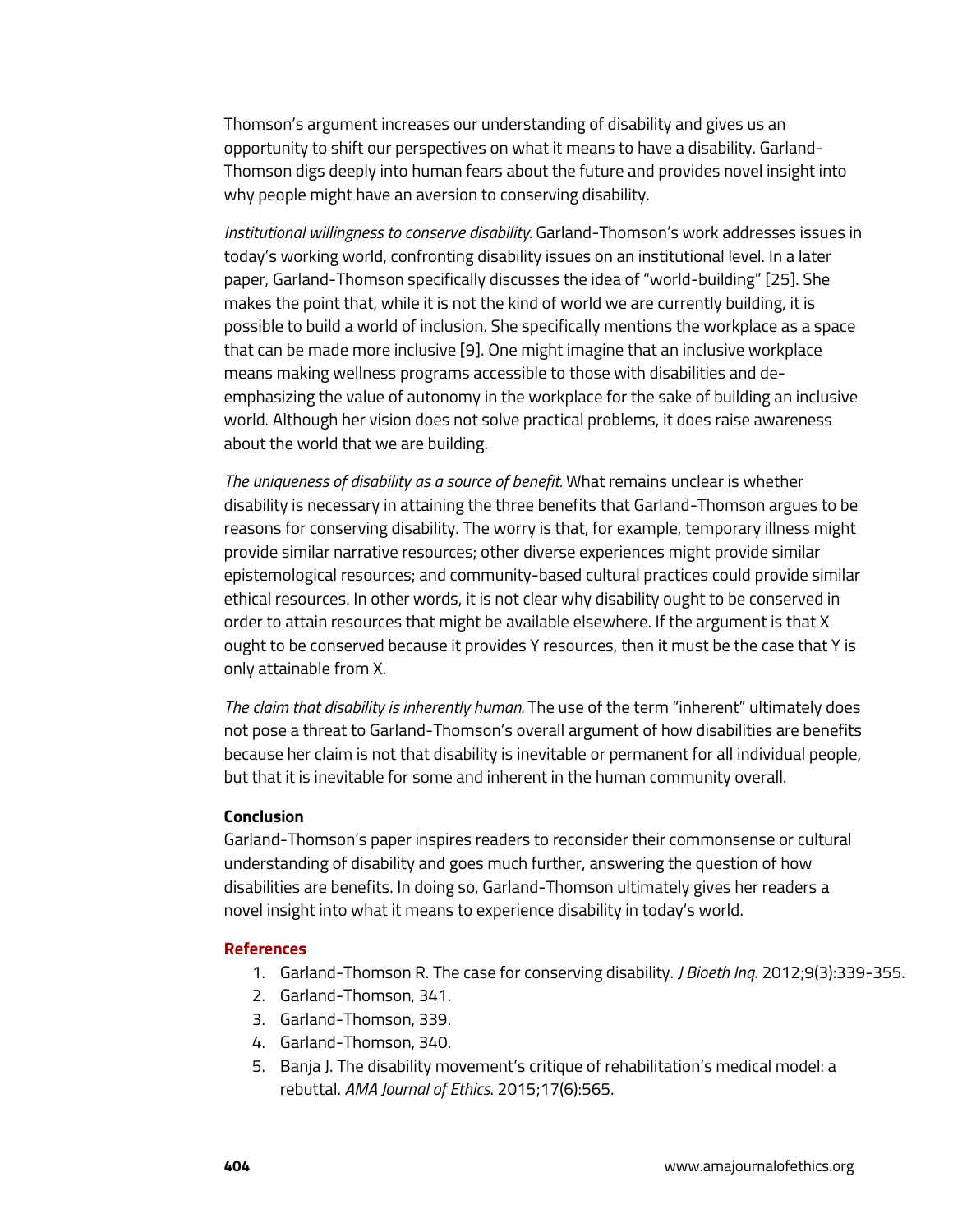- 6. Bayefsky MJ. Imposing genetic diversity: an imposition on reproductive freedom. *Am J Bioeth*. 2015;15(6):27-28.
- 7. Bayefsky, 27.
- 8. Sparrow R. Imposing genetic diversity. *Am J Bioeth*. 2015;15(6):2-10.
- 9. Garland-Thomson, 342.
- 10. Garland-Thomson, 344.
- 11. Garland-Thomson, 345.
- 12. Garland-Thomson, 348.
- 13. Sparrow, 7.
- 14. Siegel Bernard T. The sticks and carrots of employee wellness programs. *New York Times*. October 30, 2015. http://www.nytimes.com/2015/10/31/yourmoney/the-sticks-and-carrots-of-employee-wellness-programs.html. Accessed November 2, 2015.
- 15. Griffin Basas C. What's bad about wellness? What the disability rights perspective offers about the limitations of wellness. *J Health Polit Policy Law*. 2014;39(5):1036-1066.
- 16. Griffin Basas, 1036.
- 17. Garland-Thomson, 349.
- 18. Inherent. *Oxford Dictionaries*. http://www.oxforddictionaries.com/us/definition/ american\_english/inherent. Accessed December 7, 2015.
- 19. Garland-Thomson R. Human biodiversity conservation: a consensual ethical principle. *Am J Bioeth*. 2015;15(6):13.
- 20. Garland-Thomson, The case for conserving disability, 350.
- 21. Gabbard C. A life beyond reason. *Chronicle of Higher Education*. November 7, 2010. http://chronicle.com/article/article-content/125242/. Accessed March 3, 2016.
- 22. Garland-Thomson, The case for conserving disability, 353.
- 23. Garland-Thomson, The case for conserving disability, 352.
- 24. Bayefsky, 28.
- 25. Garland-Thomson, Human biodiversity conservation, 14.

**Jasmine Zahid** is pursuing an MA in bioethics and medical humanities at Northwestern University in Chicago. She received her BA in philosophy from Carleton College and recently worked as an intern for the Ethics Group at the American Medical Association.

#### **Related in the** *AMA Journal of Ethics*

[The Disability Movement's Critique of Rehabilitation's Medical Model: A Rebuttal,](http://journalofethics.ama-assn.org/2015/06/msoc1-1506.html) June 2015 [Workplace Wellness Programs and Accessibility for All,](http://journalofethics.ama-assn.org/2016/04/nlit1-1604.html) April 2016 [Keeping the Backdoor to Eugenics Ajar?: Disability and the Future of Prenatal Screening,](http://journalofethics.ama-assn.org/2016/04/stas1-1604.html) April 2016

The viewpoints expressed in this article are those of the author(s) and do not necessarily reflect the views and policies of the AMA.

#### **Copyright 2016 American Medical Association. All rights reserved. ISSN 2376-6980**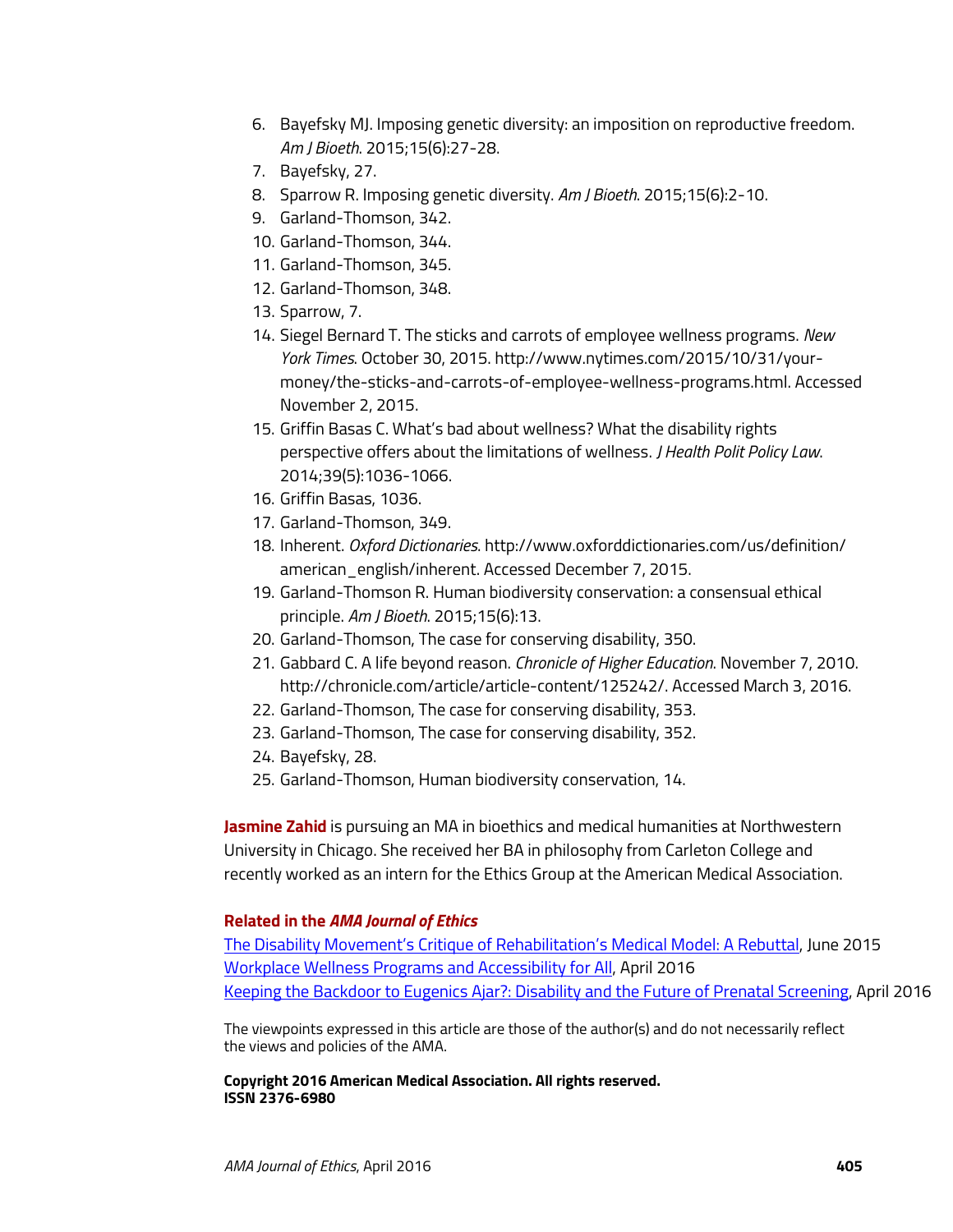# **American Medical Association Journal of Ethics**

**April 2016, Volume 18, Number 4: 406-415** 

### **STATE OF THE ART AND SCIENCE**

# **Keeping the Backdoor to Eugenics Ajar?: Disability and the Future of Prenatal Screening**

Gareth M. Thomas, PhD, and Barbara Katz Rothman, PhD

#### **Introduction**

In this short commentary, we reflect on how ideas about disability intersect with prenatal technologies and what this likely means for the future landscape of reproductive medicine. In what follows, we assess the argument that prenatal technologies represent a form of "eugenics," defined here as practices and policies designed to promote the reproduction of people with desired attributes—and, thus, avert the reproduction of people with undesired attributes (e.g., people with disabilities). The idea that the world and the people in it would be better off if everyone were born "healthy," that is, without "defect," is the essential principle of eugenics (translated literally as *well-born*). At the beginning of the twentieth century, eugenics emerged as an important ideology and social movement in the US and beyond [1], reflected most profoundly not only in the institutionalization of certain people with disability (and other social groups) but also in policies of segregation and enforced sterilization programs. Whilst the word has dropped out of favor in the US, the actual practice of eugenics remained fairly consistent in US medical services over the decades both before and after Nazi Germany's appropriation of eugenics for its own horrifying purposes [2].

We consider the idea of eugenics in the context of prenatal screening, that is, a nondiagnostic test providing information about the chance of a fetus having a condition or disease. (In contrast, a diagnostic test, such as amniocentesis or chorionic villus sampling, can establish the presence or absence of a condition in a child, although it should be noted that diagnostic tests are not 100 percent accurate and are susceptible to human error.) Increasingly sophisticated prenatal screening techniques have been embraced in scientific circles, yet disability rights groups have condemned them as devaluing certain lives and, thus, as being ethically problematic and even eugenic [3, 4]. We turn our focus to noninvasive prenatal testing (NIPT), the latest version of prenatal screening for Down syndrome to be offered in the US. NIPT is used to analyze cell-free fetal DNA (cffDNA) in a pregnant woman's blood at around ten weeks' gestation. It can predict the chance of a fetus having a genetic condition such as Down, Edward, or Patau syndrome; the detection rate for each syndrome is reported as being around 99 percent; for example, at least 99 percent of all pregnancies in which a fetus has Down syndrome can be detected using NIPT [5]. Screening for sex chromosome disorders (for example, Turner syndrome) is also possible via NIPT. Although most pregnant women will receive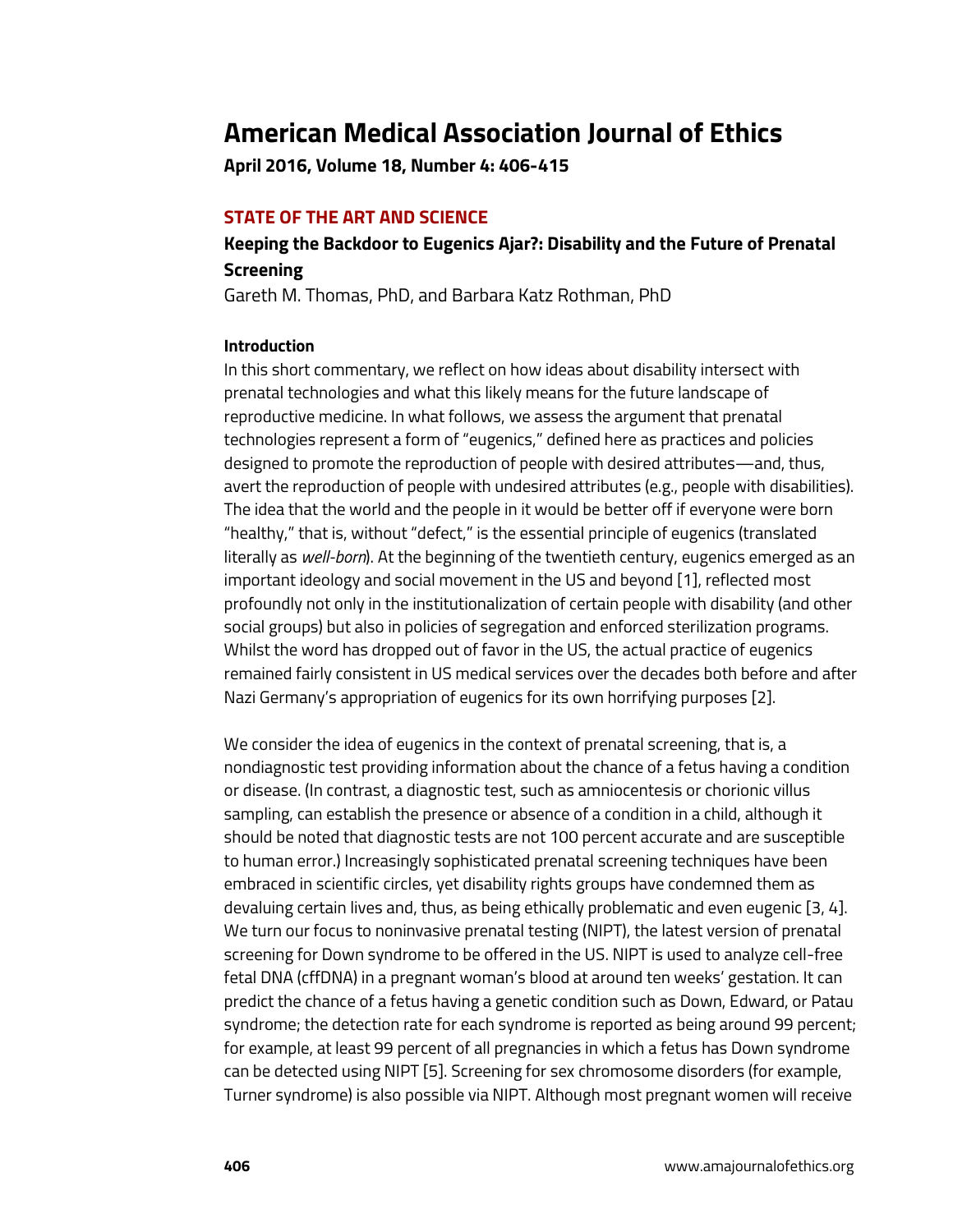a lower-chance (or "lower-risk") result, some will have a higher-chance (or "higher-risk") result, meaning it is very likely that a fetus has a genetic condition. In such instances, diagnostic testing can validate this.

Because NIPT, in particular, has the potential to detect many different conditions and genetic variations, some argue that concerns about its "eugenic potential" may be particularly acute [6-8]. That said, we focus this commentary on screening for Down syndrome (the reasons for which we offer later). In the context of Down syndrome screening, we suggest that this practice—whilst facilitating pregnant women's decision making and helping them, in certain situations, to prevent difficult circumstances or to prepare for certain outcomes—becomes a method by which certain lives are marked as either valued or devalued—and could be, thus, considered as a matter of what Shakespeare calls "contemporary eugenics," in that it devalues certain ways of *being* in the world [9]. Further, we argue that the continuing development of prenatal screening technologies plays a key role in the problematic framing of people with disabilities.

#### **The Future Landscape of Prenatal Screening: Social and Ethical Issues**

NIPT intensifies long-debated issues in prenatal screening, including assessing whether "nondirective care" and "informed choice" are achieved and if screening heightens anxiety [10-18]. Other [social and ethical questions](http://journalofethics.ama-assn.org/2003/05/pfor1-0305.html) may also be asked of this new technology. Since NIPT is reported as having a 99 percent detection rate for some genetic conditions, how is this knowledge managed by pregnant women? Will this create added social and medical pressure to take tests—and does this affect a woman's ability to "choose not to choose" [19]? What effects does the "seeping" of NIPT into medical systems have for pregnant women? What happens to "choice" when screening is performed at earlier gestation and "risk" is diminished [5]? How do pregnant women understand and handle inconclusive results as well as "variants of uncertain significance" (variation in the normal sequence of a gene, the significance of which is unknown) and "incidental findings" (undiagnosed medical conditions found unintentionally)? Will NIPT fuel further anxiety among pregnant women, as reported, in relation to earlier forms of prenatal screening/testing [15, 16, 17-18, 20-22]? Finally, how is NIPT implicated in already inequitable medical systems in the US and beyond?

An array of other scholars have reflected on the social and ethical issues associated with NIPT in more detail and nuance than is possible here [5-8, 23-33]. We direct the reader to these excellent resources for further information. At this point, we focus on whether this form of prenatal screening constitutes a form of eugenics, defined here as techniques and policies that allow for the reproduction of people with "desired" attributes and reduce the reproduction of those with "undesired" attributes. This is hugely important in the context of NIPT since the technology has the potential to provide a diagnosis of fetal sex for clinical indications (for example, Duchenne muscular dystrophy) and single-gene disorders (for example, achondroplasia, thanatophoric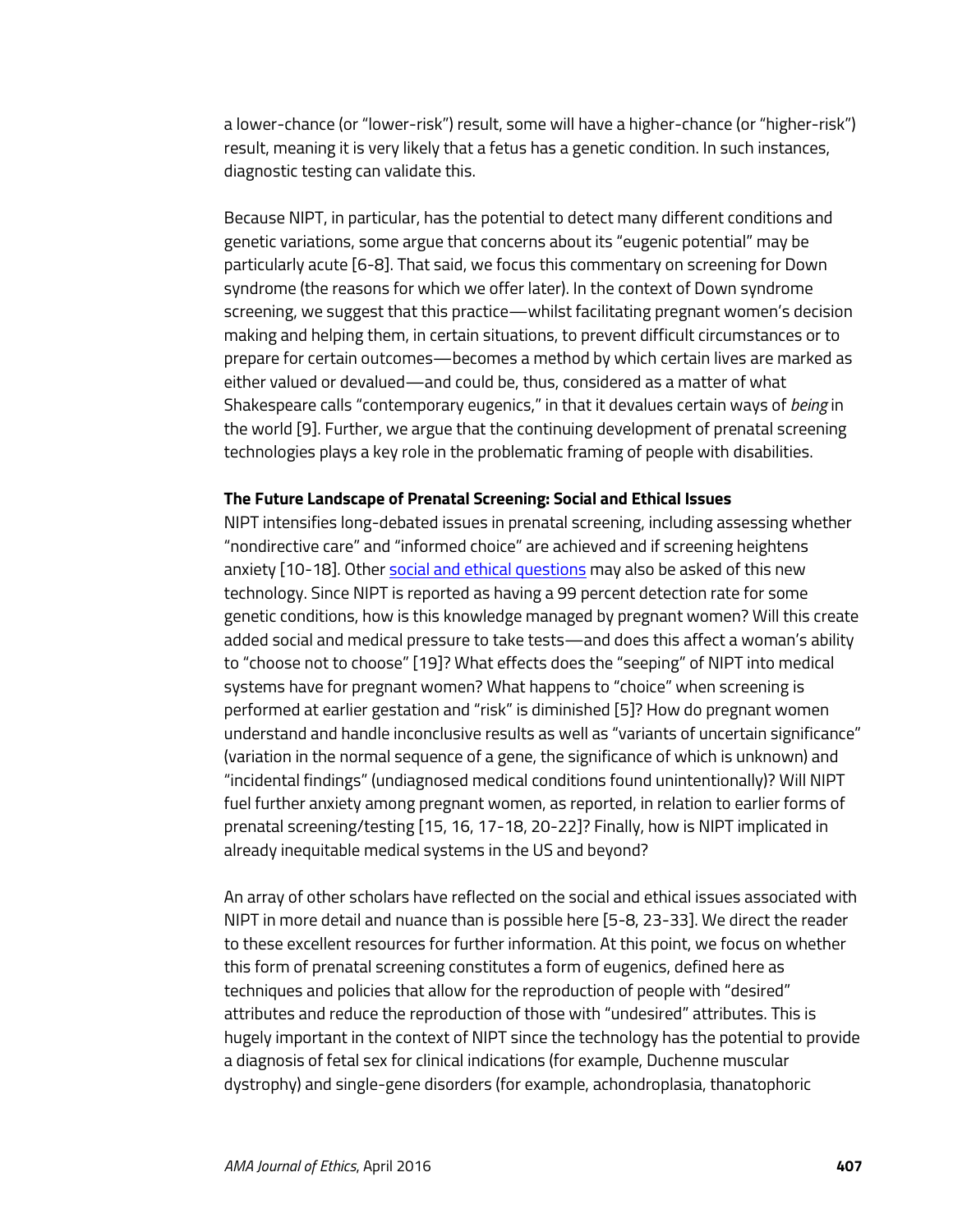dysplasia) as well as trisomies (Down, Edward, or Patau syndrome). Further, NIPT may be expanded to include next-generation sequencing or microarray testing that would make it feasible to screen for subchromosomal deletions and duplications in the fetal genome, including chromosomal imbalances too small to be detected via standard karyotyping. If this happens, who decides what will be screened for? Will all identified genetic variants be shared with pregnant women, and how will they contend with the potential production of what Bernhardt et al. call "toxic knowledge" [34]? Will pregnant women receive support in the form of expert counseling to digest the results of testing for a large range of genetic diseases and disorders [35]? Such questions can only be answered in due course, but, for the time being, we ask whether the future landscape of prenatal screening can be a considered a matter of eugenics.

#### **A New-Genics? The Example of Down Syndrome**

In order to illustrate our argument, let us consider Down syndrome, both to narrow our focus and because the condition has been connected with prenatal screening programs for many years—including NIPT. Down syndrome is a variable condition, and, although some symptoms are common, the prognosis of people with the condition remains unclear. This means that if a pregnant woman receives a prenatal diagnosis of Down syndrome, she is [unlikely to receive information about](http://journalofethics.ama-assn.org/2016/04/ecas1-1604.html) the level of physical and cognitive impairment a child would have. Diagnostic tests (even at their most accurate) for conditions like Down syndrome only tell pregnant women if the fetus does or does not have the specific chromosomal marker. They do not tell women about the severity or the breadth of impairments that may follow; one fetus with a diagnosis of Down syndrome could not survive pregnancy whilst one child born with the condition could graduate from college. It is this complexity and variability, interestingly, which means that some people—including health care professionals—can hold ambiguous views and express various anxieties about prenatal screening and testing for Down syndrome, with some citing this uncertainty when claiming that screening could perhaps be considered a eugenic practice [36].

This troubled relationship between prenatal testing for Down syndrome and how the condition is interpreted is complicated further when reading the accounts of parents who have children with the condition. In both empirical studies [37-39] and autobiographies [40-46], mothers and fathers identify numerous difficulties—be they medical, social, familial, educational, vocational, political, or economic—associated with parenting a disabled child, but they also recount their positive experiences, recognizing their situation as one which should not always be viewed as unwanted, pitiful, or disastrous [47]. Research has shown how the positive experiences of parents of a child who has Down syndrome, or some positive reflections on the condition more broadly, are not always communicated during prenatal screening consultations [36]. This view has led some disability rights groups to organize campaigns against prenatal screening. For example, the "Don't Screen Us Out" campaign was organized by an advocacy group for people with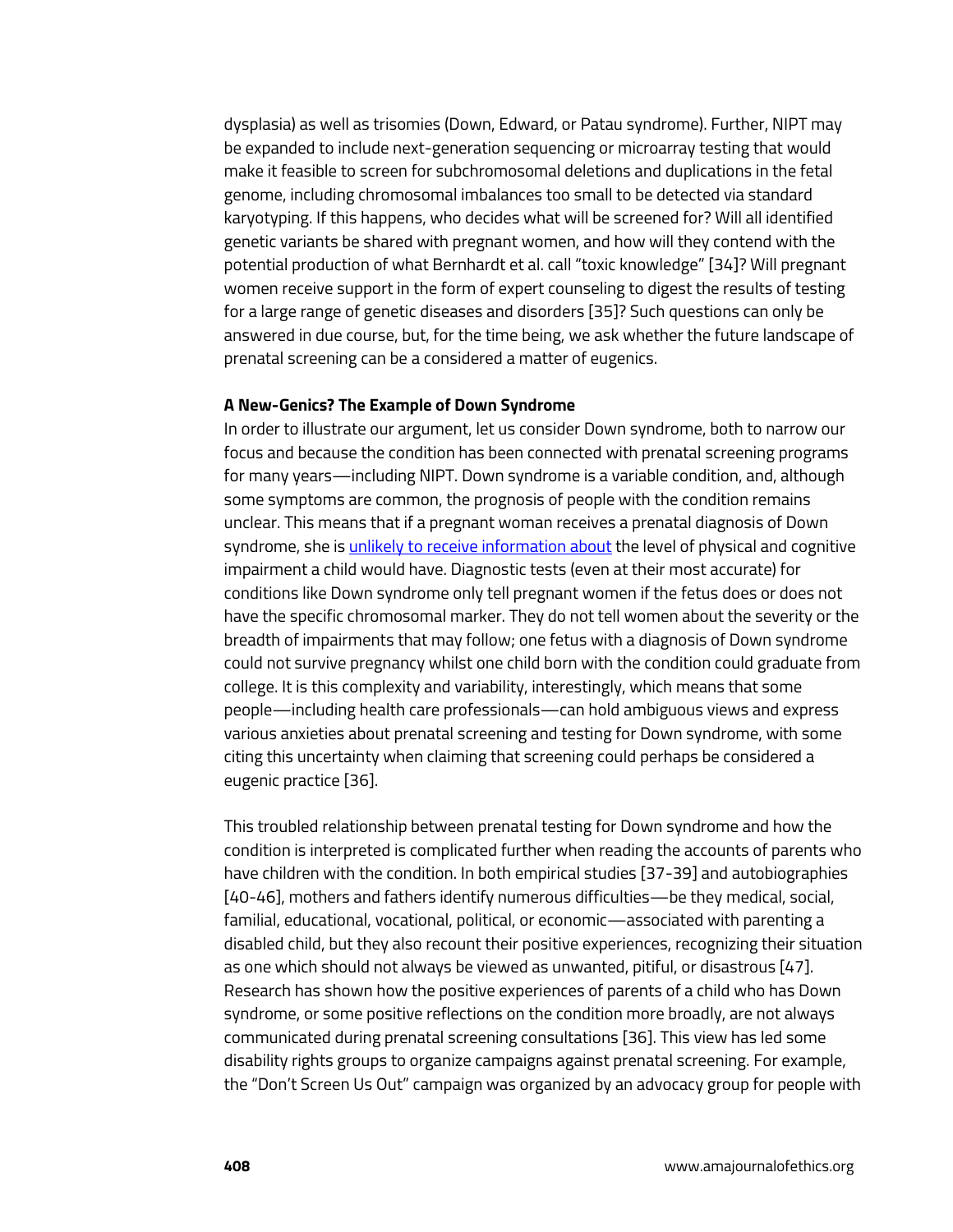Down syndrome in light of the development of NIPT and argues that screening would have a "long-term effect on the population of the Down syndrome community and enable a kind of informal eugenics in which certain kinds of disabled people are effectively 'screened out' of the population before they are even born" [48].

Reflections on the way that Down syndrome is represented connect with the notion of "choice," i.e., that pregnant women are able to choose whether to have prenatal screening or testing and, if a diagnosis is established, whether to terminate or continue a pregnancy. However, this notion of choice has been problematized for years and for several reasons [12-16, 49]. The first reason is that this choice is based on what would, in other circumstances, b[e considered insufficient](http://journalofethics.ama-assn.org/2009/09/oped1-0909.html) information; screening only indicates the *chance* of having a child with a genetic condition, and the prognosis, as touched upon above, can be uncertain. It is in this context that we should consider NIPT. Attempts at finding fetal markers in maternal blood have been made over the last 30 or more years, each heralded as about to "change everything" in prenatal testing and each ultimately not providing sufficient diagnostic accuracy to be anything other than a screening test. The screens—from nuchal fold tests for chromosomal conditions during "routine" ultrasounds through to current testing procedures—bring women into a situation in which they may have to decide whether to knowingly continue a pregnancy with a diagnosed fetus or terminate a hitherto wanted pregnancy.

Secondly, the decision to have a screen or not may be framed as a "choice," but the pressures surrounding the choice—e.g., the services available, expectations, cultural attitudes toward disability, familial and other support—interfere with this choice being freely made. This process of starting with routine care and facing ultimate questions about the meaning and value of human life, the life of one's potential child, is what Samerski calls "the decision trap," that is, how engaging with genetic technologies can cause choices to become "traps" that people enter both willingly and eagerly [50]. For Lippman, the rhetoric of choice is meaningless; to knowingly carry to term a baby with Down syndrome "cannot be a real option when society does not truly accept children with disabilities or provide assistance for their nurturance" [51]. Indeed, the women that Rothman interviewed in her own research were often quite clear that, whilst they would not choose to end a wanted pregnancy for mild or some developmental delays, they did wish to spare their potential children the difficulties of extreme disabilities, especially in a world not providing the necessary services, assistance, and accommodations [12].

Related to this point, Skotko warns that promoting "choice" as medical progress in the context of prenatal screening may lead to the "disappearance" of people with Down syndrome [52]. Skotko's argument is important to consider in light of termination statistics from around the world. A report from the National Down Syndrome Cytogenetic Register claims that in 2012 in England and Wales, 90 percent of 1,259 fetuses diagnosed prenatally with Down syndrome were terminated [53]. Moreover, in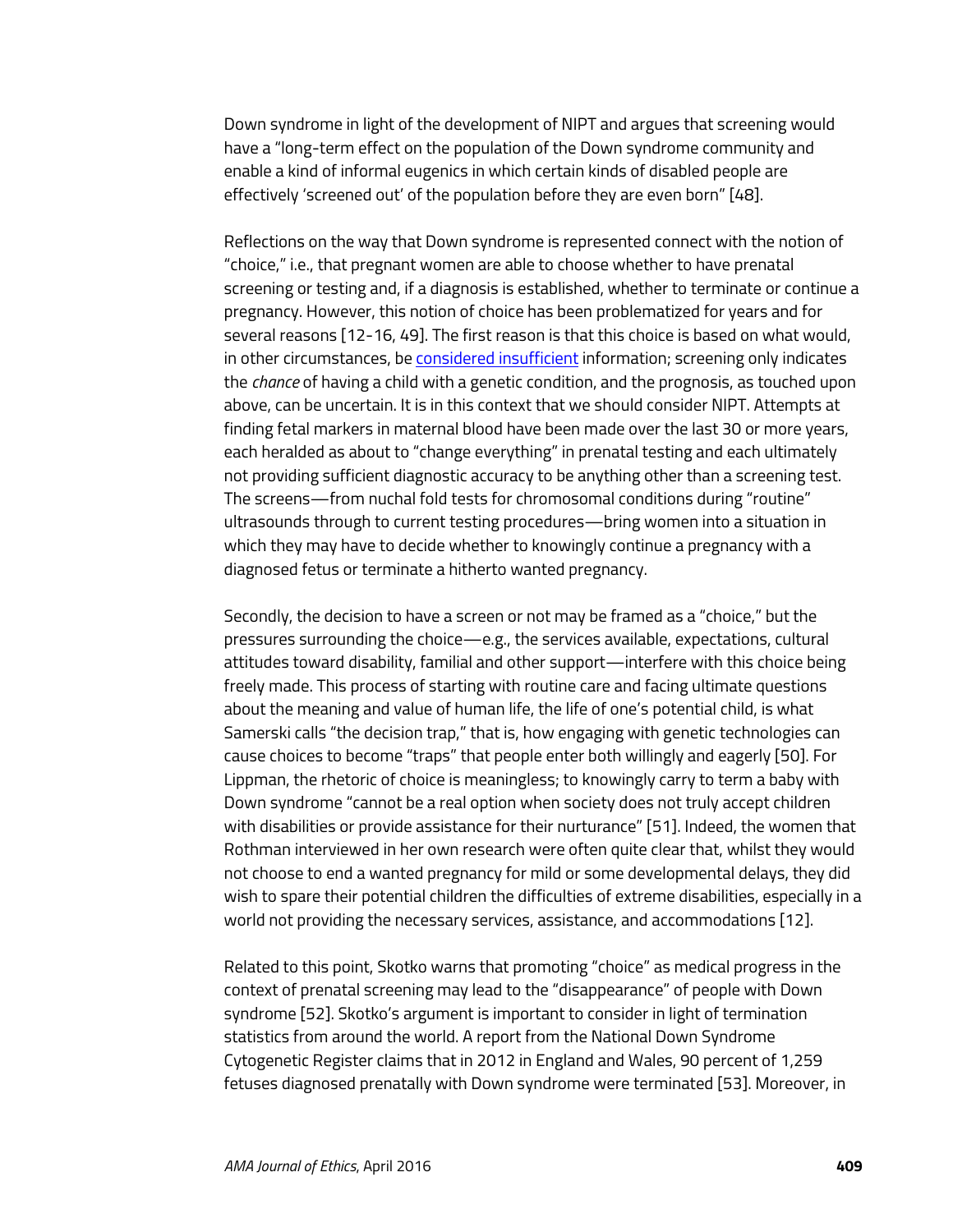England and Wales, the annual rates for termination after a Down syndrome diagnosis between 1989 and 2012 have ranged from 88 percent to 94 percent [5]. In addition, 10 out of 18 European countries are reported to have an average termination rate of 88 percent after a diagnosis of Down syndrome [54]. Finally, termination rates of 95 percent in certain areas of Australia [55] and 74 percent in select US states are reported [5, 56].

Within this context, and drawing on our claims as outlined above, one may argue that prenatal screening represents a form of eugenics and that the "choice" promised by such techniques is [not necessarily a \(free\) choice at all.](http://journalofethics.ama-assn.org/2006/01/oped2-0601.html) Force is not involved in prenatal screening decision making (except in presumably rare but understudied familial circumstances) but, arguably, eugenics does not require force. One can claim that even making screening available for Down syndrome and other genetic conditions is already, by definition, suggesting that they are not valued reproductive outcomes [57-59].

But we do urge caution here. Some parents may undertake screening to "prepare" for what they may perceive to be an unexpected and challenging situation, meaning that the outcome is not *always* viewed as "unvalued" (at least by them). In addition, we argue that it i[s unhelpful](http://journalofethics.ama-assn.org/2006/01/oped1-0601.html) and offensive to pregnant women and medical services or systems that they use to equate *all* prenatal screening and testing to eugenics as popularly understood—usually relating to Nazi Germany. Since NIPT can potentially detect a range of genetic conditions and gene deletions and duplications, it would be wrong to indulge in exaggerated hype about how NIPT and all current screening procedures translate to this kind of eugenics—and that there is some sort of "plot" to deliberately eliminate all fetuses with Down syndrome or other genetic conditions.

This is not to say, however, that a discussion about the future of prenatal screening through a lens of eugenics is unproductive. Screening and testing are unlikely ever to be separated from their eugenic roots. As such, it is fairer to use Shakespeare's helpful distinction between "historical eugenics" (operating at the population level) and "contemporary eugenics" (operating at the level of individuals and families) [9]. Shakespeare's argument is that, whilst prenatal screening and testing do not translate to the old eugenics, the practices of reproductive medicine and the context under which reproductive decisions are made, particularly with respect to problematic cultural attitudes towards disability, can undermine the capacity for free choice and can promote "eugenic outcomes" [60].

Arguably, thus, screening for Down syndrome amounts to what we could call a *contemporary eugenics*. The race for a diagnosis for Down syndrome and other genetic conditions—often in the absence of a cure—can be seen as a commentary on which lives are valued or not. Further, the development of new and more accurate technologies contributes to the continuing negative portrayal of disability. Indeed, what frequently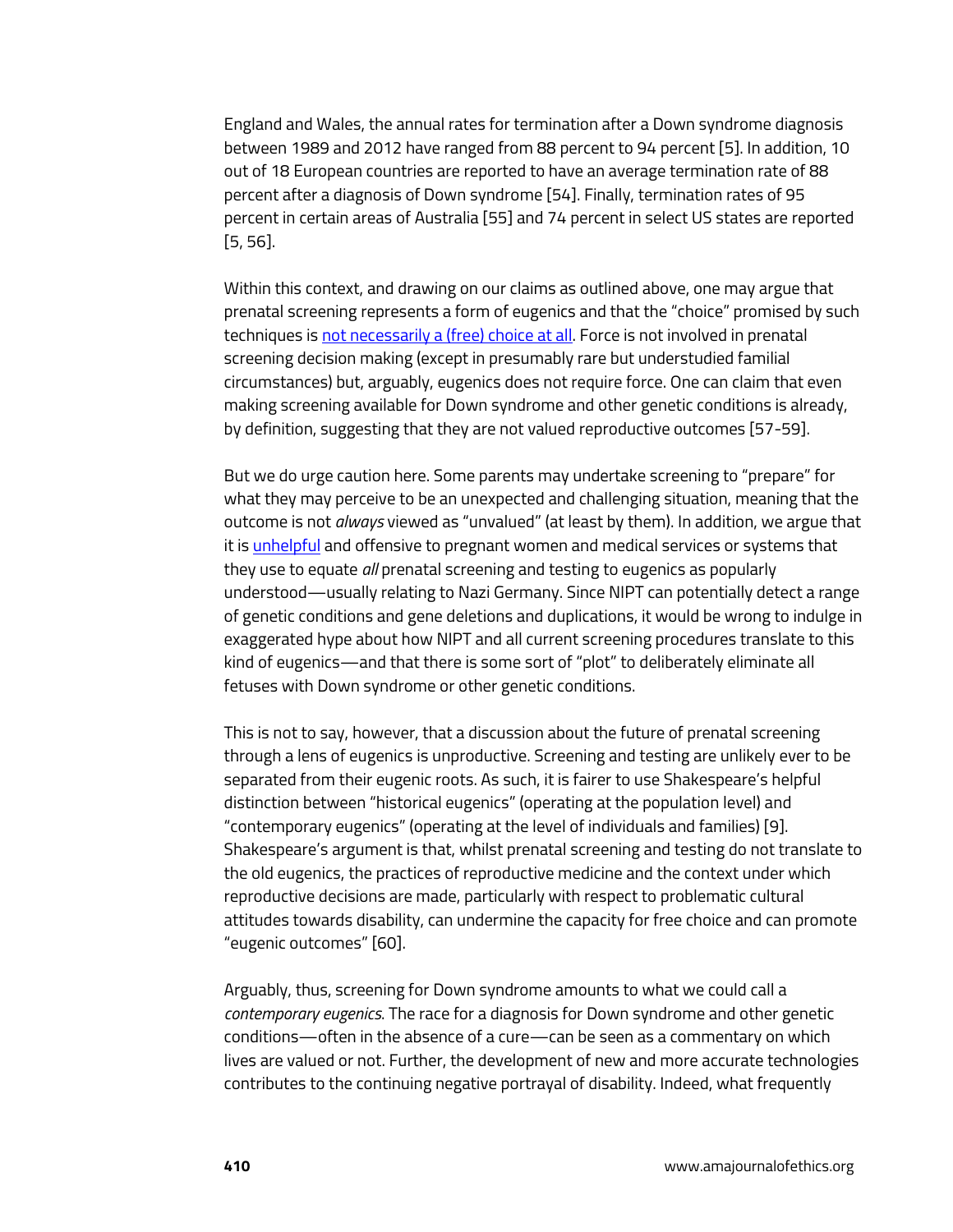becomes lost in conversations about prenatal diagnostics is how disability is shaped by cultural ideas of "the normal" and a complex interplay of social, cultural, material, biological, economic, and political factors. Research also shows that there has been limited, or nonexistent, discussions of disability—and what it means to have a disability (such as Down syndrome)—to accompany the rapid growth of prenatal technology, particularly in the medical context [7, 61, 57]. This will likely present problems with new technologies like NIPT, which are likely to cause the category of "normal" to diminish and the category of "abnormal" to grow.

#### **Conclusion**

We argue that prenatal screening (and specifically NIPT) for Down syndrome can be considered a form of contemporary eugenics, in that it effaces, devalues, and possibly prevents the births of people with the condition. The routinization of Down syndrome screening in many countries across the world, the US included, has ensured that the complex and controversial nature of NIPT, and technologies like it, has been muffled. We must emphasize that we do not lay the blame for the current situation at the feet of pregnant women, the medical profession, or any other social group. We are in this position due to historical and contemporary developments including—among other things—the historic institutionalization of people with disabilities, the growth of genetics, the introduction of prenatal testing for terminating conditions other than Down syndrome, the passing of certain abortion laws, the acceptability of screening as an appropriate medical practice, the medicalization of pregnancy, and the public exclusion of and discrimination against people with disabilities. It is in this context that we should critically reflect on the social and ethical issues of new forms of prenatal screening.

#### **References**

- 1. Wright D. *Downs: The History of a Disability*. Oxford, UK: Oxford University Press; 2011.
- 2. Kline W. *Building a Better Race: Gender, Sexuality, and Eugenics from the Turn of the Century to the Baby Boom*. Berkeley, CA: University of California Press; 2001.
- 3. Glover J. *Choosing Children: Genes, Disability, and Design*. Oxford, UK: Clarendon Press; 2006.
- 4. Parens E, Asch A. *Prenatal Testing and Disability Rights*. Washington, DC: Georgetown University Press; 2000.
- 5. Strange H. 2016. *Non-Invasive Prenatal Diagnosis: The Emergence and Translation of a New Prenatal Testing Technology* [dissertation]. Cardiff, UK: Cardiff University; 2016.
- 6. Bianchi DW, Chudova D, Sehnert AJ, et al. Noninvasive prenatal testing and incidental detection of occult maternal malignancies. *JAMA*. 2015;314(2):162– 169.
- 7. Bryant LD, Green JM, Hewison J. Understanding of Down's syndrome: a Q methodological investigation. *Soc Sci Med*. 2006;63(5):1188–1200.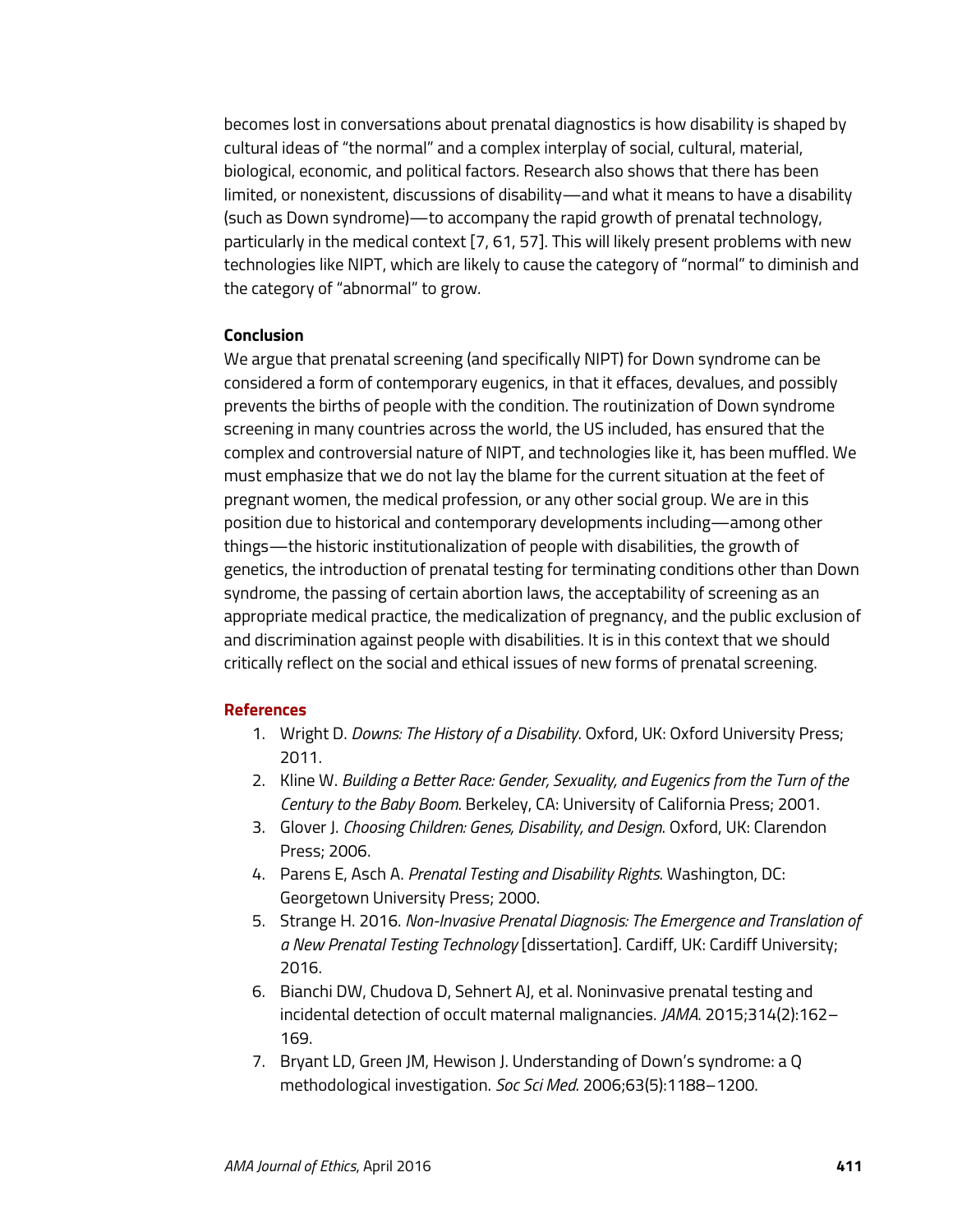- 8. Lewis C, Hill M, Skirton H, Chitty LS. Non-invasive prenatal diagnosis for fetal sex determination: benefits and disadvantages from the service users' perspective. *Eur J Hum Genet*. 2012;20(11):1127-1133.
- 9. Shakespeare TW. Disabled people and the new genetics. *Genethics News*. 1995;5:8–11.
- 10. Thomas GM. Prenatal screening for Down's syndrome: parent and healthcare practitioner experiences. *Sociol Compass*. 2014;8(6):837–850.
- 11. van den Berg M, Timmmermans DR, Kleinveld JH, García E, van Vugt JM, van der Wal G. Accepting or declining the offer of prenatal screening for congenital defects: test uptake and women's reasons. *Prenat Diagn*. 2005;25(1):84–90.
- 12. Rothman BK. *The Tentative Pregnancy: Amniocentesis and the Sexual Politics of Motherhood*. London, UK: Pandora; 1994.
- 13. Rothman BK. *Genetic Maps and Human Imaginations: The Limits of Science in Understanding Who We Are*. New York, NY: Norton; 1998.
- 14. Rothman BK. *Recreating Motherhood*. New Brunswick, NJ: Rutgers University Press; 2000.
- 15. Pilnick A. "It's something for you both to think about": choice and decision making in nuchal translucency screening for Down's syndrome. *Sociol Health Illn*. 2008;30(4):511–530.
- 16. Rapp R. *Testing Women, Testing the Fetus: The Social Impact of Amniocentesis in America*. New York, NY: Routledge; 2000.
- 17. Aune I, Möller A. "I want choice, but I don't want to decide"—a qualitative study of pregnant women's experiences regarding early ultrasound risk assessment for chromosomal anomalies. *Midwifery*. 2012;28(1):14–23.
- 18. Burton-Jeangros C, Cavalli S, Gouilhers S, Hammer R. (2013). Between tolerable uncertainty and unacceptable risks: how health professionals and pregnant women think about the probabilities generated by prenatal screening. *Health Risk Soc*. 2013;15(2):144–161.
- 19. Kelly SE. Choosing not to choose: reproductive responses of parents of children with genetic conditions or impairments. *Sociol Health Illn*. 2009;31(1):81-97.
- 20. Ivry T. 2006. At the back stage of prenatal care: Japanese ob-gyns negotiating prenatal diagnosis. *Med Anthropol* Q. 2006;20(4):441–468.
- 21. Markens S, Browner CH, Press N. "Because of the risks": how US pregnant women account for refusing prenatal screening. *Soc Sci Med*. 1999;49(3):359– 369.
- 22. Williams C, Sandall J, Lewando-Hundt G, Heyman B, Spencer K, Grellier R. Women as moral pioneers? Experiences of first trimester antenatal screening. *Soc Sci Med*. 2005;61(9):1983–1992.
- 23. Berger H, Hasan L, De Souza L, Lebovic G. Canadian women's attitudes toward noninvasive prenatal testing of fetal DNA in maternal plasma. *Am J Obstet Gynecol*. 2012;206(1):S324-S325.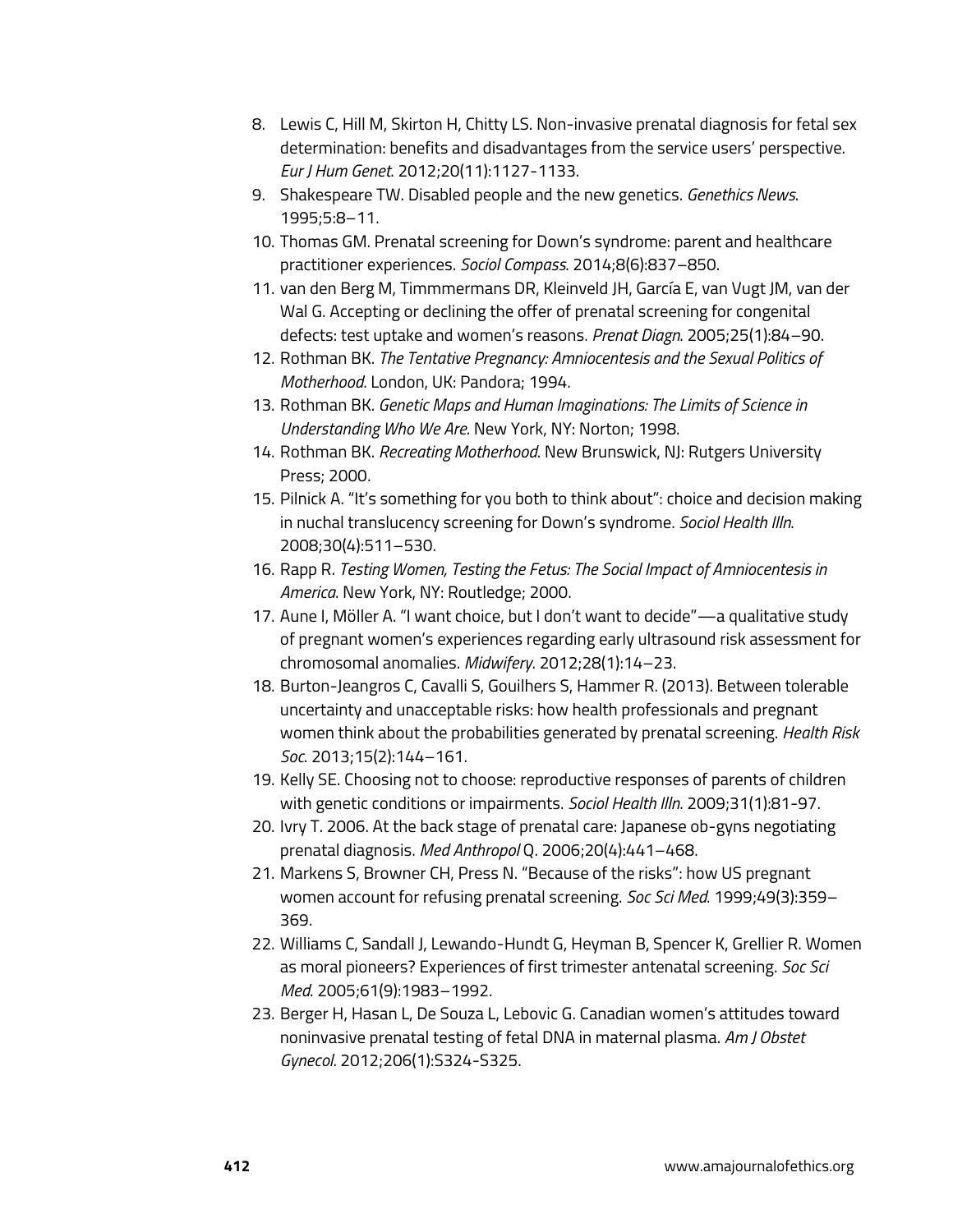- 24. Chapman AR, Benn PA. Noninvasive prenatal testing for early sex identification: a few benefits and many concerns. *Perspect Biol Med*. 2013;56(4):530-547.
- 25. de Jong A, Dondorp WJ, de Die-Smulders CE, Frints SG, de Wert GM. Non-invasive prenatal testing: ethical issues explored. *Eur J Hum Genet*. 2010;18(3):272-277.
- 26. Farrimond HR, Kelly SE. Public viewpoints on new non-invasive prenatal genetic tests. *Public Underst Sci*. 2013;22(6):730-744.
- 27. Kelly SE, Farrimond HR. Non-invasive prenatal genetic testing: a study of public attitudes. *Public Health Genomics*. 2012;15(2):73-81.
- 28. Newson AJ. Ethical aspects arising from non-invasive fetal diagnosis. *Semin Fetal Neonatal Med*. 2008;13(2):103-108.
- 29. Silcock C, Chitty LS, Liao LM. Will the introduction of non-invasive prenatal testing for Down syndrome undermine informed choice? *Prenat Diagn*. 2012;32(suppl 1):25-26.
- 30. Skirton H, Goldsmith L, Chitty LS. An easy test but a hard decision: ethical issues concerning non-invasive prenatal testing for autosomal recessive disorders. *Eur J Hum Genet*. 2015;23(8):1004-1009.
- 31. Tasinato P, Montisci M, te Kronnie G, Basso G. Non-medical applications of noninvasive prenatal diagnosis: ethical issues. *Forensic Sci Int*. 2011;3(1):e554-e555.
- 32. van den Heuvel A, Chitty L, Dormandy E, et al. Will the introduction of noninvasive prenatal diagnostic testing erode informed choices? An experimental study of health care professionals. *Patient Educ Couns*. 2010;78(1):24-28.
- 33. Bryant L. Non-invasive prenatal testing for Down syndrome: psychologically speaking, what else do we need to know? *J Reprod Infant Psychol*. 2014;32(1):1-4.
- 34. Bernhardt BA, Soucier D., Hanson K. Savage MS, Jackson L, Wapner RJ. 2013. Women's experiences receiving abnormal prenatal chromosomal microarray testing results. *Genet Med.* 2013;15(2):139–145.
- 35. Clarke AJ. Managing the ethical challenges of next-generation sequencing in genomic medicine. *Br Med Bull*. 2014;111(1):17-30.
- 36. Thomas GM. *Prenatal Testing and the Politics of Reproduction: An Ethnography of Down's Syndrome Screening*. London, UK: Routledge; 2015.
- 37. Flaherty EM, Glidden LM. Positive adjustment in parents rearing children with Down syndrome. *Early Educ Dev*. 2000;11(4):407-422.
- 38. Skotko BG. Prenatally diagnosed Down syndrome: mothers who continued their pregnancies evaluate their health care providers. *Am J Obstet Gynecol*. 2005;192(3):670–677.
- 39. Van Riper M, Choi H. Family-provider interactions surrounding the diagnosis of Down syndrome. *Genet Med*. 2011;13(8):714–716.
- 40. Austin, P. *Beautiful Eyes: A Father Transformed*. New York, NY: W.W. Norton; 2014.
- 41. Bérubé, M. *Life As We Know It: A Father, a Family, and an Exceptional Child*. New York, NY: Pantheon Books; 1996.
- 42. Clark B. *A Mother Like Alex.* London: Harper True.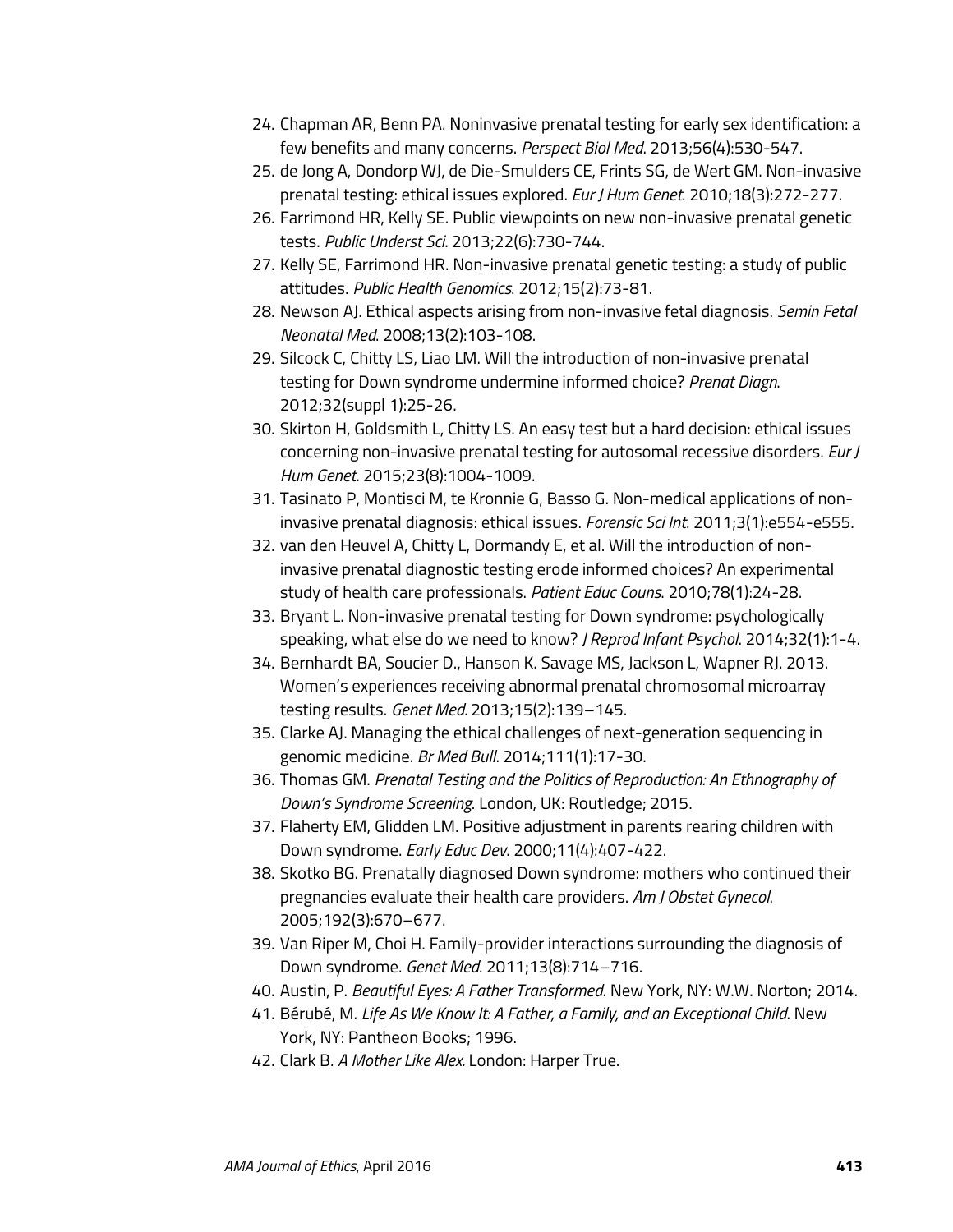- 43. Daugherty P. *An Uncomplicated Life: A Father's Memoir of His Exceptional Daughter*. New York, NY: Harper Collins; 2015.
- 44. Groneberg JF. *Road Map to Holland: How I Found My Way Through My Son's First Two Years With Down's Syndrome*. New York, NY: New American Library; 2008.
- 45. Lewis S. *Living with Max*. London, UK: Vermilion; 2008.
- 46. Soper KL. *Gifts: Mothers Reflect on How Children with Down Syndrome Enrich Their Lives*. Bethesda, MD: Woodbine House; 2007.
- 47. Thomas GM. Cooling the mother out: revisiting and revising Goffman's account. *Symb Interact*. 2014;37(2):283–299.
- 48. Don't Screen Us Out website. http://dontscreenusout.org/. Accessed March 3, 2016.
- 49. Clarke A. Is non-directive genetic counselling possible? *Lancet*. 1991;338(8773):998-1001.
- 50. Samerski S. *The Decision Trap: Genetic Education and its Social Consequences*. Exeter, UK: Imprint Academic.
- 51. Lippman, A. 1994. The genetic construction of prenatal testing: choice, consent, or conformity for women? In: Rothenberg KH, Thomson EJ, eds. *Women and Prenatal Testing: Facing the Challenges of Genetic Technology*. Columbus, OH: Ohio State University Press; 1994:19.
- 52. Skotko BG. With new prenatal testing, will babies with Down syndrome slowly disappear? *Arch Dis Child*. 94(11): 823-826.
- 53. Morris JK, Springett A. The National Down Syndrome Cytogenetic Register for England and Wales: 2012 annual report. London, UK: Wolfson Institute of Preventive Medicine; January 2014.
- 54. Boyd PA, DeVigan C, Khoshnood B, Loane M, Garne E, Dolk H; EUROCAT Working Group. (2008). Survey of prenatal screening policies in Europe for structural malformations and chromosome anomalies, and their impact on detection and termination rates for neural tube defects and Down's syndrome. *BJOG*. 2008;115(6):689–696.
- 55. Collins VR, Muggli EE, Riley M, Palma S, Halliday JL. (2008). Is Down syndrome a disappearing birth defect? *J Pediatr*. 2008;152(1):20–24.
- 56. Natoli JL, Ackerman DL, McDermott S, Edwards JG. Prenatal diagnosis of Down syndrome: a systematic review of termination rates (1995-2011). *Prenat Diagn*. 2012;32(2):142–153.
- 57. Ginsburg F, Rapp R. Disability worlds. *Annu Rev Anthropol*. 2013;42(1):53–68.
- 58. Kerr A, Cunningham-Burley S. On ambivalence and risk: reflexive modernity and the new human genetics. *Sociol*. 2000;34(2):283–304.
- 59. Ginsburg FD, Rapp R. Introduction: conceiving the new world order. In: Ginsburg FD, Rapp R, eds. *Conceiving the New World Order: The Global Politics of Reproduction*. Berkeley, CA: University of California Press:1–18.
- 60. Shakespeare TW. Choices and rights: eugenics, genetics, and disability equality. *Disabil Soc*. 13(5):665–681.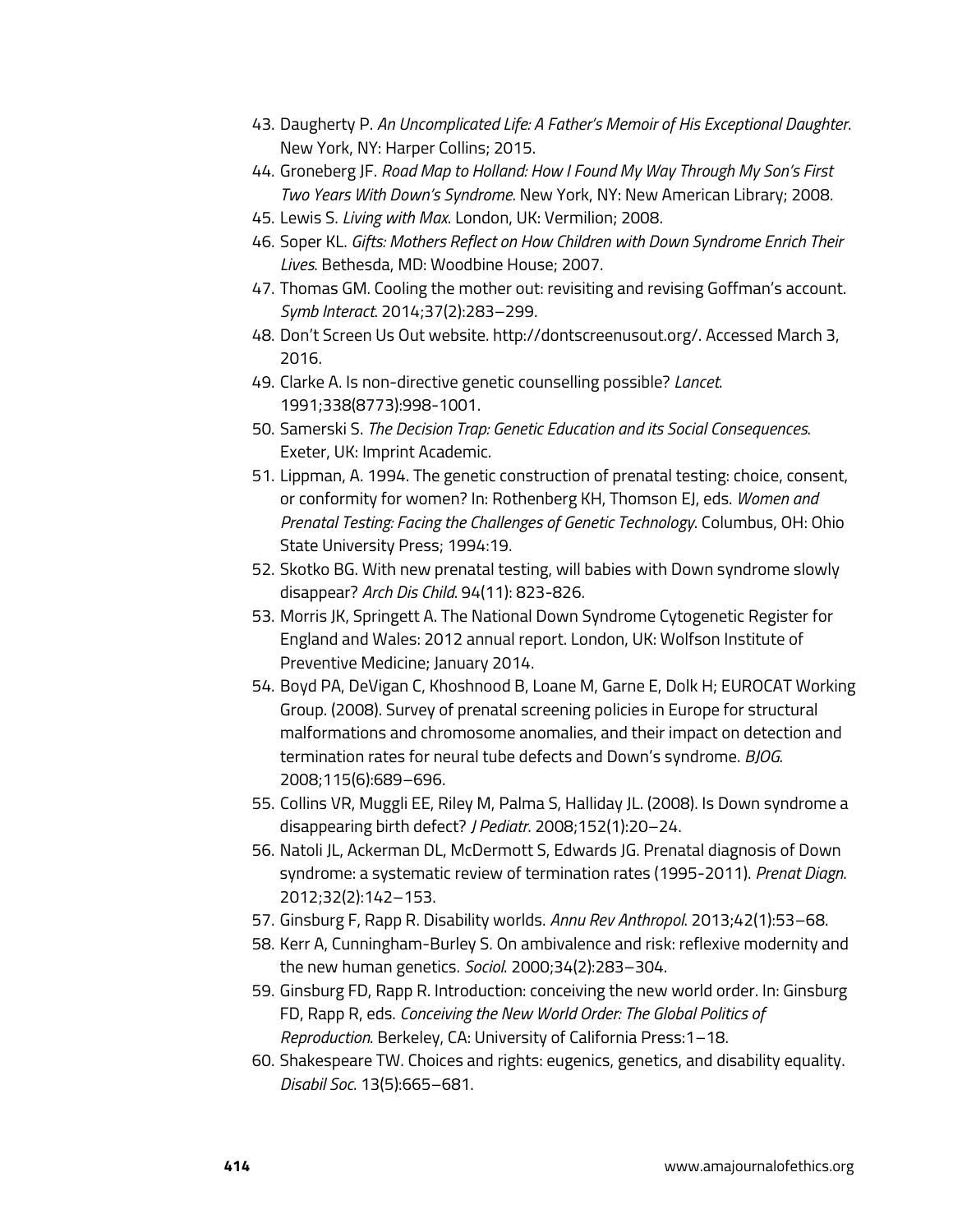61. Thomas GM. An elephant in the consultation room? Configuring Down's syndrome in British antenatal care [published online ahead of print, May 15, 2015]. *Med Anthropol Q*. 2015. doi:10.1111/maq.12222.

**Gareth M. Thomas, PhD**, is a lecturer in Sociology at Cardiff University in the United Kingdom. His interests lie broadly in the fields of medical sociology, stigma, disability, health, reproduction, genetics and the family, risk, and place.

**Barbara Katz Rothman, PhD**, is a professor of sociology, public health, disability studies and women's studies at the Graduate Center of the City University of New York in New York City, where she also runs the food studies concentration. She is a world-leading expert on issues of birth and midwifery, the new genetics and reproductive technologies, medical sociology, bioethics, disability, adoption, race, and food.

#### **Acknowledgements**

Gareth would like to thank Dr. Heather Strange for all of her help and assistance in grasping the current state of NIPT. Her input has been immensely valuable and Gareth is hugely grateful for her patience and willingness to share knowledge. Both authors would also like to thank Emily Johnson for her invitation to write this article.

#### **Related in the** *AMA Journal of Ethics*

[Is Prenatal Genetic Screening Unjustly Discriminatory?](http://journalofethics.ama-assn.org/2006/01/oped1-0601.html) January 2006

[The Uncertain Rationale for Prenatal Disability Screening,](http://journalofethics.ama-assn.org/2006/01/oped2-0601.html) January 2006

[Informed Consent and Prenatal Testing: The Kennedy-Brownback Act,](http://journalofethics.ama-assn.org/2009/09/oped1-0909.html) September 2009

[The Virtue of Drawing Lines in Genetic Testing,](http://journalofethics.ama-assn.org/2003/05/pfor1-0305.html) May 2003

[Prenatal Risk Assessment and Diagnosis of Down Syndrome: Strategies for](http://journalofethics.ama-assn.org/2016/04/ecas1-1604.html)  [Communicating Well with Patients,](http://journalofethics.ama-assn.org/2016/04/ecas1-1604.html) April 2016

[Talking with Families about Severely Disabled Children,](http://journalofethics.ama-assn.org/2006/10/msoc1-0610.html) October 2006

The viewpoints expressed in this article are those of the author(s) and do not necessarily reflect the views and policies of the AMA.

**Copyright 2016 American Medical Association. All rights reserved. ISSN 2376-6980**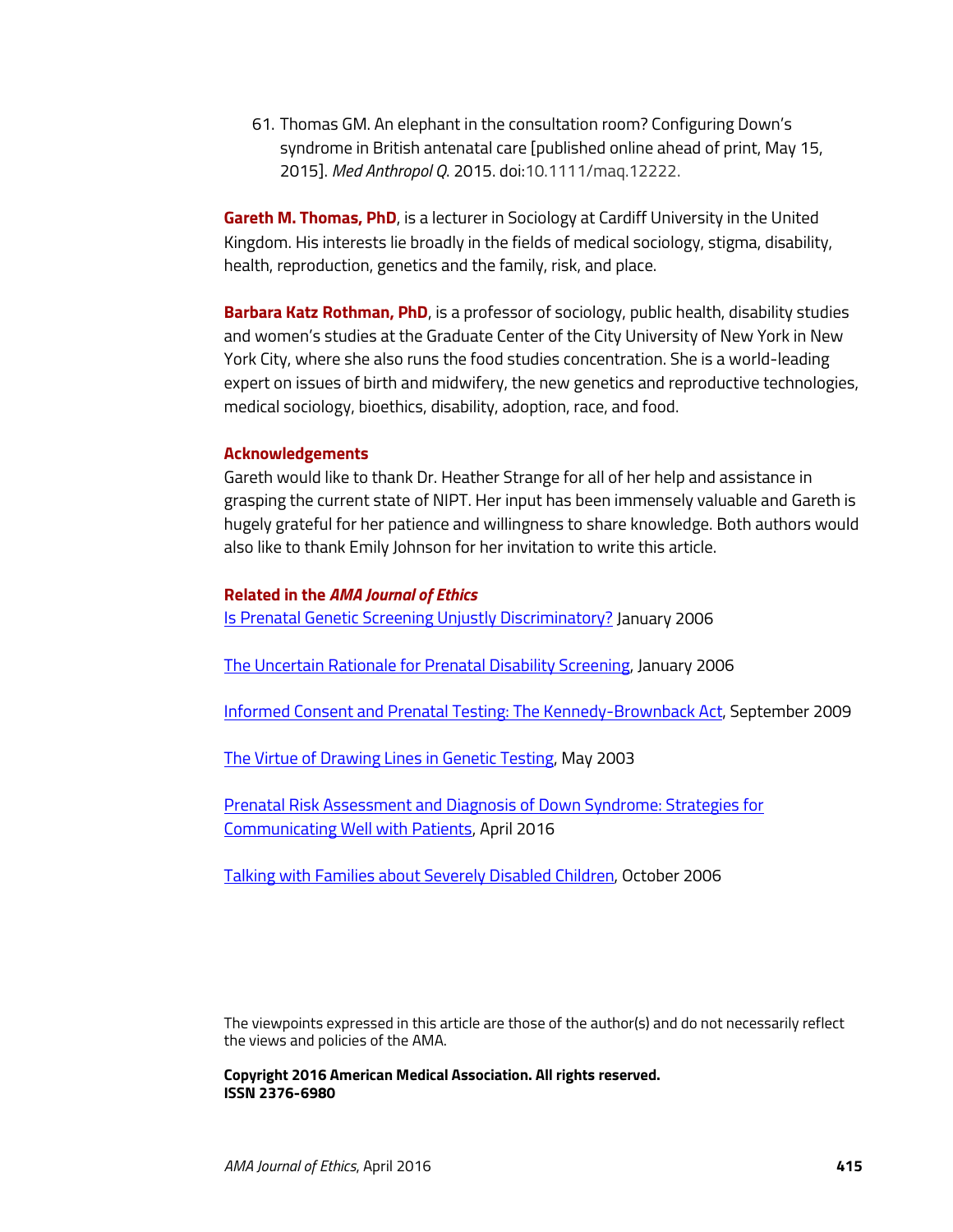# **American Medical Association Journal of Ethics**

**April 2016, Volume 18, Number 4: 416-421**

### **HEALTH LAW**

**Safe Patient Handling Laws and Programs for Health Care Workers**

Richard Weinmeyer, JD, MA, MPhil

#### **Introduction**

Being a health care professional is a tough job. Anyone who has spent time in health care knows firsthand the multitude of responsibilities and pressures these professionals field every workday. Whether it is overseeing a patient's intake, coordinating care with other staff, facilitating a patient's rehabilitation, or cleaning patients and administering medications, the work of health care is physically and mentally demanding.

In recent years, the strains of one particular job duty—patient handling, which typically involves manually lifting, moving, or repositioning patients—have become dangers, increasingly severe and all too common. Changes in working conditions have led to a greater likelihood of a musculoskeletal injury for health care professionals than for workers in all industries [1]. These injuries—often to health care workers' backs, necks, legs, and arms—are frequently devastating, severely hampering the ability of a nurse, for example, to carry out routine duties or ending her career entirely [2, 3].

Since researchers began adducing evidence of just how widespread these injuries were in nursing personnel and other staff in the 1990s [4], several states have sought to address the problem of nursing-specific musculoskeletal injuries through laws and programs. Laws enacted to better protect nurses, nursing assistants, and orderlies, however, have met with mixed success.

### **Working Conditions that Lead to Injuries**

The rise in workplace injuries among nurses and staff stems from a combination of three trends. First, demands on the bodies of nurses and hospital staff have been intensified by an ongoing shortage of nurses around the country that began in 1998 and worsened due to national economic instability beginning in the early 2000s [5]. Although the number of positions in the health care sector has grown since 2001 and the number of nurses entering the labor market has increased, it is estimated that there could be as many as 260,000 unfilled nursing posts in the US by the year 2025 [5]. With fewer staff members, nurses and other personnel must care for more patients and execute more duties.

Second, rising rates of obesity in the US mean that health care professionals are caring for patients who are heavier and sicker [2]. Nurses and staff must regularly maneuver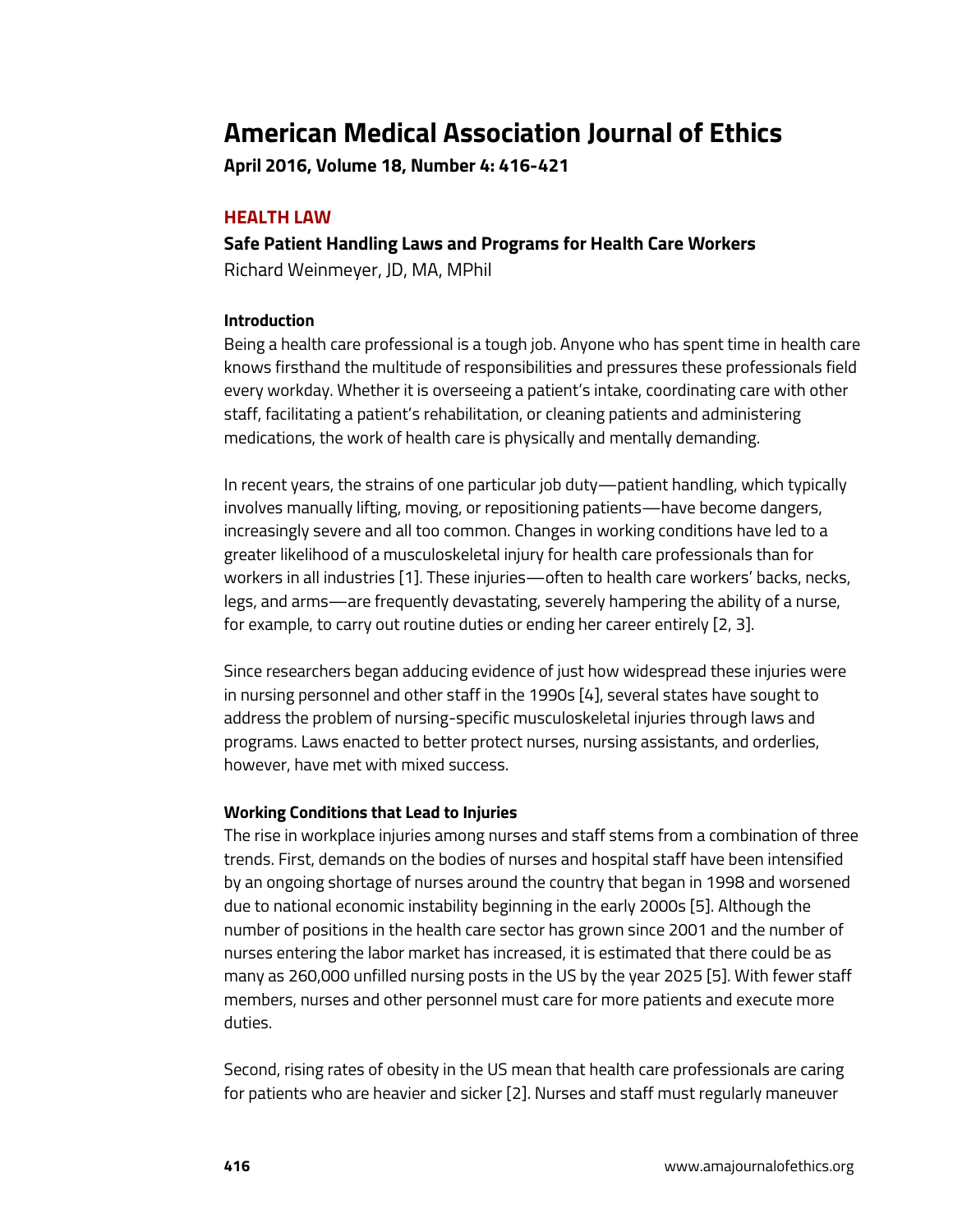patients who weigh 300 pounds or more and whose limbs alone can weigh 60-70 pounds [2].

Third, because hospitals are treating patients with comparatively minor procedures and health issues in outpatient clinics and reserving hospital beds for those with serious conditions requiring around-the-clock care [2], staff members are encouraged to help patients get out of bed and move as often as possible, even though these patients might have limited ability to move under their own power [2]. In assisting patients with moving around their rooms, repositioning them in their beds, and other tasks that require physical support of patients, people who do hour-to-hour care face many possibilities for injury.

#### **The Injuries that Result from Patient Handling**

The stories of nurses, nursing assistants, and orderlies who have experienced an injury while handling a patient often follow a common pattern: one moment, the staff member is lifting or turning over a patient and, the next, hears a pop and feels a sharp pain running down his or her back and legs—the signs of a collapsed disc [6]. As one nurse put it, "It felt like hot tar was just going down my spine, into my butt" [3]. Hours later, the pain is so consuming that walking feels impossible, and what lies ahead could be months, if not years, of physical rehabilitation, surgeries, and medications that might or might not alleviate the suffering.

Researchers have found that patient handling injuries are not in fact abrupt, freak instances but the result of compounded damage from weeks, months, or years of using lifting techniques hospital staff have been trained to execute [6]. While supposedly protective, in actuality these maneuvers do little if anything to protect staff when they must bend over patients repeatedly, lift patients while reaching, or shift patients' unevenly distributed weight [7].

#### **Safe Patient Handling Laws**

Political and legal attention to nursing and staff injuries began in the 1990s, when federal researchers at the National Institute for Occupational Safety and Health (NIOSH) investigated back injuries in nursing home staff [4]. What NIOSH found, and what the Bureau of Labor Statistics continues to report [2], is that nursing assistants and orderlies suffer back and other musculoskeletal injuries at three times the rates of construction workers and that personal care aides, nursing assistants, and orderlies have more injuries than people in any other occupation. In 2003, the American Nurses Association launched the national Handle With Care campaign to "build a health care industrywide effort to prevent back and other musculoskeletal injuries" [8].

Spurred by these advocacy efforts [9], 11 states have enacted safe patient handling laws or promulgated rules and regulations to address and prevent workplace injuries to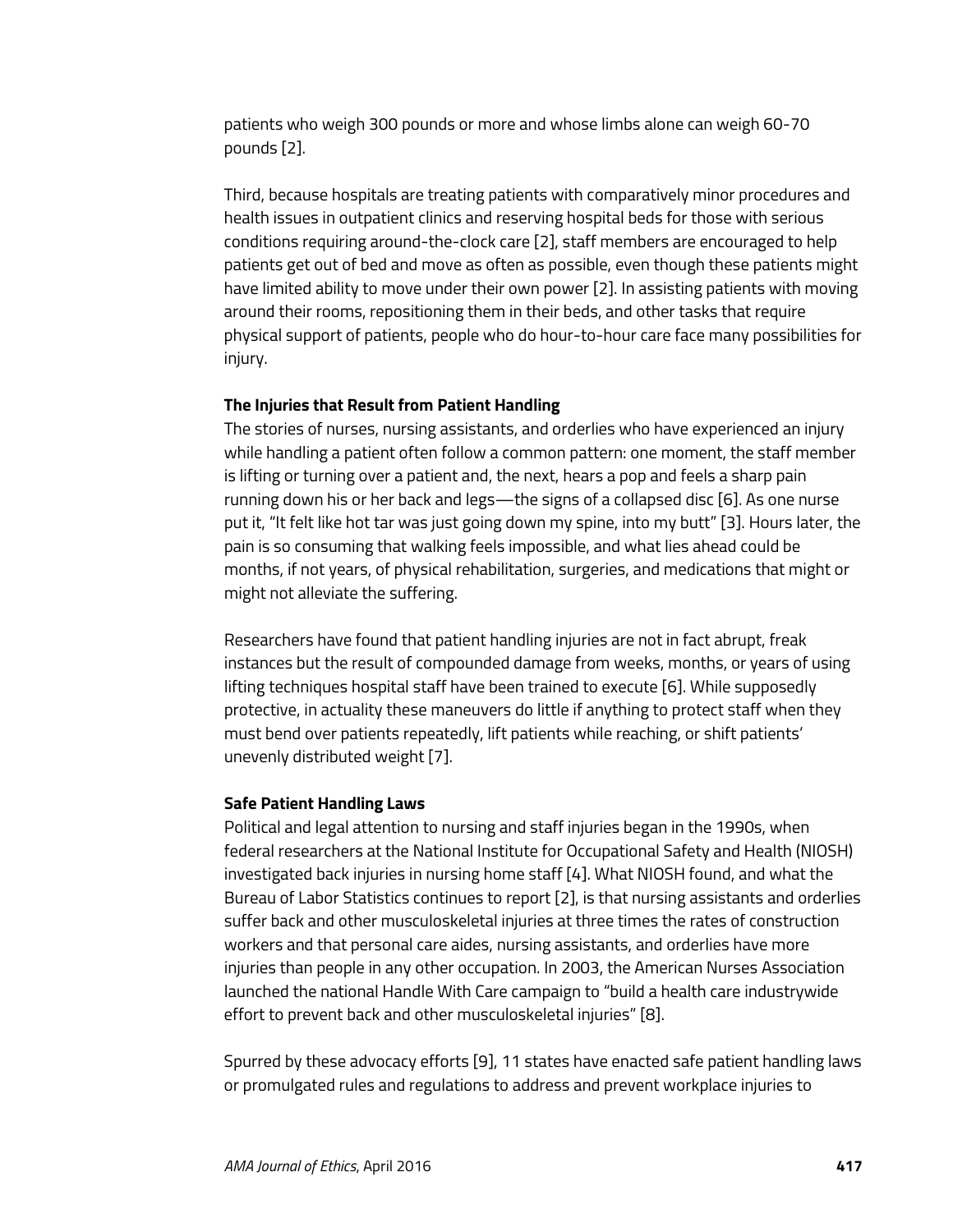nursing staff: Ohio, Texas, Washington, Rhode Island, Maryland, New Jersey, Minnesota, Illinois, New York, Missouri, and California [9, 10]. Except for Ohio, all of these states' legislation has required health care facilities to establish comprehensive safe patient handling programs [9].

These programs include the development of policies for handling patients, the creation of guidelines for appropriate training, and the acquisition of necessary equipment [9] designed to help health care professionals safely lift and move patients. In addition, these programs call for the collection and evaluation of data in each health care facility to better understand and address the policy and equipment needs of specific patient care environments [9]. All decisional authority for these actions is to come from a safe patient handling committee composed of health care workers who provide direct patient care at a designated facility and specialists with expertise in implementing and overseeing safe patient handling programs [9].

Some of these state laws also include additional features. For example, in Washington State, the safe patient handling law mandates that hospitals obtain needed lifting equipment, for which they will receive a tax credit [11]. In New Jersey, the state law sets out a nonretaliation provision stipulating that a facility cannot take legal action against a health care worker for refusing to lift or move a patient due to either a reasonable concern about patient or worker safety or a lack of appropriate training or access to safe lifting equipment [12]. Ohio's legislation is different from that of the other ten states; it created a long-term, interest-free loan program for nursing homes to use to purchase and install equipment and fund staff education and training that discourages staff from manually lifting patients [13].

When safe patient handling laws are passed and the programs are actually implemented in health care settings, the results are impressive. When 31 rural community hospitals in Washington State implemented a "zero lift program," replacing manual patient lifting with lifting equipment and devices, patient handling injury claims decreased by 43 percent [14]. Two years after instituting a safe patient handling program, a medical center in New Jersey saw a 57 percent reduction in workplace injuries and an 80 percent reduction in lost workdays [15].

These significant drops in both the number and the severity of injuries yield significant financial savings, too. Although the Occupational Safety and Health Administration (OSHA) acknowledges that the costs of instituting safe patient handling programs can be significant (e.g., equipment, training), it cites numerous studies demonstrating that the capital investments in these programs can be recovered in less than five years [16].At Stanford University Medical Center, an \$800,000 safe lifting program resulted in a fiveyear \$2.2 million net savings, approximately half of which came from a decrease in worker compensation claims and a reduction of pressure ulcers in patients [17]. And, in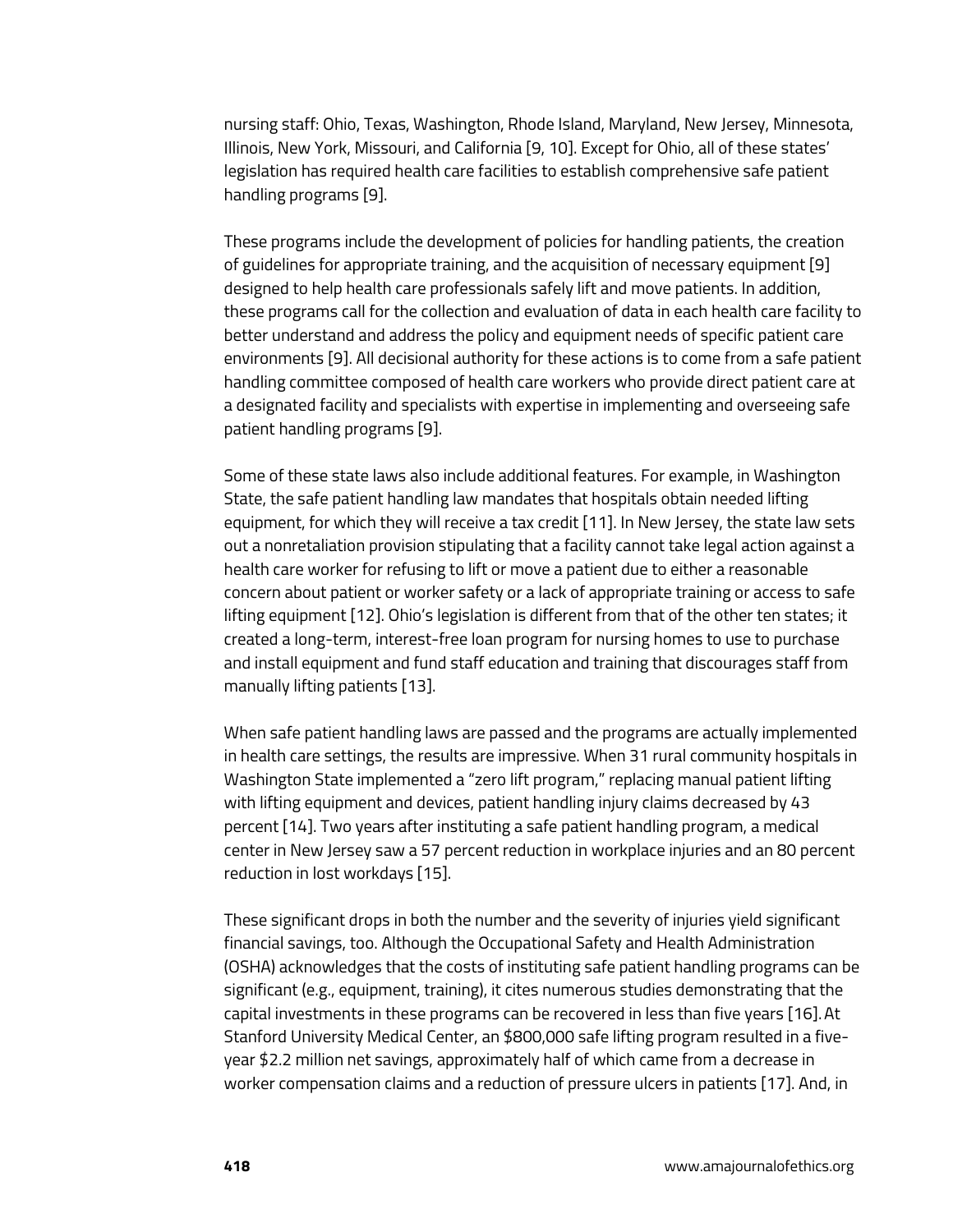New York, the largest health care provider in the western part of the state made a full return on its \$2 million investment in three years and saved \$6 million in patient handling injury costs over seven years [18].

#### **Obstacles to Establishing Safe Patient Handling Laws and Programs**

Unfortunately, resistance to establishing safe patient handling laws and programs and the lax oversight of existing programs continue to stifle their development and implementation.

A 2015 investigative series by National Public Radio (NPR) posited several reasons why safe handling programs are being undermined or loosely monitored. For one thing, the series argued, nurses, nurse assistants, and orderlies are too often considered secondary within the highly hierarchical medical world; although industry groups and associations recognize that nurses and others are susceptible to disabling on-the-job injuries, they do not make responding to this problem an organizational priority [2, 3]. Nurses at some hospitals have reported that their claims have been ignored by administrators and hospital leadership and that they suspect the reason could be financial—specifically, that money paid to an injured worker or used to implement a safe patient handling program is money not spent on infection control measures or other patient care matters [3].

In the case of enacting safe patient handling laws, the NPR series found that opposition to enacting protective legislation has been framed by politicians and hospital lobbying groups in terms of keeping unnecessary, burdensome regulations and "costly mandates" out of the hospital setting [3].

Regarding enforcement of extant laws, officials admitted to NPR that these laws typically have little enforcement power because conducting inspections and assessing adherence to the law requires money, personnel, and resources that many state labor safety departments simply do not have [3]. Even the assistant secretary of OSHA acknowledged the slow uptake and enforcement of these laws, stating that Congress is perhaps best equipped for moving these standards forward by creating a national law on safe patient handling [3].

Congress did act on this matter in December 2015, introducing in both the House [19] and the Senate [20] the Nurse and Health Care Worker Protection Act of 2015, which "requires the Department of Labor to establish a standard on safe patient handling, mobility, and injury prevention to prevent musculoskeletal disorders for health care workers" [21]. Future action on this bill remains to be seen.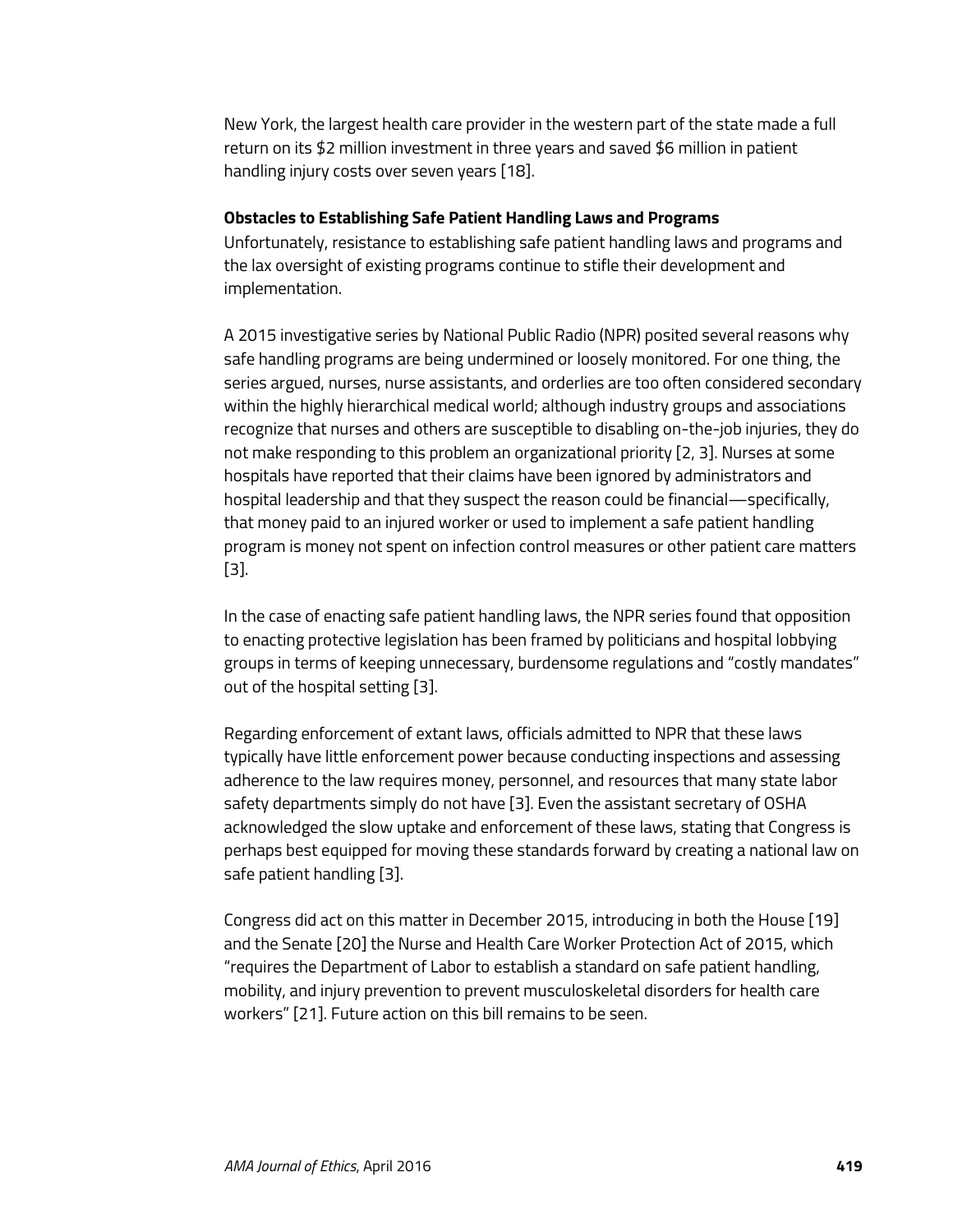# **Conclusion**

Work-related dangers faced by nurses, nursing assistants, orderlies, and other health care workers are real and frequent. With changing patient populations and working conditions, health care workers face unnecessary risks of disabling pain and suffering. Safe patient handling laws and the programs they support offer considerable benefits: reducing the injury rates of the hospital labor force, curtailing injury-related costs, enhancing patient care and safety, and acknowledging the physically demanding nature and overall value of nursing and other health care work.

### **References**

- 1. Centers for Disease Control and Prevention. Safe patient handling. Updated January 13, 2016. http://www.cdc.gov/niosh/topics/safepatient/. Accessed February 23, 2016.
- 2. Zwerdling D. Hospitals fail to protect nursing staff from becoming patients [transcript]. *NPR.* February 4, 2015. http://www.npr.org/2015/02/04/382639199/hospitals-fail-toprotect-nursing-staff-from-becoming-patients. Accessed February 10, 2016.
- 3. Zwerdling D. Hospital to nurses: your injuries are not our problem [transcript]. *NPR*. February 18, 2015. http://www.npr.org/2015/02/18/385786650/injured-nurses-caseis-a-symptom-of-industry-problems. Accessed February 10, 2016.
- 4. Collins JW, Owen BD. NIOSH research initiatives to prevent back injuries to nursing assistants, aides, and orderlies in nursing homes. *Am J Ind Med*. 1996;29(4):421-424.
- 5. Buerhaus PI, Auerbach DI, Staiger DO. The recent surge in nurse employment: causes and implications. *Health Aff (Millwood)*. 2009;28(4):w657-w668.
- 6. Zwerdling D. Even "proper" technique exposes nurses' spines to dangerous forces [transcript]. *NPR*. February 11, 2015. http://www.npr.org/2015/02/11/38356 4180/even-proper-technique-exposes-nurses-spines-to-dangerous-forces. Accessed February 10, 2016.
- 7. Nelson A, Baptiste AS. Evidence-based practices for safe patient handling and movement. *Online J Issues Nurs*. 2004;9(3). http://www.nursingworld.org/MainMenuCate gories/ANAMarketplace/ANAPeriodicals/OJIN/TableofContents/Volume92004/No3Sept 04/EvidenceBasedPractices.aspx#BLS. Accessed February 10, 2016.
- 8. de Castro AB. Handle With Care: the American Nurses Association's campaign to address work-related musculoskeletal disorders. *Online J Issues Nurs*. 2004;9(3). http://www.nur singworld.org/MainMenuCategories/ANAMarketplace/ANAPeriodicals/OJIN/TableofCon tents/Volume92004/No3Sept04/HandleWithCare.html. Accessed February 23, 2016.
- 9. American Nurses Association. Safe patient handling and mobility (SPHM). http://www.nursingworld.org/MainMenuCategories/Policy-Advocacy/State/Legislative-Agenda-Reports/State-SafePatientHandling. Accessed February 23, 2016.
- 10. Association of Safe Patient Handling Professionals. Safe patient handling US enacted legislation snapshot. February 22, 2015. http://www.asphp.org/wp-content/uploads/ 2011/05/SPH-US-Enacted-Legislation-02222015.pdf. Accessed February 23, 2016.
- 11. Wash Rev Code sec 70.41.390 (2006).
- 12. NJ Rev Stat sec 26:2H-14.9 (2013).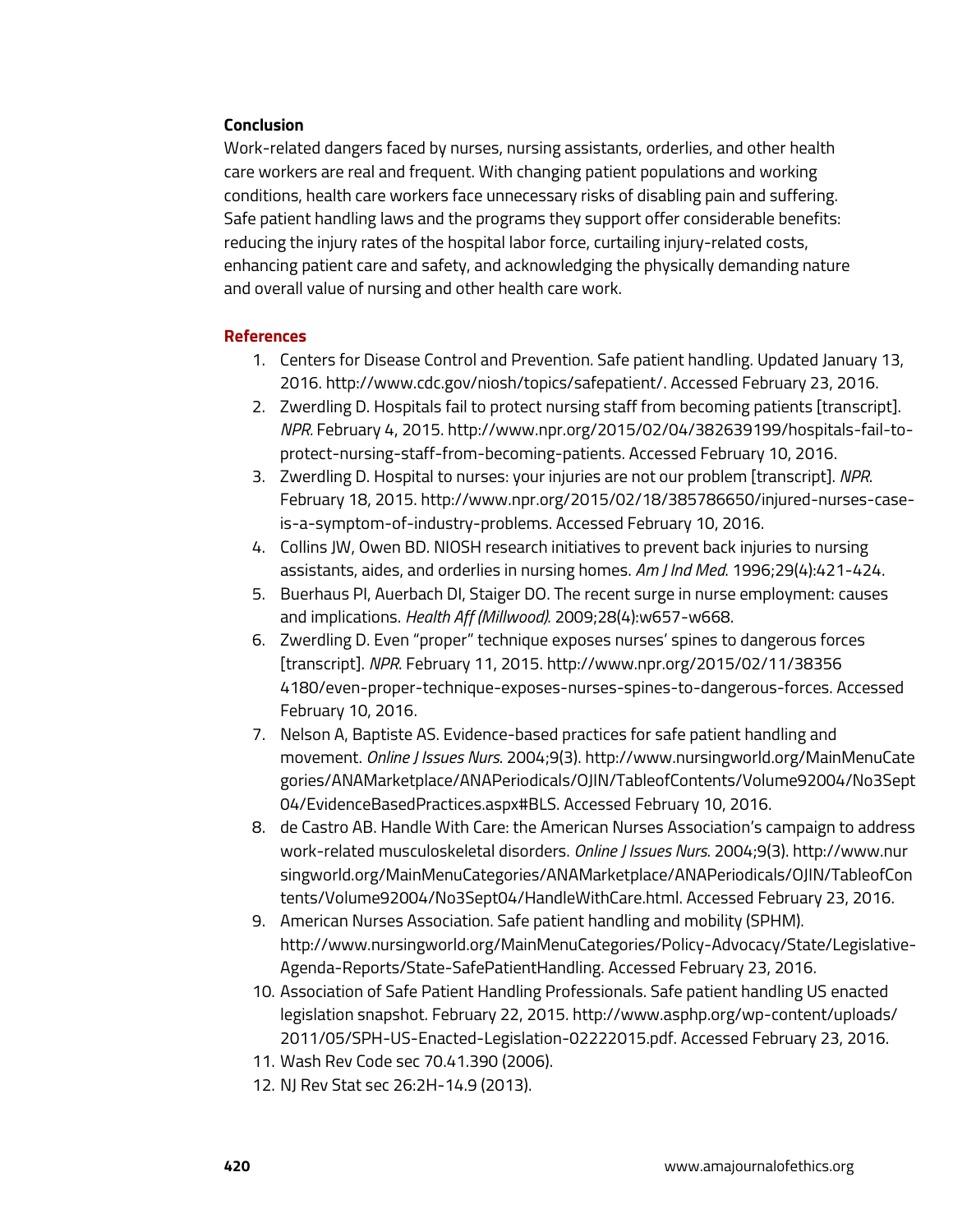- 13. Ohio Rev Code Ann sec 4121.48 (LexisNexis 2015), repealed by 2015 HB 52 sec 2, effective June 30, 2015.
- 14. Charney W, Simmons B, Lary M, Metz S. Zero lift programs in small rural hospitals in Washington state: reducing back injuries among health care workers. *AAOHN J*. 2006;54(8):355-358.
- 15. Cadmus E, Brigley P, Pearson M. Safe patient handling: is your facility ready for a culture change? *Nurs Manage*. 2011;42(11):12-15.
- 16. Occupational Safety and Health Administration. Safe patient handling programs: effectiveness and cost savings. https://www.osha.gov/Publications/OSHA3279.pdf. Accessed February 10, 2015.
- 17. Gallagher SM, Charney W, McGinley LD. Clinical nursing education series: rethinking lift teams. *Bariatr Times*. 2010;7(12):18-23.
- 18. Lancman R, Wright KLT, Gottfried RN; New York State Assembly. Safe patient handling in New York: short term costs yield long term results. May 2011. http://assembly. state.ny.us/comm/WorkPlaceSafe/20110527a/index.pdf. Accessed February 23, 2016.
- 19. Nurse and Health Care Worker Protection Act of 2015, HR 4266, 114th Cong, 1st Sess (2015). https://www.congress.gov/bill/114th-congress/house-bill/4266/text. Accessed March 2, 2016.
- 20. Nurse and Health Care Worker Protection Act of 2015, S 2408, 114th Cong, 1st Sess (2015). https://www.congress.gov/bill/114th-congress/senate-bill/2408/text. Accessed March 2, 2016.
- 21. Summary: S.2408—114th Congress (2015-2016). https://www.congress.gov/bill/114 th-congress/senate-bill/2408. Accessed March 2, 2016.

**Richard Weinmeyer, JD, MA, MPhil**, is a senior research associate for the American Medical Association Council on Ethical and Judicial Affairs in Chicago. Mr. Weinmeyer received his master's degree in bioethics and his law degree with a concentration in health law and bioethics from the University of Minnesota, where he served as editor in chief for volume 31 of *Law and Inequality: A Journal of Theory and Practice*. He obtained his first master's degree in sociology from Cambridge University. Previously, Mr. Weinmeyer served as a project coordinator at the University of Minnesota Division of Epidemiology and Community Health. His research interests are in public health law, bioethics, and biomedical research regulation.

#### **Related in the** *AMA Journal of Ethics*

[Mandated Influenza Vaccines and Health Care Workers' Autonomy,](http://journalofethics.ama-assn.org/2010/09/ccas2-1009.html) September 2010 [The Physician as Hospital Employee,](http://journalofethics.ama-assn.org/2013/02/ecas2-1302.html) February 2013 [Zero-Tolerance for Hospital Romance?](http://journalofethics.ama-assn.org/2010/01/ccas3-1001.html) January 2010

The viewpoints expressed in this article are those of the author(s) and do not necessarily reflect the views and policies of the AMA.

#### **Copyright 2016 American Medical Association. All rights reserved. ISSN 2376-6980**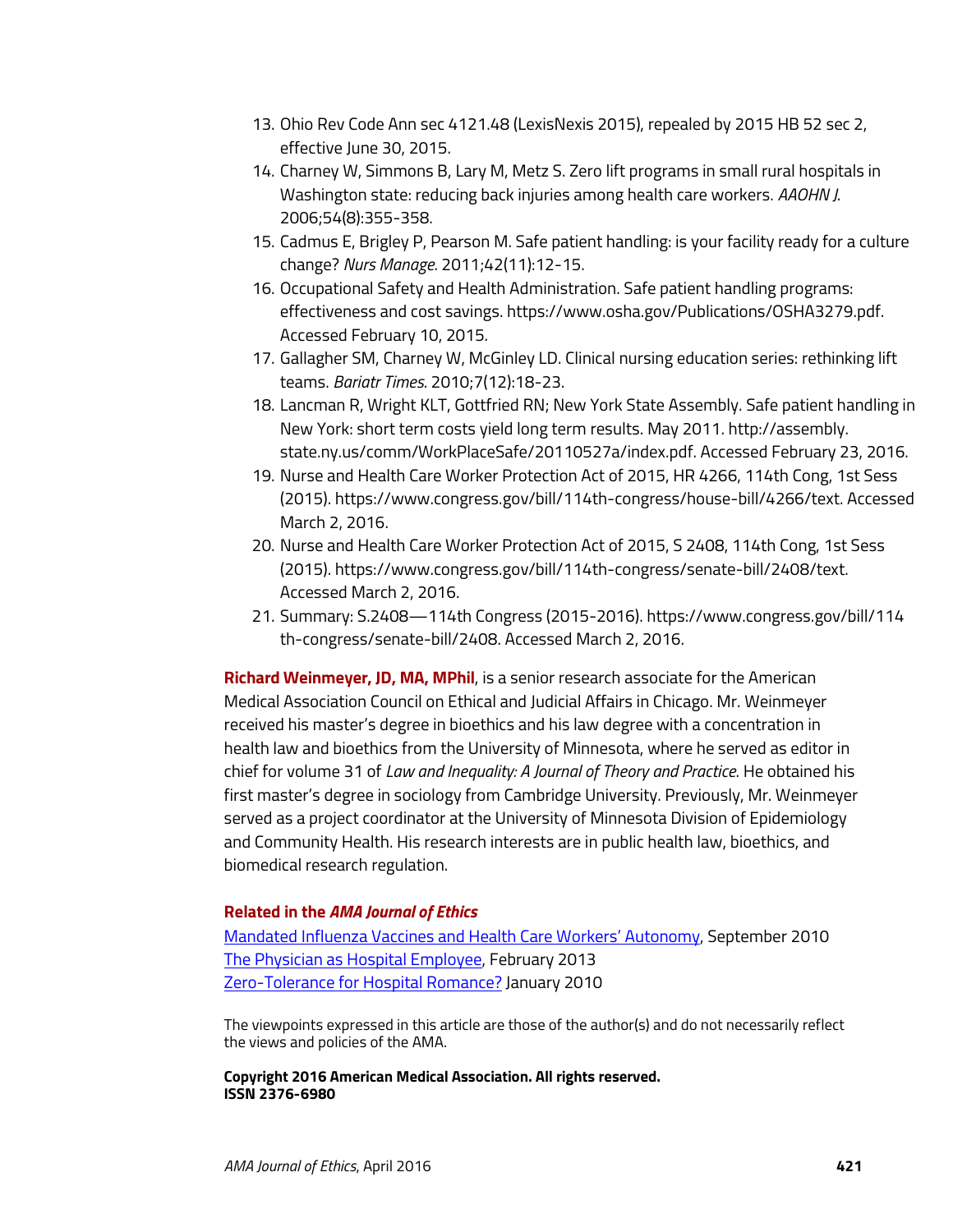# **American Medical Association Journal of Ethics**

**April 2016, Volume 18, Number 4: 422-429** 

### **POLICY FORUM**

# **Would People with Intellectual and Developmental Disabilities Benefit from Being Designated "Underserved"?**

Lyubov Slashcheva, Rick Rader, MD, and Stephen B. Sulkes, MD

Despite social movements in favor of equality in health care, fiscal and political realities often lead to inequality: that is, those with the resources and skills to navigate the health care system and to access care remain well, while the "have-nots" retain an increased disease burden [1]. As Cynthia Jones proposes, such health disparities "are morally problematic because they exemplify and aid in perpetuating a centuries-old system of injustices" [2]. One response to this moral problem is *prioritarianism*, which, Leslie Scheunemann et al. explain, "attempts to help those who are considered worst off by giving them priority in situations in which all cannot receive a particular resource…. The goal is to give all individuals equal opportunity to live a normal life span" [3]. In the United States, the federal government indicates regions or groups in need of priority access to certain health care resources by designating them *medically underserved areas or populations* (MUAs or MUPs, respectively). Medically underserved areas are designated on the basis of a physical or numerical shortage of primary care clinicians for a given geographic region. Although certain regions may have sufficient clinicians per square mile, people in various demographic groups (e.g., based on income level or other factors) may still not be able to access necessary services; recognizing such demographic groups as medically underserved populations could help acknowledge this problem.

### **The Example of American Indians as Medically Underserved**

Although designating residents of [rural](http://journalofethics.ama-assn.org/2011/05/pfor1-1105.html) [areas](http://journalofethics.ama-assn.org/2011/05/oped1-1105.html) as medically underserved has expanded opportunities to profoundly and positively affect the health of these populations [4], the prioritarian response to the health disparities facing American Indians has not succeeded in alleviating those disparities.

*Prioritarian programs*. In 1956, the [Indian Health Service](http://journalofethics.ama-assn.org/2009/10/mhst1-0910.html) (IHS) was established to provide for the health care of members of Indian tribes [5]. The Indian Health Care Improvement Act, passed in 1976 [6] and permanently reauthorized in 2010 [5],

contained a vast array of provisions designed to increase the quantity and quality of Indian health services…[including] consolidation and authorization of funding for existing IHS programs, funding authorization for facilities construction, and authorization for health and medical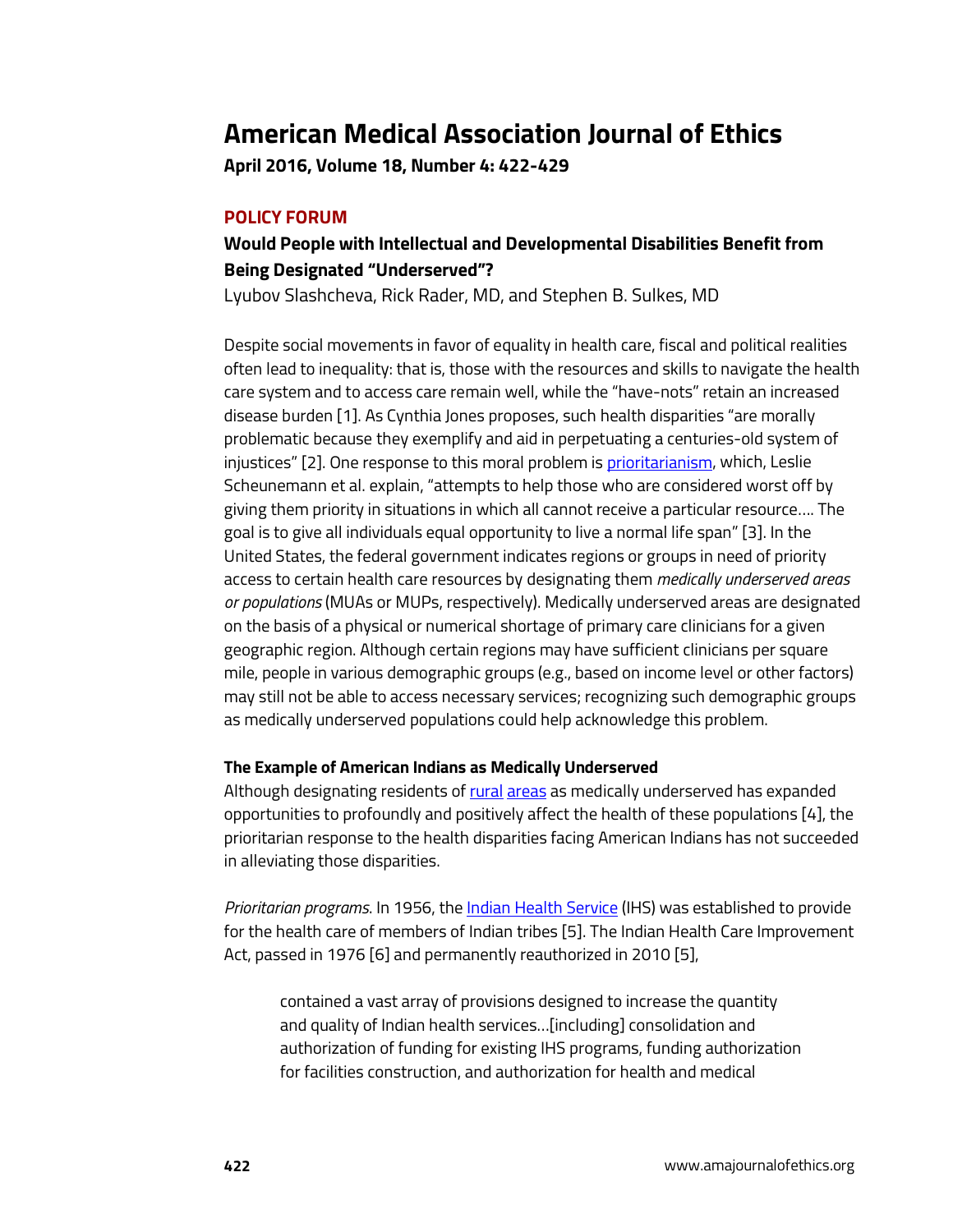services for urban Indians… IHCIA authorized Medicare and Medicaid reimbursement for services performed in Indian health facilities [7].

In 1980, the federal government's Health Professional Shortage Area (HPSA) designation was introduced [8]; members of Indian tribes and health care facilities that receive funds allocated by the 1976 act are designated HPSAs [9].

*Persistent disparities.* These efforts, however, have not eliminated disparities or the persistent disease burden faced by American Indians. Compared to the overall population, the life expectancy for American Indians is 4.2 years less than that for the population overall [10], and they "are more likely than the overall population to report being in fair or poor health, being overweight or obese, having diabetes and cardiovascular disease, and experiencing frequent mental distress" [11].

When they are compared to Caucasians, the disparities are even more striking:

American Indians and Alaska Natives have an infant death rate 60 percent higher than the rate for Caucasians. AI/ANs are twice as likely to have diabetes as Caucasians…. AI/ANs also have disproportionately high death rates from unintentional injuries and suicide. In 2012, the tuberculosis rate for AI/NAs was 6.3, as compared to 0.8 for the White population [12].

The literature mentions two main causes for the persistence of these disparities: chronic lack of funding for Indian health programs [13-15] and "issues that prevent them from receiving quality medical care…cultural barriers, geographic isolation, inadequate sewage disposal, and low income" [12]. Efforts to address these factors have been introduced over time, but have not yet succeeded in overcoming them. All this suggests that challenges that individuals and communities face in accessing care and maintaining health are multifactorial and may not be adequately addressed by the groups' mere designation as underserved.

# **The Argument for Designating Persons with Disabilities as a Medically Underserved Population**

People with disabilities certainly face health disparities. In a recent review boasting the provocative title "Persons with Disabilities as an Unrecognized Health Disparity," Gloria Krahn et al. [16] note that "adults with disabilities are 4 times more likely to report their health to be [only] fair or poor than people with no disabilities" [17]. Seeking reasons for this finding, the authors point to lack of access to care. They report that "adults with disabilities are 2.5 times more likely to report skipping or delaying health care because of cost" [18] and that, "although they have higher rates of ch[ronic diseas](http://journalofethics.ama-assn.org/2016/04/ecas2-1604.html)es than the general population, adults with disabilities are significantly **less likely** to receive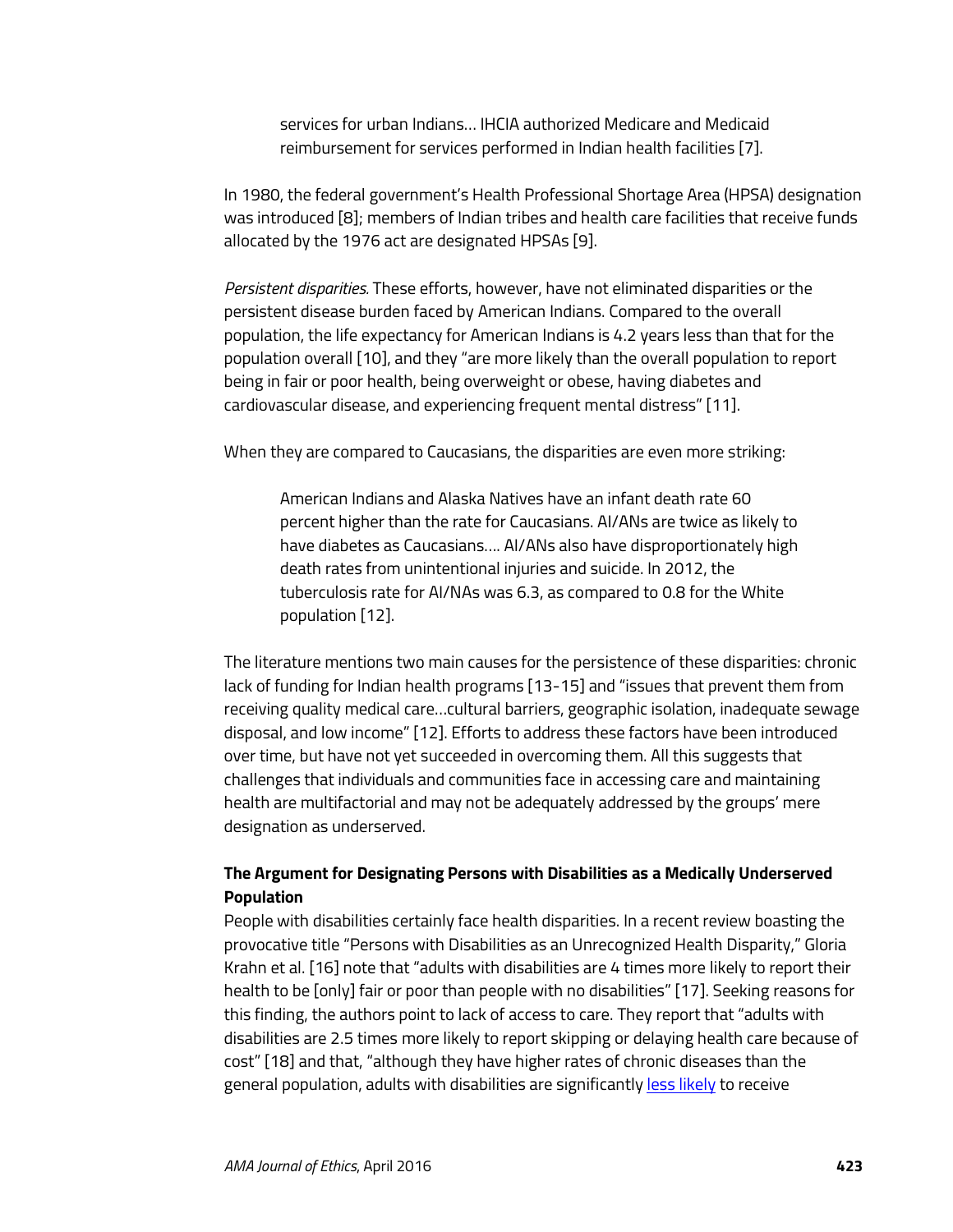preventive care" [18]. Others have detailed that "children with SHCHNs [special health care needs] and their families represent an important underserved population…. Substantial disparities are present in access, satisfaction, and family impact" [19].

Beyond literature references, the co-authors of this article can attest from careers of caring for patients with intellectual and developmental disabilities (IDD), in which they interface with thousands of patients and their families each year, that families' reports overwhelmingly echo the documented findings: that (across the life span) patients with disabilities experience a patchwork form of uncoordinated health care that leaves them without adequate access to essential health care services. Additionally, a 2002 report from the US surgeon general noted that, "compared with other populations, adults, adolescents, and children with MR [mental retardation (*sic*)] experience poorer health and more difficulty in finding, getting to, and paying for appropriate health care" [20].

There are many examples of "cultivated care"—the term one of us (RR) has used elsewhere to describe health care delivered in a comprehensive, coordinated, caring, culturally competent, and continuous fashion—for people with IDD. This intentional practice model may be instrumental in reducing health care disparities affecting persons with IDD when coupled with innovations such as the medical home, appropriate case management, targeted physician and dentist training, preventive measures, expanded knowledge about secondary conditions, and medical advocacy. But alone it is still not enough to address the disparities documented in the surgeon general's report; one potential (and probably critical) impediment to addressing these disparities is the nondesignation of this population as medically underserved. Underserved population designation could bring about several benefits [21] for the IDD population: scholarship or loan repayment incentives for clinicians to serve this population, the expansion of physician and dentist training in the care of persons with IDD, funding for expanded prevention and screening of people with IDD, community health center grants to provide care specifically to the IDD population, prioritization in research of issues affecting people with IDD, and the inclusion of people with IDD in clinical trials—particularly in later-stage therapeutic research.

In response to documented disparities, the American Academy of Developmental Medicine and Dentistry (AADMD) appointed a Task Force on Health Disparities, which affirms that persons can be at risk of being medically underserved regardless of their zip code, ethnic roots, or primary language, and, where appropriate, this should be recognized (unpublished data). Based on our data, it seems clear that the phrase "where appropriate" applies to persons with IDD. The AADMD leadership used the definition employed by the Health Resources and Services Administration (HRSA) to ascertain the appropriateness of recognizing persons with IDD as an MUP: according to HRSA, a population can be considered medically underserved if its Index of Medical Underservice (IMU) score is less than 62.0. This score accounts for multiple features of a population,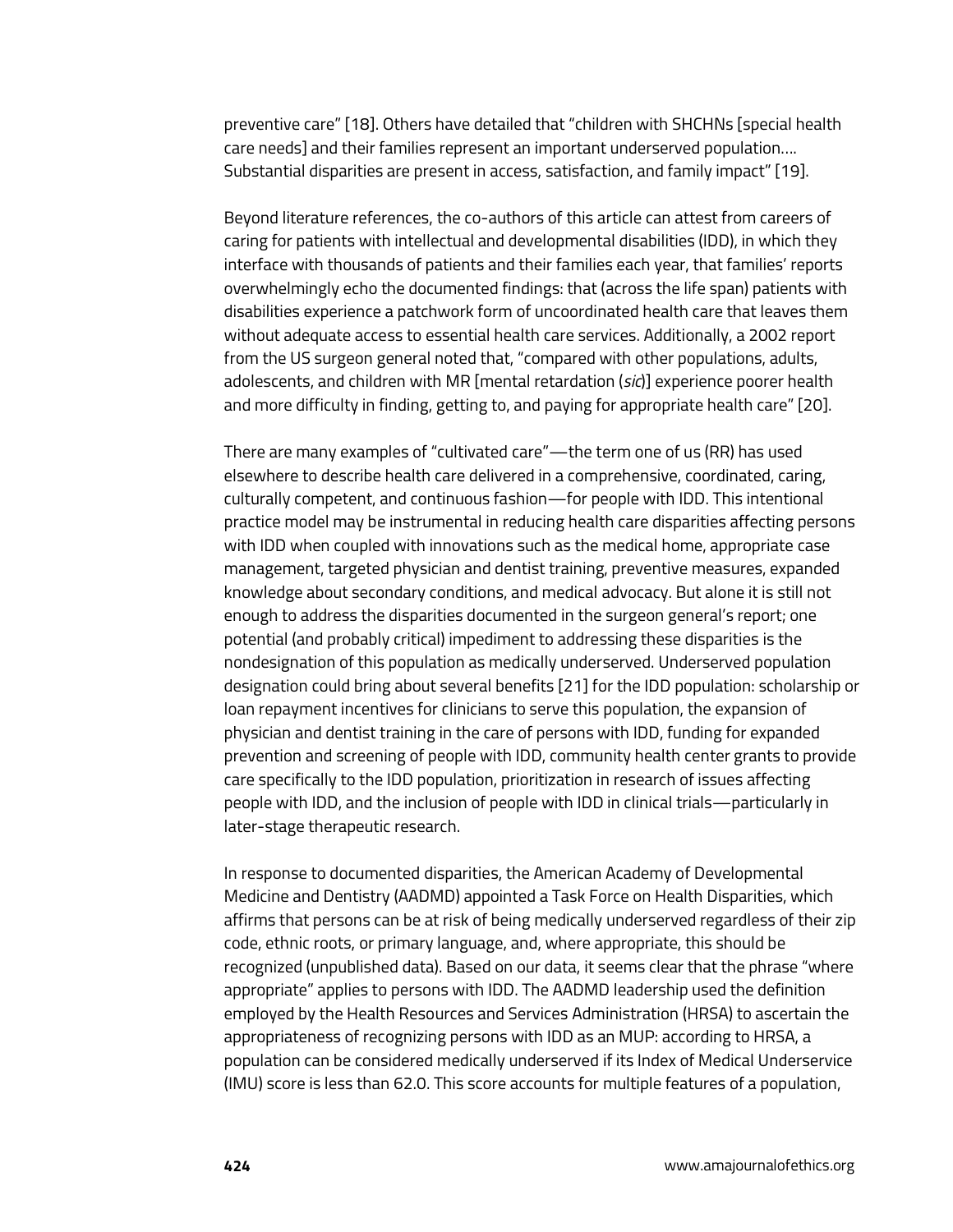including poverty, mortality rate, age, and clinician density—meaning how many clinicians in a given specialty, such as mental health, primary care, or dentistry, exist in a given area or patient population [22]. The resultant IMU score for persons with IDD is 54.1, which is well below the determination threshold of 62.0.

## **Would Designation Make the Right Difference?**

Even if designation did occur, merely improving marginalized persons' access to the health care system cannot change the experience of health care for a person, family, community, or population. Designating people with IDD as an MUP will not necessarily promote or ensure high-quality "cultivated care" for them.

There are numerous impediments to high-quality care for people with IDD. Given that people of color and people with disabilities both face social and cultural marginalization, it is reasonable to infer that the disparities faced by people of color may be similar to those confronted by people with IDD. The Institute of Medicine's [23] focus groups on addressing racial disparities in health care cited impediments to high-quality care, including the negative effects of some health care professionals' attitudes (e.g., stereotyping, lack of respect for patients, improper diagnosis and treatment), communication barriers, and financial barriers.

A few of these hurdles to high-quality care for people with IDD include the following:

- 1. Health care professionals are not adequately exposed to this population during training [24].
- 2. Medical professionals lack knowledge of logistics (motivation, competence, liability avoidance, and confidence) involved in providing care to persons with IDD [25].
- 3. Treatment of patients with IDD is poorly reimbursed, which discourages some from treating the complex needs of persons with IDD [25].
- 4. Informed consent for patients with IDD may be complicated by guardianship (i.e., the legal designation of another person as the patient's decision maker), which requires extra effort and increases clinician concern about effectively communicating with patients, managing complex conditions, and the risk of litigation and malpractice [25].
- 5. The medical model's focus on cure is still prevalent, which may be irrelevant or harmful to the experience of health and well-being that persons with IDD experience.
- 6. Clinicians are often inadequately equipped to collaborate with colleagues in other specialties or care management organizations to coordinate the care of their patients with IDD, which hinders their ability to attend to all their clients' needs and contributes to a sense of futility and self-insufficiency (all of which might hinder satisfaction in caring for persons with IDD) [25].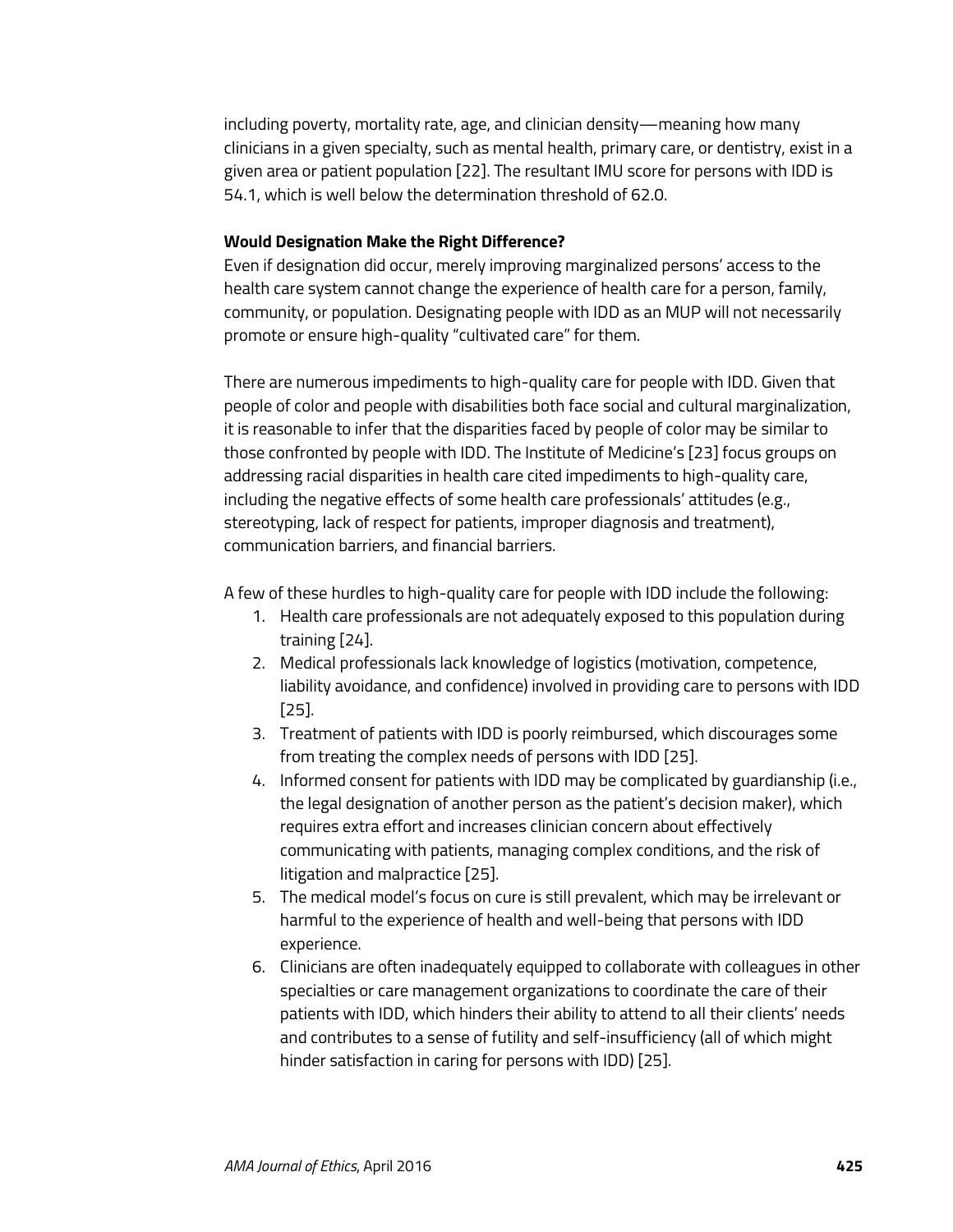- 7. At times, the expectations for a "normal" life that families have for their members with IDD may be unrealistic, introducing tension into the patientclinician relationship that discourages the development of creative, individualized long-term treatment plans and calls into question whether the patient's selfdetermination is guiding the planning [25].
- 8. Ongoing invisibility, marginalization, and devaluation of people with IDD can negatively influence clinical encounters by convincing both patients and clinicians that it is acceptable for persons with IDD to receive second-tier health care [26].

These complex obstacles to optimal care for persons with IDD all need to be addressed. Although important, an MUP designation cannot fully respond to the barriers described because they are more complex than a simple lack of access to care.

## **Conclusion**

Despite these remainders, however, the official recognition of people with IDD as an MUP would be a welcome complement to ongoing efforts to address obstacles to care. Prominent organizations, including the American Medical Association [27] and the American Dental Association [28], have passed resolutions affirming the need for this crucial step and now join the efforts of the AADMD in advocating for ensuring that those whose society has not offered sufficient supports can experience well-being as fully as possible.

## **References**

- 1. Kington RS, Smith JP. Socioeconomic status and racial and ethnic differences in functional status associated with chronic diseases. *Am J Public Health.* 1997;87(5):805-810.
- 2. Jones CM. The moral problem of health disparities. *Am J Public Health*. 2010;100(suppl 1):S47.
- 3. Scheunemann LP, White DB. The ethics and reality of rationing in medicine. *Chest*. 2011;140(6):1628.
- 4. Mayer Davis EJ, D'Antonio AM, Smith SM, et al. Pounds off with empowerment (POWER): a clinical trial of weight management strategies for black and white adults with diabetes who live in medically underserved rural communities. *Am J Public Health*. 2004;94(10):1736-1742.
- 5. Indian Health Service. Basis for health services. https://www.ihs.gov/newsroom/factsheets/basisforhealthservices/. Accessed March 3, 2016.
- 6. Indian Health Care Improvement Act of 1976, Pub L No. 94–437, 90 Stat 1400. https://www.ssa.gov/OP\_Home/comp2/F094-437.html. Accessed March 3, 2016.
- 7. Shelton BL. Issue brief: legal and historical roots of health care for American Indians and Alaska Natives in the United States. Kaiser Family Foundation; 2004: 10-11. https://kaiserfamilyfoundation.files.wordpress.com/2013/01/legal-and-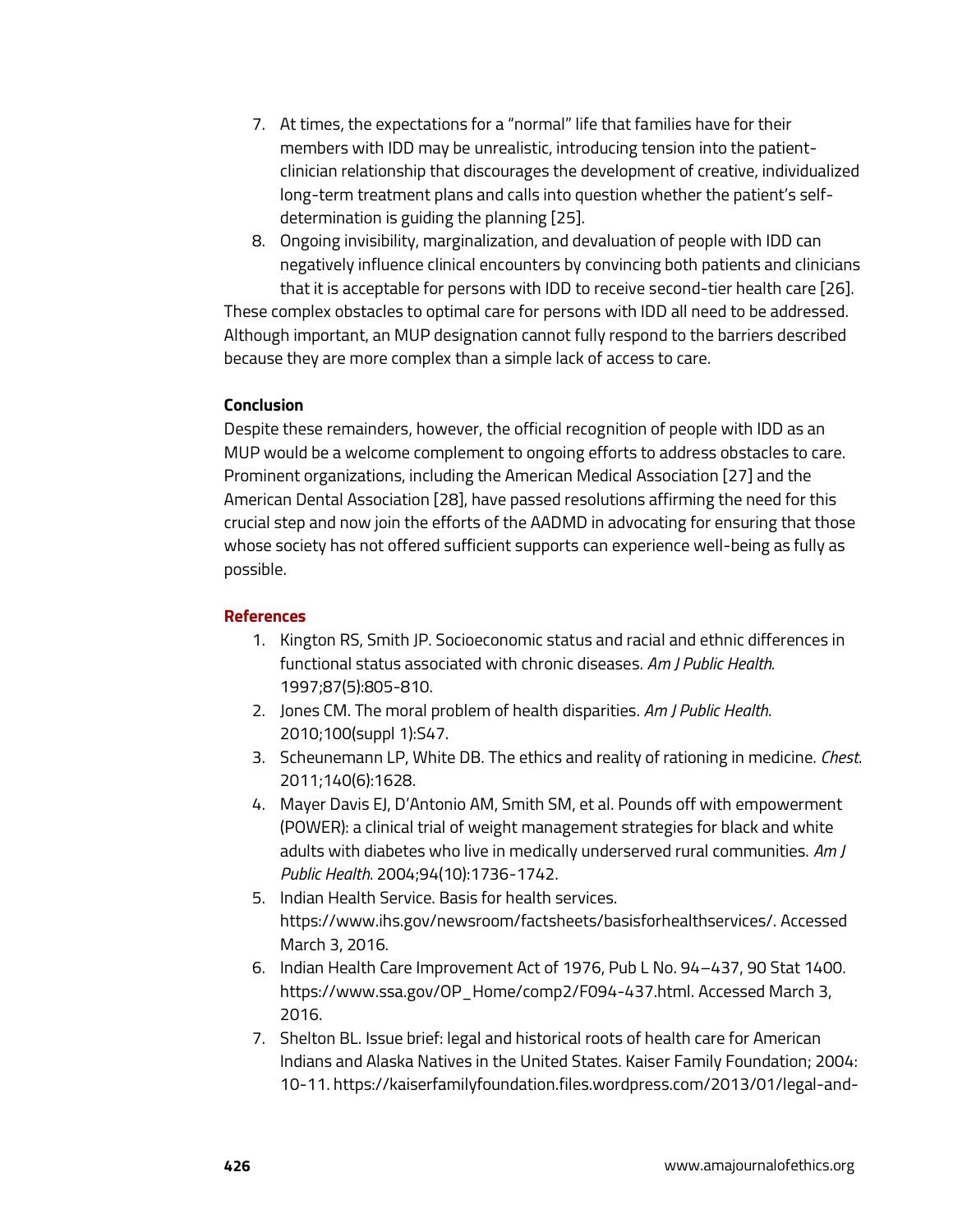historical-roots-of-health-care-for-american-indians-and-alaska-natives-inthe-united-states.pdf. Accessed March 3, 2016.

- 8. Center for Rural Health. Health professional shortage areas (HPSAs) and medically underserved areas (MUAs). https://ruralhealth.und.edu/pdf/hpsa.pdf. Accessed March 3, 2016.
- 9. US Department of Health and Human Services Health Resources and Services Administration. American Indian/Alaska Native: shortage designation. http://www.hrsa.gov/publichealth/community/indianhealth/shortage.html. Accessed March 3, 2016.
- 10. Indian Health Service. Fact sheet: disparities. https://www.ihs.gov/newsroom/factsheets/disparities/. Accessed March 3, 2016.
- 11. Artiga S, Arguello R, and Duckett P. Health coverage and care for American Indians and Alaska Natives. Kaiser Family Foundation; 2013. http://kff.org/disparities-policy/issue-brief/health-coverage-and-care-foramerican-indians-and-alaska-natives/. Accessed March 3, 2016.
- 12. US Department of Health and Human Services Office of Minority Health. Profile: American Indian/Alaska Native. Updated February 3, 2016. http://minorityhealth.hhs.gov/omh/browse.aspx?lvl=3&lvlid=62. Accessed March 3, 2016.
- 13. Jones DS. The persistence of American Indian health disparities. *Am J Public Health*. 2006;96(12):2122-2134.
- 14. Robert Wood Johnson Foundation. Significant health care needs of American Indians and Alaska Natives living in urban areas go unmet. 2007. http://www.rwjf.org/en/library/articles-and-news/2007/11/significant-healthcare-needs-of-american-indians-and-alaska-nat.html. Accessed March 3, 2016.
- 15. Sarche M, Spicer P. Poverty and health disparities for American Indian and Alaska Native children: current knowledge and future prospects. *Ann N Y Acad Sci*. 2008;1136:126-136.
- 16. Krahn G, Walter DK, Correa-De-Araujo R. Persons with disabilities as an unrecognized health disparity. *Am J Public Health.* 2015;105(suppl 2):S198-S206.
- 17. Krahn, Walter, Correa-De-Araujo, S198.
- 18. Krahn, Walter, Correa-De-Araujo, S201.
- 19. van Dyck PC, Kogna MD, McPherson MG, Weissman GR, Newacheck PW. Prevalence and characteristics of children with special health care needs. *Arch Pediatr Adolesc Med*. 2004;158(9):884.
- 20. Office of the Surgeon General; National Institute of Child Health and Human Development; Centers for Disease Control and Prevention. *Closing the Gap: A National Blueprint to Improve the Health of Persons with Mental Retardation*. Washington, DC: US Department of Health and Human Services; 2002. https://www.nichd.nih.gov/publications/pubs/closingthegap/Pages/sub4.aspx# problems. Accessed March 4, 2016.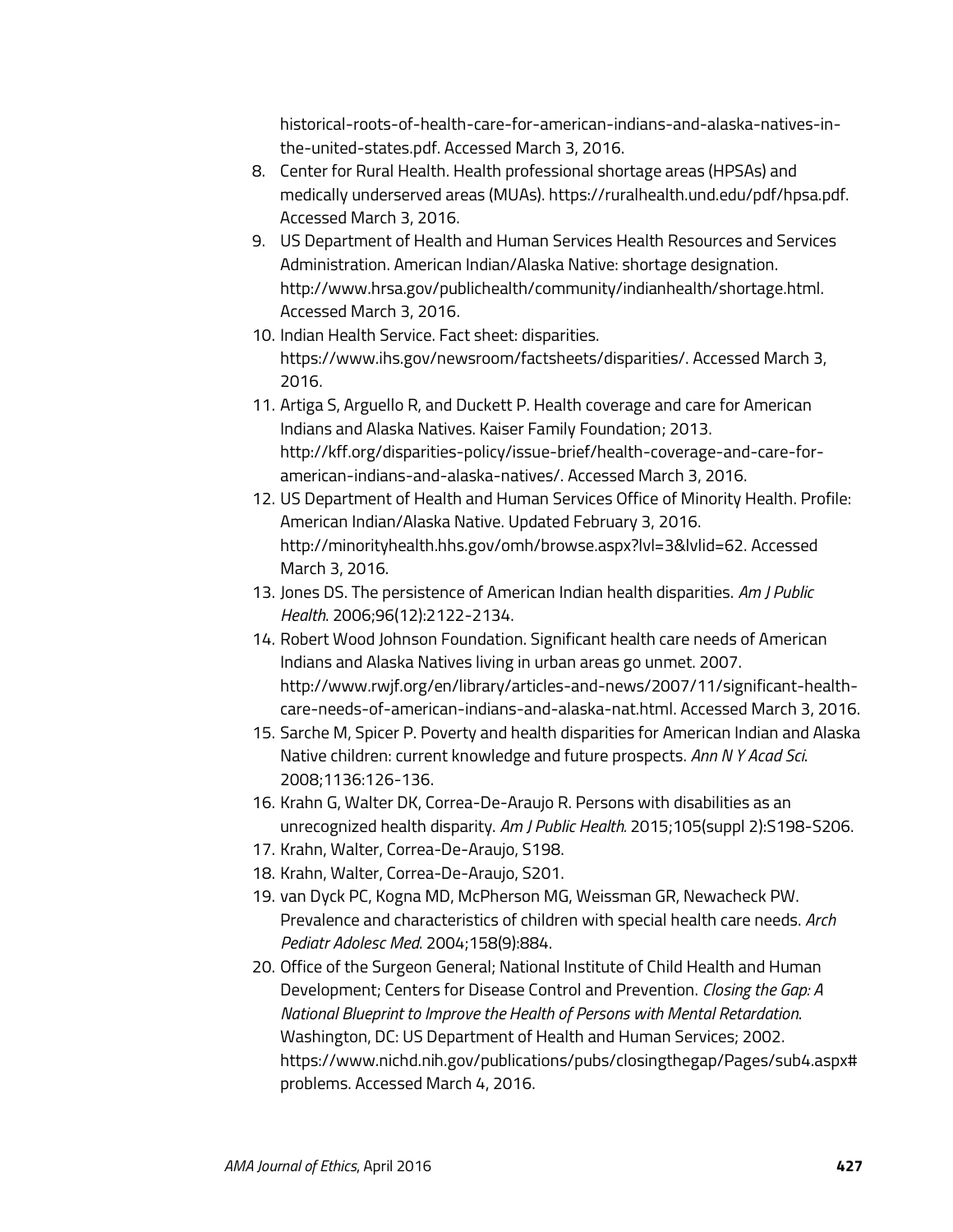- 21. See, for example, Massachusetts Department of Public Health. The federal shortage designation process: health professional shortage areas (HPSA), medically underserved areas (MUA), medically underserved populations (MUP): a guide prepared for citizens, communities, health care organizations, and providers in Massachusetts. Updated July 2013. http://www.mass.gov/eohhs/docs/dph/com-health/primary-care/shortagedesignations-benefits.doc. Accessed March 4, 2016.
- 22. US Department of Health and Human Services Health Resources and Services Administration. Medically underserved areas/populations: guidelines for MUA and MUP designation. http://www.hrsa.gov/shortage/mua/. Accessed March 4, 2016.
- 23. Smedley BD, Stith AY, Nelson AR, eds; Institute of Medicine Committee on Understanding and Eliminating Racial and Ethnic Disparities in Health Care. *Unequal Treatment: Confronting Racial and Ethnic Disparities in Health Care.* Washington, DC: National Academies Press; 2003.
- 24. Holder M, Waldman HB, Wood H. Preparing health professionals to provide care to individuals with disabilities. *Int J Oral Sci*. 2009;1(2):66-71.
- 25. Harder + Company Community Research Group. A blind spot in the system: health care for people with developmental disabilities: findings from stakeholder interviews. September 2008. http://odpc.ucsf.edu/sites/odpc.ucsf.edu/files/pdf\_docs/A%20Blind%20Spot%20 in%20the%20System.pdf. Accessed March 3, 2016.
- 26. Douthitt Stief H, Clark M. A survey of patients, families and providers about care of patients with intellectual disabilities. American Academy of Developmental Medicine and Dentistry; 2013. https://aadmd.org/articles/survey-patientsfamilies-and-providers-about-care-patients-intellectual-disabilities. Accessed March 4, 2016.
- 27. American Medical Association. H-90.969 Early intervention for individuals with developmental delay. https://www.amaassn.org/ssl3/ecomm/PolicyFinderForm.pl?site=www.amaassn.org&uri=/resources/html/PolicyFinder/policyfiles/HnE/H-90.969.HTM. Accessed March 4, 2016.
- 28. Rader R. American Dental Association passes MUP resolution [news release]. Prospect, KY: American Academy of Developmental Medicine and Dentistry; October 14, 2014. http://aadmd.org/articles/american-dental-associationpasses-mup-resolution. Accessed March 4, 2016.

**Lyubov Slashcheva** is a fourth-year dental student at the Virginia Commonwealth University School of Dentistry in Richmond. Upon graduating with her DDS in 2016, she will enroll in the University of Iowa College of Dentistry dental public health master of science program and the Geriatric and Special Needs Dentistry certificate program. As a National Health Service Corps Dental Scholar, Lyubov aims to establish a career in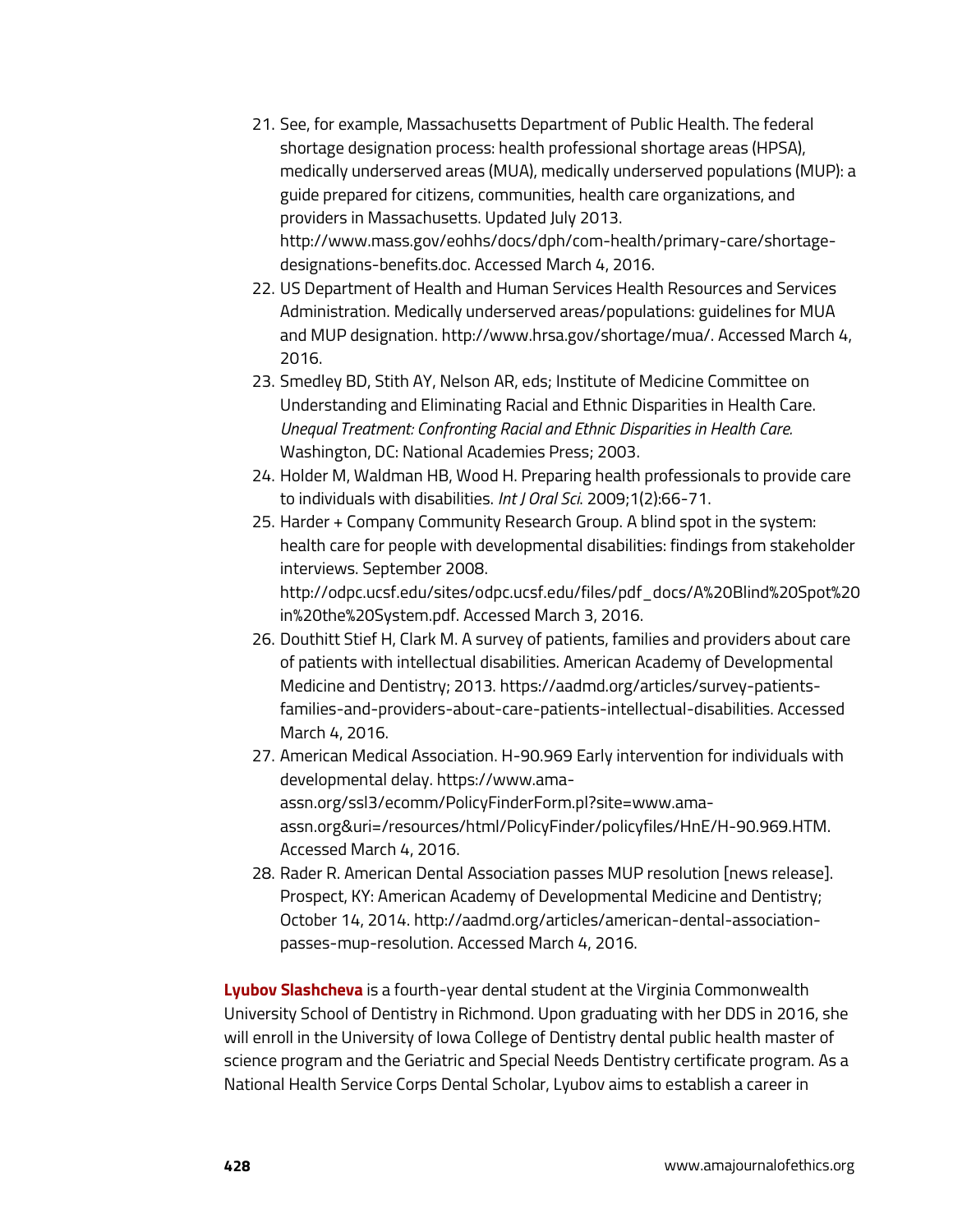improving the oral health and well-being of vulnerable populations, including older adults and persons with intellectual or developmental disabilities.

**Rick Rader, MD**, is director of the Morton J. Kent Habilitation Center within the Orange Grove Center and an adjunct professor in human development at the University of Tennessee-Chattanooga in Chattanooga, Tennessee. He serves on the Board of the American Academy of Developmental Medicine and Dentistry and has focused his career on healthcare innovations in intellectual/neurodevelopmental disabilities, aging, and dementia.

**Stephen B. Sulkes, MD**, is co-director of the Strong Center for Developmental Disabilities and of the University Center of Excellence in Developmental Disabilities (UCEDD) program within the Division of Neurodevelopmental and Behavioral Pediatrics at the University of Rochester Medical Center in Rochester, New York. A board certified developmental-behavioral pediatrician, Dr. Sulkes serves on the Board of the American Academy of Developmental Medicine and Dentistry.

#### **Related in the** *AMA Journal of Ethics*

Closing the Gap: Finding and Encouraging Physicians Who Will Care for the Underserved, [May 2009](http://journalofethics.ama-assn.org/2005/07/pfor3-0507.html)

[Medicaid Reform: Implications for the Health Care Safety Net, July](http://journalofethics.ama-assn.org/2011/05/pfor1-1105.html) 2005

[Federal and State Initiatives to Recruit Physicians to Rural Areas, May](http://journalofethics.ama-assn.org/2011/05/oped1-1105.html) 2011

[A Case for Special Programs to Expand the Ranks of Rural](http://journalofethics.ama-assn.org/2009/10/mhst1-0910.html) Physicians, May 2011

[The Indian Health Service and Traditional Indian Medicine, O](http://journalofethics.ama-assn.org/2014/12/stas1-1412.html)ctober 2009

The Success of Telehealth Care in the Indian Health Service, December 2014

The viewpoints expressed in this article are those of the author(s) and do not necessarily reflect the views and policies of the AMA.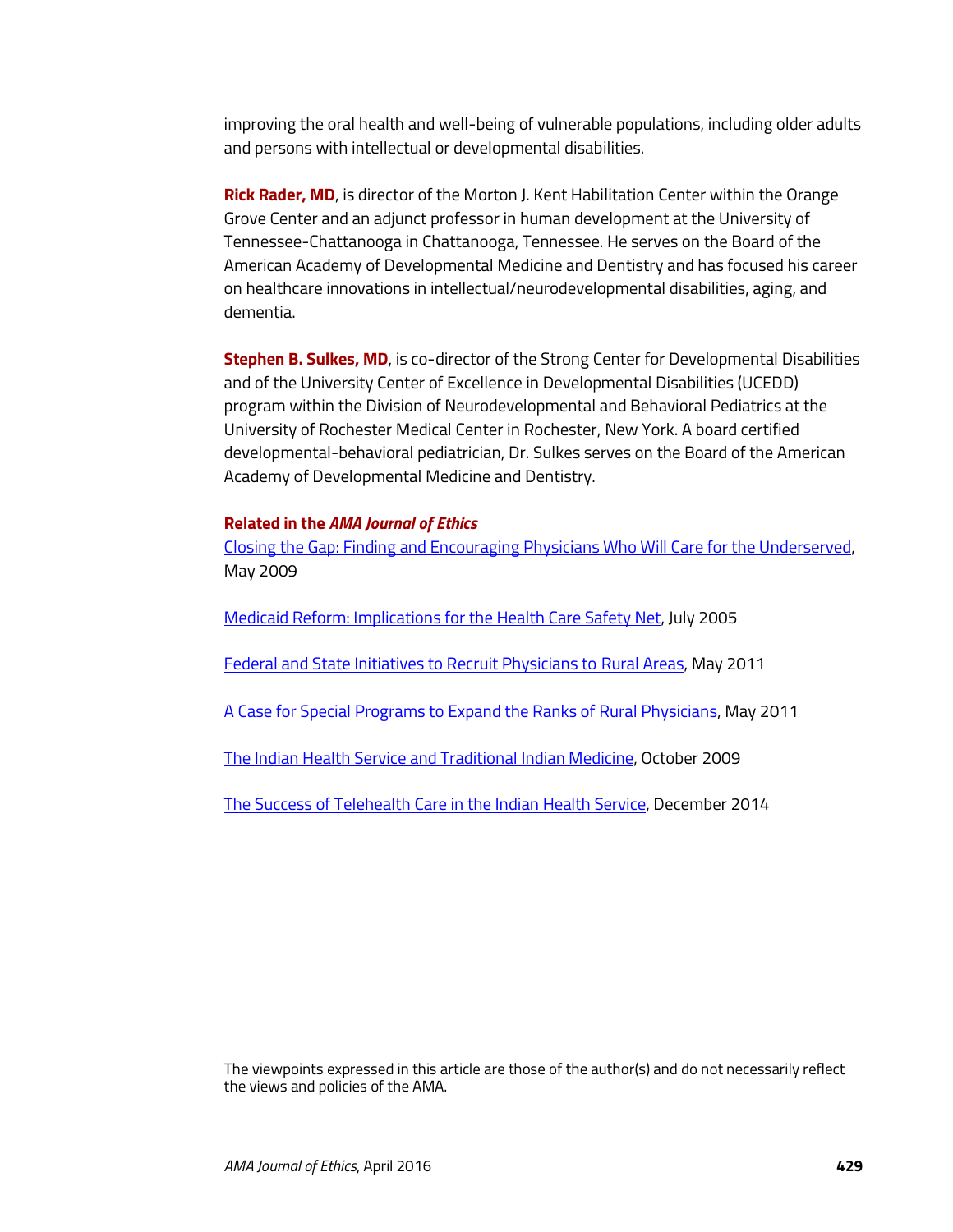**Copyright 2016 American Medical Association. All rights reserved. ISSN 2376-6980**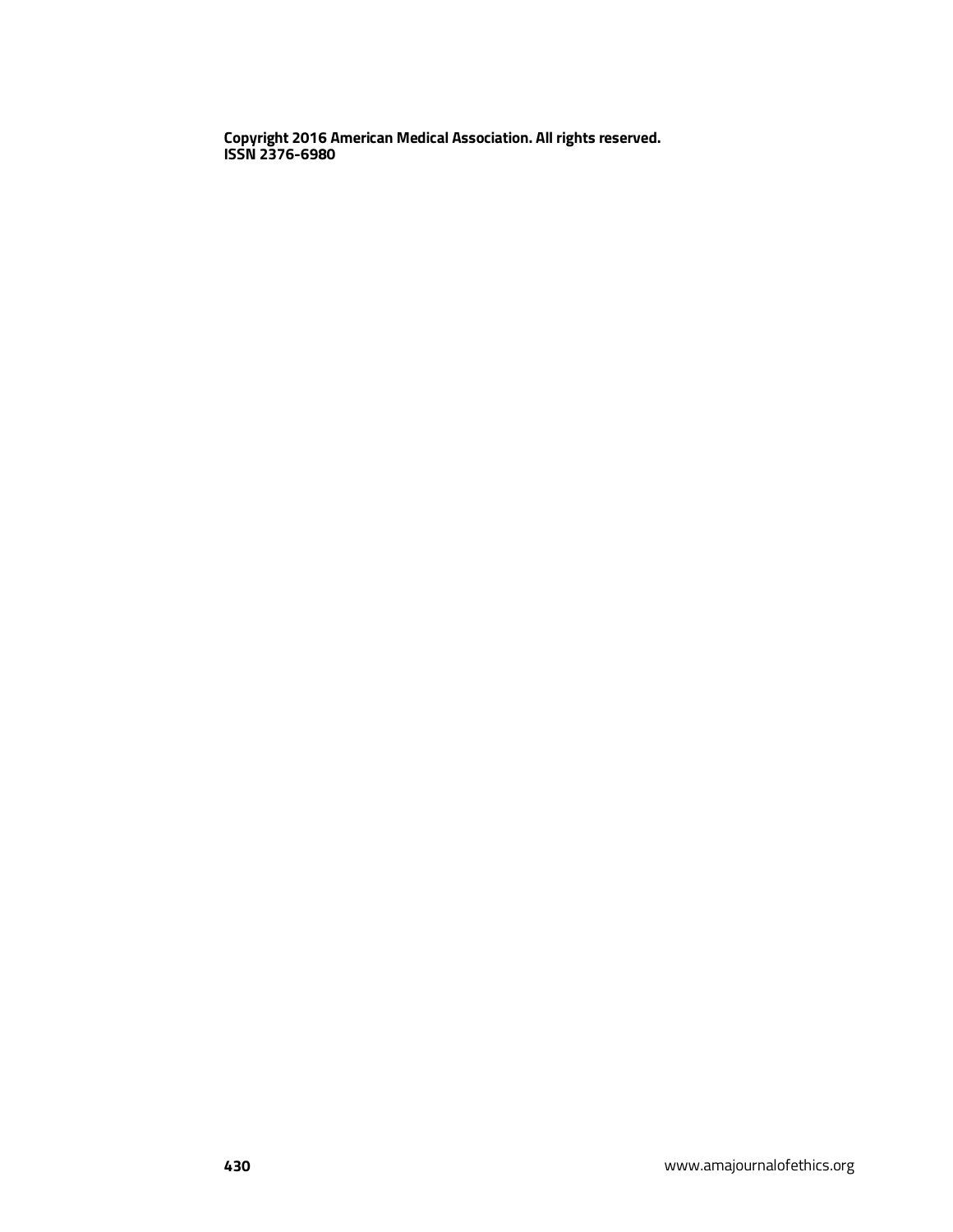Additionally, professional organizations such as the American Society for Reproductive Medicine (ASRM) and the American Congress of Obstetricians and Gynecologists (ACOG) urge that access to medical care be available without discrimination [6-8]. As for sterilization, ACOG urges that disability is not a reason in itself for or against it and that any such decision must be made on a basis that preserves, as much as possible, the patient's autonomy [7]. This guidance is not always followed. In this paper, we explore how reproductive medicine for women with disabilities may be unfairly obstructed by this kind of laxity in guarding against discrimination and by mistaken assumptions about disabled people. We also recommend how such discrimination may be avoided.

### **Mistaken Assumptions about People with Disabilities**

Several general assumptions commonly are made—mistakenly—about people with disabilities.

*Assumptions about decision-making ability.* One common mistake is to assume that a patient's having a disability necessarily affects the person's competence. Clinicians may dismiss the possibility of achieving informed consent when patients have intellectual or developmental disabilities, wrongly [equating](http://journalofethics.ama-assn.org/2016/04/ecas3-1604.html) certain diagnoses with an inability to understand or communicate at the requisite level. Clinicians may be inexperienced in helping patients with disabilities understand complicated medical questions or unwilling to take the time to explain when patients have difficulties in communication. For example, they may neither realize that anyone's decision-making ability is affected by both individual capacity and social context, nor be aware that, for patients with intellectual disabilities, assessment of abilities may be improved by acknowledging positive support from family or community relationships and social services [9-12].

As a result, people with disabilities may be inappropriately subjected to paternalistic judgment, including judgments about their very ability to consent to sex or reproduction [13]. The United Nations Convention on the Rights of Persons with Disabilities (CRPD) Article 12 requires equal legal recognition of persons with disabilities. The CRPD guidance also recommends appropriate supports for persons with disabilities in exercising their legal capacities. In line with CRPD recommendations, many jurisdictions have been exploring methods for supported decision-making—that is, methods of deciding in which persons with intellectual or psychiatric disabilities work with others to determine and pursue their goals [14, 15]. ACOG goes further, stating that it is "essential" to obtain the assistance of professionals trained in communicating with people with intellectual disabilities when ascertaining capacity to provide informed consent for any surgical procedure [7].

*Assumptions about sexual and reproductive interests*. Disabled people too often are stereotyped as needing special protection, including measures that curtail their ambitions for intimate relationships and family life. It is inaccurate to [assume](http://journalofethics.ama-assn.org/2016/04/ecas2-1604.html) that being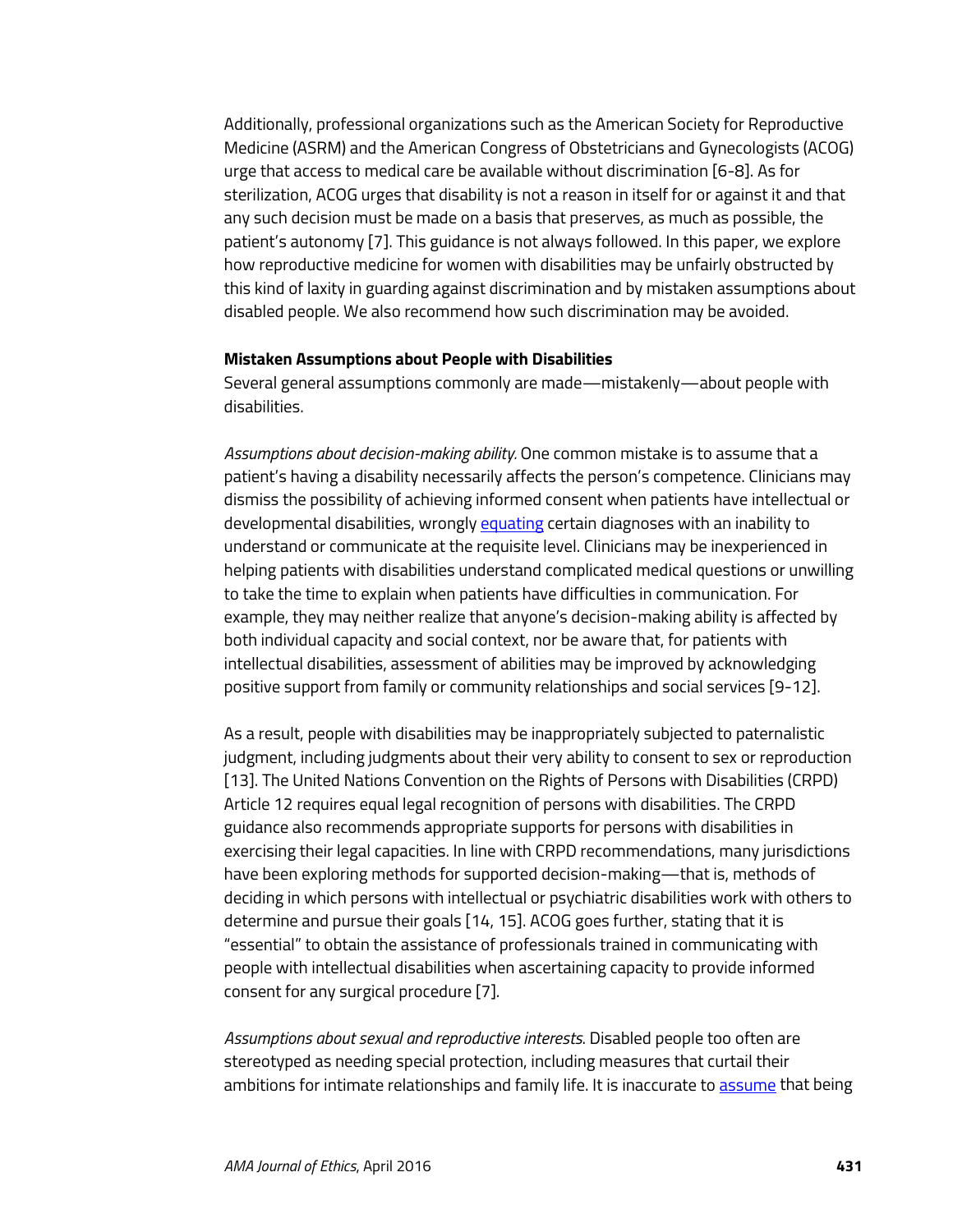disabled means having no sexual or reproductive interests or being sexually inactive, celibate, or asexual. For example, the sexual interests of people with physical disabilities such as spina bifida or cerebral palsy may be underestimated based on false assumptions about their sexual capabilities [16, 17]. People with sensory disabilities such as blindness may be burdened by others' false assumptions about their parenting abilities [18, 19]. And people with intellectual disabilities may be looked at merely as potential victims of sexual predation or exploitation, rather than as people with sexual interests or capabilities who need not only protection but also sex education and recognition of their agency [20].

Assumptions like these may be the reason that people with disabilities unjustly receive less access to medically indicated reproductive care than other people of similar age and sex. Too frequently, ordinary preventative services such as noninvasive birth control, pap smears for women who are sexually active, or mammography are not offered or are denied to women with various kinds of disabilities because they are wrongly supposed not to need them [21-23]. Mistaken assumptions about patients' abilities to use these services also reduce access to care [24]. So may concerns that these patients may require lengthier visits—for example, to navigate narrow examination rooms crowded with furniture or access equipment designed with the assumption that all patients can stand—or lack of familiarity with how the disability may affect a physical, cognitive, or communicative component of the appointment [24].

**Misjudging Women with Disabilities in the Context of Reproductive Health Care**

We now turn to assumptions that lead to misjudgments in reproductive care for women with disabilities.

*Assumptions about risks of pregnancy*. First are exaggerated or misdirected concerns about the riskiness of pregnancy when a person with a disability is involved. It is not unusual for women whose disabilities do not affect their gynecological functions to have their pregnancies labeled high-risk and to be referred for unnecessary consultations or tests by an overanxious clinician [25, 26]. Caesarean sections and induction of labor may occur more frequently in women with disabilities, even in the absence of standard medical indications [25, 26]. An illustrative example is that of a pregnant triple amputee referred to genetic counseling although her impairment was not inherited. A perinatologist to whom she also was referred denied that her pregnancy was high-risk and warned her against being talked into a caesarean section just because her absence of limbs made other physicians nervous [27]. Clinicians should take care that assumptions about risks are not prompted or exaggerated by unwarranted generalizations or stereotypes. If risk is considered per patient, and it is determined that a pregnancy would be of significant physical risk to a particular woman because of her disability, she may also achieve lower-risk parenthood by being offered access to surrogacy [12].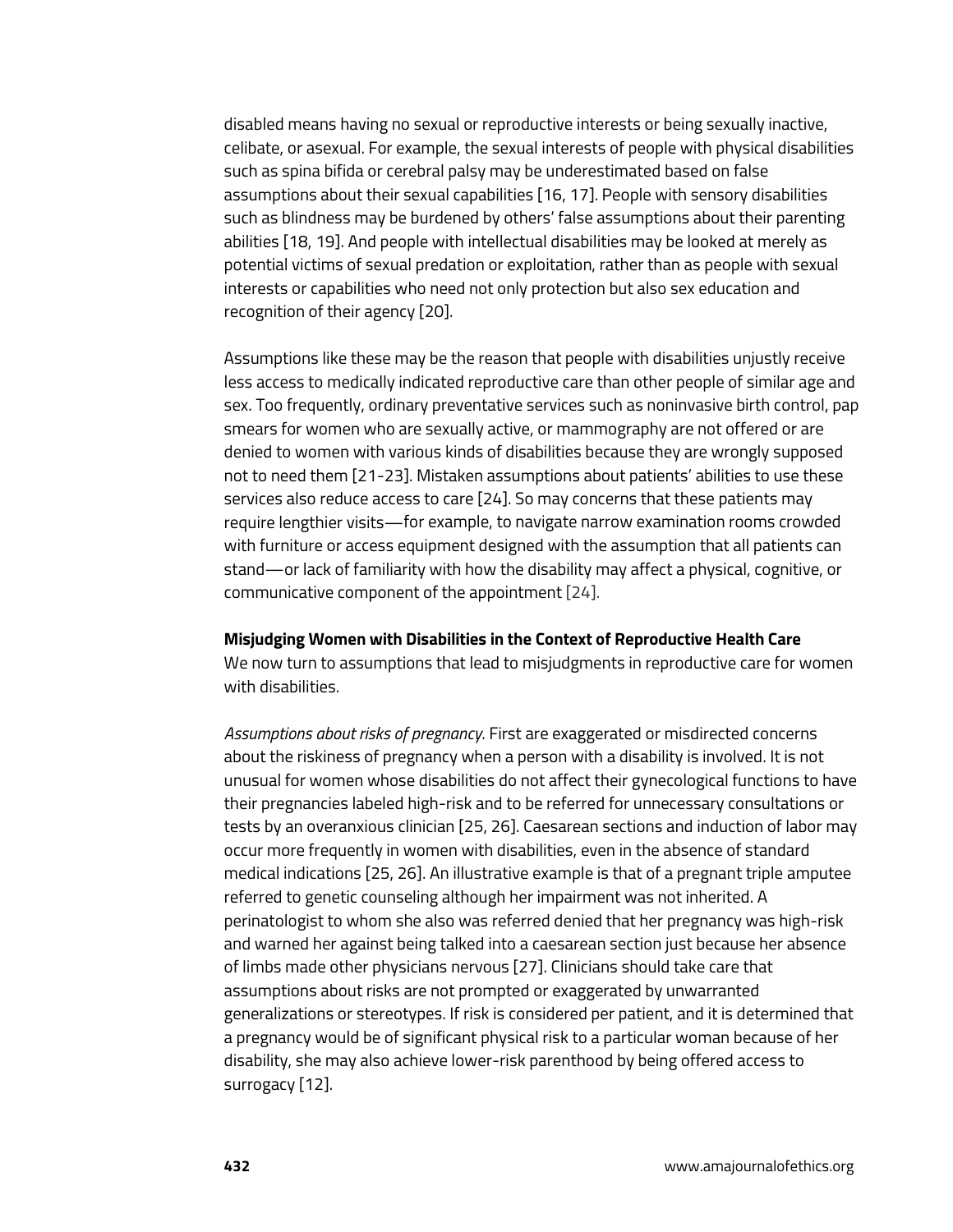*Assumptions about probability of treatment success.* Clinicians should avoid conflating judgments that an intervention would be futile—for example, a determination that pregnancy is physiologically impossible because a patient lacks a uterus—with judgments that prognosis is poor (in which cases pregnancy would be physiologically possible, but unlikely). In cases deemed to have a low probability of pregnancy, some patients with disabilities, just like some patients without, may still wish to try to achieve pregnancy. According to the ASRM, treatment may be ethically provided in such cases if patients are fully informed about their prospects and clinics develop patient-centered, evidence-based policies about when they are willing to provide fertility services [28].

*Beliefs about parenting ability.* Much less clear, but not less frequent, are judgments about fitness to parent that motivate reluctance to provide fertility services. Mistaken assumptions about parenting ability may discourage referrals for fertility therapy [29, 30]. People with disabilities who reproduce are sometimes condemned as posing risks to or imposing burdens on society. Women with disabilities who have experienced pregnancy frequently report being targeted by complaints about their selfishness, based on the assumption that their relatives will have to raise their children or that their children will become burdens to taxpayers [12, 27].

Despite increased understanding of heritability, disabled women may also be discouraged from pregnancy out of misplaced fear that their children will in turn have disabilities [27]. As legal history underlines, people with disabilities have been subject to forced sterilization for precisely these reasons [31, 32]. The US Supreme Court's 1927 decision in *Buck v. Bell* upheld involuntary sterilization on the grounds that it was necessary "to prevent our being swamped with incompetence. It is better for all the world if…society can prevent those who are manifestly unfit from continuing their kind" [33]. This reasoning is both misleading, as many disabilities are not heritable, and profoundly biased, as it expresses the idea that the existence of disabled people impedes or otherwise harms everyone else.

Whether withholding reproductive services from patients is discriminatory depends on the beliefs that prompt it: are all prospective parents vetted to discover whether they are likely to raise children safely and well—or has stereotyping made disability a trigger for withholding services? The ASRM opines that fertility programs may withhold services to prospective parents—but only on the basis of "well-substantiated judgments that those patients will be unable to provide minimally adequate or safe care for offspring" [34] The ASRM cautions clinicians to "pay special attention to treating equally persons with disabilities who request fertility services" [35] and notes that children thrive within a wide range of "parenting approaches or homes" [35]. Especially noteworthy is the ASRM stricture that scrutiny of potential parenting ability should not be applied to persons with disabilities unless applied to persons generally [6]. The ASRM is explicit that this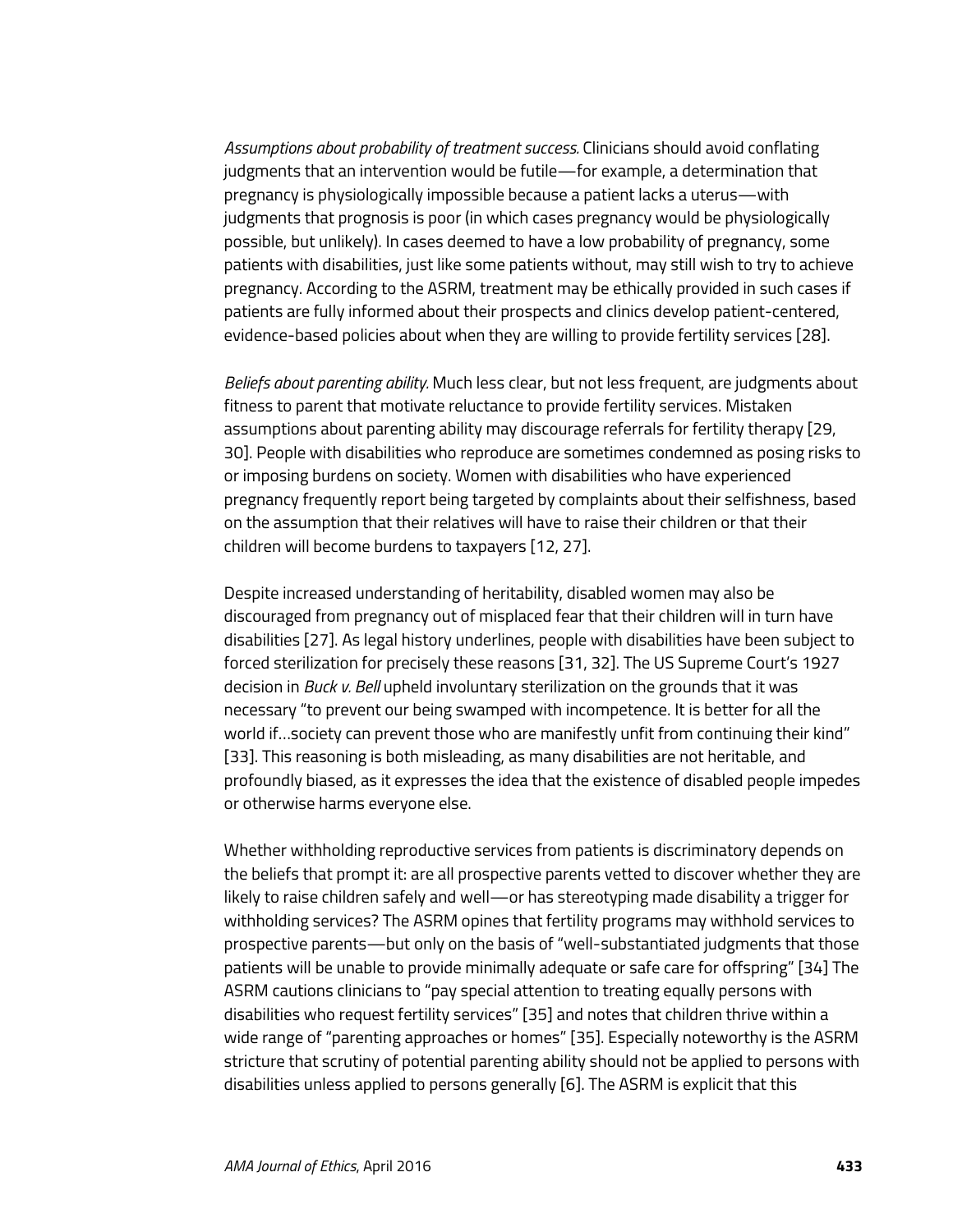antidiscrimination provision applies to both potential parents with intellectual disabilities and mental illness and those with physical disabilities.

This advice—to respond to patients with disabilities with respect—requires attention to individual differences, language and culture, counseling settings, stressors, and medications [7]. It may be generalized to all areas of medicine and to all disabilities as good guidance for acting ethically by avoiding discrimination.

# **References**

- 1. Crossley M. Giving meaning to "meaningful access" in Medicaid managed care. *Kentucky Law J*. 2014;102:255-286.
- 2. Francis LP, Silvers A. Debilitating *Alexander v. Choate*: "Meaningful access" to health care for people with disabilities. *Fordham Urban Law J.* 2008;35:447-477.
- 3. Pendo E. Disability, equipment barriers, and women's health: using the ADA to provide meaningful access. *Saint Louis University J Health Law Policy.*  2008;2(1):15-56.
- 4. Iezzoni LI, Kilbridge K, Park ER. Physical access barriers to care for diagnosis and treatment of breast cancer among women with mobility impairments. *Oncol Nurs Forum*. 2010;37(6):711-717.
- 5. Mahmoudi E, Meade MA. Disparities in access to health care among adults with physical disabilities: analysis of a representative national sample for a ten-year period. *Disabil Health J*. 2015;8(2):182-190.
- 6. Ethics Committee of the American Society for Reproductive Medicine. Childrearing ability and the provision of fertility services: a committee opinion. *Fertil Steril*. 2013;100(1):50-53.
- 7. Committee on Ethics. ACOG Committee Opinion number 371. Sterilization of women, including those with mental disabilities. *Obstet Gynecol*. 2007;110(1):217-220.
- 8. American College of Obstetricians and Gynecologists (ACOG). Committee opinion no. 649: racial and ethnic disparities in obstetrics and gynecology. *Obstet Gynecol*. 2015;126(6):e130-e134.
- 9. Francis LP. Disability and philosophy: applying ethics in circumstances of injustice. *J Med Ethics*. 2016;42(1):35-36.
- 10. Silvers A, Francis LP. Thinking about the good: reconfiguring metaphysics (or not) for people with cognitive disabilities. In: Kittay EF, Carlson L, eds. *Cognitive Disability and its Challenge to Moral Philosophy*. New York, NY: Wiley-Blackwell; 2010:237-260.
- 11. Francis LP. Understanding autonomy in light of intellectual disability. In: Brownlee K, Cureton A, eds. *Disability and Disadvantage*. Oxford, UK: Oxford University Press; 2009:200-215.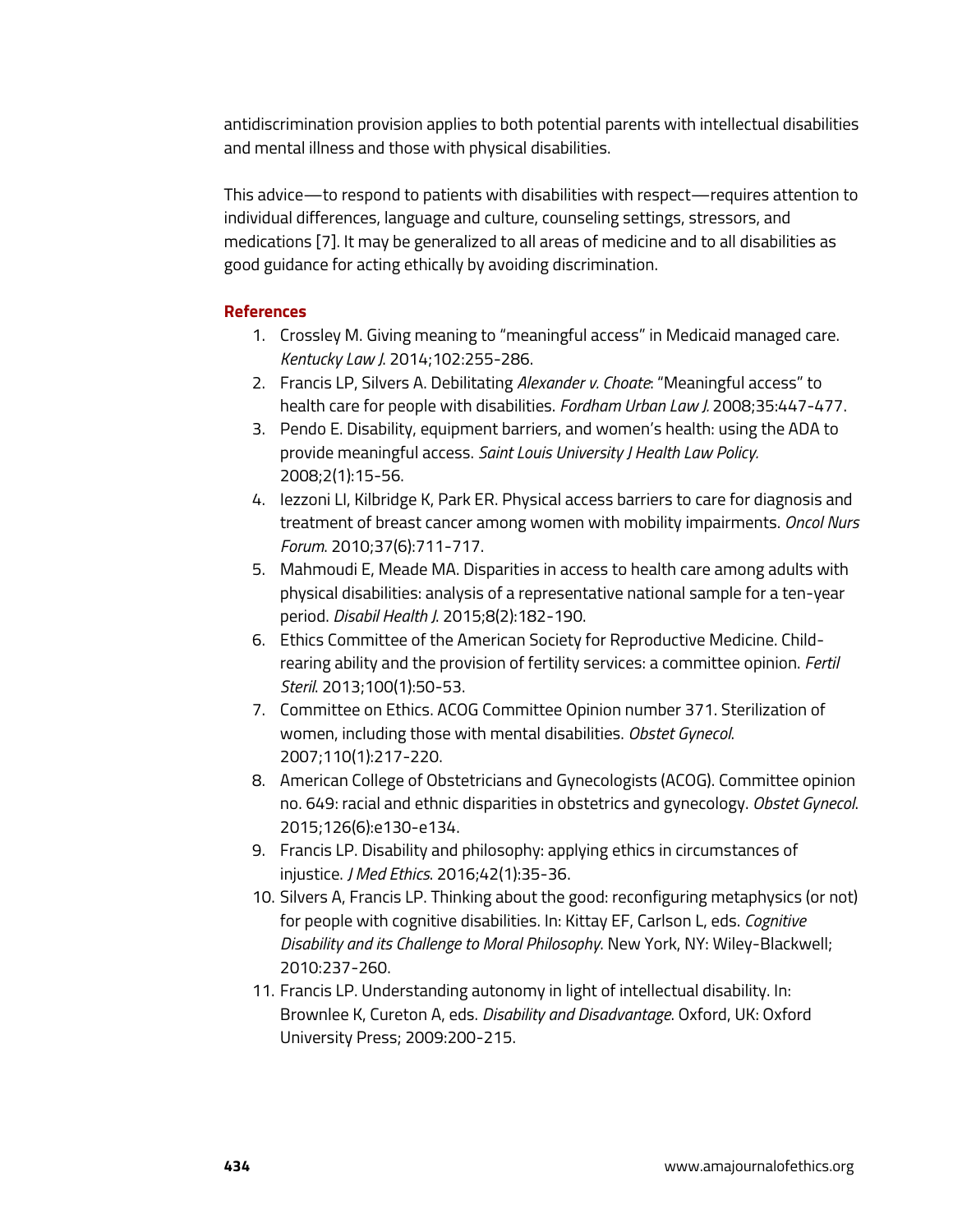- 12. National Council on Disability. *Rocking the Cradle: Ensuring the Rights of Parents with Disabilities and their Children*. 2012. https://www.ncd.gov/publications/2012/Sep272012. Accessed March 4, 2016.
- 13. Boni-Saenz AA. Sexuality and incapacity. *Ohio State Law J*. In press.
- 14. Kanter AS. The Americans with Disabilities Act at 25 years: lessons to learn from the Convention on the Rights of People with Disabilities. *Drake University Law Rev*. 2015;63(3):819-883.
- 15. Smith A, Sullivan D. A new ball game: the United Nations Convention on the Rights of Persons with Disabilities and assumptions in care for people with dementia. *J Law Med*. 2012;20(1):28-34.
- 16. Rofail D, Maguire L, Kissner M, Colligs A, Abetz-Webb L. A review of the social, psychological, and economic burdens experienced by people with spina bifida and their caregivers. *Neurol Ther*. 2013;2(1-2):1-12.
- 17. Wiegerink DJ, Stam HR, Ketelaar M, Cohen-Kettenis PT, Roebroeck ME. Personal and environmental factors contributing to participation in romantic relationships and sexual activity of young adults with cerebral palsy. *Disabil Rehabil*. 2012;34(17):1481-1487.
- 18. Cureton A. Some advantages to having a parent with a disability. *J Med Ethics*. 2016;42(1):31-34.
- 19. Cureton A. Parents with disabilities. In: Francis L, ed. *Oxford Handbook of Reproductive Ethics.* New York, NY: Oxford University Press; in press.
- 20. American Association on Intellectual and Developmental Disabilities (AAIDD). Sexuality: joint position statement of AAIDD and The Arc. 2013. https://aaidd.org/news-policy/policy/positionstatements/sexuality#.VprCF1MrK9Y. Accessed March 4, 2016.
- 21. Iezzoni LI, Kurtz SG, Rao SR. Trends in mammography over time for women with and without chronic disability. *J Womens Health (Larchmt)*. 2015;24(7):593-601.
- 22. Iezzoni LI, Kurtz SG, Rao SR. Trends in pap testing over time for women with and without chronic disability. *Am J Prev Med*. 2016;50(2):210-219.
- 23. Horner-Johnson W, Dobbertin K, Andresen EM, Iezzoni LI. Breast and cervical cancer screening disparities associated with disability severity. *Womens Health Issues*. 2014;24(1):e147-e153.
- 24. McColl MA, Forster D, Shortt SE, et al. Physician experiences providing primary care to people with disabilities. *Healthc Policy*. 2008;4(1):e129-e147.
- 25. Neergaard L. More disabled women are having children. *NBC News*. May 9, 2011. http://www.nbcnews.com/id/42960995/ns/healthpregnancy/t/more-disabledwomen-are-having-children/#.VpGqZ0jq1Ko. Accessed March 4, 2016.
- 26. Brown HK, Kirkham YA, Cobigo V, Lunsky Y, Vigod SN. Labour and delivery interventions in women with intellectual and developmental disabilities: a population-based cohort study. *J Epidemiol Community Health*. 2016;70(3):238- 244.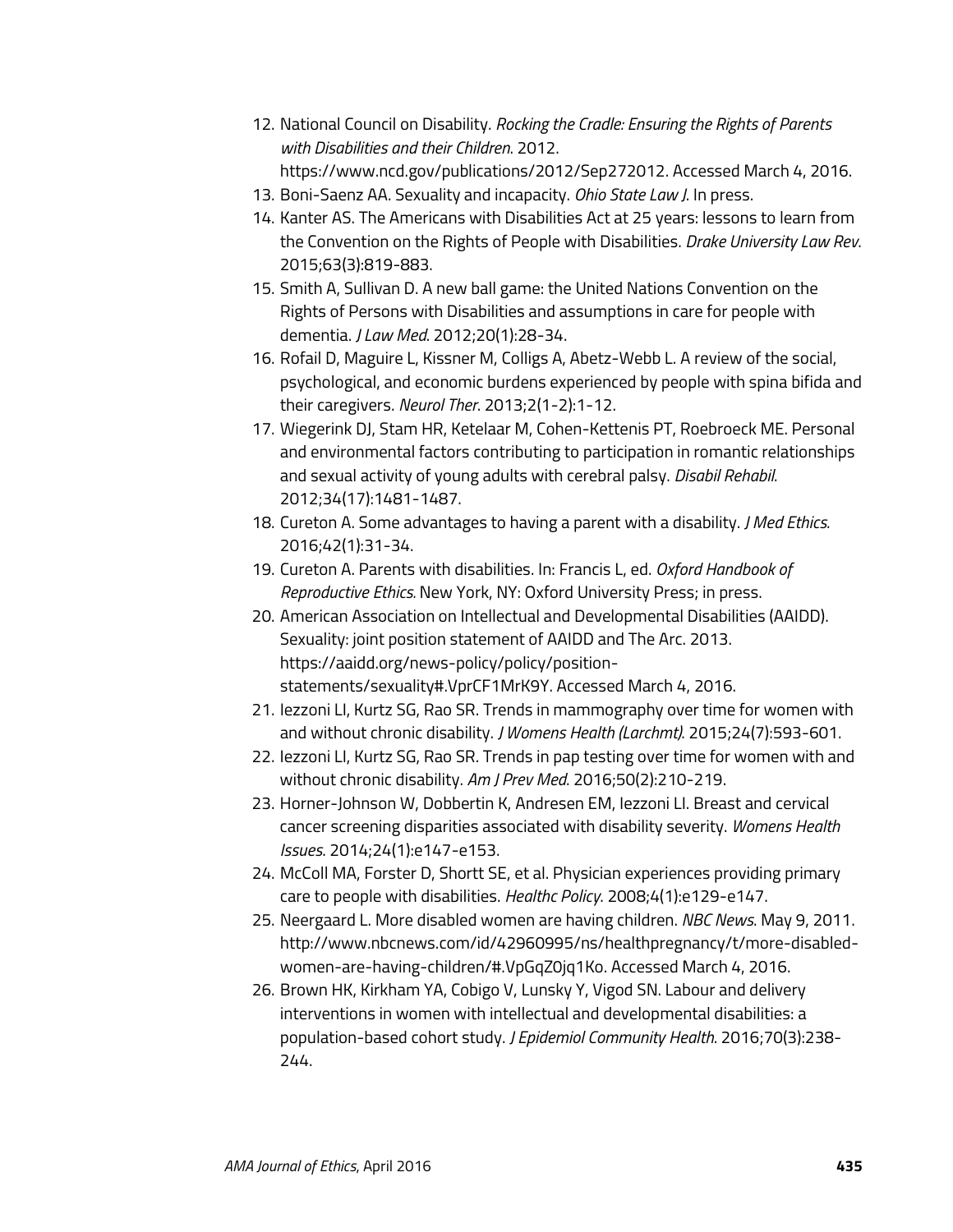27. Andrews EE. Pregnancy with a physical disability: one psychologist's journey. American Psychological Association. *Spotlight on Disability Newsletter.* December 2011.

https://web.archive.org/web/20150716062712/http://www.apa.org/pi/disabili ty/resources/publications/newsletter/2011/12/pregnancy-disability.aspx. Accessed March 4, 2016.

- 28. Ethics Committee of the American Society for Reproductive Medicine. Fertility treatment when the prognosis is very poor or futile: a committee opinion. *Fertil Steril.* 2012;98(1):e6-e9.
- 29. Mutcherson K. Disabling dreams of parenthood: the fertility industry, antidiscrimination, and parents with disabilities. *Law Inequality*. 2009;27(2):311-364.
- 30. Mutcherson K. Procreative rights in a postcoital world. In: Francis L, ed. *Oxford Handbook of Reproductive Ethics.* New York: Oxford University Press; in press.
- 31. Kevles D*. In the Name of Eugenics: Genetics and the Uses of Human Heredity*. Cambridge, MA: Harvard University Press; 1985.
- 32. Lombardo P. Eugenic sterilization laws. http://www.eugenicsarchive.org/html/eugenics/essay8text.html. Accessed March 4, 2016.
- 33. *Buck v Bell, Superintendent*, 274 US 200 (1927). http://scholar.google.com/scholar\_case?case=1700304772805702914&q=buc k+v+bell+supreme+court+&hl=en&as\_sdt=400006. Accessed March 4, 2016.
- 34. American Society for Reproductive Medicine, Child-rearing capacity, 50.
- 35. American Society for Reproductive Medicine, Child-rearing capacity, 52.

**Anita Silvers, PhD**, is a professor in and the chair of the Department of Philosophy at San Francisco State University and a community member of the San Francisco General Hospital Ethics Committee. Dr. Silvers has been awarded the American Philosophical Association Quinn Prize for service to philosophy and philosophers and the Phi Beta Kappa Society Lebowitz Prize for philosophical achievement and contribution and was appointed by the President of the United States to serve on the National Endowment for the Humanities' National Council.

**Leslie Francis, JD, PhD**, is Alfred C. Emery Professor of Law, Distinguished Professor of Philosophy, and director of the Center for Law and Biomedical Sciences at the University of Utah in Salt Lake City and is and is the President of the Pacific Division of the American Philosophical Association. She is currently editing the forthcoming book, Oxford Handbook of Reproductive Ethics (Oxford University Press).

**Brittany Badesch** is a fourth-year medical student at University of Colorado School of Medicine in Aurora. She completed her undergraduate degree at Vanderbilt University with a focus on special education. She serves as the Medical Student Council president and has served as co-president of the Disability Dialogue student organization. She plans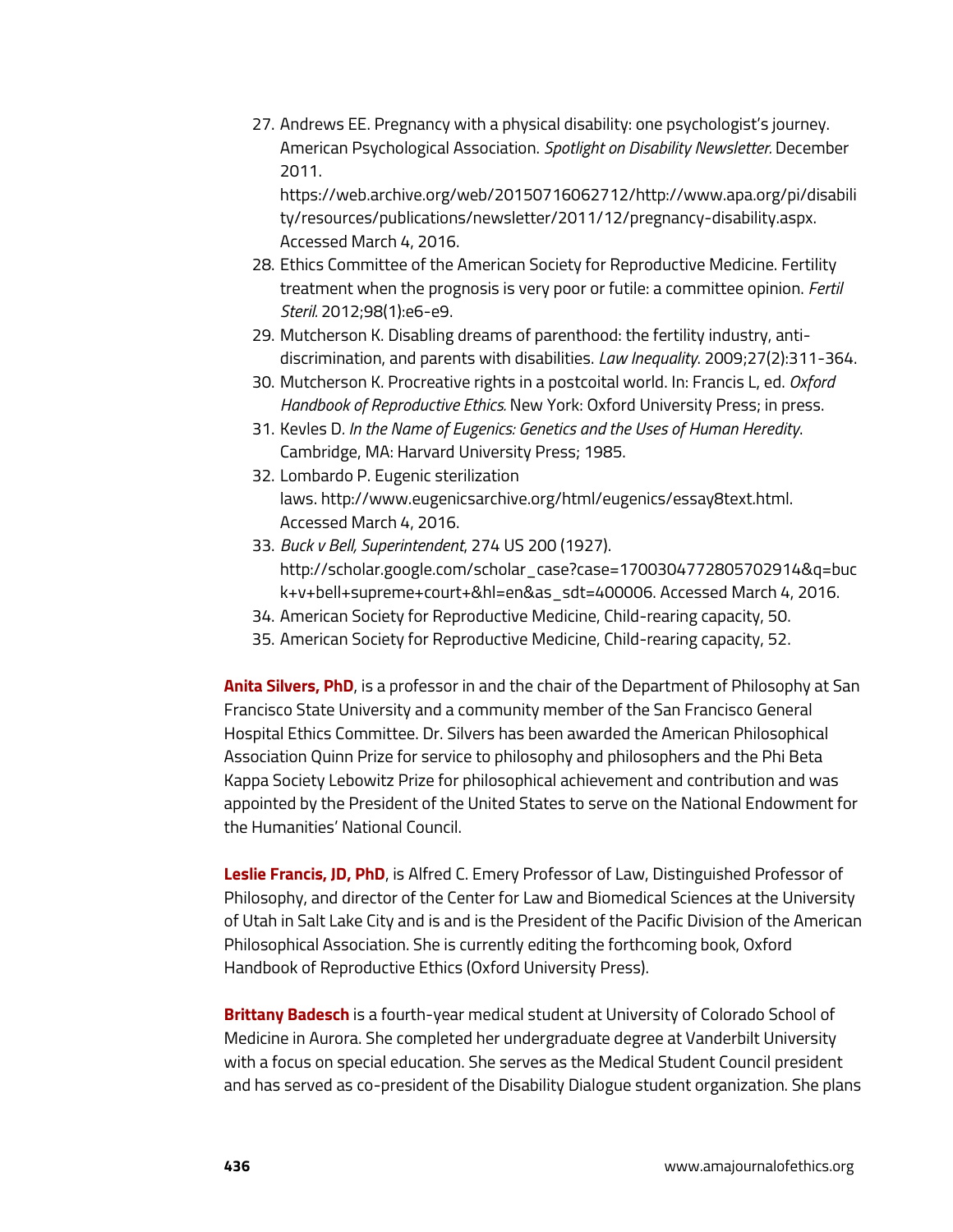to pursue a career in internal medicine and pediatrics with a focus on caring for children and adults with disabilities.

### **Related in the** *AMA Journal of Ethics*

[Considering Decision-Making and Sexuality in Menstrual Suppression of Teens and](http://journalofethics.ama-assn.org/2016/04/ecas2-1604.html)  [Young Adults with Intellectual Disabilities,](http://journalofethics.ama-assn.org/2016/04/ecas2-1604.html) April 2016

[Is Proxy Consent for an Invasive Procedure on a Patient with Intellectual Disabilities](http://journalofethics.ama-assn.org/2016/04/ecas3-1604.html)  [Ethically Sufficient?](http://journalofethics.ama-assn.org/2016/04/ecas3-1604.html) April 2016

The viewpoints expressed in this article are those of the author(s) and do not necessarily reflect the views and policies of the AMA.

**Copyright 2016 American Medical Association. All rights reserved. ISSN 2376-6980**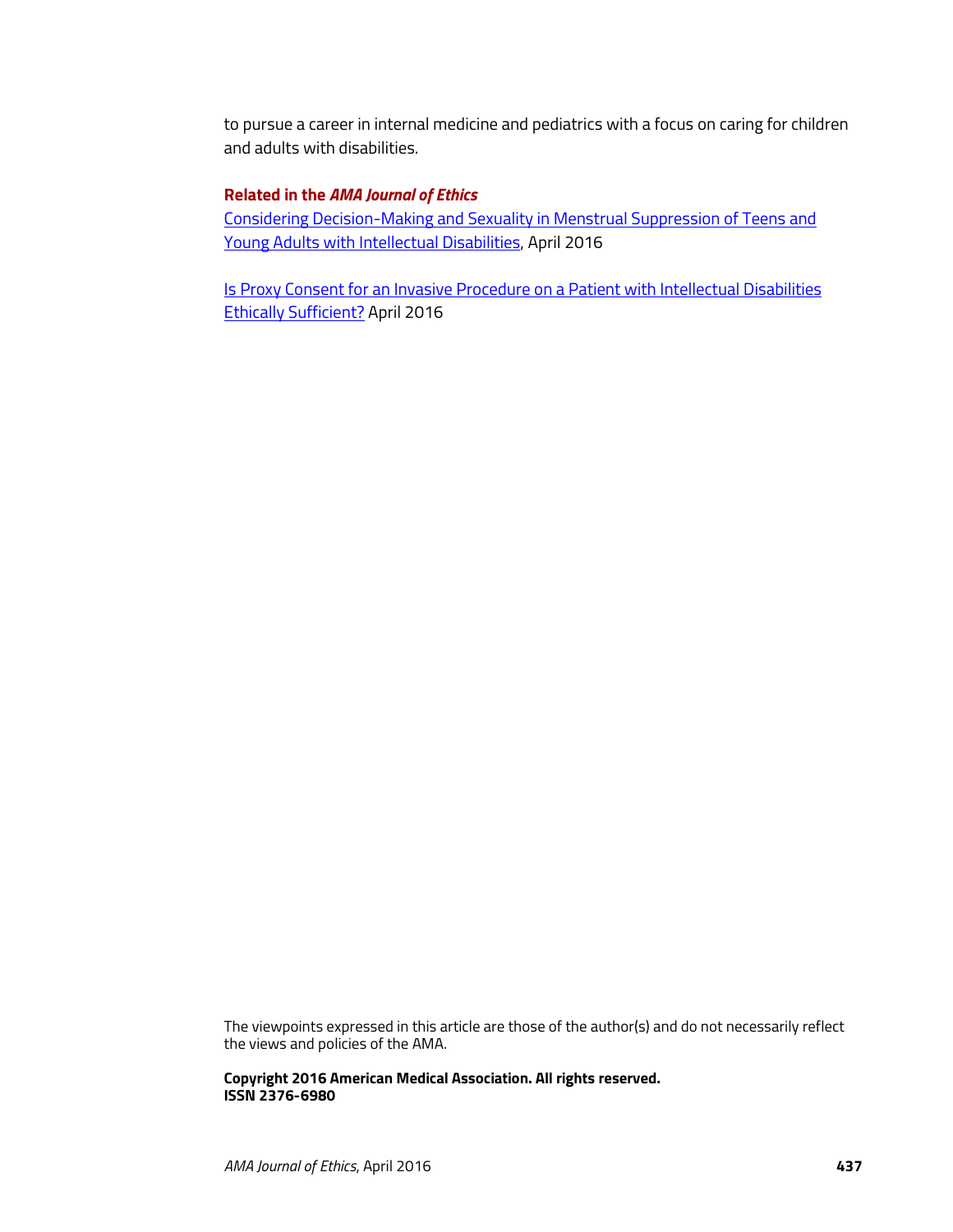# **American Medical Association Journal of Ethics**

**April 2016, Volume 18, Number 4: 438-441**

# **MEDICAL NARRATIVE**

**An Open Letter to Medical Students: Down Syndrome, Paradox, and Medicine** George Estreich

If you're reading this, you could be anyone—a bioethicist, a Facebook friend, an adult with Down syndrome—but the "you" I have in mind is a future clinician. As a writer and parent of someone with Down syndrome, my aim is to share questions and insights that may be useful to you. Clinical encounters involving people with intellectual disabilities can be both charged and complex; understanding the complexities may help improve the encounters, by helping clinicians [see the patient more clearly.](http://journalofethics.ama-assn.org/2016/04/medu1-1604.html) I will focus on Down syndrome, because it's what I know best, but ultimately I wish to emphasize similarities between people with Down syndrome, people with other disabilities, and those of us who, because we lack named conditions, are presumed to be "normal."

At this point, you may be expecting to be scolded or inspired. In the first case, I would recount an anecdote involving an insensitive physician and warn you against analogous behavior, perhaps cautioning you against language offensive to people with disabilities. In the second, I would offer an appealing, positive story about my daughter, thus inspiring you to recognize her essential humanity, to see her as a person and not as a diagnosis.

These are common scripts, and they have their uses. Still, I try to avoid them. Practically speaking, no one was ever scolded into enlightenment, and what we call "inspiration" is often weaponized sentiment, a battering ram with a Positive Message printed on the end. Although I've written a book [1] about my daughter, the humanity and value of people with Down syndrome—and of people with other disabilities, however defined is a starting point for me, not a persuasive destination. One should not need an inspiring story to be valued.

I wrote the book about my daughter for many reasons, but one was that since the attention she drew was inevitable, I might as well work with it. If people were going to stare, I might as well lend some depth to the picture; because, as I found, they were often staring at a projection. This projection—call it a huggable ghost—was a vague shape, a diagnosis with a personality, a mix of sweetness and tragedy, of angels and heart defects and maternal age. It was a way of imagining Down syndrome, but it hid the individual. The projection, the ghost, obscured the child.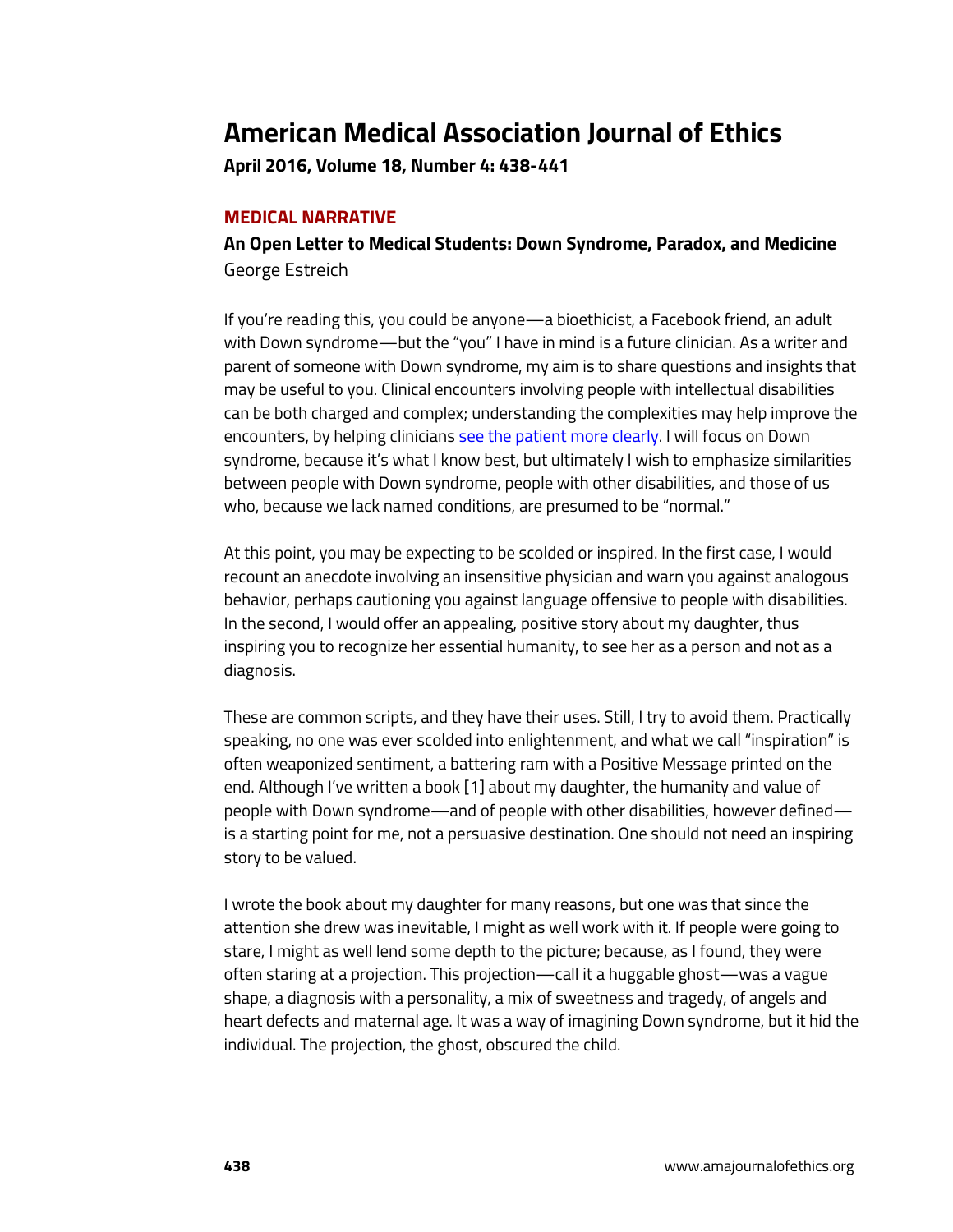In that book, my project was to restore the child to view. In this letter, my project is to help banish the ghost from the exam room. To that end, I want to discuss some of the obstacles to seeing people with Down syndrome clearly and on their terms, and to suggest a paradox: since one of the greatest of those obstacles is the medical description of the condition, a thoughtful physician will need to both absorb that descriptive knowledge and be able to set it aside.

No one says that people with lung cancer have a particular personality, but the idea that there is a "Down syndrome personality" (sweet, affectionate, cheerful) is, in my experience, common among clinicians. It's less common among parents, but even when asserted, it's usually to support an individual story, and not an idea of diagnostic sameness. Parents are intensely aware of a child's distinct personality and situated life, her story in time.

The tendency to equate diagnosis with personality has roots in medical history, and ultimately in the history of Western thinking about race. The condition now known as Down syndrome was first described in Western medicine in 1866, by the young physician John Langdon Down, then medical superintendent of the Royal Earlswood Asylum for Idiots [2]. When Down christened the condition "Mongolian idiocy," believing the "idiots" in his care to have descended a hierarchy of races *in utero,* he grafted ideas of race onto ideas of disability. It was a brilliant error, a stroke of blurry insight: the list form could incorporate both observable features and presumed ethnic characteristics. Down was no simple racist, and in his treatment of asylum residents, he was ahead of his time [3]. But he saw the individuals under his care through the lens of group attributes.

For this reason, the claim that people with Down syndrome are "sweet," however well intentioned, makes me uneasy. It feeds the perception that Down syndrome is the "good" special need, the appealing one, which seems unfair to kids with behavioral difficulties. It can also misfire in any number of ways: children with Down syndrome who are expected to be sweet but aren't can be seen as disappointments; children with Down syndrome are often expected to give hugs to strangers, a real problem given the high rates of sexual abuse committed against women with intellectual disabilities [4]; children with Down syndrome can be seen mainly in terms of static behavioral qualities and not in terms of what they might learn.

But most of all, "sweet" is something you say of a child. People with Down syndrome now have a life expectancy of around 60 [5]. If we think of them as permanent children, we will be less able to imagine a place for them in the world as adults.

There are few certainties with Down syndrome. Because we know where it begins (with a nondisjunction, or a failure of a chromosome pair to separate during cell division) and what results (an infant with a suite of typical features), we can believe, too easily, that it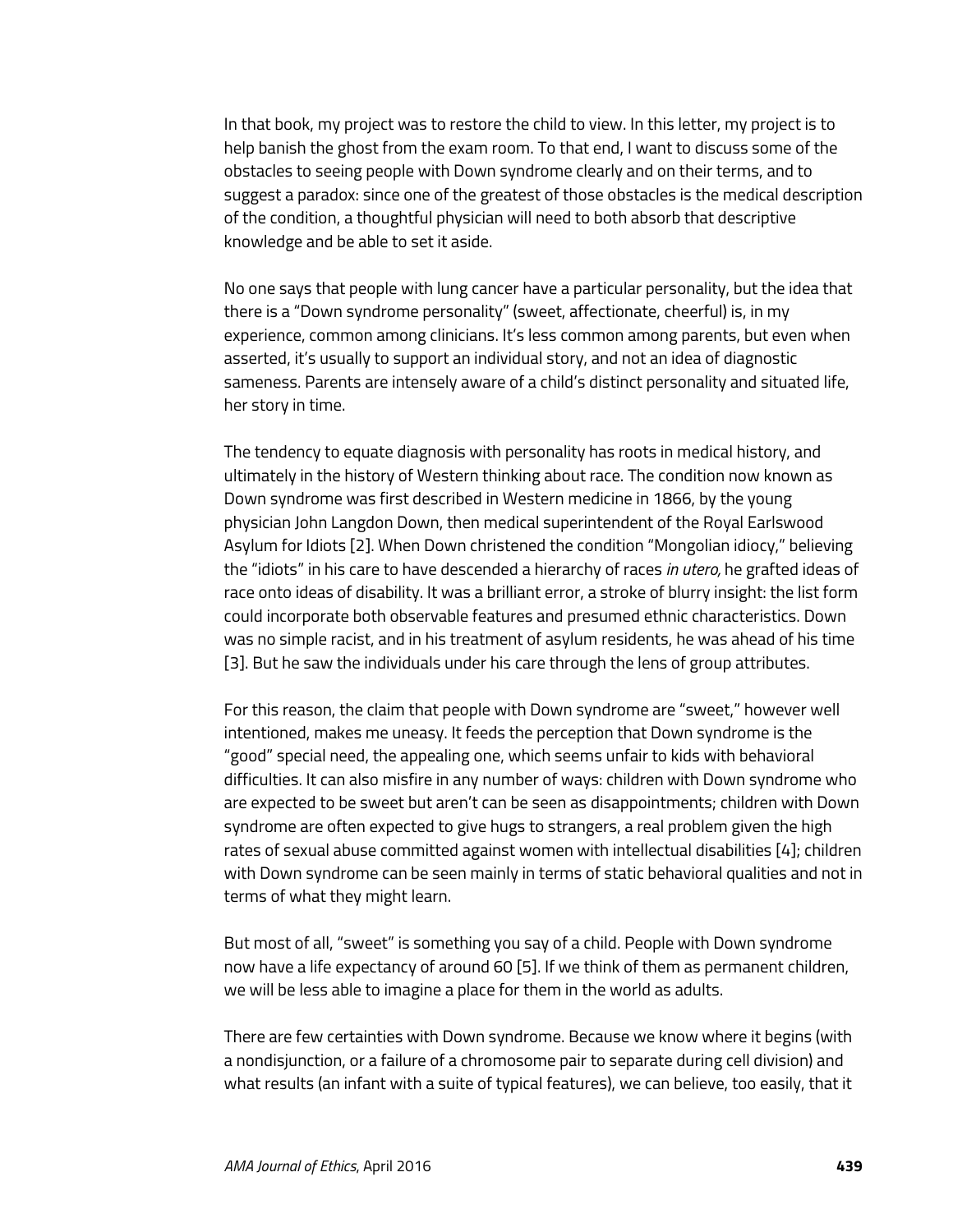is known. But the condition is incredibly variable, and those variations, entering a changing world, result in many different outcomes.

Ironically, among all the **probabilities, possibilities**, and distant chances associated with Down syndrome, the primary certainty—what used to be called "retardation"—is not clearly within the domain of medicine. To have an atrioventricular canal defect, or leukemia, is one thing. But to be less able than most to manipulate information, to reason abstractly, is another. It's not only that people with Down syndrome have a range of abilities, which overlaps with the range considered "normal." It's that ability itself cannot be measured or considered outside of social context.

Even setting aside the long history of underestimating what people with Down syndrome can do, it's worth noting that people with intellectual disabilities, besides being among the most despised minorities in our culture, are cast in a harsh light by a society that prizes intellectual ability and accomplishment. Negotiating our text-heavy, Information Age democracy requires an unprecedented degree of literacy and technological ability. In work, in education, those abilities are heavily incentivized. Indeed, our educational system encourages us to equate intellectual performance with selfworth, to motivate ourselves by seeing ourselves as our grades and accomplishments. Teaching English at the university level, I've seen this in many of my students—and in myself, too, a lesson I've learned too deeply to forget.

Which brings me back to you, reader. You don't get into medical school without taking ability itself—and particularly intellectual ability—seriously. The entire project assumes capabilities that tend to be diminished in people with Down syndrome: skill with language and numbers, ease with abstraction, the ability to process, retain, and manipulate large quantities of information.

A question, then, is how to imagine the value of people who don't have those abilities: how to value your own achievement without devaluing those for whom those achievements are difficult or impossible. Much in our culture, from ubiquitous insults based on intelligence to the medical definitions of normalcy to the relative invisibility of people with disabilities, teaches us separation. Clinical encounters tend to take place across a gulf, a chasm both narrow and deep. The question is how to step across it.

The divide between doctor and intellectually disabled patient can be framed as a divide between able and disabled. But I think it is best seen in terms of interpretive power.

To be intellectually disabled is to have your life be synonymous with an opinion not worth listening to: on Facebook, in every comment section, in conversation, that's what the words *idiot, moron,* and *retard* imply. Conversely, being a clinician confers authority: your words matter, weighted not only by study, experience, and your resulting expertise,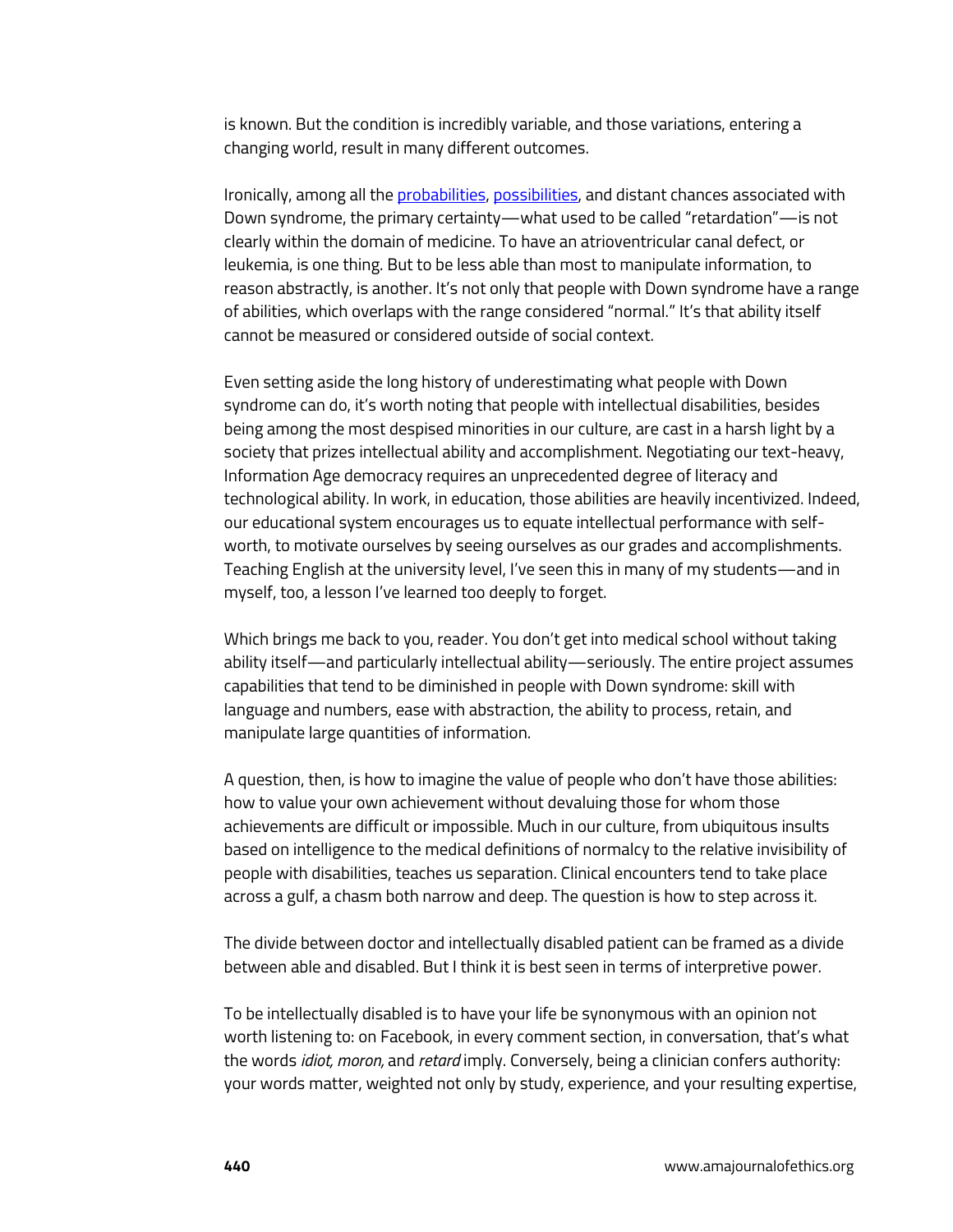or by the prestige accorded the profession, but also by the white coat, the stethoscope, the successive human barriers (e.g., receptionist, nurse) that frame an appointment, the ritual of gates dividing you from the patient.

You have, in other words, power to declare meaning. Paradoxically enough, your best course may be to refrain from using it. That is, apart from treating a given patient with Down syndrome like any other, the power to declare meaning entails *not* pronouncing what a patient is or what her life means, but instead learning to listen.

From the moment a child is diagnosed with a disability, her parents are swamped with interpretations, advice, and predicted futures. But predictions and interpretations, even comforting ones, may be less useful than an honest uncertainty. For any child, the agents of nurture—parents, clinicians, therapists, educators—are there to help keep her future as open as possible. That way, the child, when she is ready (when she is no longer a patient, no longer a child) can begin to find her own way, and to choose the meanings for herself.

## **References**

- 1. Estreich G. *The Shape of the Eye*. New York, NY: Tarcher Penguin; 2013.
- 2. Down JL. *Observations on an Ethnic Classification of Idiots*. 1866. *Clinical Lectures and Reports by the Medical and Surgical Staff of the London Hospital*;vol 3;259-262.
- 3. Ward OC. *John Langdon Down, 1828-1896: A Caring Pioneer.* London, UK: Royal Society of Medicine Press; 1998.
- 4. Wissink IB, van Vugt E, Moonen X, Stams GJ, Hendriks J. Sexual abuse involving children with an intellectual disability: a narrative review. *Res Dev Disabil*. 2015;36:20-35.
- 5. Bittles AH, Glasson EJ. Clinical, social, and ethical implications of changing life expectancy in Down syndrome. *Dev Med Child Neurol*. 2004;46(4):282-286.

**George Estreich** is the author of a memoir about raising a daughter with Down syndrome, *The Shape of the Eye* (Penguin, 2013), which won the 2012 Oregon Book Award in Creative Nonfiction. His prose has been published in *The Open Bar*, *Biopolitical Times*, *The Oregonian*, *Salon*, and the *New York Times*.

#### **Related in the** *AMA Journal of Ethics*

[The Curriculum of Caring: Fostering Compassionate, Person-Centered Health Care,](http://journalofethics.ama-assn.org/2016/04/medu1-1604.html) April 2016 [Keeping the Backdoor to Eugenics Ajar?: Disability and the Future of Prenatal Screening,](http://journalofethics.ama-assn.org/2016/04/stas1-1604.html) April 2016 [Prenatal Risk Assessment and Diagnosis of Down Syndrome: Strategies for Communicating](http://journalofethics.ama-assn.org/2016/04/ecas1-1604.html)  [Well with Patients,](http://journalofethics.ama-assn.org/2016/04/ecas1-1604.html) April 2016

The viewpoints expressed in this article are those of the author(s) and do not necessarily reflect the views and policies of the AMA.

#### **Copyright 2016 American Medical Association. All rights reserved. ISSN 2376-6980**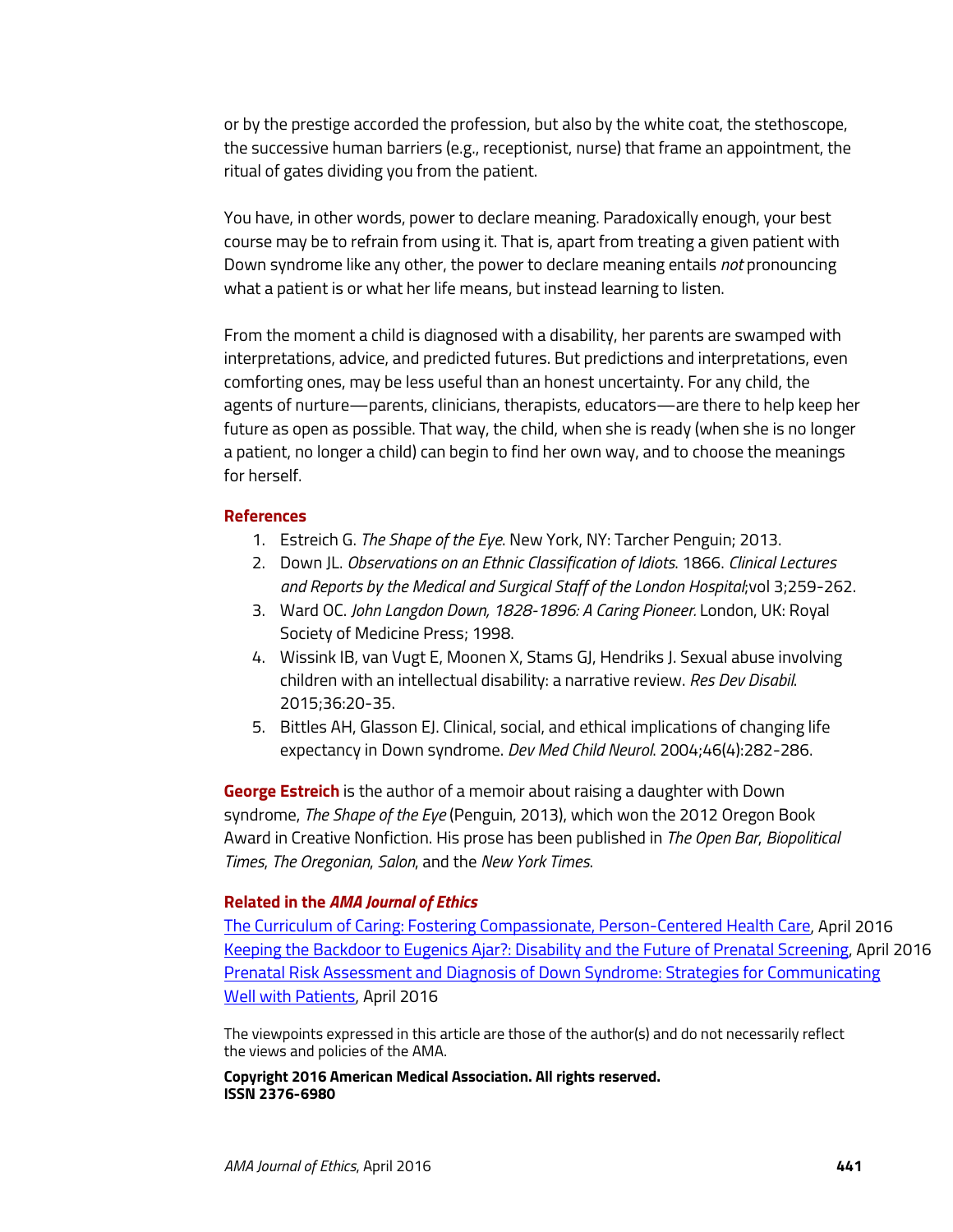# **American Medical Association Journal of Ethics**

**April 2016, Volume 18, Number 4: 442-446**

# **SECOND THOUGHTS**

**Avoiding Assumptions: Communication Decisions Made by Hearing Parents of Deaf Children**

Janet DesGeorges

*Lizzy, age 7 months, had just been identified as deaf, and her parents were preparing to make decisions regarding communication choices for her, such as whether to pursue cochlear implants or teach her sign language. Lizzy's parents were encouraged to attend a workshop on decision making in deafness by her early intervention clinician. When they sat down at the first session and looked around, they saw many deaf and hard of hearing (D/HH) people in the audience signing to one another. Lizzy's mother couldn't help herself—privately, her first*  feeling was grief. She thought, "This has nothing to do with our daughter, with our family." *How could her daughter be part of something that felt so foreign to her?*

*As she looked up on the stage, there was one person speaking and an individual next to the speaker signing. "Ah, they must have an interpreter up on stage," the mom surmised. As she focused her attention on the speaking person, however, she gradually became aware that the presenter was in fact the person who was signing, and the interpreter was voicing for that person. She had just assumed that the presenter was the hearing, speaking individual.*

*The description of the school was also a surprise to Lizzy's parents. For the all-deaf student body, accessibility was provided through visual communication (paging systems, captioning, and sign language). For the first time, Lizzy's parents could visualize a world in which deaf people could thrive, not defined by the "deficit" of living in the world without the sense of hearing.*

*When those around them learned they were undertaking this process, everyone seemed to have opinions they weren't shy about sharing:*

*"If you sign to your child, she will never speak."*

*"If you don't sign to your child, she will grow up to hate you and turn from your family to Deaf culture and community."*

*"Your daughter has a right to her* natural *language: ASL."*

*"It's a hearing world, and you need to be hearing to make it through."*

*All this only made the decision seem weightier and more daunting. What was the right decision? Was there a "right" choice? Whose choice was it to make?*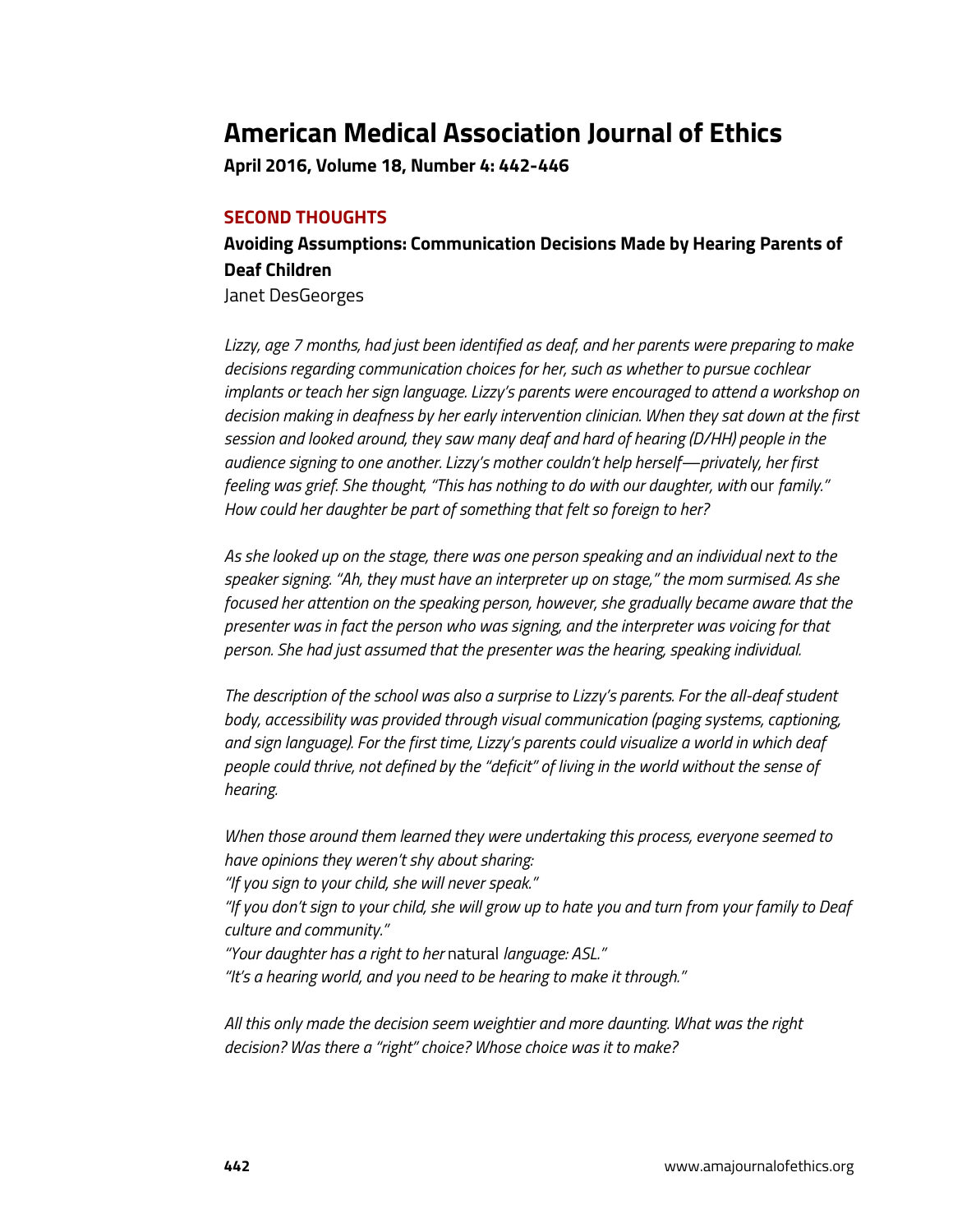#### **Responsibilities Facing Parents of Children with Deafness or Hearing Loss**

The implementation of universal newborn hearing screening, with the result that more than 97 percent of infants are now screened for hearing loss in the US [1], as reported in 2013 by the Center for Disease Control (CDC), and has created a new generation of deaf and hard of hearing (D/HH) children whose hearing loss is identified earlier than ever before. Because research shows that infants who receive early intervention by six months of age show better language outcomes than children who do not [2], there is pressure to begin intervention quickly. With the advent of cochlear implants (devices surgically implanted behind the ear with an electrode thread into the cochlea), there has been an increase in implantation of younger children and of infants as young as 12 months. But families need time to develop well-informed choices regarding language, communication, methodology (e.g., cued speech, listening and spoken language [LSL] therapies, different signing systems), and technology use—including the use of cochlear implants—and, if they have not had much exposure to deafness, time for their perceptions to evolve. Indeed, the great majority—90 to 95 percent—of deaf and hard of hearing children are born to hearing parents [3]. Generally speaking, these parents have no prior experience with deafness or hearing loss [3], and they are asked to make definitive, often life-altering choices for their D/HH children.

#### **Pressure on Parents**

Decision making regarding communication and language choices for children often weighs heavily on parents. This is true for both medical decisions—in the case of cochlear implantation—and/or nonmedical decisions, such as incorporating the use of sign language. This decision making usually takes place within the first few months postdiagnosis, a time of intense vulnerability for parents, as "experts" in the field (e.g., medical practitioners, linguists, early intervention providers, deaf/hard of hearing individuals) hold strong opinions about what the "best" path for D/HH children might be in terms of language and communication acquisition. The ["war on communication](http://journalofethics.ama-assn.org/2007/02/oped1-0702.html)  [choices"](http://journalofethics.ama-assn.org/2007/02/oped1-0702.html) for deaf people has been carried on for generations in political, moral, educational, and clinical contexts. In my experience, parents are often at the center of this vortex of debate, and many people feel they have a right or an obligation to tell parents what is best for their D/HH children.

Historically, there seem to me to have been two primary viewpoints on deafness. In one, deafness is viewed as pathological, a medical condition or disability, and in the other deafness is embraced as a cultural difference, something to be celebrated [4]. (Deaf culture is often defined as the set of social beliefs, behaviors, art, literary traditions, history, values, and shared institutions of communities that are influenced b[y deafness](https://en.wikipedia.org/wiki/Deafness) and that use [sign languages](https://en.wikipedia.org/wiki/Sign_language) as the main means of communication.) These viewpoints have traditionally been very binary (implants *or* signing, etc.). The fact is, however, many families may choose to seek medical intervention for their children while at the same time beginning to explore the social, educational, and cultural implications of those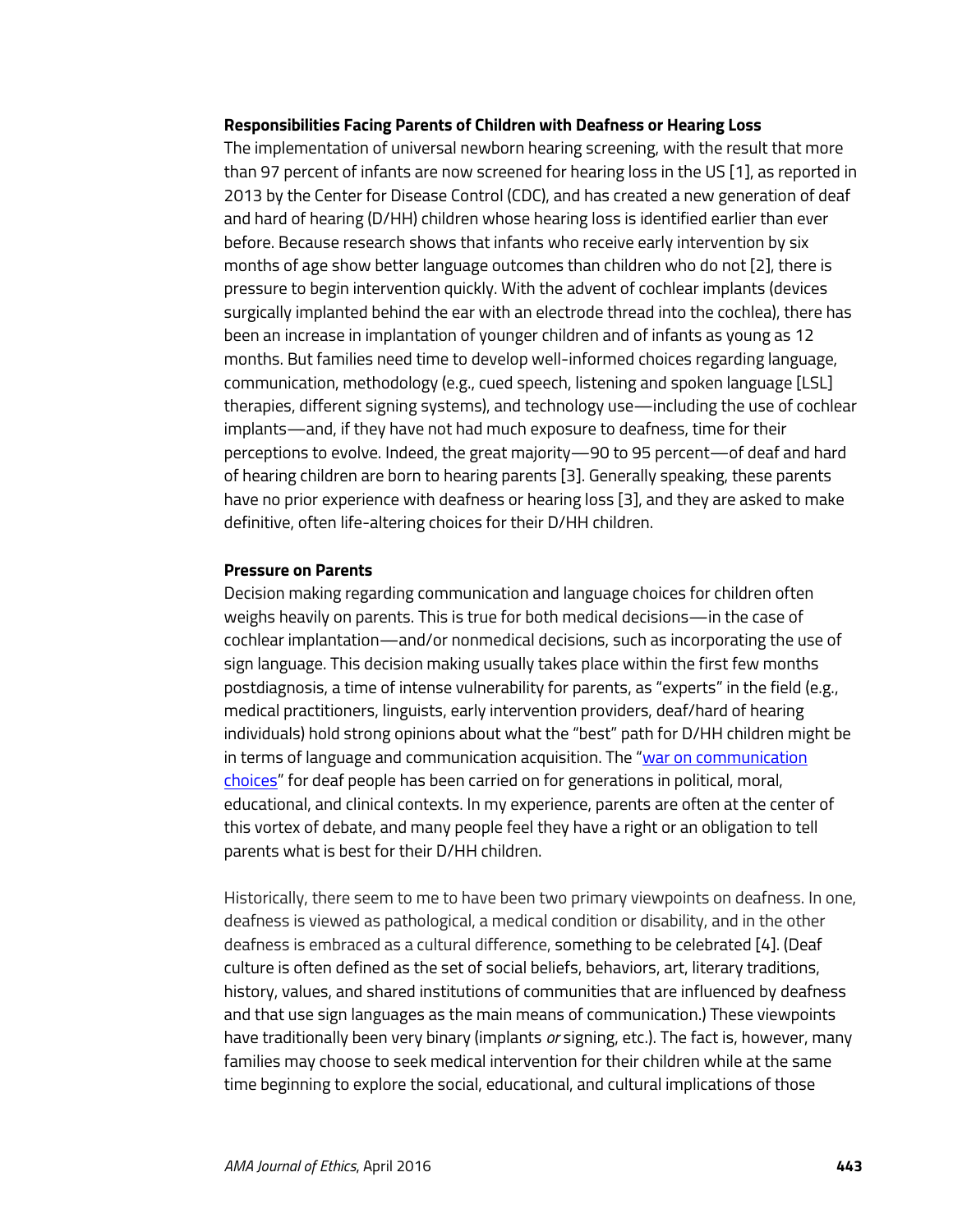choices. The quality and quantity of information a family needs to form their own sense of what this experience means for them and their child comes from a variety of sources. The cultural identity and belief system of a family influences and gives meaning to this process.

In recent years, experts' views have evolved to include the idea that parents don't need to make a "choice" between spoken or signed language but can incorporate both—some form of bilingualism—into a child's development [5]. Signing, speaking, and a combination of the two are all viable options that can lead to success for D/HH children, depending on the individual child. According to an analysis of 181 research studies on language development in children who are deaf, researchers "have not yet found *the* approach that supports development across the domains of social functioning, educational achievement, and literacy. A single such approach is unlikely" [6].

The journey a family goes through upon discovering that a child has hearing loss is a distinctly personal one, leading to choices that others probably should not judge. Parents have moral and legal authority and responsibility to make decisions on behalf of their children and the right to exclude others from such decision making. It should not be assumed, just because parents of a deaf child are hearing, that their decisions will be based on wanting their children to also be hearing. Families who do choose spoken language for their children are not denying who their deaf children are, but are seeking good communication and language skill development options for their particular child and have a right and an obligation to do so. One Deaf woman recently suggested this important distinction between her *hearing* and her *self*: "I wish that I had understood from the beginning that the Cochlear Implant changed the way I heard, but did not change who I am."

#### **For Parents and Clinicians**

Hearing parents of children who are D/HH must evolve in their understandings of hearing loss to make good decisions on behalf of their children, as well as monitoring the needs of their own children, their own beliefs and desires, and ways of assessing and interpreting their child's progress in language and communication.

Families may begin to understand, embrace, and delight in their deaf children who are different from them, including adopting a new language (American Sign Language and/or other visual signing systems) outside the context of their culture and family.

Parents' decision making is an evolving dynamic that requires time, as well as knowledge and understanding of—and support for—their own child's makeup and propensities. There is a vast amount of information and knowledge, both personal and expert, a family needs in order to make effective choices for their child who is D/HH. These sources of information often come from other families of children who are D/HH [7], members of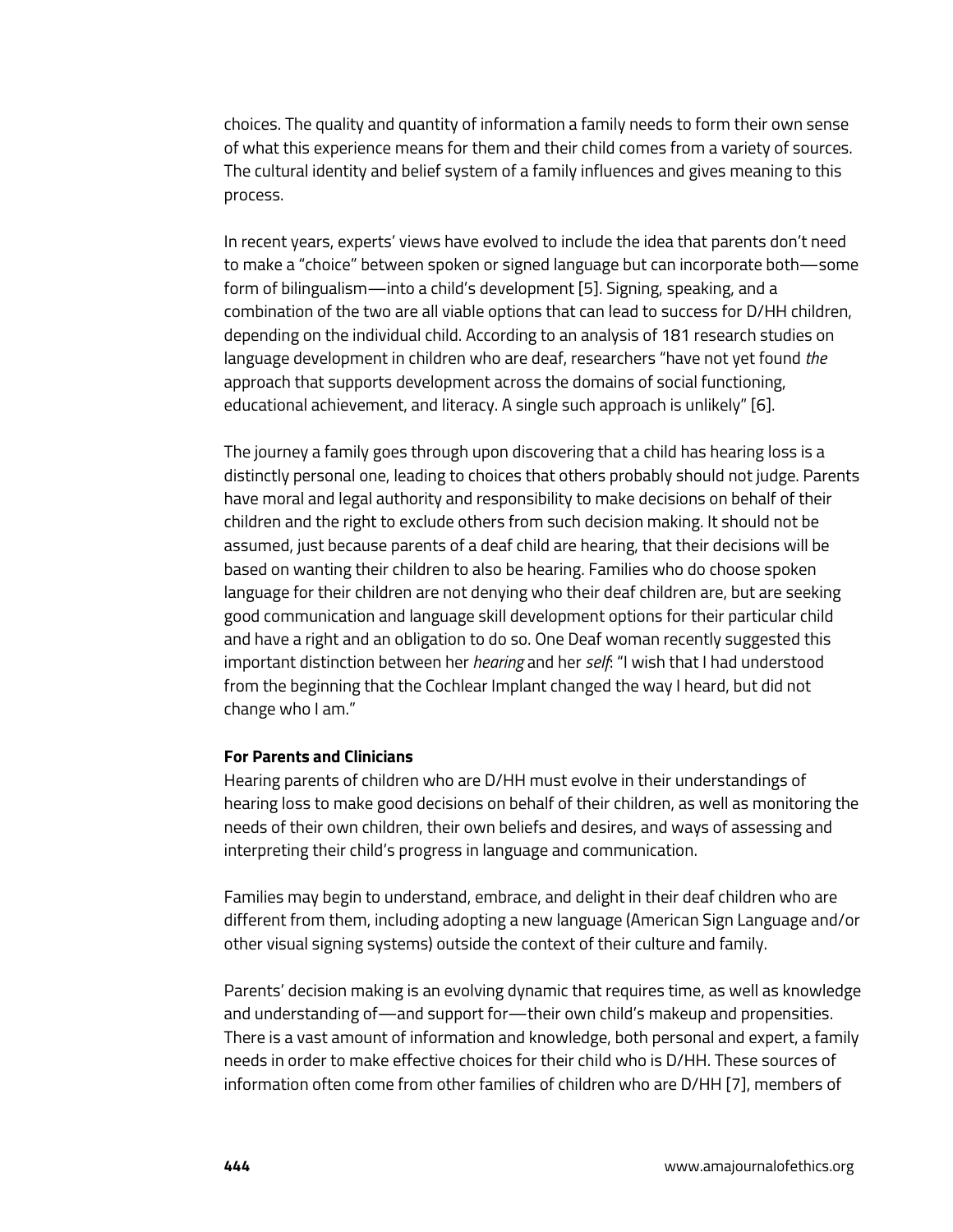the Deaf and hard of hearing communities, educational institutions, and medical professionals with specific expertise in the field of deafness. Input from multiple sources allows the family to obtain a diversity of needed perspectives, expertise, and values to create a balanced, viable system of support for attaining successful outcomes for children.

Ultimately, while parents have rights and obligations to make choices for their young children, the journey is not entirely within the realm of parental control and evolves as the child grows. Parental rights and obligations seem naturally to lessen in strength and scope as children gain decision-making ability [8]. As the author of *The Parenting Journey: Raising Deaf and Hard of Hearing Children*, Karen Putz, notes, "Sometimes on the course of the journey…the path changes in ways we can't imagine. As our kids get older, they begin to weigh in on our decisions and make decisions of their own. Sometimes their decisions go against everything we've known" [9].

Families value professionals who know how to explain medical and technological options while also honoring the realization that parents are the ultimate decision makers for their child. This delicate balance can be a challenge for professionals who are trained in the "craft" of service provision but usually not given explicit training in the more esoteric art of "family support." Professionals who have the ability to incorporate dynamic family support into direct service provision congruently create a structure for a meaningful partnership with the families they are serving.

An important point for families is that they need to quickly become knowledgeable in an arena that is new and sometimes overwhelming. Families must know and understand the unique needs of children who are deaf or hard of hearing and apply that general knowledge to their own children, families, and community. In the end, when parents are given good support and make decisions for their own child, that child has a wonderful chance of fulfilling her or his own—and his or her family's—hopes and dreams for a meaningful life.

#### **References**

- 1. Centers for Disease Control and Prevention. Hearing loss in children: data and statistics. Updated December 18, 2015. http://www.cdc.gov/ncbddd/hearingloss/data.html. Accessed February 29, 2016.
- 2. Yoshinaga-Itano C, Sedey AL, Coulter DK, Mehl AL. Language of early- and lateridentified children with hearing loss. *Pediatrics*. 1998;102(5):1161-1171.
- 3. Mitchell RE, Karchmer MA. Chasing the mythical ten percent: parental hearing status of deaf and hard of hearing students in the United States. *Sign Lang Stud*. 2004;4(2):138-163.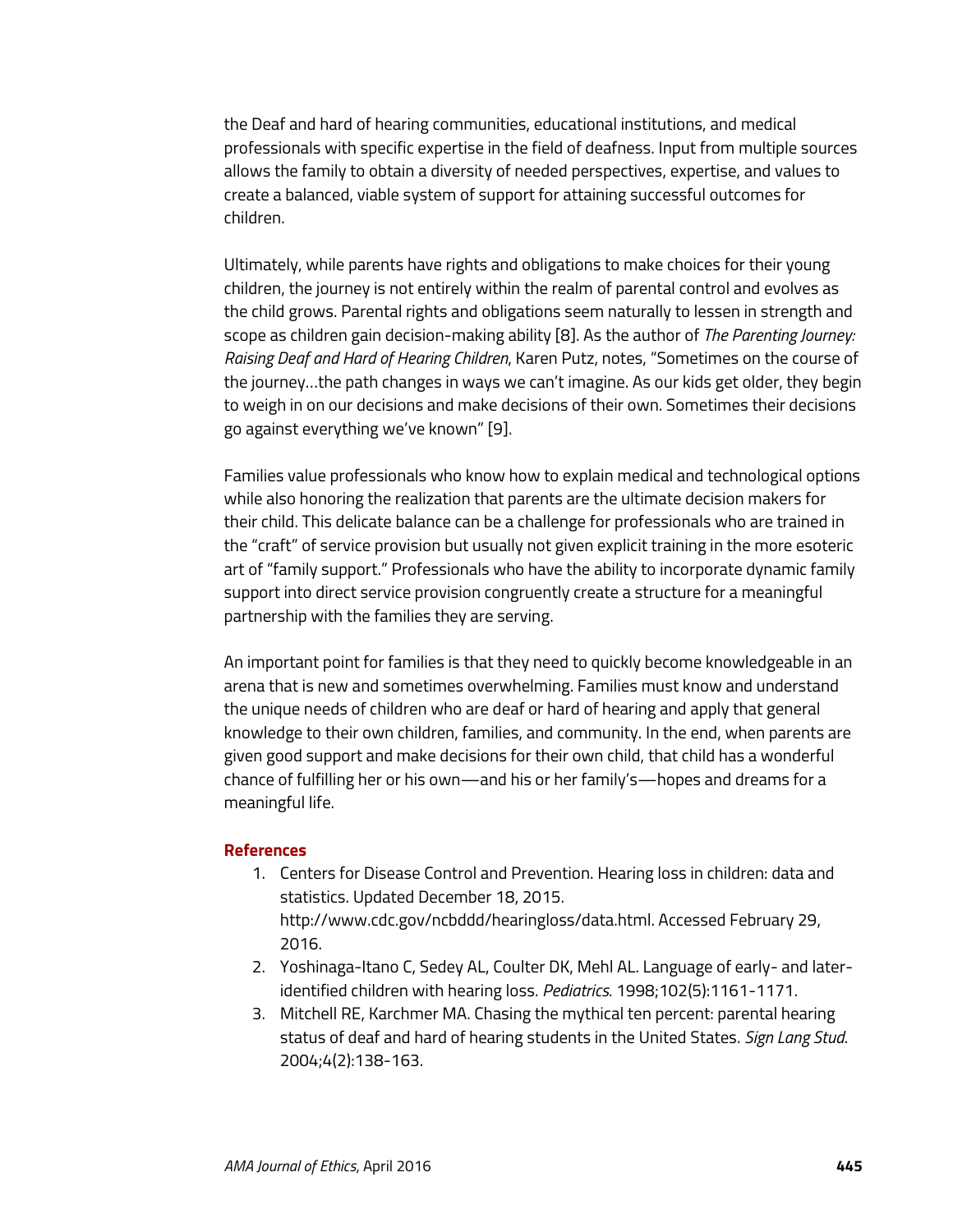- 4. Sparrow R. Defending Deaf culture: the case of cochlear implants. *J Polit Philos*. 2005;13(2):135-152.
- 5. Napoli DJ, Mellon NK, Niparko JK, et al. Should all deaf children learn sign language? *Pediatrics*. 2015;136(1):170-176.
- 6. Marschark M. Language development in children who are deaf: a research synthesis. Alexandria, VA: National Association of State Directors of Special Education; June 4, 2001:39. http://www.nasdse.org/DesktopModules/DNNspot-Store/ProductFiles/157\_6562b22b-8934-4062-a42b-e46400be157c.PDF. Accessed February 29, 2016.
- 7. Hands & Voices website. http://www.handsandvoices.org. Accessed February 29, 2016.
- 8. Ross LF. *Children, Families, and Health Care Decision Making*. Oxford, UK: Clarendon Press; 2002.
- 9. Putz K. *The Parenting Journey: Raising Deaf and Hard of Hearing Children*. Cambridge, MA: Barefoot Books; 2012:55.

**Janet DesGeorges** is a co-founder and, since September 2011, the executive director of Hands & Voices headquarters in Boulder, Colorado. Previously, she served as the outreach director of Hands & Voices headquarters and as the executive director of Colorado Families for Hands & Voices. She has a family member who is hard of hearing.

## **Related in the** *AMA Journal of Ethics*

[Must Publicly Funded Research Be Culturally Neutral?,](http://journalofethics.ama-assn.org/2007/02/oped1-0702.html) February 2007 [Talking with Families about Severely Disabled Children,](http://journalofethics.ama-assn.org/2006/10/msoc1-0610.html) October 2006 [The Disability Movement's Critique of Rehabilitation's Medical Model: A Rebuttal,](http://journalofethics.ama-assn.org/2015/06/msoc1-1506.html) June 2015 [An Open Letter to Medical Students: Down Syndrome, Paradox, and Medicine,](http://journalofethics.ama-assn.org/2016/04/mnar1-1604.html) April 2016

The viewpoints expressed in this article are those of the author(s) and do not necessarily reflect the views and policies of the AMA.

**Copyright 2016 American Medical Association. All rights reserved. ISSN 2376-6980**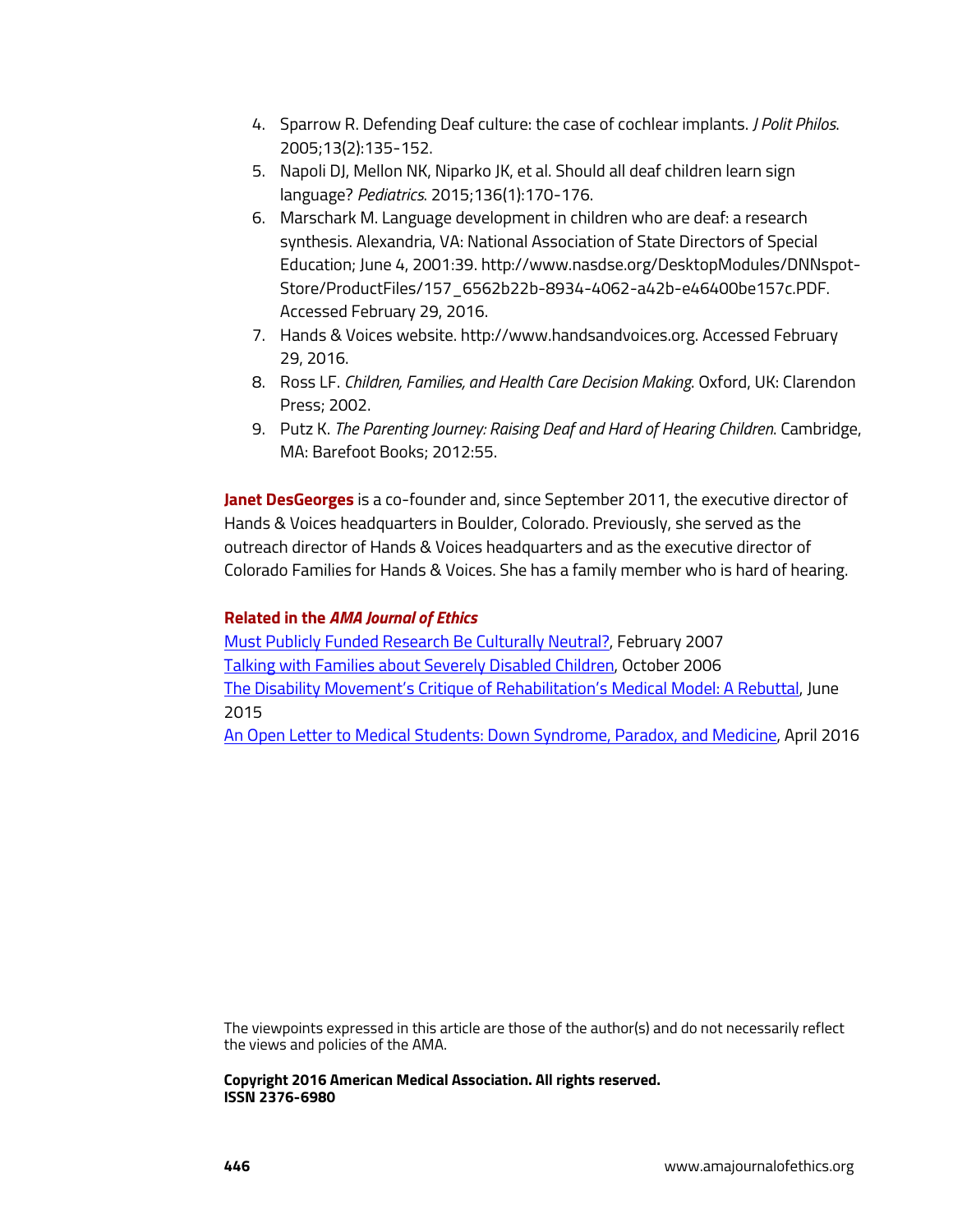# **American Medical Association Journal of Ethics**

**April 2016, Volume 18, Number 4: 447-468**

# **Suggested Readings and Resources**

ACOG Committee on Practice Bulletins. ACOG practice bulletin no. 77: screening for fetal chromosomal abnormalities*. Obstet Gynecol.* 2007;109(1):217-227.

American Academy of Pediatrics Committee on Bioethics. Sterilization of minors with developmental disabilities. *Pediatrics*. 1999;104(2)(pt 1):337.

American Association on Intellectual and Developmental Disabilities (AAIDD). Sexuality: joint position statement of AAIDD and The Arc. 2013. https://aaidd.org/newspolicy/policy/position-statements/sexuality#.VprCF1MrK9Y. Accessed March 4, 2016.

American College of Obstetricians and Gynecologists (ACOG). Committee opinion no. 640: cell-free DNA screening for fetal aneuploidy. *Obstet Gynecol*. 2015;126(3):e31-e37.

American College of Obstetricians and Gynecologists (ACOG). Committee opinion no. 649: racial and ethnic disparities in obstetrics and gynecology. *Obstet Gynecol*. 2015;126(6):e130-e134.

American College of Obstetricians and Gynecologists Committee on Adolescent Health Care. ACOG committee opinion no. 448: menstrual manipulation for adolescents with disabilities. *Obstet Gynecol*. 2009;114(6):1428-1431.

American College of Obstetricians and Gynecologists Committee on Gynecologic Practice. Committee opinion number 534: well-woman visit. August 2012. https://www.acog.org/-/media/Committee-Opinions/Committee-on-Gynecologic-Practice/co534.pdf. Accessed February 29, 2016.

American Medical Association. H-90.969 Early intervention for individuals with developmental delay. https://www.amaassn.org/ssl3/ecomm/PolicyFinderForm.pl?site=www.amaassn.org&uri=/resources/html/PolicyFinder/policyfiles/HnE/H-90.969.HTM. Accessed March 4, 2016.

American Nurses Association. Safe patient handling and mobility (SPHM). http://www.nursingworld.org/MainMenuCategories/Policy-Advocacy/State/Legislative-Agenda-Reports/State-SafePatientHandling. Accessed February 23, 2016.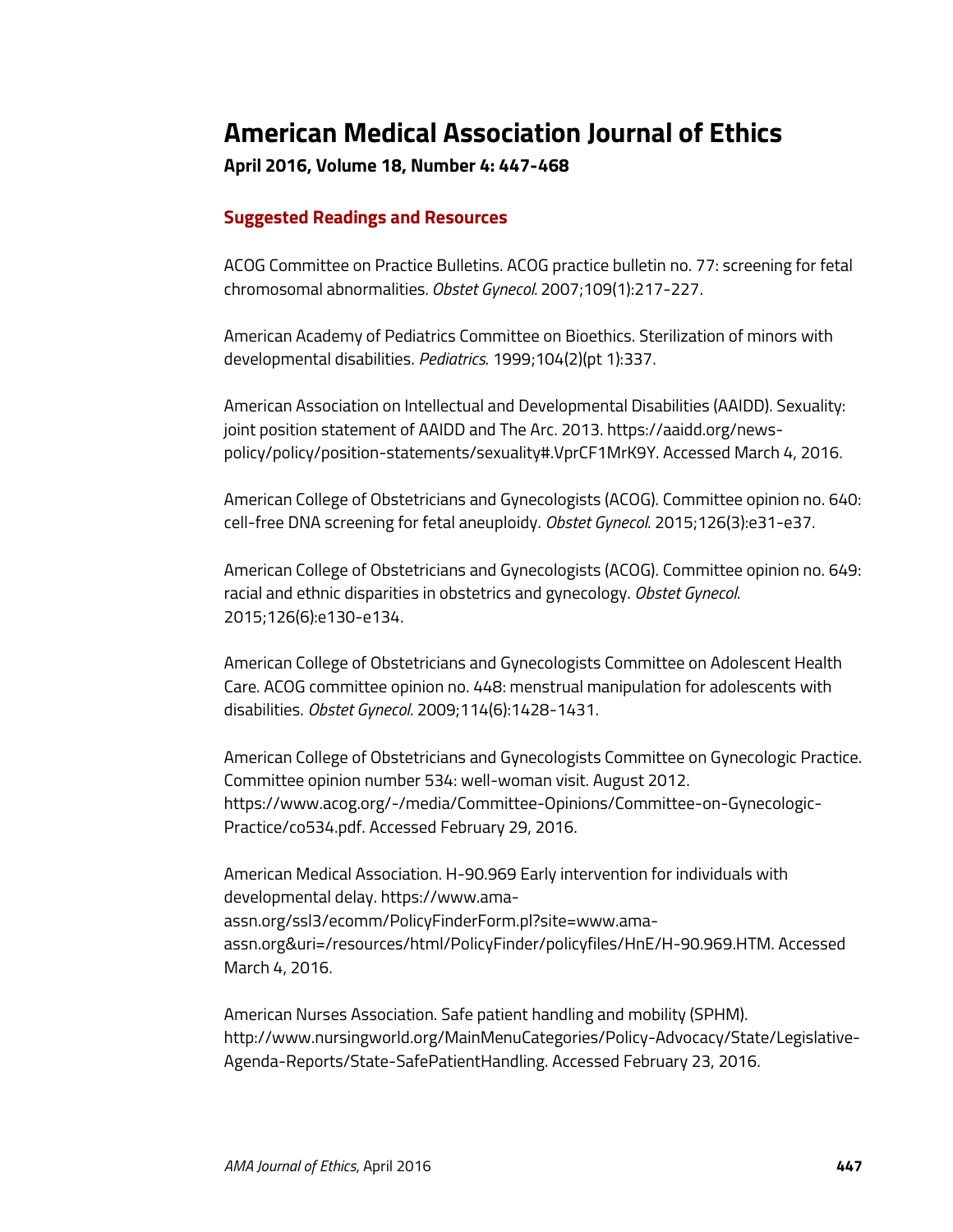AMS Phoenix Project. Approach and initial work. http://www.theamsphoenix.ca/approach.html#2. Accessed March 3, 2016.

Andrews EE. Pregnancy with a physical disability: one psychologist's journey. American Psychological Association. *Spotlight on Disability Newsletter.* December 2011. https://web.archive.org/web/20150716062712/http://www.apa.org/pi/disability/reso urces/publications/newsletter/2011/12/pregnancy-disability.aspx. Accessed March 4, 2016.

Artiga S, Arguello R, and Duckett P. Health coverage and care for American Indians and Alaska Natives. Kaiser Family Foundation; 2013. http://kff.org/disparities-policy/issuebrief/health-coverage-and-care-for-american-indians-and-alaska-natives/. Accessed March 3, 2016.

Asch A. Disability, bioethics, and human rights. In: Albrecht GA, Seelman KD, Bury M, eds. *Handbook of Disability Studies*. Thousand Oaks, CA: Sage; 2001:297-326.

Association of Safe Patient Handling Professionals. Safe patient handling US enacted legislation snapshot. February 22, 2015. http://www.asphp.org/wpcontent/uploads/2011/05/SPH-US-Enacted-Legislation-02222015.pdf. Accessed February 23, 2016.

Attorney General Eric Holder announces revisions to the Uniform Crime Report's definition of rape [news release]. Washington, DC: US Department of Justice Office of Public Affairs; January 6, 2012. http://www.justice.gov/opa/pr/attorney-general-ericholder-announces-revisions-uniform-crime-report-s-definition-rape. Accessed February 29, 2016.

Aune I, Möller A. "I want choice, but I don't want to decide"—a qualitative study of pregnant women's experiences regarding early ultrasound risk assessment for chromosomal anomalies. *Midwifery*. 2012;28(1):14–23.

Austin, P. *Beautiful Eyes: A Father Transformed*. New York, NY: W.W. Norton; 2014.

Banja J. The disability movement's critique of rehabilitation's medical model: a rebuttal. *AMA Journal of Ethics*. 2015;17(6):565.

Barnes SS. Practicing pelvic examinations by medical students on women under anesthesia: why not ask first? *Obstet Gynecol*. 2012;120(4):941-943.

Barondess JA. Medicine against society. Lessons from the Third Reich. *JAMA*. 1996;276(20):1657-1661.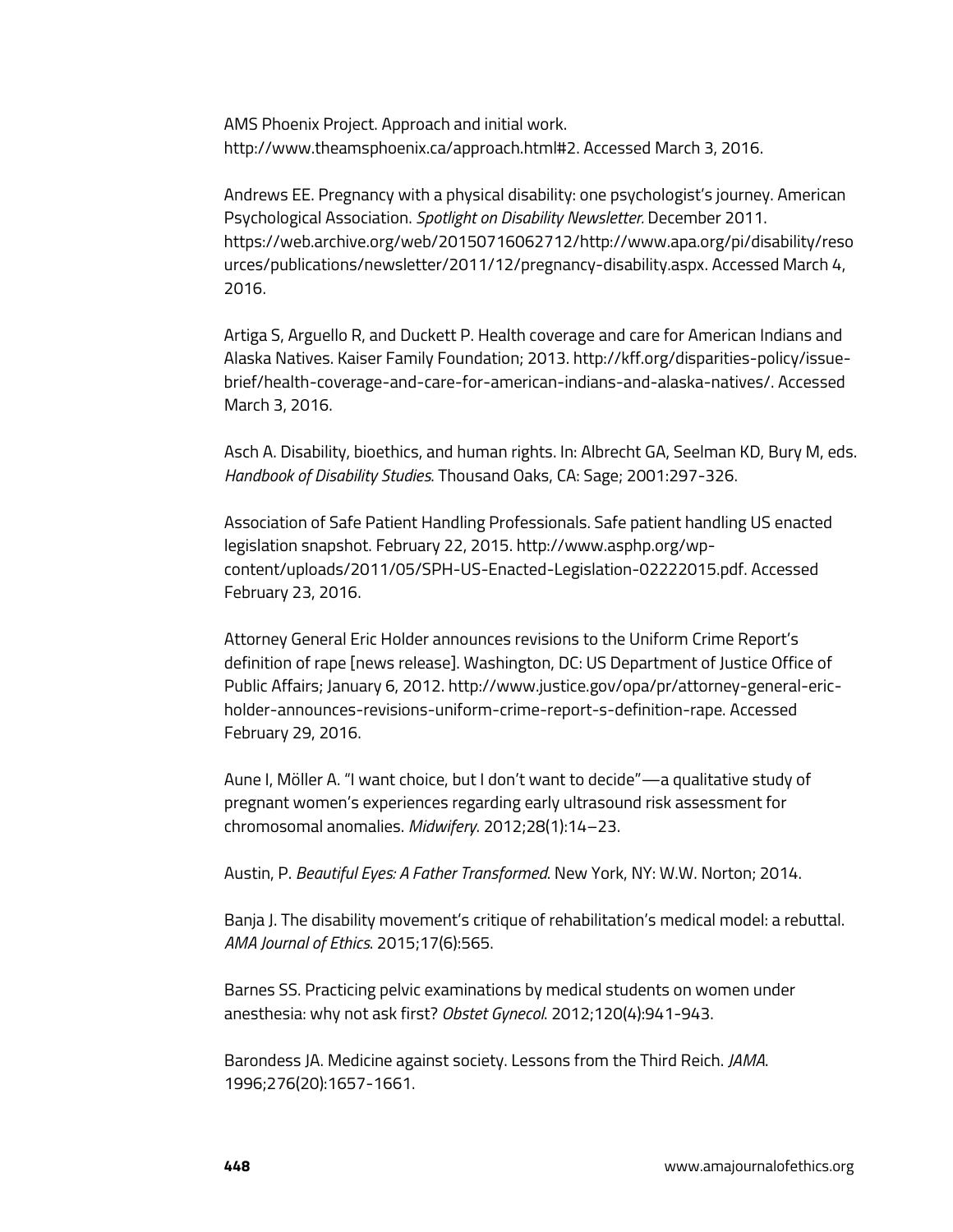Bates CK, Carroll N, Potter J. The challenging pelvic examination. *J Gen Intern Med.* 2011;26(6):651–657.

Bayefsky MJ. Imposing genetic diversity: an imposition on reproductive freedom. *Am J Bioeth*. 2015;15(6):27-28.

Beach MC, Inui T. Relationship-centred care a constructive reframing. *J Gen Intern Med.*  2006;21 Suppl 1:S3-S8.

Berger H, Hasan L, De Souza L, Lebovic G. Canadian women's attitudes toward noninvasive prenatal testing of fetal DNA in maternal plasma. *Am J Obstet Gynecol*. 2012;206(1):S324-S325.

Bernhardt BA, Soucier D., Hanson K. Savage MS, Jackson L, Wapner RJ. 2013. Women's experiences receiving abnormal prenatal chromosomal microarray testing results. *Genet Med.* 2013;15(2):139–145.

Bérubé, M. *Life As We Know It: A Father, a Family, and an Exceptional Child*. New York, NY: Pantheon Books; 1996.

Bianchi DW, Chudova D, Sehnert AJ, et al. Noninvasive prenatal testing and incidental detection of occult maternal malignancies. *JAMA*. 2015;314(2):162–169.

Bittles AH, Glasson EJ. Clinical, social, and ethical implications of changing life expectancy in Down syndrome. *Dev Med Child Neurol*. 2004;46(4):282-286.

Boni-Saenz AA. Sexuality and incapacity. *Ohio State Law J*. In press.

Boyd PA, DeVigan C, Khoshnood B, Loane M, Garne E, Dolk H; EUROCAT Working Group. (2008). Survey of prenatal screening policies in Europe for structural malformations and chromosome anomalies, and their impact on detection and termination rates for neural tube defects and Down's syndrome. *BJOG*. 2008;115(6):689–696.

Bradley E, Caldwell P, Korossy M. "Nothing about us without us": understanding mental health and mental distress in individuals with intellectual and developmental disabilities and autism through their inclusion, participation, and unique ways of communicating. *J Religion Soc.* 2015;(Suppl 12):94-109.

Brault MW. Current population reports: Americans with disabilities: 2010. *Curr Popul Rep*. July 2012;1-23. http://www.census.gov/prod/2012pubs/p70-131.pdf. Accessed December 15, 2015.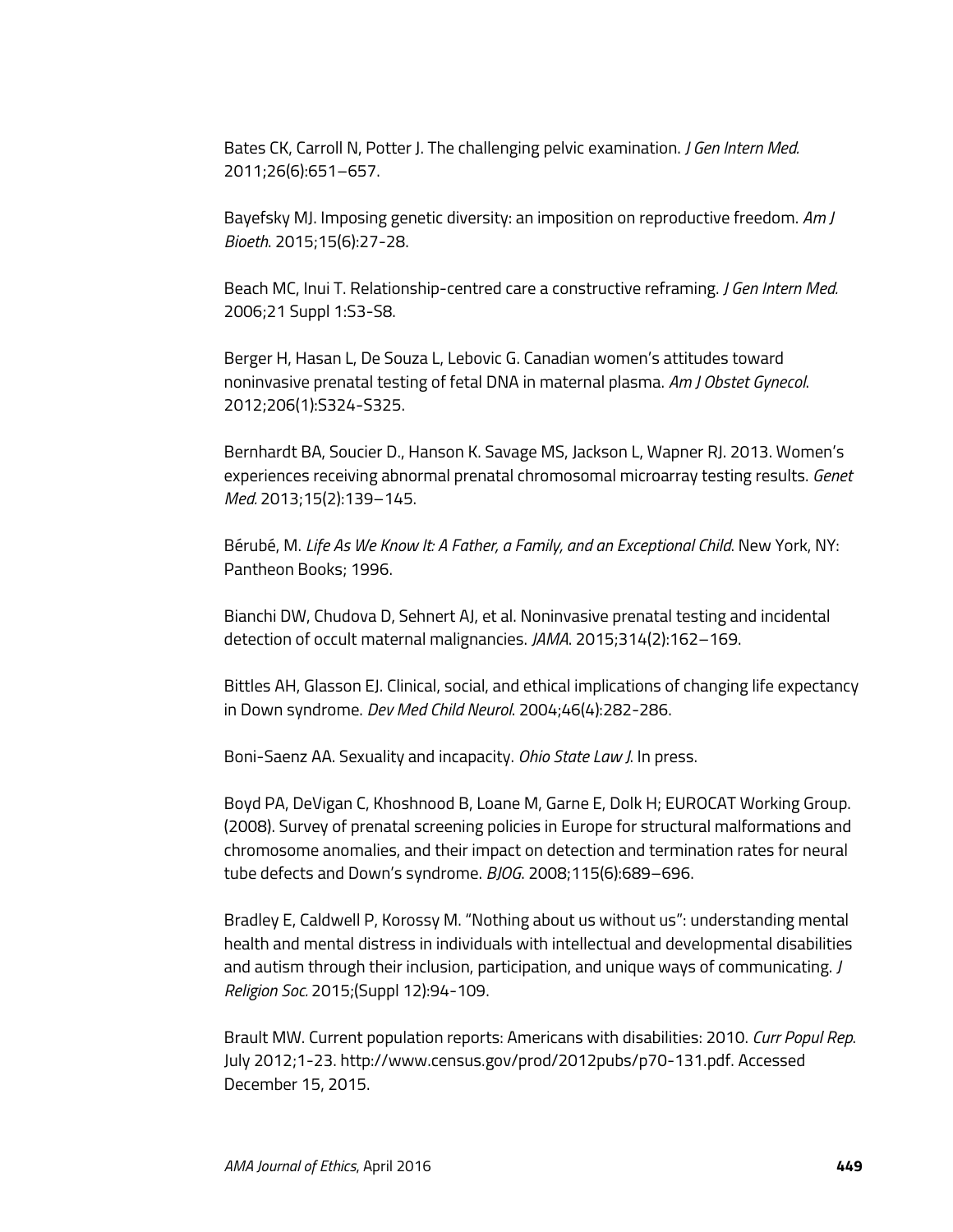Brown D, Rosen D, Elkins TE. Sedating women with mental retardation for routine gynecologic examination: an ethical analysis. *J Clin Ethics.*1992;3(1):68-75; discussion 76- 77.

Brown HK, Kirkham YA, Cobigo V, Lunsky Y, Vigod SN. Labour and delivery interventions in women with intellectual and developmental disabilities: a population-based cohort study. *J Epidemiol Community Health*. 2016;70(3):238-244.

Bryant L. Non-invasive prenatal testing for Down syndrome: psychologically speaking, what else do we need to know? *J Reprod Infant Psychol*. 2014;32(1):1-4.

Bryant LD, Green JM, Hewison J. Understanding of Down's syndrome: a Q methodological investigation. *Soc Sci Med*. 2006;63(5):1188–1200.

*Buck v Bell, Superintendent*, 274 US 200 (1927).

Buerhaus PI, Auerbach DI, Staiger DO. The recent surge in nurse employment: causes and implications. *Health Aff (Millwood)*. 2009;28(4):w657-w668.

Burakgazi E, Harden C, Kelly JJ. Contraception for women with epilepsy. *Rev Neurol Dis*. 2009;6(2):E62-E67.

Burke LM, Kalpakjian CZ, Smith YR, Quint EH. Gynecologic issues of adolescents with Down syndrome, autism, and cerebral palsy. *J Pediatr Adolesc Gynecol*. 2010;23(1):11-15.

Burks DJ, Kobus AM. The legacy of altruism in healthcare: the promotion of empathy, pro-sociability and humanism. *Med Educ.* 2012;46(3):317-325.

Burton-Jeangros C, Cavalli S, Gouilhers S, Hammer R. (2013). Between tolerable uncertainty and unacceptable risks: how health professionals and pregnant women think about the probabilities generated by prenatal screening. *Health Risk Soc*. 2013;15(2):144–161.

Cadmus E, Brigley P, Pearson M. Safe patient handling: is your facility ready for a culture change? *Nurs Manage*. 2011;42(11):12-15.

Caralis D, Kodner IJ, Brown DE. Permanent sterilization of mentally disabled individuals: a case study. *Surgery*. 2009;146(5):959-963.

Caruso DB. Many med schools halt no-consent pelvic exams. *Seattle Times*. March 12, 2003.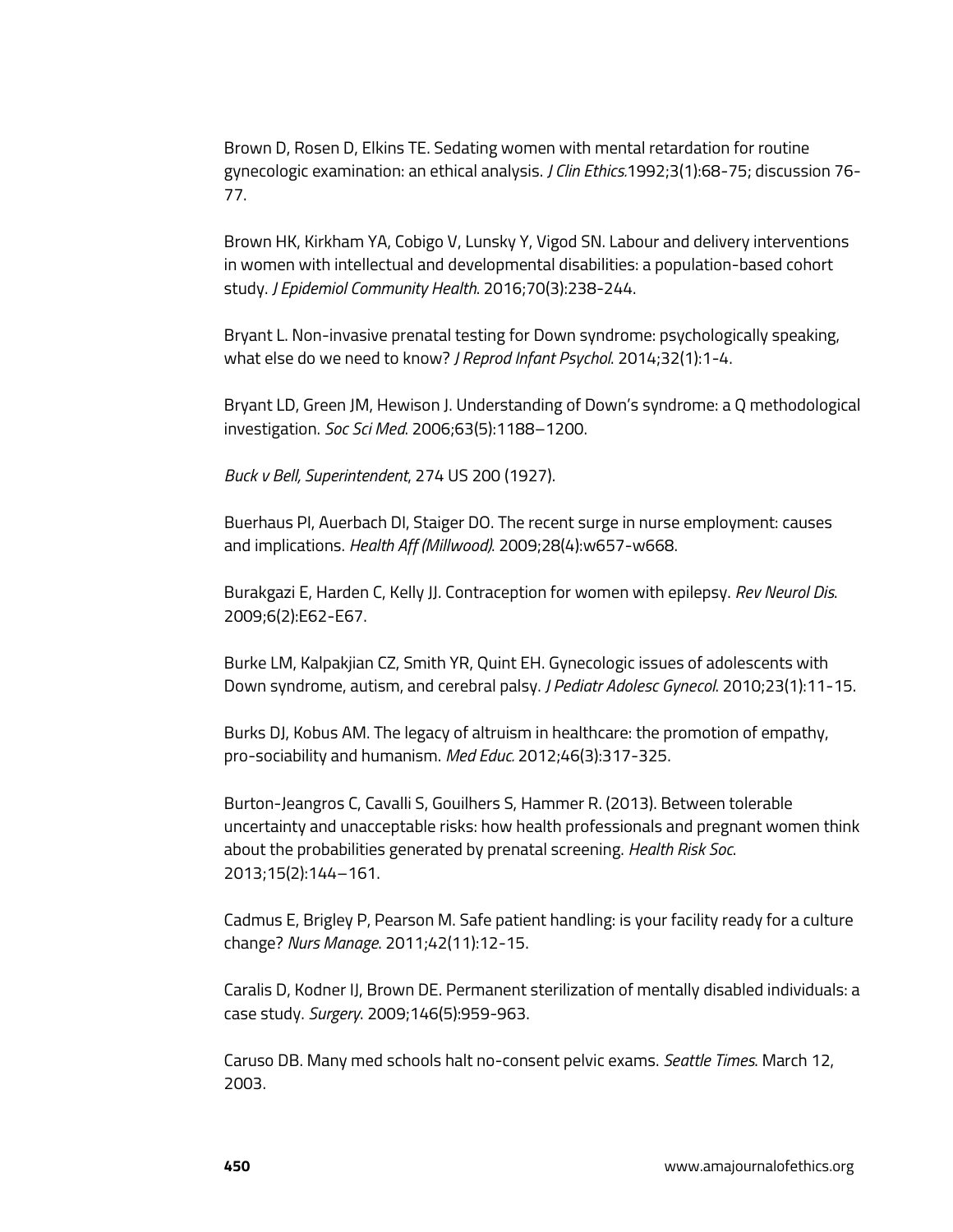http://community.seattletimes.nwsource.com/archive/?date=20030312&slug=pelvic12 . Accessed February 29, 2016.

Center for Rural Health. Health professional shortage areas (HPSAs) and medically underserved areas (MUAs). https://ruralhealth.und.edu/pdf/hpsa.pdf. Accessed March 3, 2016.

Centers for Disease Control and Prevention. Hearing loss in children: data and statistics. Updated December 18, 2015. http://www.cdc.gov/ncbddd/hearingloss/data.html. Accessed February 29, 2016.

Centers for Disease Control and Prevention. Safe patient handling. Updated January 13, 2016. http://www.cdc.gov/niosh/topics/safepatient/. Accessed February 23, 2016.

Chamberlain A, Rauh J, Passer A, McGrath M, Burket R. Issues in fertility control for mentally retarded female adolescents: I. Sexual activity, sexual abuse, and contraception. *Pediatrics*. 1984;73(4):445-450.

Chapman AR, Benn PA. Noninvasive prenatal testing for early sex identification: a few benefits and many concerns. *Perspect Biol Med*. 2013;56(4):530-547.

Charney W, Simmons B, Lary M, Metz S. Zero lift programs in small rural hospitals in Washington state: reducing back injuries among health care workers. *AAOHN J*. 2006;54(8):355-358.

Clark B. *A Mother Like Alex.* London: Harper True.

Clarke A. Is non-directive genetic counselling possible? *Lancet*. 1991;338(8773):998- 1001.

Clarke AJ. Managing the ethical challenges of next-generation sequencing in genomic medicine. *Br Med Bull*. 2014;111(1):17-30.

Collins JW, Owen BD. NIOSH research initiatives to prevent back injuries to nursing assistants, aides, and orderlies in nursing homes. *Am J Ind Med*. 1996;29(4):421-424.

Collins VR, Muggli EE, Riley M, Palma S, Halliday JL. (2008). Is Down syndrome a disappearing birth defect? *J Pediatr*. 2008;152(1):20–24.

Committee on Ethics. ACOG Committee Opinion number 371. Sterilization of women, including those with mental disabilities. *Obstet Gynecol*. 2007;110(1):217-220.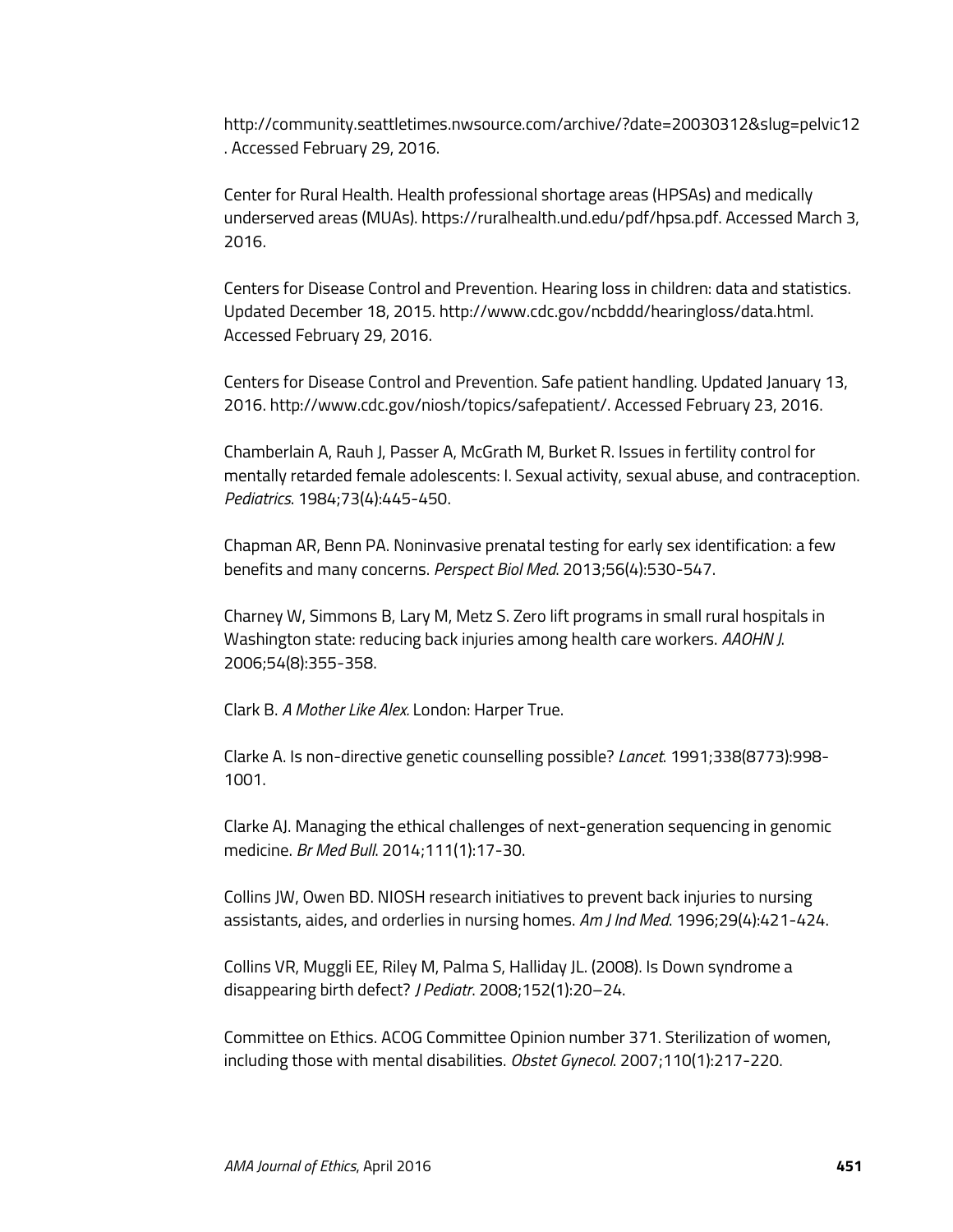Crossley M. Giving meaning to "meaningful access" in Medicaid managed care. *Kentucky Law J*. 2014;102:255-286.

Cureton A. Parents with disabilities. In: Francis L, ed. *Oxford Handbook of Reproductive Ethics.* New York, NY: Oxford University Press; in press.

Cureton A. Some advantages to having a parent with a disability. *J Med Ethics*. 2016;42(1):31-34.

Curriculum of Caring: CommunicateCare: a curriculum of caring for people with developmenta disabilities. https://machealth.ca/programs/curriculum\_of\_caring/. Accessed March 3, 2016.

Daugherty P. *An Uncomplicated Life: A Father's Memoir of His Exceptional Daughter*. New York, NY: Harper Collins; 2015.

de Castro AB. Handle With Care: the American Nurses Association's campaign to address work-related musculoskeletal disorders. *Online J Issues Nurs*. 2004;9(3). http://www.nursingworld.org/MainMenuCategories/ANAMarketplace/ANAPeriodicals/O JIN/TableofContents/Volume92004/No3Sept04/HandleWithCare.html. Accessed February 23, 2016.

de Jong A, Dondorp WJ, de Die-Smulders CE, Frints SG, de Wert GM. Non-invasive prenatal testing: ethical issues explored. *Eur J Hum Genet*. 2010;18(3):272-277.

Don't Screen Us Out website. http://dontscreenusout.org/. Accessed March 3, 2016.

Dornan T, Littlewood S, Margolis SA, Scherpbier A, Spencer J, Ypinazar V. How can experience in clinical and community settings contribute to early medical education? A BEME systematic review. *Med Teach.* 2006;28(1):3-18.

Douthitt Stief H, Clark M. A survey of patients, families and providers about care of patients with intellectual disabilities. American Academy of Developmental Medicine and Dentistry; 2013. https://aadmd.org/articles/survey-patients-families-and-providersabout-care-patients-intellectual-disabilities. Accessed March 4, 2016.

Down JL. *Observations on an Ethnic Classification of Idiots*. 1866. *Clinical Lectures and Reports by the Medical and Surgical Staff of the London Hospital*;vol 3;259-262.

Duffy FD, Gordon GH, Whelan G, et al. Assessing competence in communication and interpersonal skills: the Kalamazoo II report. *Acad Med.* 2004;79(6):495-507.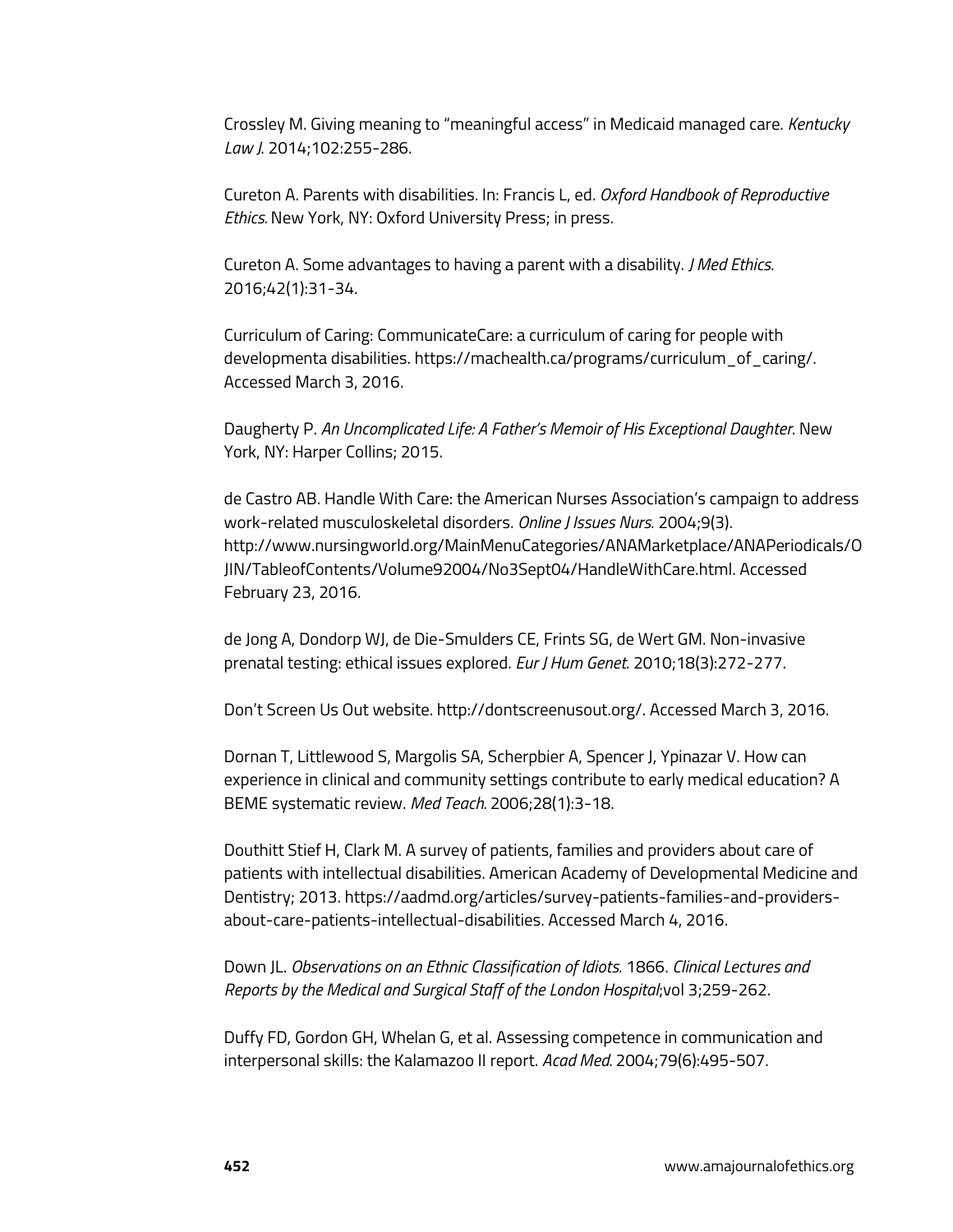Eastgate G, van Driel M, Lennox N, Scheermeyer E. Women with intellectual disabilities—a study of sexuality, sexual abuse and protection skills. *Aust Fam Physician*. 2011;40(4):226-230.

Eddey GE, Robey KL. Considering the culture of disability in cultural competence education. *Acad Med.* 2005;80(7):706-712.

Elbard K. Inside out not outside in—a change of attitude for all: a self advocate's vision for those with intellectual and developmental disabilities. *J Religion Soc*. 2015;(Suppl 12):8-12.

Elkins TE, Hoyle D, Darnton T, McNeeley SG, Heaton CS. The use of a societally based ethics/advisory committee to aid in decisions to sterilize mentally handicapped patients. *J Pediatr Adolesc Gynecol*. 1988;1(3):190-194.

Estreich G. *The Shape of the Eye*. New York, NY: Tarcher Penguin; 2013.

Ethics Committee of the American Society for Reproductive Medicine. Child-rearing ability and the provision of fertility services: a committee opinion. *Fertil Steril*. 2013;100(1):50-53.

Ethics Committee of the American Society for Reproductive Medicine. Fertility treatment when the prognosis is very poor or futile: a committee opinion. *Fertil Steril.*  2012;98(1):e6-e9.

Farrimond HR, Kelly SE. Public viewpoints on new non-invasive prenatal genetic tests. *Public Underst Sci*. 2013;22(6):730-744.

Flaherty EM, Glidden LM. Positive adjustment in parents rearing children with Down syndrome. *Early Educ Dev*. 2000;11(4):407-422.

Francis LP. Disability and philosophy: applying ethics in circumstances of injustice. *J Med Ethics*. 2016;42(1):35-36.

Francis LP. Understanding autonomy in light of intellectual disability. In: Brownlee K, Cureton A, eds. *Disability and Disadvantage*. Oxford, UK: Oxford University Press; 2009:200-215.

Francis LP, Silvers A. Debilitating *Alexander v. Choate*: "Meaningful access" to health care for people with disabilities. *Fordham Urban Law J.* 2008;35:447-477.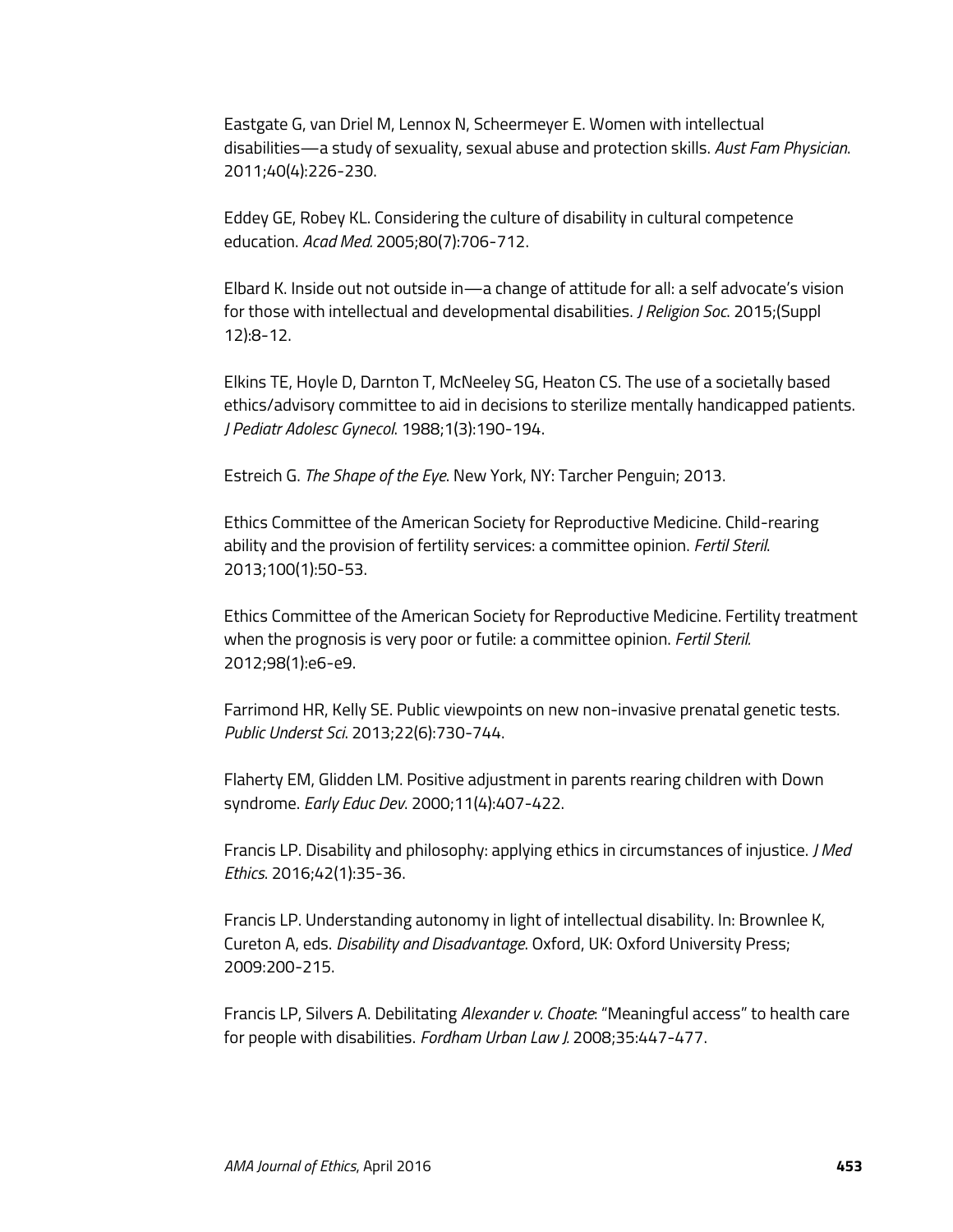Frank JR, ed. The CanMEDS 2005 Competency Framework. Better Care. Ottawa, ON: Royal College of Physicians and Surgeons of Canada; 2005. http://www.ub.edu/medicina\_unitateducaciomedica/documentos/CanMeds.pdf. Accessed March 4, 2016.

Gabbard C. A life beyond reason. *Chronicle of Higher Education*. November 7, 2010. http://chronicle.com/article/article-content/125242/. Accessed March 3, 2016.

Gallagher SM, Charney W, McGinley LD. Clinical nursing education series: rethinking lift teams. *Bariatr Times*. 2010;7(12):18-23.

Garland-Thomson R. The case for conserving disability. *J Bioeth Inq*. 2012;9(3):339-355.

Garland-Thomson R. Human biodiversity conservation: a consensual ethical principle. *Am J Bioeth*. 2015;15(6):13.

Ginsburg F, Rapp R. Disability worlds. *Annu Rev Anthropol*. 2013;42(1):53–68.

Ginsburg FD, Rapp R. Introduction: conceiving the new world order. In: Ginsburg FD, Rapp R, eds. *Conceiving the New World Order: The Global Politics of Reproduction*. Berkeley, CA: University of California Press:1–18.

Glover J. *Choosing Children: Genes, Disability, and Design*. Oxford, UK: Clarendon Press; 2006.

Goering S. Rethinking disability: the social model of disability and chronic disease. *Curr Rev Musculoskelet Med*. 2015;8(2):134-138.

Gomez MT, Carlson GM, Van Dooren K. Practical approaches to supporting young women with intellectual disabilities and high support needs with their menstruation. *Health Care Women Int*. 2012;33(8):678-694.

Governor's Task Force to Determine the Method of Compensation for Victims of North Carolina's Eugenic Board. Final report to the governor of North Carolina: pursuant to Executive Order 83. January 2012.

http://www.sterilizationvictims.nc.gov/documents/FinalReport-GovernorsEugenicsCompensationTaskForce.pdf. Accessed February 26, 2016.

Griffin Basas C. What's bad about wellness? What the disability rights perspective offers about the limitations of wellness. *J Health Polit Policy Law*. 2014;39(5):1036-1066.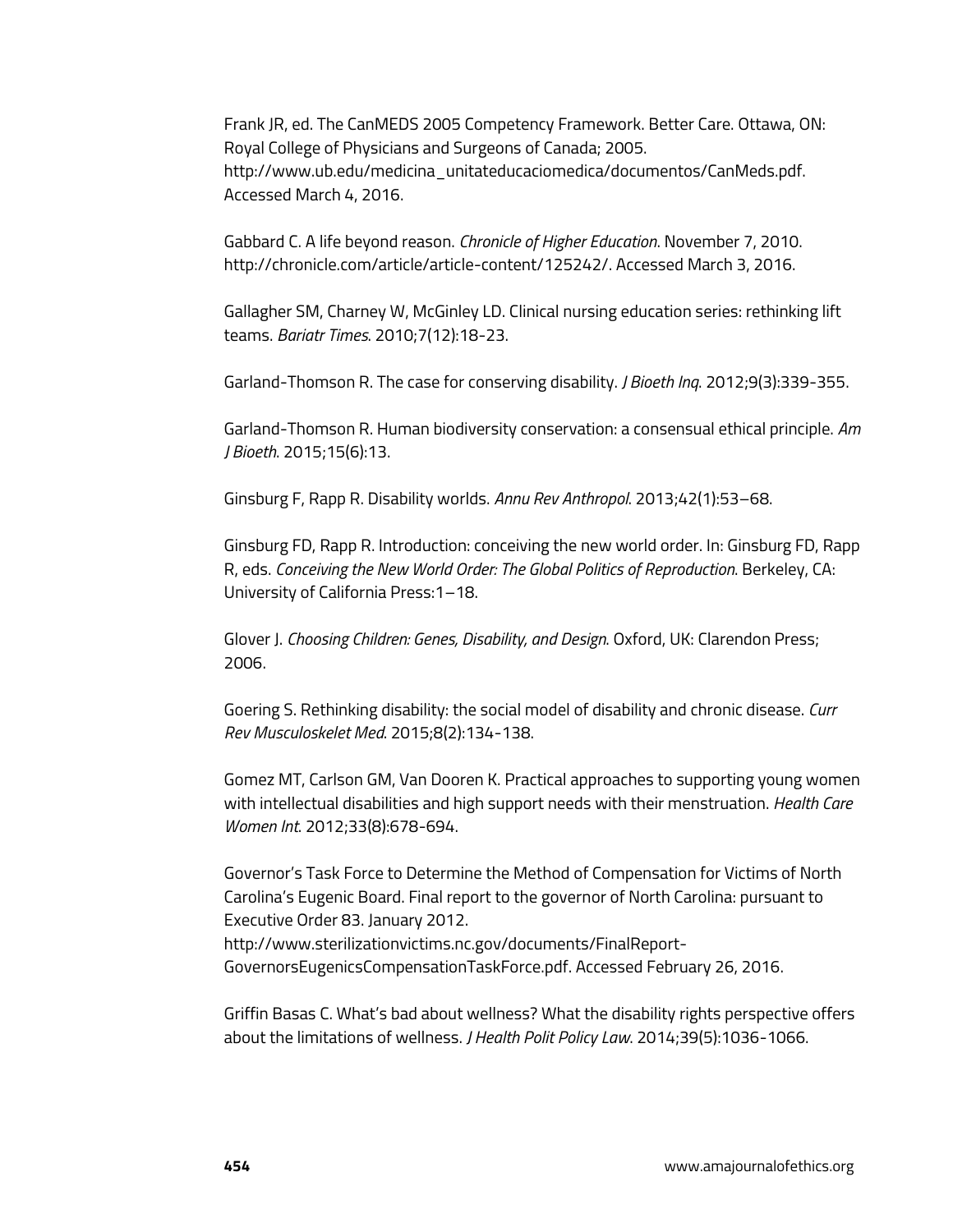Groneberg JF. *Road Map to Holland: How I Found My Way Through My Son's First Two Years With Down's Syndrome*. New York, NY: New American Library; 2008.

Hammick M, Freeth D, Koppel I, Reeves S, Barr H. A best evidence systematic review of interprofessional education: BEME Guide no. 9. *Med Teach.* 2007;29(8):735-751.

Hands & Voices website. http://www.handsandvoices.org. Accessed February 29, 2016.

Harder + Company Community Research Group. A blind spot in the system: health care for people with developmental disabilities: findings from stakeholder interviews. September 2008.

http://odpc.ucsf.edu/sites/odpc.ucsf.edu/files/pdf\_docs/A%20Blind%20Spot%20in%20th e%20System.pdf. Accessed March 3, 2016.

Holder M, Waldman HB, Wood H. Preparing health professionals to provide care to individuals with disabilities. *Int J Oral Sci*. 2009;1(2):66-71.

Horner-Johnson W, Dobbertin K, Andresen EM, Iezzoni LI. Breast and cervical cancer screening disparities associated with disability severity. *Womens Health Issues*. 2014;24(1):e147-e153.

Houlihan CM. Bone health in cerebral palsy: who's at risk and what to do about it? *J Pediatr Rehabil Med*. 2014;7(2):143-153.

Huang WY, Malinow A. Curriculum and evaluation results of a third-year medical student longitudinal pathway on underserved care. *Teach Learn Med.* 2010;22(2):123-130.

Iezzoni LI, Kilbridge K, Park ER. Physical access barriers to care for diagnosis and treatment of breast cancer among women with mobility impairments. *Oncol Nurs Forum*. 2010;37(6):711-717.

Iezzoni LI, Kurtz SG, Rao SR. Trends in mammography over time for women with and without chronic disability. *J Womens Health (Larchmt)*. 2015;24(7):593-601.

Iezzoni LI, Kurtz SG, Rao SR. Trends in pap testing over time for women with and without chronic disability. *Am J Prev Med*. 2016;50(2):210-219.

Iezzoni LI, Long-Bellil LM. Training physicians about caring for persons with disabilities: "Nothing about us without us!" *Disabil Health J.* 2012;5(3):136-139.

Indian Health Care Improvement Act of 1976, Pub L No. 94–437, 90 Stat 1400. https://www.ssa.gov/OP\_Home/comp2/F094-437.html. Accessed March 3, 2016.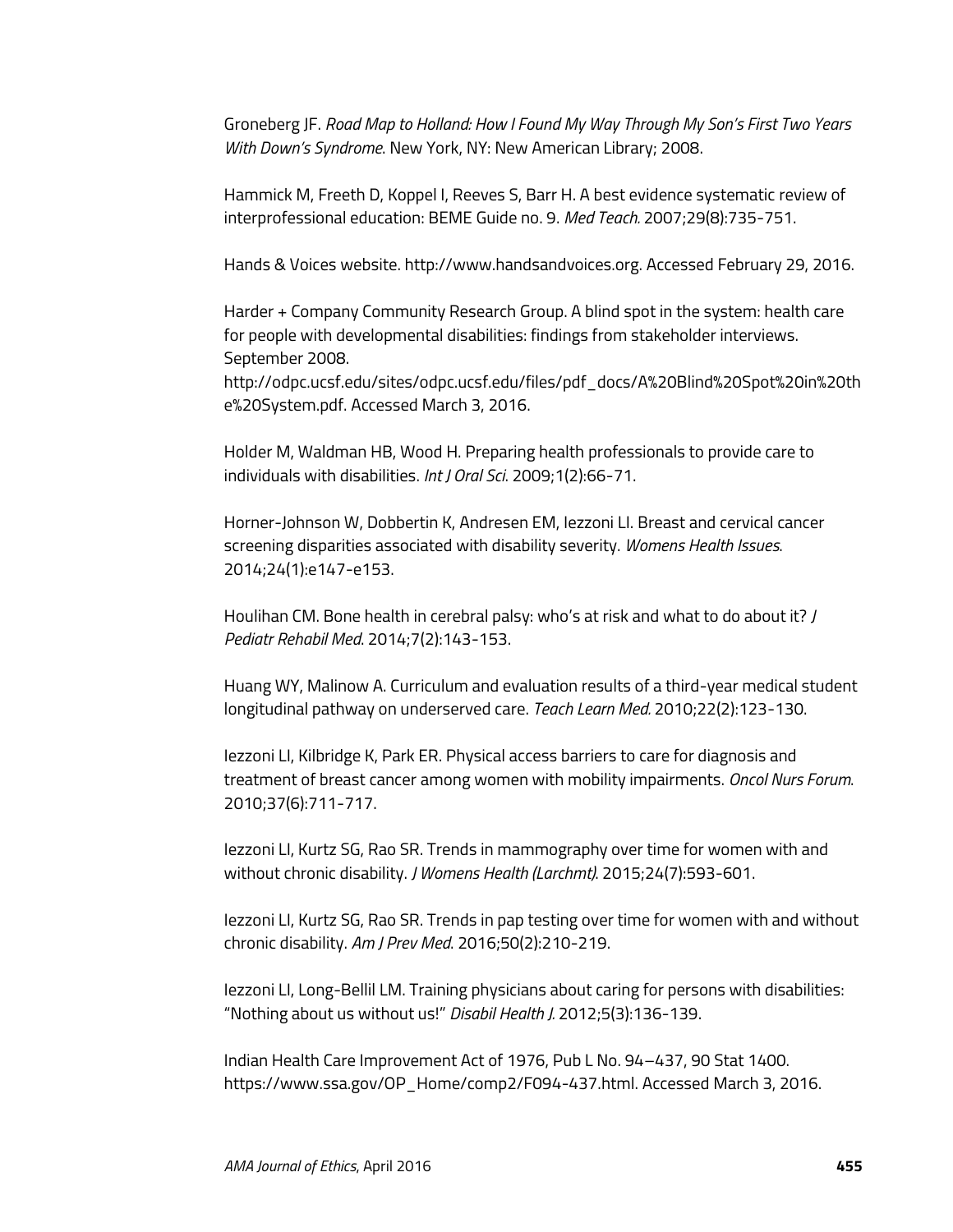Indian Health Service. Basis for health services.

https://www.ihs.gov/newsroom/factsheets/basisforhealthservices/. Accessed March 3, 2016.

Indian Health Service. Fact sheet: disparities. https://www.ihs.gov/newsroom/factsheets/disparities/. Accessed March 3, 2016.

Informed consent, parental permission, and assent in pediatric practice. Committee on Bioethics, American Academy of Pediatrics. *Pediatrics*. 1995;95(2):314-317.

Inherent. *Oxford Dictionaries*.

http://www.oxforddictionaries.com/us/definition/american\_english/inherent. Accessed December 7, 2015.

Ivry T. 2006. At the back stage of prenatal care: Japanese ob-gyns negotiating prenatal diagnosis. *Med Anthropol* Q. 2006;20(4):441–468.

Jones CM. The moral problem of health disparities. *Am J Public Health*. 2010;100(suppl 1):S47.

Jones DS. The persistence of American Indian health disparities. *Am J Public Health*. 2006;96(12):2122-2134.

Kanter AS. The Americans with Disabilities Act at 25 years: lessons to learn from the Convention on the Rights of People with Disabilities. *Drake University Law Rev*. 2015;63(3):819-883.

Karl R, McGuien D, Withiam-Leitch MS, Akl EA, Symons AB. Reflective impressions of a precepted clinical experience caring for people with disabilities. *Intellect Dev Disabil*. 2013;51(4):237-245.

Kelly SE. Choosing not to choose: reproductive responses of parents of children with genetic conditions or impairments. *Sociol Health Illn*. 2009;31(1):81-97.

Kelly SE, Farrimond HR. Non-invasive prenatal genetic testing: a study of public attitudes. *Public Health Genomics*. 2012;15(2):73-81.

Kerr A, Cunningham-Burley S. On ambivalence and risk: reflexive modernity and the new human genetics. *Sociol*. 2000;34(2):283–304.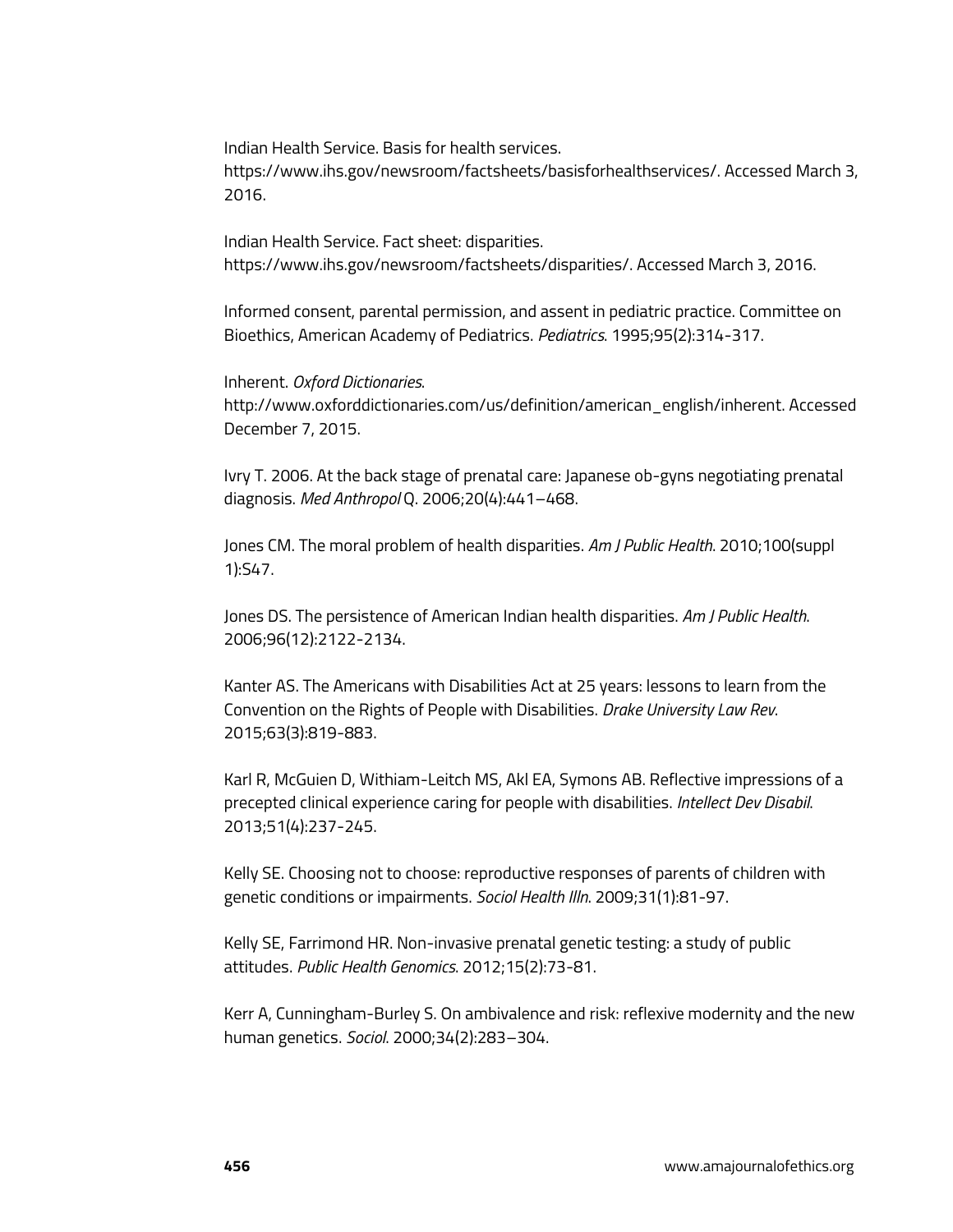Kevles D*. In the Name of Eugenics: Genetics and the Uses of Human Heredity*. Cambridge, MA: Harvard University Press; 1985.

Kington RS, Smith JP. Socioeconomic status and racial and ethnic differences in functional status associated with chronic diseases. *Am J Public Health.* 1997;87(5):805- 810.

Kirkham YA, Allen L, Kives S, Caccia N, Spitzer RF, Ornstein MP. Trends in menstrual concerns and suppression in adolescents with developmental disabilities. *J Adolesc Health*. 2013;53(3):407-412.

Kline W. *Building a Better Race: Gender, Sexuality, and Eugenics from the Turn of the Century to the Baby Boom*. Berkeley, CA: University of California Press; 2001.

Krahn G, Walter DK, Correa-De-Araujo R. Persons with disabilities as an unrecognized health disparity. *Am J Public Health.* 2015;105(suppl 2):S198-S206.

Lancman R, Wright KLT, Gottfried RN; New York State Assembly. Safe patient handling in New York: short term costs yield long term results. May 2011. http://assembly.state.ny.us/comm/WorkPlaceSafe/20110527a/index.pdf. Accessed February 23, 2016.

Lewis C, Hill M, Skirton H, Chitty LS. Non-invasive prenatal diagnosis for fetal sex determination: benefits and disadvantages from the service users' perspective. *Eur J Hum Genet*. 2012;20(11):1127-1133.

Lewis S. *Living with Max*. London, UK: Vermilion; 2008.

Lim BT, Moriarty H, Huthwaite M, Gray L, Pullen S, Gallagher P. How well do medical students rate and communicate clinical empathy? *Med Teach.* 2013;35(2):e946-e951.

Lippman, A. 1994. The genetic construction of prenatal testing: choice, consent, or conformity for women? In: Rothenberg KH, Thomson EJ, eds. *Women and Prenatal Testing: Facing the Challenges of Genetic Technology*. Columbus, OH: Ohio State University Press; 1994:19.

Lombardo P. Eugenic sterilization laws. http://www.eugenicsarchive.org/html/eugenics/essay8text.html. Accessed March 4, 2016.

Lombardo PA. *Three Generations, No Imbeciles: Eugenics, the Supreme Court, and* Buck v. Bell*.* Baltimore, MD: Johns Hopkins University Press; 2010.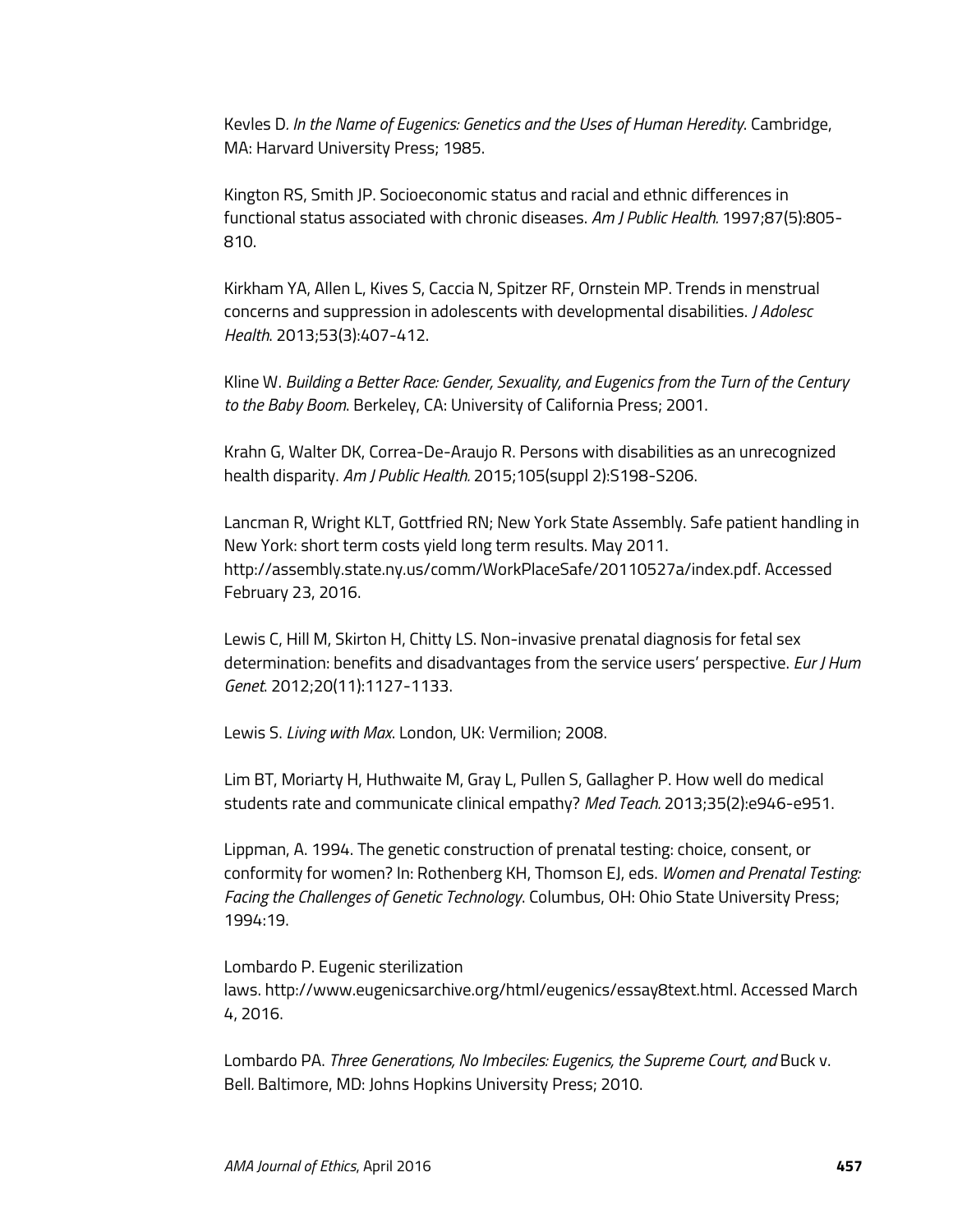Losh DP, Mauksch LB, Arnold RW, et al. Teaching inpatient communication skills to medical students: an innovative strategy. *Acad Med.* 2005;80(2):118-124.

Lown BA, Rosen J, Marttila J. An agenda for improving compassionate care: survey shows about half of patients say such care is missing. *Health Aff (Millwood).* 2011;30(9):1772- 1778.

Lunsky Y, Balogh RS, Cobigo V, Isaacs B, Lin E, Ouellette-Kuntz HM. Primary care of adults with developmental disabilities in Ontario. *Healthc Q.* 2014;17(3):11-13.

Lunsky Y, Klein-Geltink JE, Yates EA, eds. *Atlas on the Primary Care of Adults with Developmental Disabilities in Ontario.* Toronto, ON: Institute for Clinical Evaluation Sciences and Centre for Addiction and Mental Health; 2013. http://www.ices.on.ca/flippublication/Atlas-on-the-Primary-Care-of-Adults-with-Developmental-Disabilities/index.html. Accessed March 3, 2016.

Mahmoudi E, Meade MA. Disparities in access to health care among adults with physical disabilities: analysis of a representative national sample for a ten-year period. *Disabil Health J*. 2015;8(2):182-190.

Makoul G. Essential elements of communication in medical encounters: the Kalamazoo consensus statement. *Acad Med.* 2001;76(4):390-393.

Markens S, Browner CH, Press N. "Because of the risks": how US pregnant women account for refusing prenatal screening. *Soc Sci Med*. 1999;49(3):359–369.

Marrus N, Veenstra-Vanderweele J, Hellings JA, et al. Training of child and adolescent psychiatry fellows in autism and intellectual disability. *Autism*. 2014;18(4):471-475.

Marschark M. Language development in children who are deaf: a research synthesis. Alexandria, VA: National Association of State Directors of Special Education; June 4, 2001:39. http://www.nasdse.org/DesktopModules/DNNspot-Store/ProductFiles/157\_6562b22b-8934-4062-a42b-e46400be157c.PDF. Accessed February 29, 2016.

Martin L, Saperson K, Maddigan B. Residency training: challenges and opportunities in preparing trainees for the 21st century. *Can J Psychiatry.* 2003;48(4):225-231.

Massachusetts Department of Public Health. The federal shortage designation process: health professional shortage areas (HPSA), medically underserved areas (MUA), medically underserved populations (MUP): a guide prepared for citizens, communities,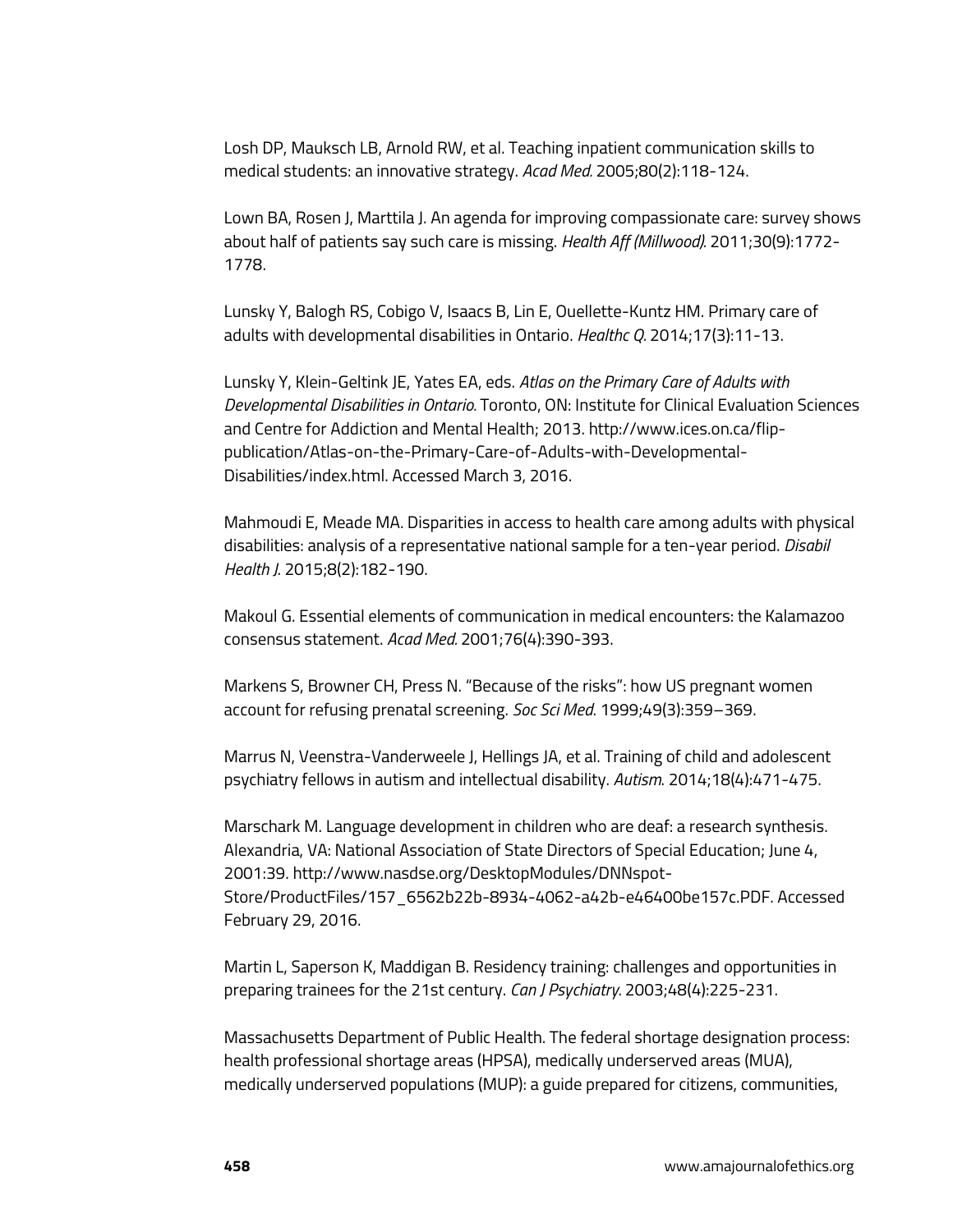health care organizations, and providers in Massachusetts. Updated July 2013. http://www.mass.gov/eohhs/docs/dph/com-health/primary-care/shortagedesignations-benefits.doc. Accessed March 4, 2016.

Mayer Davis EJ, D'Antonio AM, Smith SM, et al. Pounds off with empowerment (POWER): a clinical trial of weight management strategies for black and white adults with diabetes who live in medically underserved rural communities. *Am J Public Health*. 2004;94(10):1736-1742.

McColl MA, Forster D, Shortt SE, et al. Physician experiences providing primary care to people with disabilities. *Healthc Policy*. 2008;4(1):e129-e147.

Meza JP, Passerman DS. *Integrating Narrative Medicine and Evidence-Based Medicine: The Everyday Social Practice of Healing*. New York, NY: CRC Press; 2011.

Mitchell RE, Karchmer MA. Chasing the mythical ten percent: parental hearing status of deaf and hard of hearing students in the United States. *Sign Lang Stud*. 2004;4(2):138- 163.

Modesto W, Bahamondes MV, Bahamondes L. Prevalence of low bone mass and osteoporosis in long-term users of the injectable contraceptive depot medroxyprogesterone acetate. *J Womens Health (Larchmt)*. 2015;24(8):636-640.

Moores G, Lidster N, Boyd K, Archer T, Kates N, Stobbe K. Presence with a purpose: attitudes of people with developmental disability towards health care students. *Med Educ*. 2015;49(7):731-739.

Morris JK, Springett A. The National Down Syndrome Cytogenetic Register for England and Wales: 2012 annual report. London, UK: Wolfson Institute of Preventive Medicine; January 2014.

Mutcherson K. Disabling dreams of parenthood: the fertility industry, anti-discrimination, and parents with disabilities. *Law Inequality*. 2009;27(2):311-364.

Mutcherson K. Procreative rights in a postcoital world. In: Francis L, ed. *Oxford Handbook of Reproductive Ethics.* New York: Oxford University Press; in press.

Napoli DJ, Mellon NK, Niparko JK, et al. Should all deaf children learn sign language? *Pediatrics*. 2015;136(1):170-176.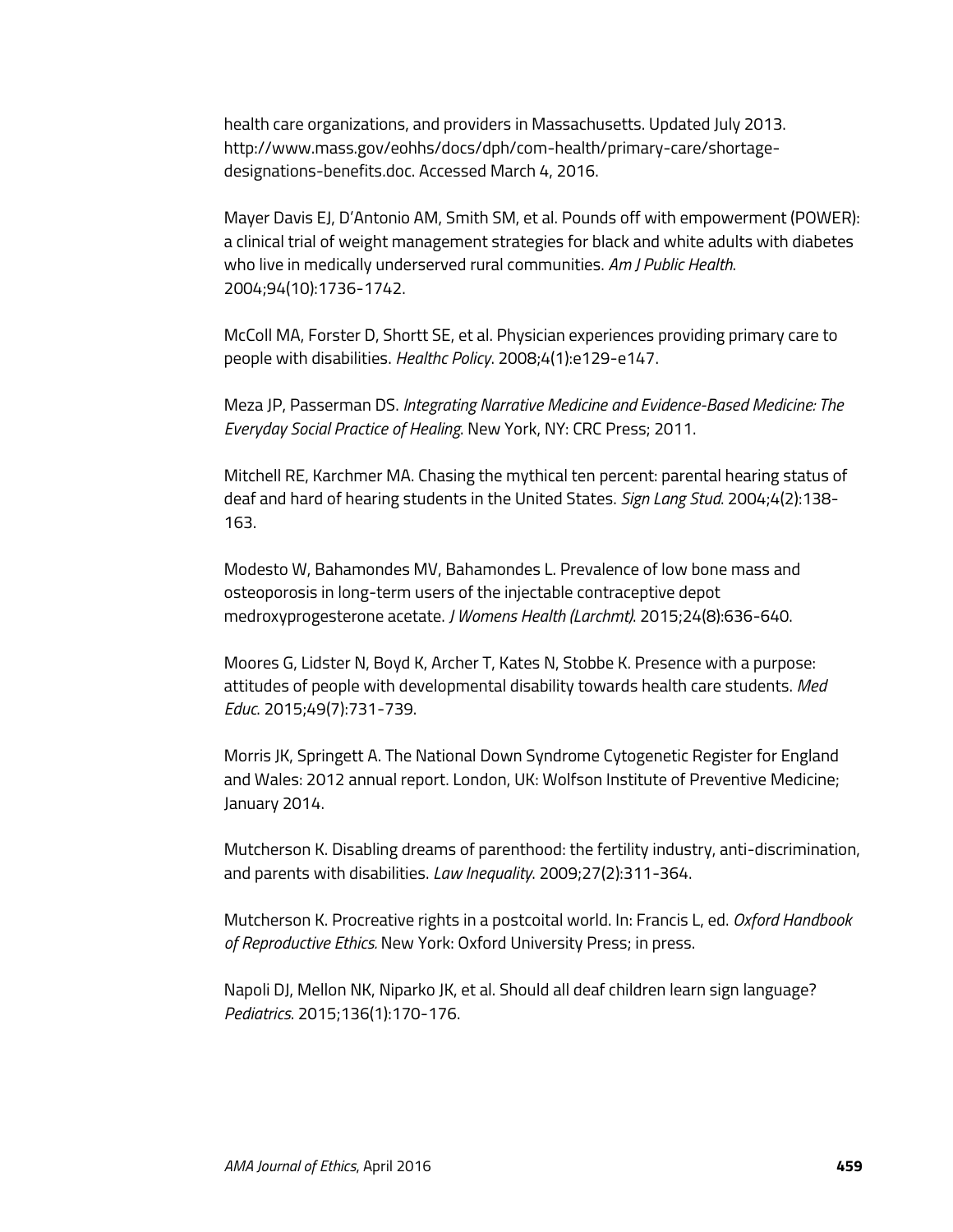National Council on Disability. *Rocking the Cradle: Ensuring the Rights of Parents with Disabilities and their Children*. 2012. https://www.ncd.gov/publications/2012/Sep272012. Accessed March 4, 2016.

Natoli JL, Ackerman DL, McDermott S, Edwards JG. Prenatal diagnosis of Down syndrome: a systematic review of termination rates (1995-2011). *Prenat Diagn*. 2012;32(2):142–153.

Neergaard L. More disabled women are having children. *NBC News*. May 9, 2011. http://www.nbcnews.com/id/42960995/ns/healthpregnancy/t/more-disabledwomen-are-having-children/#.VpGqZ0jq1Ko. Accessed March 4, 2016.

Nelson A, Baptiste AS. Evidence-based practices for safe patient handling and movement. *Online J Issues Nurs*. 2004;9(3). http://www.nursingworld.org/MainMenuCategories/ANAMarketplace/ANAPeriodicals/O JIN/TableofContents/Volume92004/No3Sept04/EvidenceBasedPractices.aspx#BLS. Accessed February 10, 2016.

Neumann M, Edelhauser F, Tauschel D, et al. Empathy decline in its reasons: a systematic review of studies with medical students and residents. *Acad Med.* 2011;86(8):996-1009.

Newson AJ. Ethical aspects arising from non-invasive fetal diagnosis. *Semin Fetal Neonatal Med*. 2008;13(2):103-108.

NJ Rev Stat sec 26:2H-14.9 (2013).

Nurse and Health Care Worker Protection Act of 2015, HR 4266, 114th Cong, 1st Sess (2015). https://www.congress.gov/bill/114th-congress/house-bill/4266/text. Accessed March 2, 2016.

Nurse and Health Care Worker Protection Act of 2015, S 2408, 114th Cong, 1st Sess (2015). https://www.congress.gov/bill/114th-congress/senate-bill/2408/text. Accessed March 2, 2016.

Occupational Safety and Health Administration. Safe patient handling programs: effectiveness and cost savings. https://www.osha.gov/Publications/OSHA3279.pdf. Accessed February 10, 2015.

Office of the Surgeon General; National Institute of Child Health and Human Development; Centers for Disease Control and Prevention. *Closing the Gap: A National Blueprint to Improve the Health of Persons with Mental Retardation*. Washington, DC: US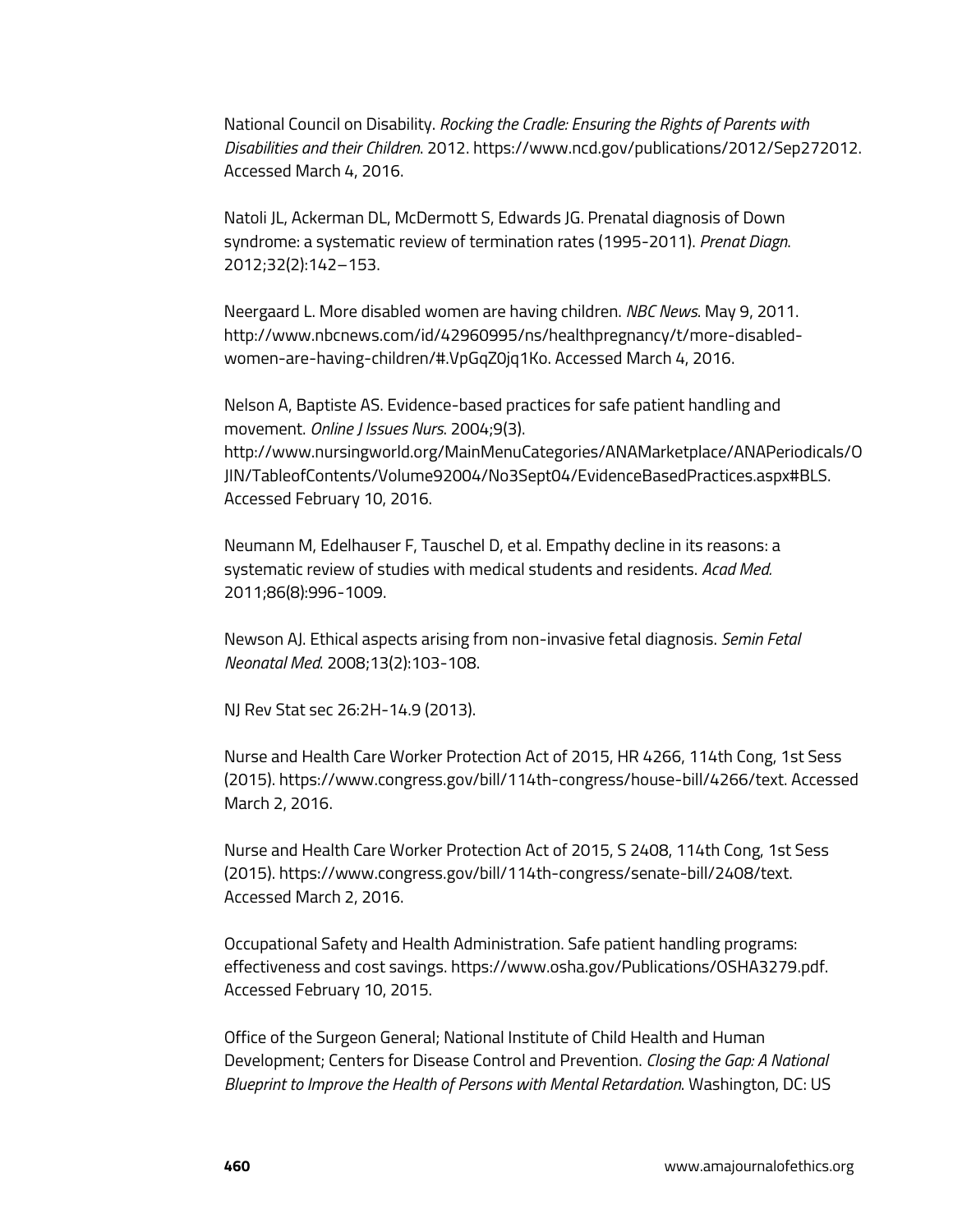Department of Health and Human Services; 2002. https://www.nichd.nih.gov/publications/pubs/closingthegap/Pages/sub4.aspx#problem s. Accessed March 4, 2016.

Ohio Rev Code Ann sec 4121.48 (LexisNexis 2015), repealed by 2015 HB 52 sec 2, effective June 30, 2015.

Ouellette-Kuntz H, Burge P, Cleaver S, et al. Attitudes of medical clerks toward persons with intellectual disabilities. *Can Fam Physician*. 2012;58(5):e282-e288.

Parens E, Asch A. Disability rights critique of prenatal genetic testing: reflections and recommendations. *Ment Retard Dev Disabil Res Rev*. 2003;9(1):40-47.

Parens E, Asch A. *Prenatal Testing and Disability Rights*. Washington, DC: Georgetown University Press; 2000.

Parish SL, Swaine JG, Son E, Luken K. Determinants of cervical cancer screening among women with intellectual disabilities: evidence from medical records. *Public Health Rep.* 2013;128(6):519-526.

Patja K, Livanainen M, Vesala H, Oksanen H, Ruoppila I. Life expectancy of people with intellectual disability: a 35-year follow up study. *J Intellect Disabil Res*. 2000;44 (pt 5):591- 599.

Peacock G, Iezzoni LI, Harkin TR. Health care for Americans with disabilities—25 years after the ADA. *N Engl J Med.* 2015;373(10):892-893.

Pendo E. Disability, equipment barriers, and women's health: using the ADA to provide meaningful access. *Saint Louis University J Health Law Policy.* 2008;2(1):15-56.

Pilnick A. "It's something for you both to think about": choice and decision making in nuchal translucency screening for Down's syndrome. *Sociol Health Illn*. 2008;30(4):511– 530.

Porras C, Hildesheim A, González P, et al; CVT Vaccine Group. Performance of selfcollected cervical samples in screening for future precancer using human papillomavirus DNA testing*. J Natl Cancer Inst.* 2014;107(1):400.

Putz K. *The Parenting Journey: Raising Deaf and Hard of Hearing Children*. Cambridge, MA: Barefoot Books; 2012:55.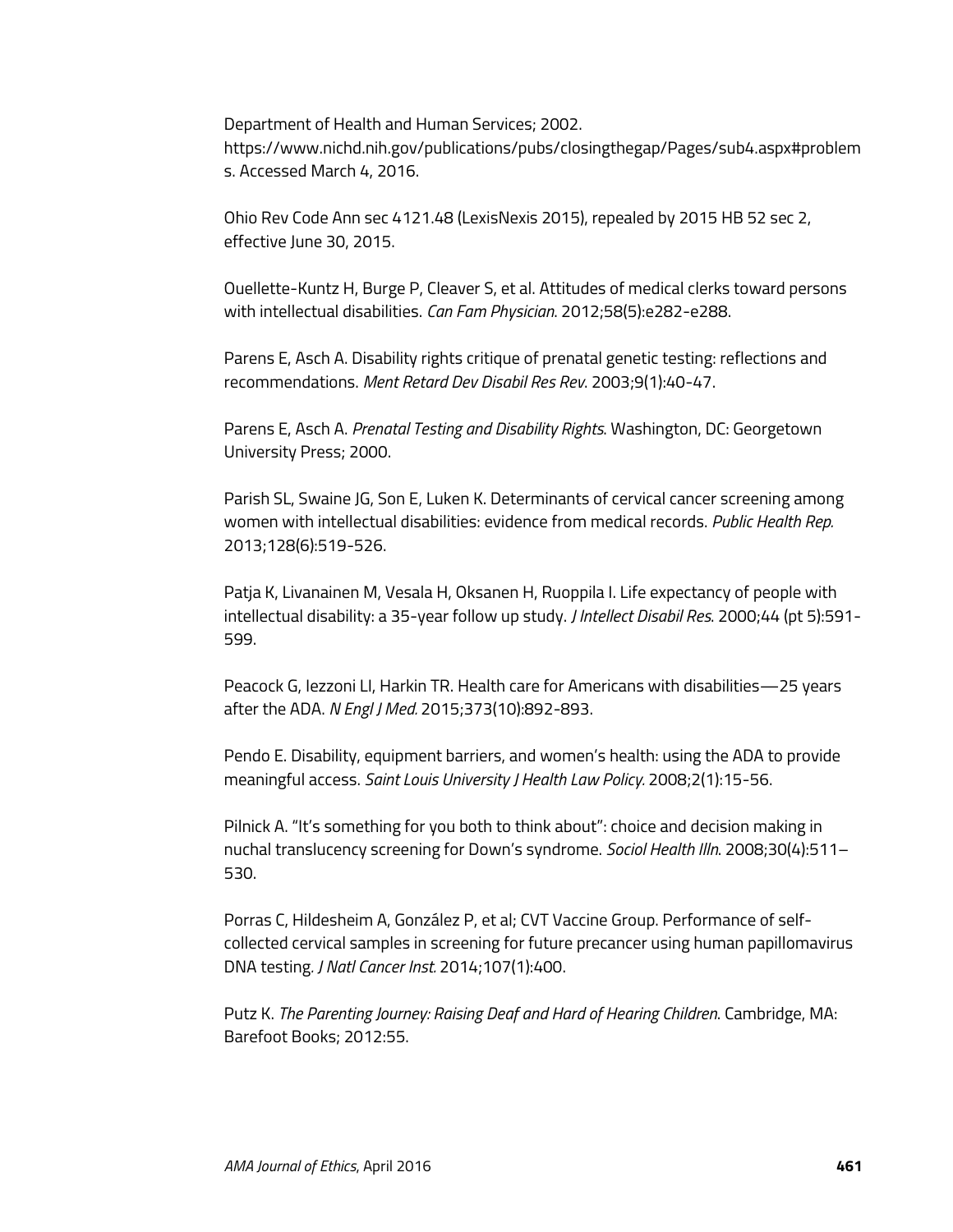Quint EH. Menstrual and reproductive issues in adolescents with physical and developmental disabilities. *Obstet Gynecol*. 2014;124(2)(pt 1):367-375.

Rader R. American Dental Association passes MUP resolution [news release]. Prospect, KY: American Academy of Developmental Medicine and Dentistry; October 14, 2014. http://aadmd.org/articles/american-dental-association-passes-mup-resolution. Accessed March 4, 2016.

Rapp R. *Testing Women, Testing the Fetus: The Social Impact of Amniocentesis in America*. New York, NY: Routledge; 2000.

Realmuto GM, Ruble LA. Sexual behaviors in autism: problems of definition and management. *J Autism Dev Disord.* 1999;29(2):121-127.

Reichard A, Sacco TM, Turnbull HR 3rd. Access to health care for individuals with developmental disabilities from minority backgrounds. *Ment Retard*. 2004;42(6):459-470.

Rentmeester CA. Regarding refusals of physically ill people with mental illnesses at the end-of-life. *Int J Ment Health*. 2014;43(1):73-80.

Robert Wood Johnson Foundation. Significant health care needs of American Indians and Alaska Natives living in urban areas go unmet. 2007. http://www.rwjf.org/en/library/articles-and-news/2007/11/significant-health-careneeds-of-american-indians-and-alaska-nat.html. Accessed March 3, 2016.

Rofail D, Maguire L, Kissner M, Colligs A, Abetz-Webb L. A review of the social, psychological, and economic burdens experienced by people with spina bifida and their caregivers. *Neurol Ther*. 2013;2(1-2):1-12.

Rosenthal S, Howard B, Schlussel YR, et al. Humanism at heart: preserving empathy in third-year medical students. *Acad Med.* 2011;86(3):350-358.

Ross LF. *Children, Families, and Health Care Decision Making*. Oxford, UK: Clarendon Press; 2002.

Rothman BK. *Genetic Maps and Human Imaginations: The Limits of Science in Understanding Who We Are*. New York, NY: Norton; 1998.

Rothman BK. *Recreating Motherhood*. New Brunswick, NJ: Rutgers University Press; 2000.

Rothman BK. *The Tentative Pregnancy: Amniocentesis and the Sexual Politics of Motherhood*. London, UK: Pandora; 1994.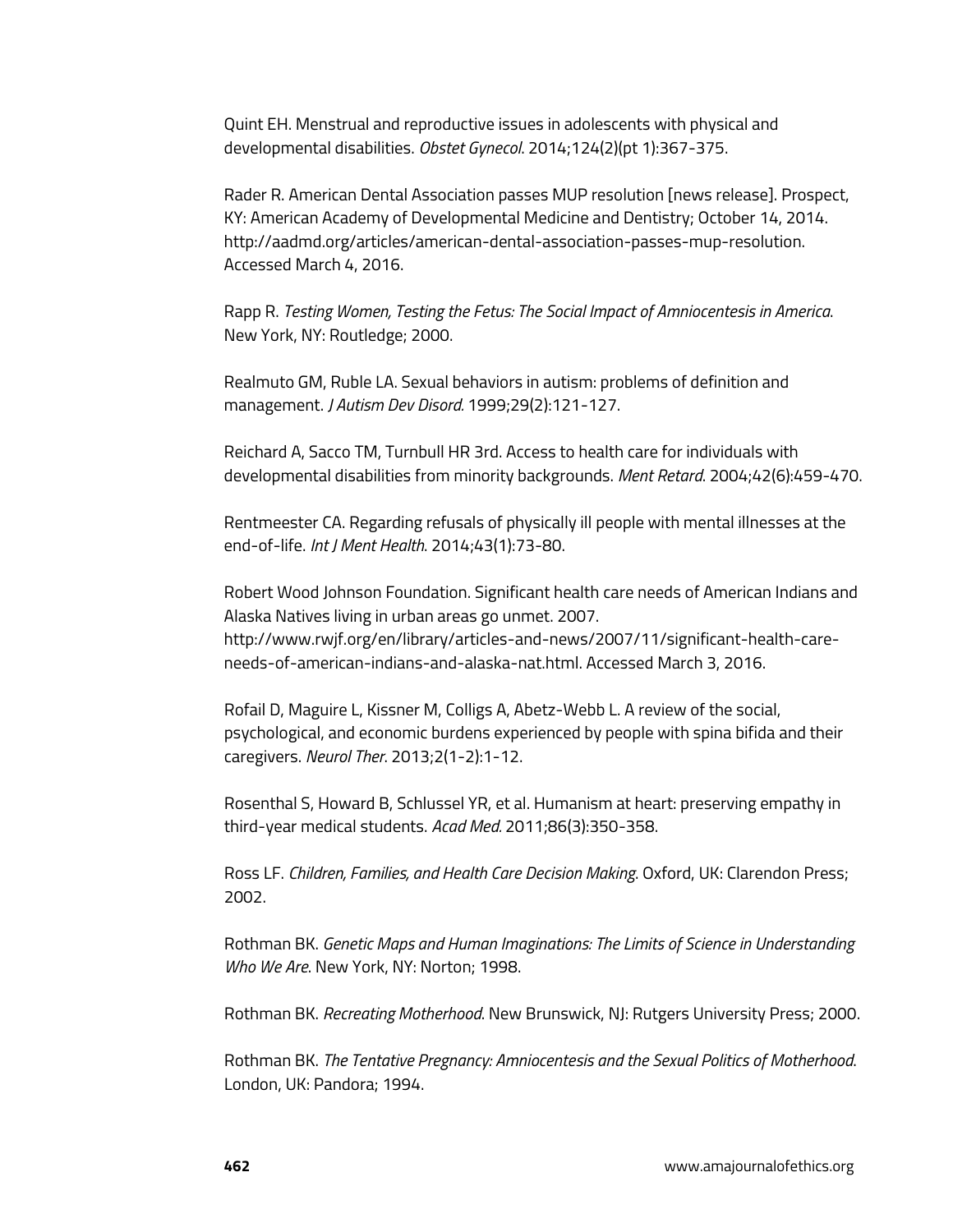Samerski S. *The Decision Trap: Genetic Education and its Social Consequences*. Exeter, UK: Imprint Academic.

Sarche M, Spicer P. Poverty and health disparities for American Indian and Alaska Native children: current knowledge and future prospects. *Ann N Y Acad Sci*. 2008;1136:126-136.

Scheunemann LP, White DB. The ethics and reality of rationing in medicine. *Chest*. 2011;140(6):1628.

Schneider PL, Bramstedt KA. When psychiatry and bioethics disagree about patient decision making capacity (DMC). *J Med Ethics*. 2006;32(2):90-93.

Shakespeare TW. Choices and rights: eugenics, genetics, and disability equality. *Disabil Soc*. 13(5):665–681.

Shakespeare TW. Disabled people and the new genetics. *Genethics News*. 1995;5:8–11.

Shandra CL, Chowdhury AR. The first sexual experience among adolescent girls with and without disabilities. *J Youth Adolesc.* 2012;41(4):515-532.

Sharma M, Walmsley SL. Contraceptive options for HIV-positive women: making evidence-based, patient-centred decisions. *HIV Med*. 2015;16(6):329-336.

Shelton BL. Issue brief: legal and historical roots of health care for American Indians and Alaska Natives in the United States. Kaiser Family Foundation; 2004: 10-11. https://kaiserfamilyfoundation.files.wordpress.com/2013/01/legal-and-historicalroots-of-health-care-for-american-indians-and-alaska-natives-in-the-unitedstates.pdf. Accessed March 3, 2016.

Siegel Bernard T. The sticks and carrots of employee wellness programs. *New York Times*. October 30, 2015. http://www.nytimes.com/2015/10/31/your-money/the-sticks-andcarrots-of-employee-wellness-programs.html. Accessed November 2, 2015.

Silcock C, Chitty LS, Liao LM. Will the introduction of non-invasive prenatal testing for Down syndrome undermine informed choice? *Prenat Diagn*. 2012;32(suppl 1):25-26.

Silvers A, Francis LP. Thinking about the good: reconfiguring metaphysics (or not) for people with cognitive disabilities. In: Kittay EF, Carlson L, eds. *Cognitive Disability and its Challenge to Moral Philosophy*. New York, NY: Wiley-Blackwell; 2010:237-260.

*Skinner v Oklahoma ex rel. Williamson*, 316 US 535 (1942).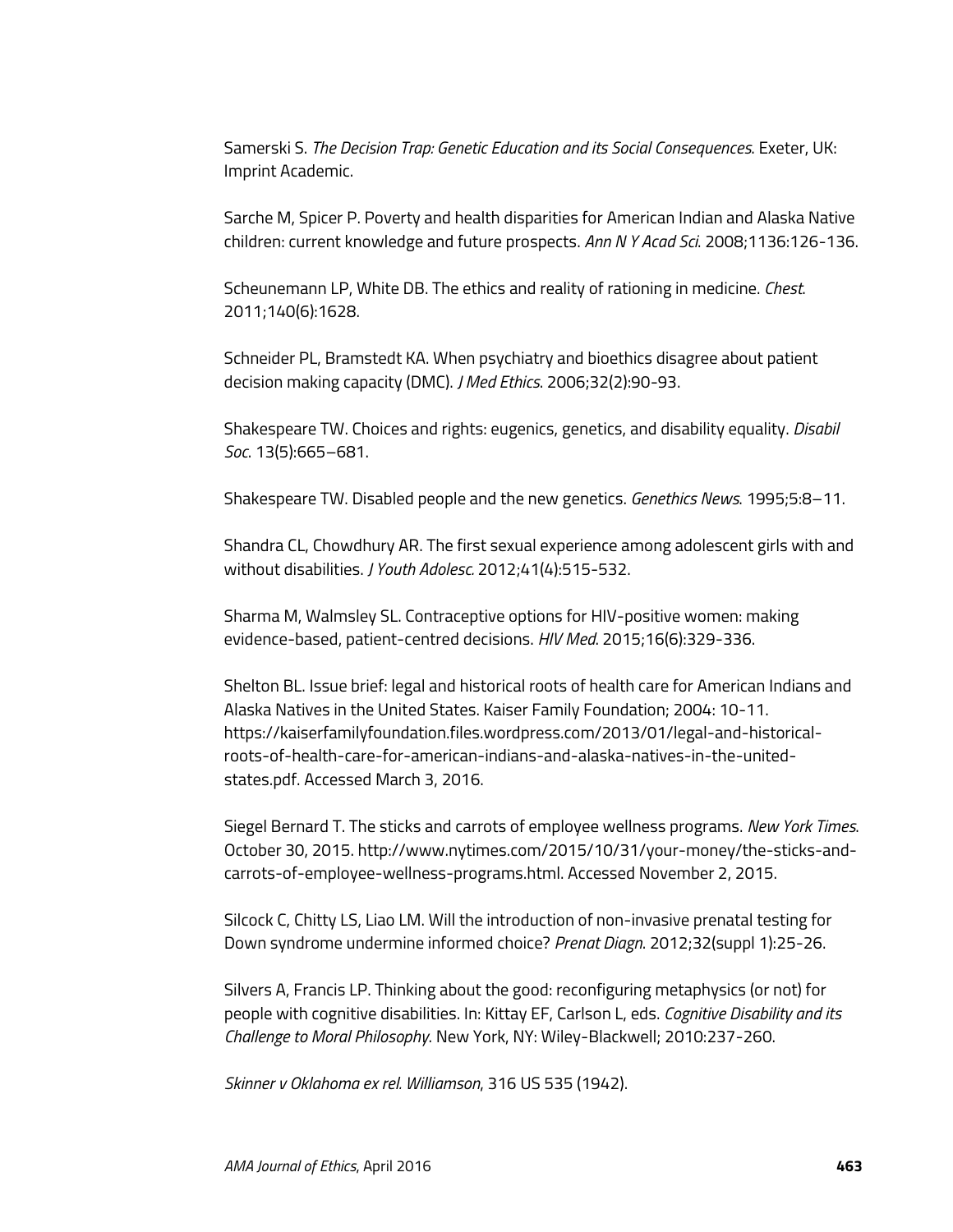Skirton H, Goldsmith L, Chitty LS. An easy test but a hard decision: ethical issues concerning non-invasive prenatal testing for autosomal recessive disorders. *Eur J Hum Genet*. 2015;23(8):1004-1009.

Skotko B. Mothers of children with Down syndrome reflect on their postnatal support. *Pediatrics*. 2005:115(1):64-77.

Skotko BG. Prenatally diagnosed Down syndrome: mothers who continued their pregnancies evaluate their health care providers. *Am J Obstet Gynecol*. 2005;192(3):670– 677.

Skotko BG. With new prenatal testing, will babies with Down syndrome slowly disappear? *Arch Dis Child*. 94(11): 823-826.

Skotko BG, Kishnani PS, Capone GT; Down Syndrome Diagnosis Study Group. Prenatal diagnosis of Down syndrome: how best to deliver the news. *Am J Med Genet A.*  2009;149A(11): 2361-2367.

Smedley BD, Stith AY, Nelson AR, eds; Institute of Medicine Committee on Understanding and Eliminating Racial and Ethnic Disparities in Health Care. *Unequal Treatment: Confronting Racial and Ethnic Disparities in Health Care.* Washington, DC: National Academies Press; 2003.

Smith A, Sullivan D. A new ball game: the United Nations Convention on the Rights of Persons with Disabilities and assumptions in care for people with dementia. *J Law Med*. 2012;20(1):28-34.

Smith WT, Roth JJ, Okoro O, Kimberlin C, Odedina FT. Disability in cultural competency pharmacy training. *Am J Pharm Educ*. 2011:75(2):26.

Sobsey D, Wells D, Lucardie R, Mansell S. *Violence and Disability: An Annotated Bibliography*. Baltimore, MD: Brookes Publishing; 1995.

Solnik MJ, Munro MG. Indications and alternatives to hysterectomy. *Clin Obstet Gynecol*. 2014;57(1):14-42.

Soper KL. *Gifts: Mothers Reflect on How Children with Down Syndrome Enrich Their Lives*. Bethesda, MD: Woodbine House; 2007.

Sparrow R. Defending Deaf culture: the case of cochlear implants. *J Polit Philos*. 2005;13(2):135-152.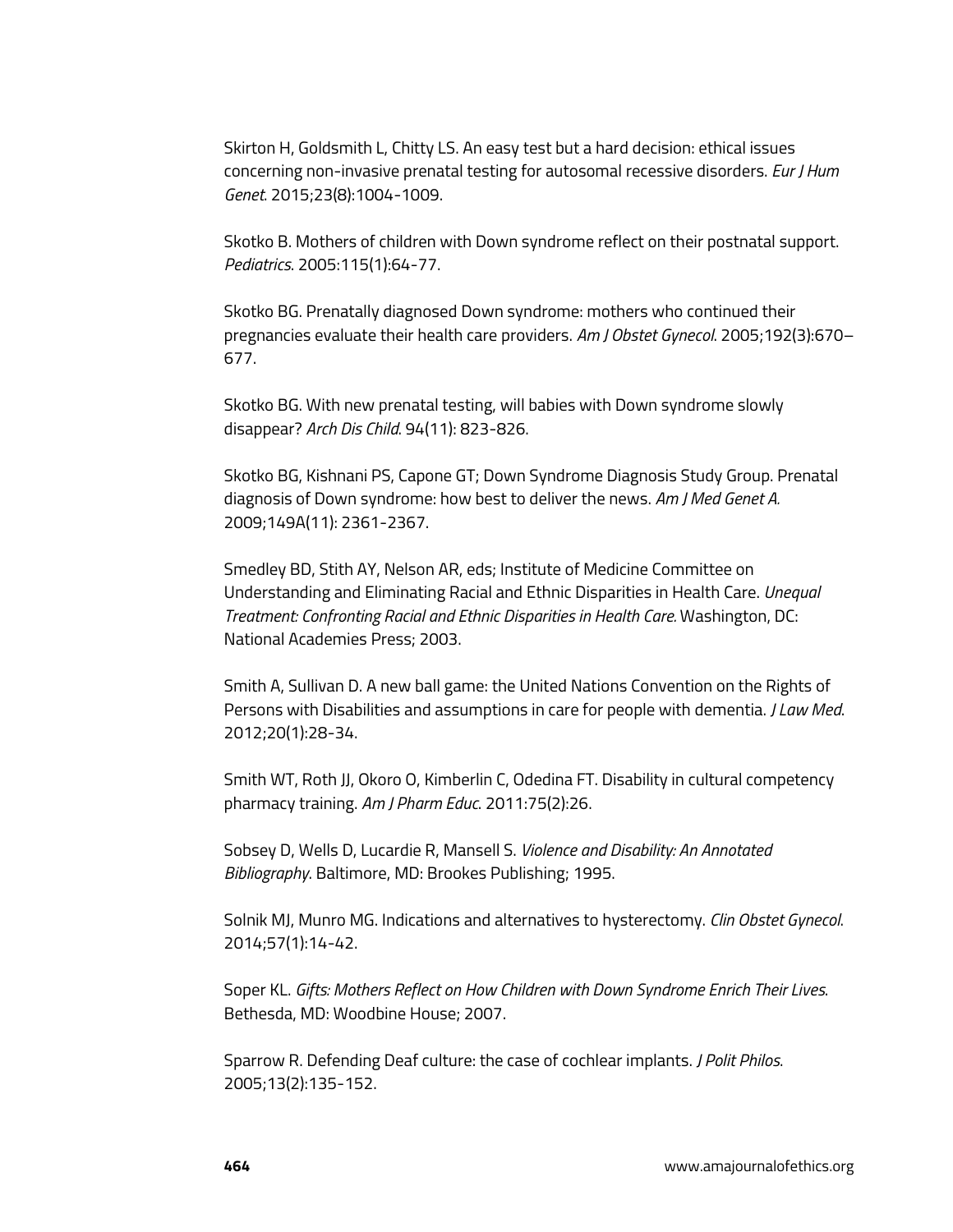Sparrow R. Imposing genetic diversity. *Am J Bioeth*. 2015;15(6):2-10.

Strange H. 2016. *Non-Invasive Prenatal Diagnosis: The Emergence and Translation of a New Prenatal Testing Technology* [dissertation]. Cardiff, UK: Cardiff University; 2016.

Sullivan W, Berg J, Bradley E, et al. Primary care: developmental disabilities primary care initiative. Surrey Place Centre. http://www.surreyplace.on.ca/primary-care. Accessed March 3, 2016.

Sullivan W, Heng J. Ethical practices and policies in the health care of people with intellectual and developmental disabilities and their families: framing the issues*. J Religion Soc*. 2015;(Suppl 12):84-93.

Sullivan WF, Berg JM, Bradley E, et al. Primary care of adults with developmental disabilities: Canadian consensus guidelines. *Can Fam Physician.* 2011;57(5):541-553.

Summary: S.2408—114th Congress (2015-2016). https://www.congress.gov/bill/114th-congress/senate-bill/2408. Accessed March 2, 2016.

Symons AB, McGuigan D, Akl EA. A curriculum to teach medical students to care for people with disabilities: development and initial implementation. *BMC Med Educ.* 2009;9:78.

Tasinato P, Montisci M, te Kronnie G, Basso G. Non-medical applications of non-invasive prenatal diagnosis: ethical issues. *Forensic Sci Int*. 2011;3(1):e554-e555.

Teal CR, Gill AC, Green AR, Crandall S. Helping medical learners recognise and manage unconscious bias toward certain patient groups. *Med Educ.* 2012;46(1):80-88.

Thomas GM. Cooling the mother out: revisiting and revising Goffman's account. *Symb Interact*. 2014;37(2):283–299.

Thomas GM. An elephant in the consultation room? Configuring Down's syndrome in British antenatal care [published online ahead of print, May 15, 2015]. *Med Anthropol Q*. 2015. doi:10.1111/maq.12222.

Thomas GM. Prenatal screening for Down's syndrome: parent and healthcare practitioner experiences. *Sociol Compass*. 2014;8(6):837–850.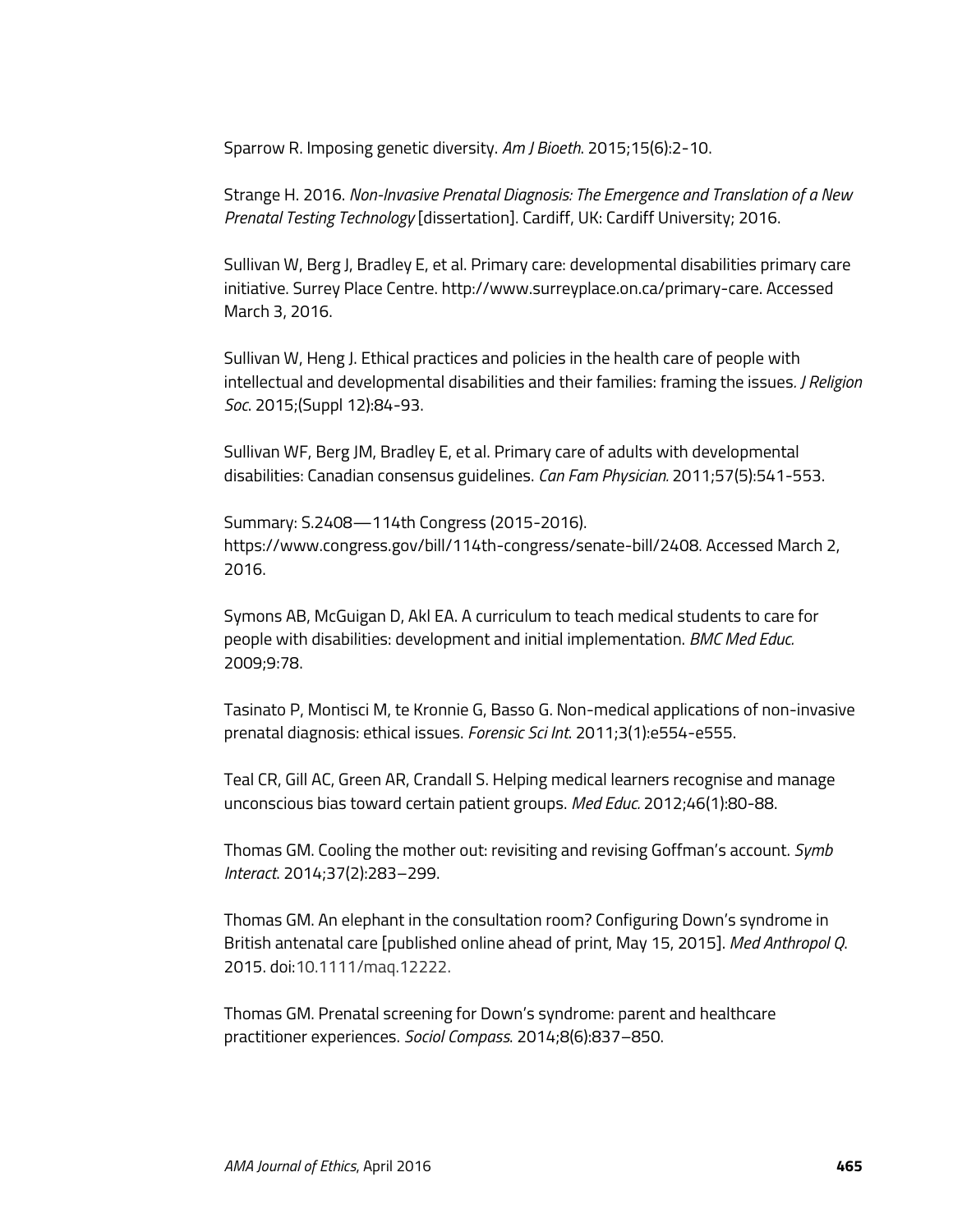Thomas GM. *Prenatal Testing and the Politics of Reproduction: An Ethnography of Down's Syndrome Screening*. London, UK: Routledge; 2015.

Thomas R, Barnes M. Life expectancy for people with disabilities. *NeuroRehabilitation.* 2010;27(2):201-209.

Thornberry C, Olson K. The abuse of individuals with developmental disabilities. *Dev Disabil Bull*. 2005;33(1&2):1-19.

Ubel P. The ethics of conducting a pelvic exam on an anesthetized woman. *KevinMD*. September 12, 2012. http://www.kevinmd.com/blog/2012/09/ethics-conductingpelvic-exam-anesthetized-woman.html. Accessed February 29, 2016.

United Nations Division for Social Policy and Development Disability. Convention on the Rights of Persons with Disabilities.

http://www.un.org/disabilities/convention/conventionfull.shtml. Accessed October 12, 2015.

US Department of Health and Human Services Health Resources and Services Administration. American Indian/Alaska Native: shortage designation. http://www.hrsa.gov/publichealth/community/indianhealth/shortage.html. Accessed March 3, 2016.

US Department of Health and Human Services Health Resources and Services Administration. Medically underserved areas/populations: guidelines for MUA and MUP designation. http://www.hrsa.gov/shortage/mua/. Accessed March 4, 2016.

US Department of Health and Human Services Office of Minority Health. Profile: American Indian/Alaska Native. Updated February 3, 2016. http://minorityhealth.hhs.gov/omh/browse.aspx?lvl=3&lvlid=62. Accessed March 3, 2016.

US Preventative Service Task Force Guidelines. Final recommendation statement: cervical cancer: screening, March 2012.

http://www.uspreventiveservicestaskforce.org/Page/Document/RecommendationState mentFinal/cervical-cancer-screening. Accessed February 29, 2016.

van den Berg M, Timmmermans DR, Kleinveld JH, García E, van Vugt JM, van der Wal G. Accepting or declining the offer of prenatal screening for congenital defects: test uptake and women's reasons. *Prenat* Diag. 2005;25(1):84–90.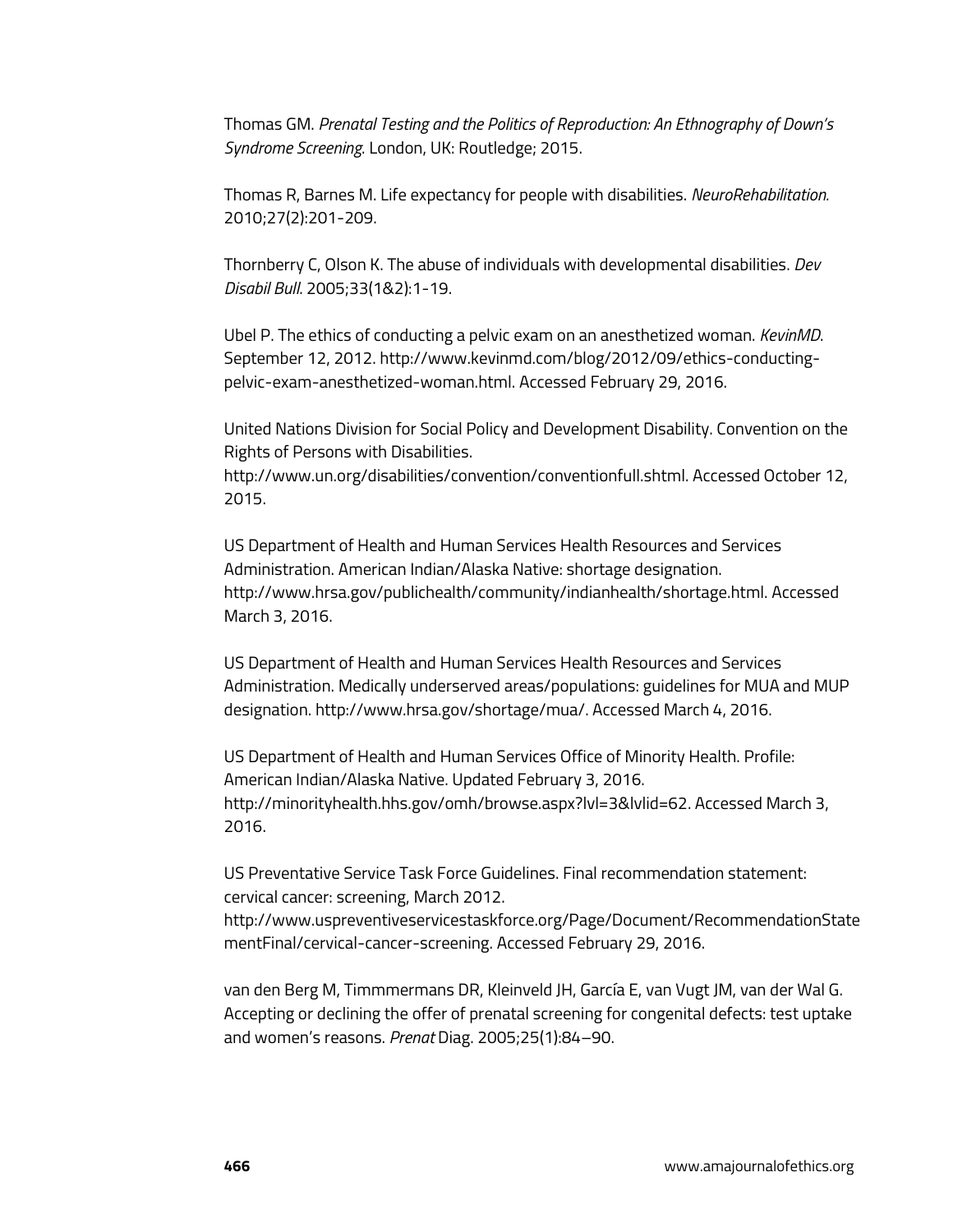van den Heuvel A, Chitty L, Dormandy E, et al. Will the introduction of non-invasive prenatal diagnostic testing erode informed choices? An experimental study of health care professionals. *Patient Educ Couns*. 2010;78(1):24-28.

van Dyck PC, Kogna MD, McPherson MG, Weissman GR, Newacheck PW. Prevalence and characteristics of children with special health care needs. *Arch Pediatr Adolesc Med*. 2004;158(9):884.

Van Riper M, Choi H. Family-provider interactions surrounding the diagnosis of Down syndrome. *Genet Med*. 2011;13(8):714–716.

Walden R. Conversations we shouldn't still be having: pelvic exams under anesthesia. *Our Bodies, Our Blog*. September 26, 2012. http://www.ourbodiesourselves.org/2012/09/conversations-we-shouldnt-still-be-

having-pelvic-exams-under-anesthesia/. Accessed February 29, 2016.

Walden R. Pelvic exams and informed consent. *Women's Health News*. March 3, 2007. https://womenshealthnews.wordpress.com/2007/03/03/pelvic-exams-and-informedconsent/. Accessed February 29, 2016.

Ward OC. *John Langdon Down, 1828-1896: A Caring Pioneer.* London, UK: Royal Society of Medicine Press; 1998.

Wash Rev Code sec 70.41.390 (2006).

Wear D, Zarconi J. Can compassion be taught? Let's ask our students. *J Gen Intern Med.*  2008;23(7):948-953.

Wertz DC. Drawing lines: notes for policymakers. In: Parens E, Asch A, eds. *Prenatal Testing and Disability Rights.* Washington, DC: Georgetown University Press; 2000:261- 287.

Wiegerink DJ, Stam HR, Ketelaar M, Cohen-Kettenis PT, Roebroeck ME. Personal and environmental factors contributing to participation in romantic relationships and sexual activity of young adults with cerebral palsy. *Disabil Rehabil*. 2012;34(17):1481-1487.

Wilkinson J, Dreyfus D, Cerreto M, Bokhour B. "Sometimes I feel overwhelmed" educational needs of family physicians caring for people with intellectual disability. *J Intellect Dev Disabil.* 2012;50(3):243-250.

Wilkinson JE, Cerreto MC. Primary care for women with intellectual disabilities*. J Am Board Fam Med*. 2008;21(3):215-222.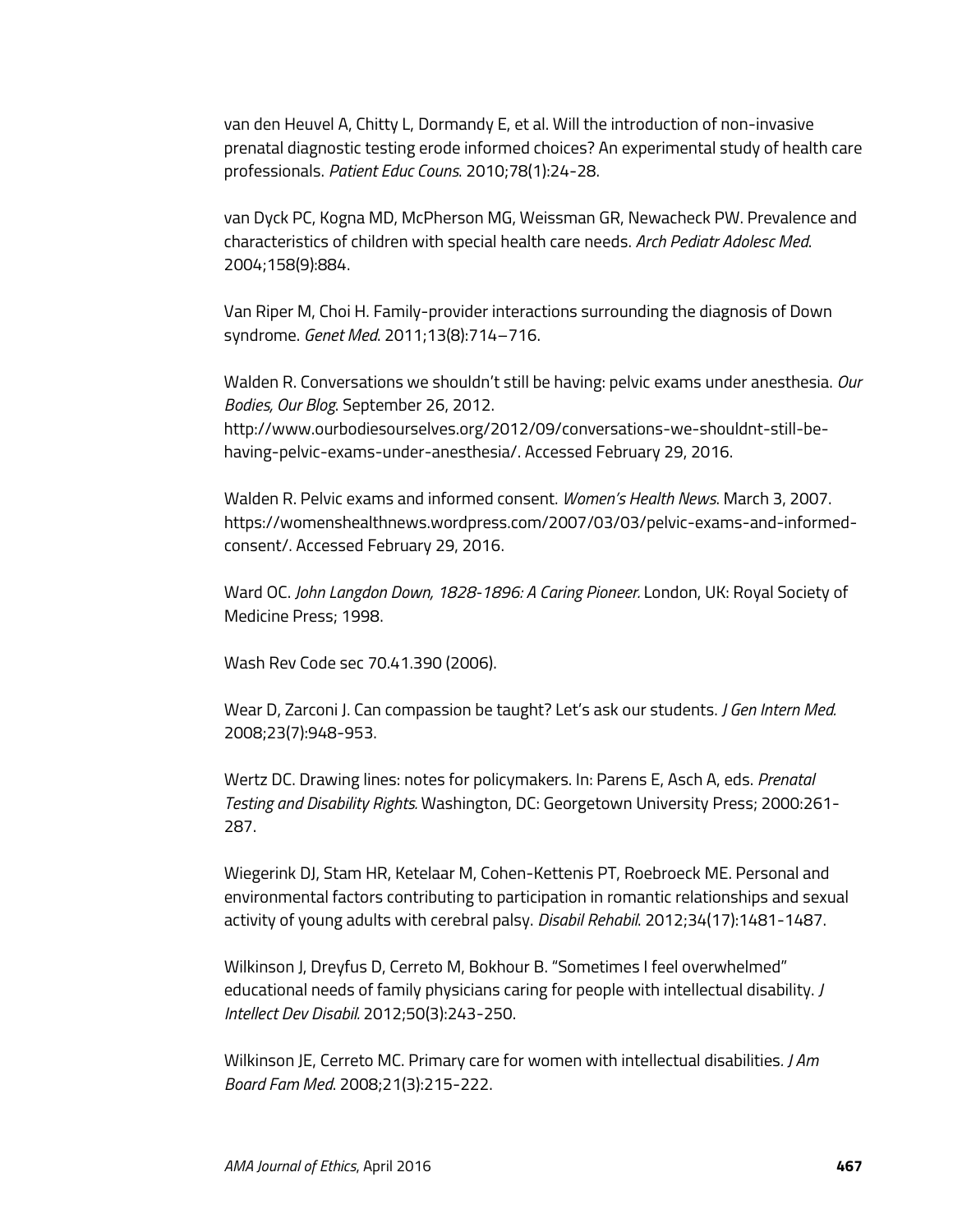Williams C, Sandall J, Lewando-Hundt G, Heyman B, Spencer K, Grellier R. Women as moral pioneers? Experiences of first trimester antenatal screening. *Soc Sci Med*. 2005;61(9):1983–1992.

Wissink IB, van Vugt E, Moonen X, Stams GJ, Hendriks J. Sexual abuse involving children with an intellectual disability: a narrative review. *Res Dev Disabil*. 2015;36:20-35.

Woerlee GM. Is general anesthesia safe? *AnesthesiaWeb*. http://www.anesthesiaweb.org/risk.php. Accessed Feb 23, 2016.

Wolfberg AJ. The patient as ally--learning the pelvic examination. *N Engl J Med*. 2007;356(9):889-890.

Wolfensberger W. The origin and nature of our institutional models. In: Kugel RB, Shearer A, eds. *Changing Patterns in Residential Services for the Mentally Retarded*. 2nd ed. Washington, DC: President's Committee on Mental Retardation; 1976:63-171.

Woodard LJ, Havercamp SM, Zwygart KK, Perkins EA. An innovative clerkship module focused on patients with disabilities. *Acad Med.* 2012;87(4):537-542.

Wright D. *Downs: The History of a Disability*. Oxford, UK: Oxford University Press; 2011.

Yoshinaga-Itano C, Sedey AL, Coulter DK, Mehl AL. Language of early- and lateridentified children with hearing loss. *Pediatrics*. 1998;102(5):1161-1171.

Zacharin M. Endocrine problems in children and adolescents who have disabilities. *Horm Res Paediatr*. 2013;80(4):221-228.

Zwerdling D. Even "proper" technique exposes nurses' spines to dangerous forces [transcript]. *NPR*. February 11, 2015. http://www.npr.org/2015/02/11/383564180/even-proper-technique-exposesnurses-spines-to-dangerous-forces. Accessed February 10, 2016.

Zwerdling D. Hospital to nurses: your injuries are not our problem [transcript]. *NPR*. February 18, 2015. http://www.npr.org/2015/02/18/385786650/injured-nurses-caseis-a-symptom-of-industry-problems. Accessed February 10, 2016.

Zwerdling D. Hospitals fail to protect nursing staff from becoming patients [transcript]. *NPR.* February 4, 2015. http://www.npr.org/2015/02/04/382639199/hospitals-fail-toprotect-nursing-staff-from-becoming-patients. Accessed February 10, 2016.

**Copyright 2016 American Medical Association. All rights reserved. ISSN 2376-6980**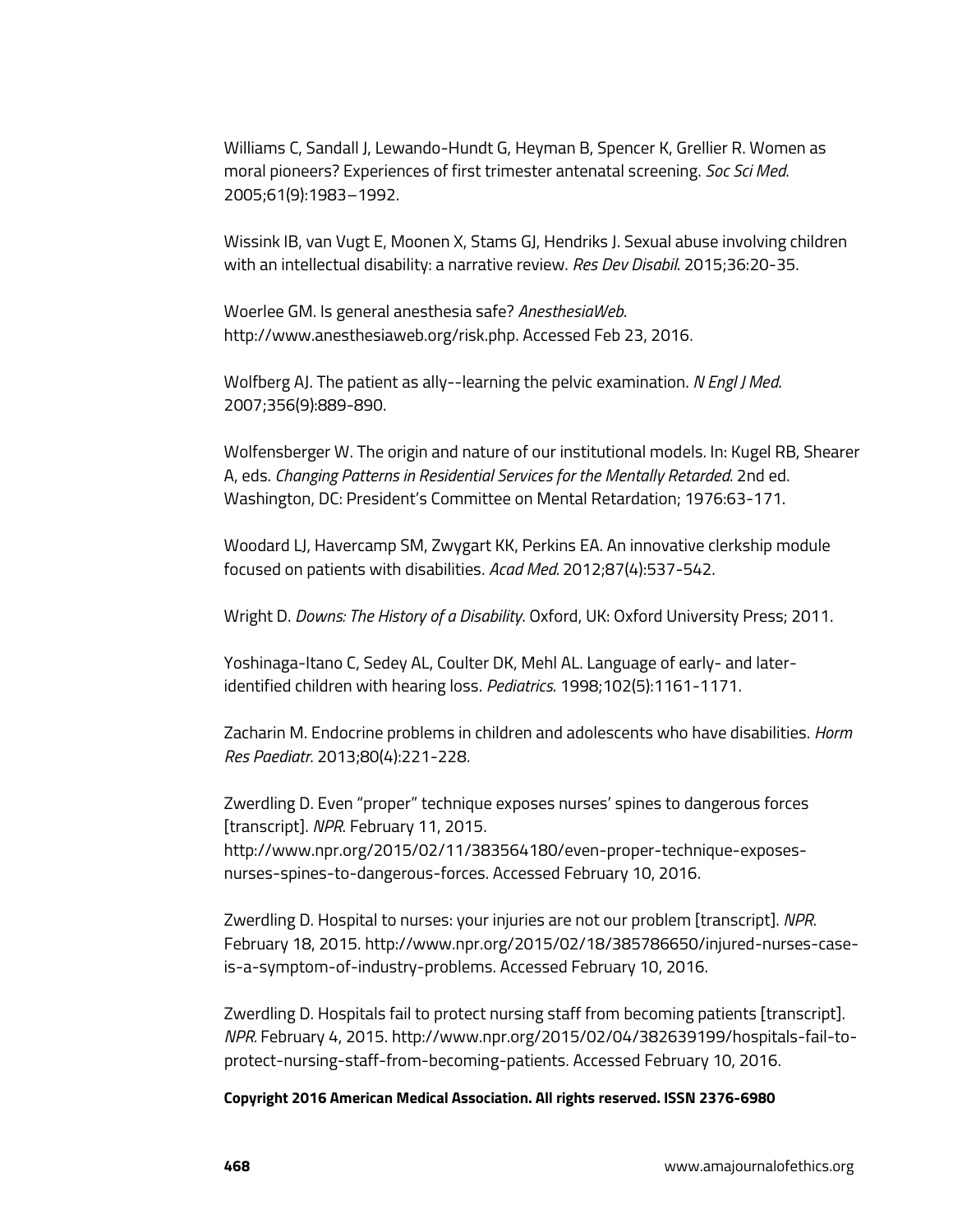## **American Medical Association Journal of Ethics**

**April 2016, Volume 18, Number 4: 469-472** 

## **ABOUT THE CONTRIBUTORS**

## **Theme Issue Editor**

Emily Johnson is a fourth-year medical student at the University of Colorado School of Medicine in Aurora who has a long-standing interest in working with persons with disabilities. She is pursuing a career in family medicine and plans to continue to work with this population.

## **Contributors**

Kruti Acharya, MD, is a board-certified developmental and behavioral pediatrician and an assistant professor in the Department of Disability and Human Development at the University of Illinois at Chicago. She is also the director of the Illinois Leadership Education in Neurodevelopmental and other related Disabilities (LEND) Program. Dr. Acharya is particularly interested in supporting adolescents and young adults with developmental disabilities as they transition to adult systems of care. Her research focuses on the intersection of disability, ethics, and genetic testing and how best to support families who are managing these issues.

Brittany Badesch is a fourth-year medical student at the University of Colorado School of Medicine in Aurora. She completed her undergraduate degree at Vanderbilt University with a focus on special education. She serves as the medical student council president and has served as co-president of the Disability Dialogue student organization. She plans to pursue a career in internal medicine and pediatrics with a focus on caring for children and adults with disabilities.

Kerry Boyd, MD, is an associate clinical professor in the Department of Psychiatry and Behavioural Neurosciences at McMaster University and works at McMaster Children's Hospital and as the chief clinical officer of Bethesda Services in the province of Ontario, Canada. A psychiatrist with over 20 years of experience working with teams that serve people with intellectual and developmental disabilities across the lifespan, she is committed to improving the care of persons with developmental disabilities through education.

Peter Bulova, MD, is an associate professor of internal medicine at the University of Pittsburgh in Pennsylvania, where he is director of the Center for Adults with Down syndrome. He is also the co-director of the Center for Women with Disabilities at Magee-Womens Hospital of the University of Pittsburgh Medical Center.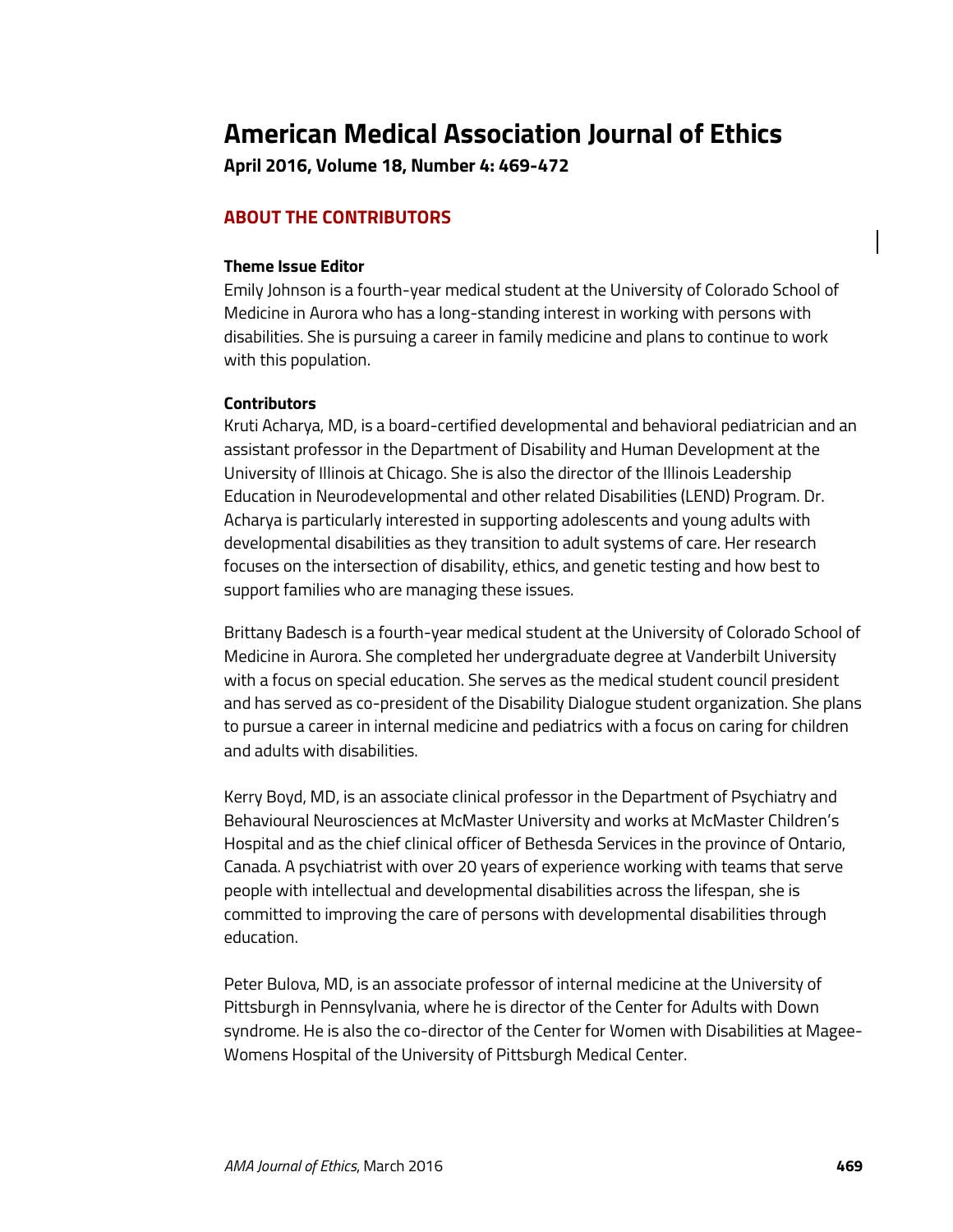Sonya Charles, PhD, is an associate professor in the Department of Philosophy and Comparative Religion at Cleveland State University in Ohio. Dr. Charles's main areas of interest are bioethics and feminist philosophy, with a specialization in reproductive ethics issues. She has focused on theories of personal autonomy and, more recently, on virtue ethics in social and political philosophy.

Stephen Corey, MD, is an associate clinical professor in the Department of Obstetrics, Gynecology, and Reproductive Medicine at Magee-Womens Hospital of the University of Pittsburgh Medical Center in Pennsylvania, where he is also the co-director of the Center for Women with Disabilities.

Janet DesGeorges is a co-founder and, since September 2011, the executive director of Hands & Voices headquarters in Boulder, Colorado. Previously, she served as the outreach director of Hands & Voices headquarters and as the executive director of Colorado Families for Hands & Voices. She has a family member who is hard of hearing.

George Estreich is the author of a memoir about raising a daughter with Down syndrome, *The Shape of the Eye* (Penguin, 2013), which won the 2012 Oregon Book Award in Creative Nonfiction. His prose has been published in *The Open Bar*, *Biopolitical Times*, *The Oregonian*, *Salon*, and the *New York Times*.

Leslie Francis, JD, PhD, is Alfred C. Emery Professor of Law, Distinguished Professor of Philosophy, and director of the Center for Law and Biomedical Sciences at the University of Utah in Salt Lake City and is and is the President of the Pacific Division of the American Philosophical Association. She is currently editing the forthcoming book, *Oxford Handbook of Reproductive Ethics* (Oxford University Press).

Yvonne Kellar-Guenther, PhD, is a clinical associate professor at the Colorado School of Public Health in Aurora. She specializes in program evaluation and has been conducting research on and evaluation of programs designed for children and adults with special health care needs for the past 16 years.

John Lantos, MD, is director of the Children's Mercy Hospital Bioethics Center in Kansas City, Missouri. A general pediatrician and bioethicist, his research focuses on ethical issues associated with end-of-life decisions and innovative treatments in pediatrics.

Rick Rader, MD, is director of the Morton J. Kent Habilitation Center within the Orange Grove Center and an adjunct professor in human development at the University of Tennessee-Chattanooga in Chattanooga, Tennessee. He serves on the Board of the American Academy of Developmental Medicine and Dentistry and has focused his career on health care innovations in intellectual/neurodevelopmental disabilities, aging, and dementia.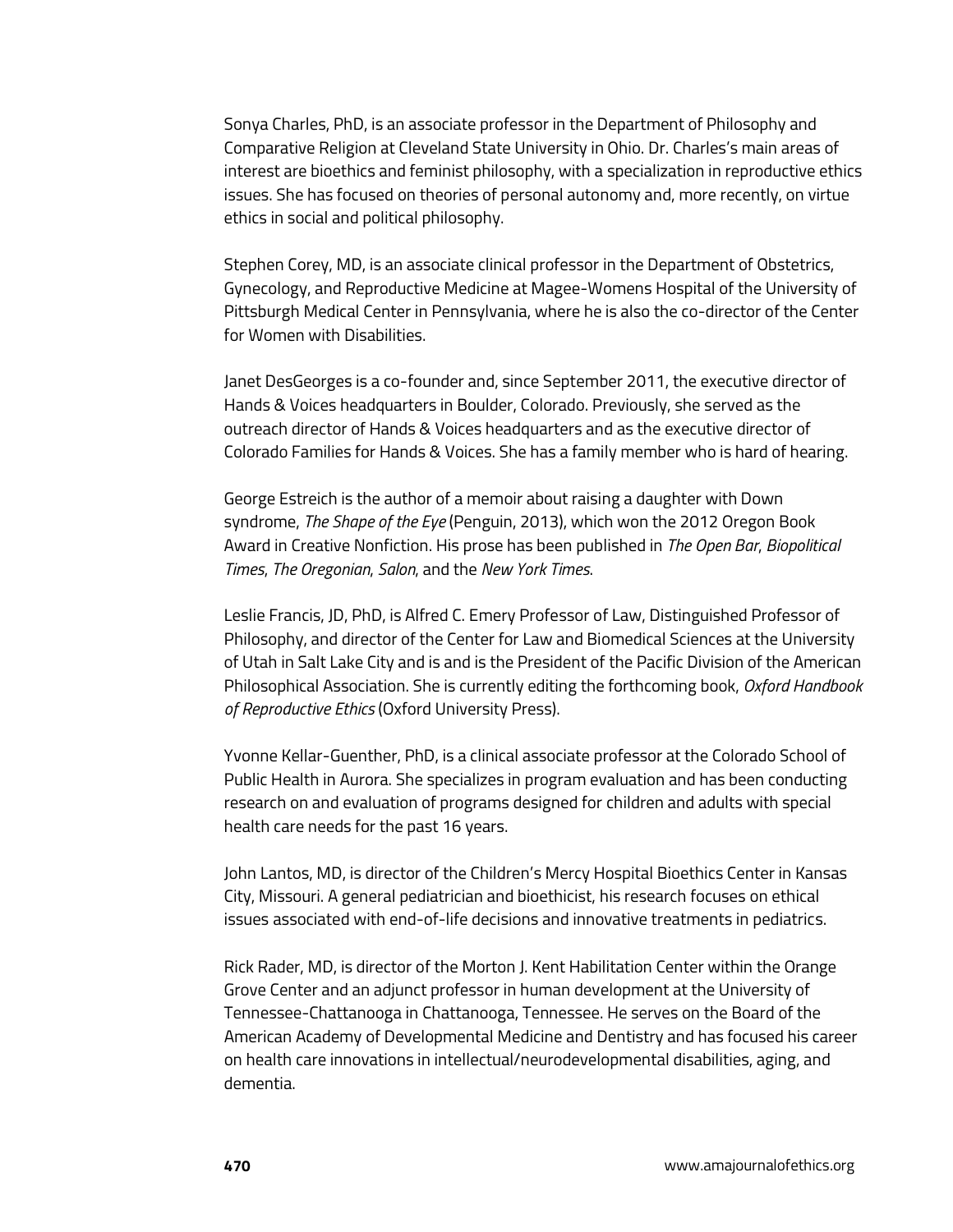Barbara Katz Rothman, PhD, is a professor of sociology, public health, disability studies and women's studies at the Graduate Center of the City University of New York in New York City, where she also runs the food studies concentration. She is a world-leading expert on issues of birth and midwifery, the new genetics and reproductive technologies, medical sociology, bioethics, disability, adoption race, and food.

Eva Schwartz, MD, is a second-year categorical pediatrics resident at Children's Hospital of Pittsburgh of the University of Pittsburgh Medical Center in Pennsylvania. She hopes to continue to work with children with intellectual disabilities and special health care needs. She has a family member with Down syndrome.

Anita Silvers, PhD, is a professor in and the chair of the Department of Philosophy at San Francisco State University and a community member of the San Francisco General Hospital Ethics Committee. Dr. Silvers has been awarded the American Philosophical Association Quinn Prize for service to philosophy and philosophers and the Phi Beta Kappa Society Lebowitz Prize for philosophical achievement and contribution and was appointed by the President of the United States to serve on the National Endowment for the Humanities' National Council.

Lyubov Slashcheva is a fourth-year dental student at the Virginia Commonwealth University School of Dentistry in Richmond. Upon graduating with her DDS in 2016, she will enroll in the University of Iowa College of Dentistry Dental Public Health master of science program and the Geriatric and Special Needs Dentistry certificate program. As a National Health Service Corps Dental Scholar, Lyubov aims to establish a career in improving the oral health and well-being of vulnerable populations, including older adults and persons with intellectual or developmental disabilities.

Stephen B. Sulkes, MD, is co-director of the Strong Center for Developmental Disabilities and of the University Center of Excellence in Developmental Disabilities (UCEDD) program within the Division of Neurodevelopmetnal and Behavioral Pediatrics at the University of Rochester Medical Center in Rochester, New York. A board certified developmental-behavioral pediatrician, Dr. Sulkes serves on the Board of the American Academy of Developmental Medicine and Dentistry.

Gareth M. Thomas, PhD, is a lecturer in Sociology at Cardiff University in the United Kingdom. His interests lie broadly in the fields of medical sociology, stigma, disability, health, reproduction, genetics and the family, risk, and place.

Kishore Vellody, MD, is an associate professor of pediatrics at the University of Pittsburgh School of Medicine in Pennsylvania. He is also medical director of the Down Syndrome Center of Western Pennsylvania and on the executive committee for the